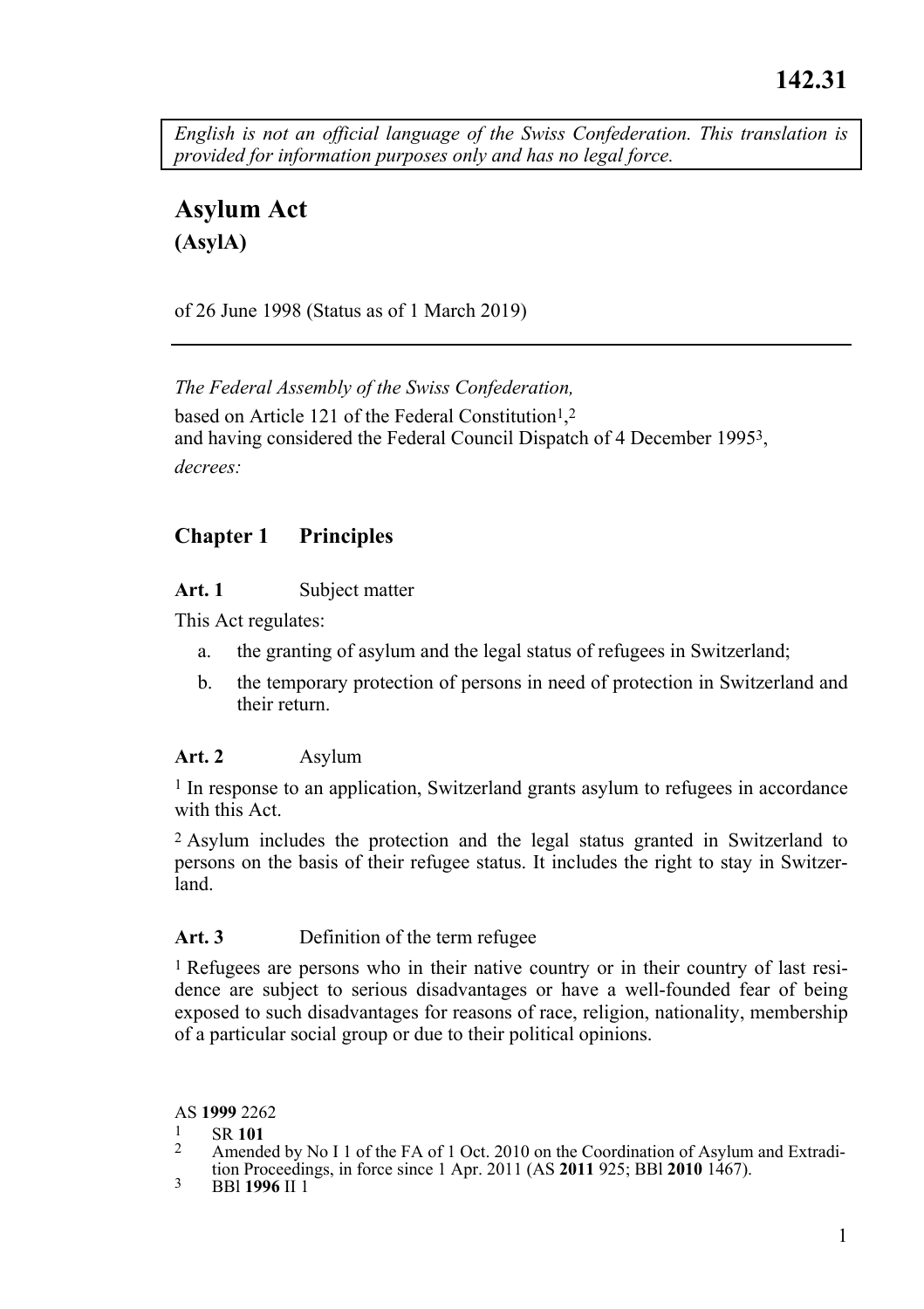2 Serious disadvantages include a threat to life, physical integrity or freedom as well as measures that exert intolerable psychological pressure. Motives for seeking asylum specific to women must be taken into account.

<sup>3</sup> Persons who are subject to serious disadvantages or have a well-founded fear of being exposed to such disadvantages because they have refused to perform military service or have deserted are not refugees. The provisions of the Convention of 28 July 19514 relating to the Status of Refugees are reserved.5

4 Persons who claim grounds based on their conduct following their departure that are neither an expression nor a continuation of a conviction already held in their native country or country of origin are not refugees. The provisions of the Convention of Refugee Convention are reserved.6

## Art. 4 Granting temporary protection

Switzerland may grant temporary protection to persons in need of protection as long as they are exposed to a serious general danger, in particular during a war or civil war as well as in situations of general violence.

### Art. 5 Ban on refoulement

1 No person may be forced in any way to return to a country where their life, physical integrity or freedom are threatened on any of the grounds stated in Article 3 paragraph 1 or where they would be at risk of being forced to return to such a country.

2 The ban on refoulement may not be invoked if there are substantial grounds for the assumption that, because the person invoking it has a legally binding conviction for a particularly serious felony or misdemeanour, they represent a threat to Switzerland's security or are to be considered dangerous to the public.

### Art. 6<sup>7</sup> Procedural principles

Procedures are governed by the Administrative Procedure Act of 20 December 19688 (APA), the Federal Administrative Court Act of 17 June 20059 and the Federal Supreme Court Act of 17 June 200510, unless this Act provides otherwise.

<sup>4</sup> SR **0.142.30** 5 Inserted by No II of the FA of 28 Sept 2012 (Emergency Amendments to the Asylum Act) (AS **2012** 5359; BBl **2010** 4455, **2011** 7325) Amended by No I of the FA of 25 Sept.

<sup>2015,</sup> in force since 1 March 2019 (AS 2016 3101, 2018 2855; BBI 2014 7991).<br>
Inserted by No I of the FA of 14 Dec. 2012, in force since 1 Feb. 2014<br>
(AS 2013 4375 5357; BBI 2010 4455, 2011 7325).

<sup>(</sup>AS **2013** 4375 5357; BBl **2010** 4455, **2011** 7325). 7 Amended by No I of the FA of 25 Sept. 2015, in force since 1 March 2019 (AS **2016** 3101, **2018** 2855; BBI **2014** 7991).<br>8 SR **172.021**<br><sup>9</sup> SR **173.32**<br><sup>9</sup> SR **173.110**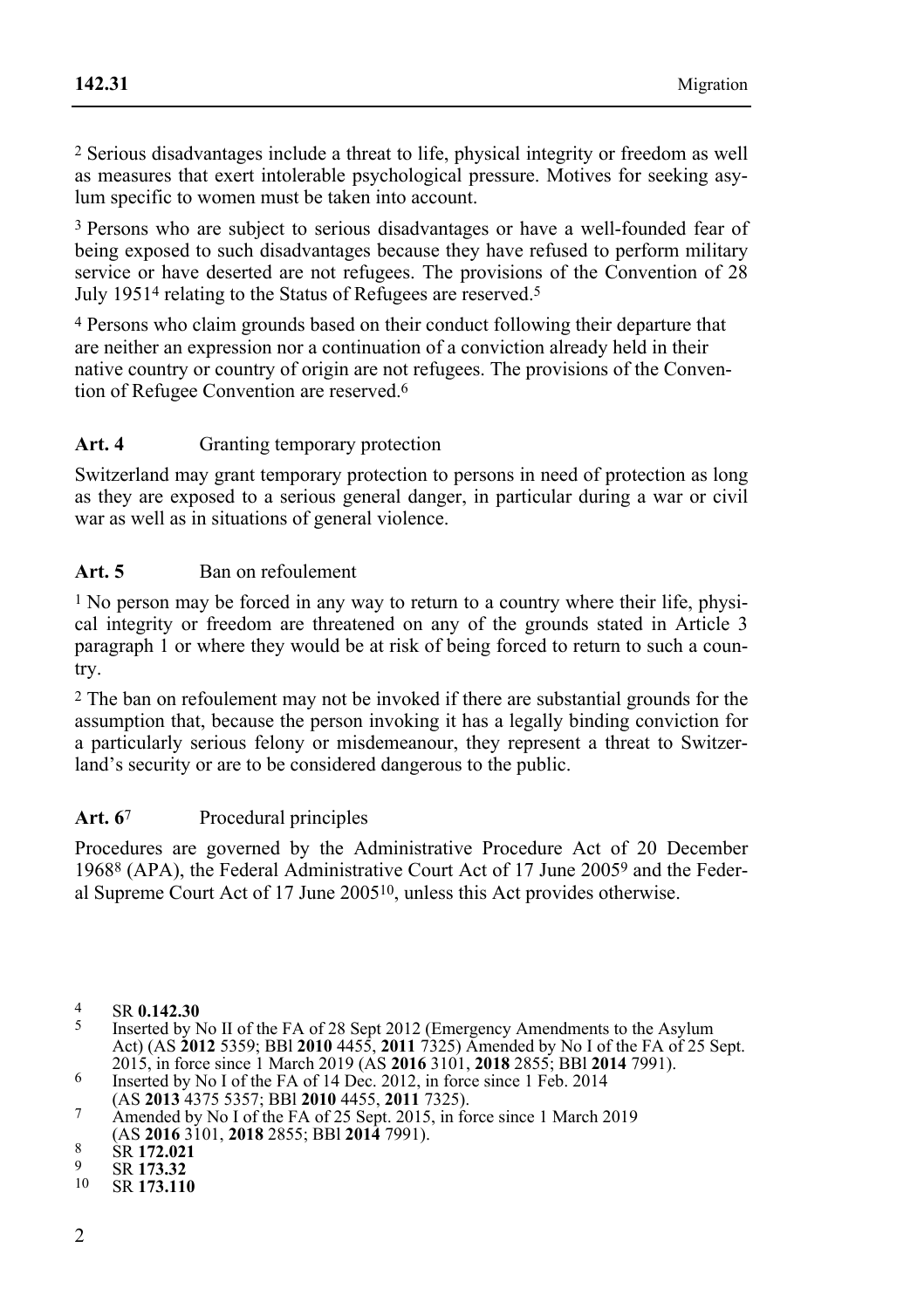# **Chapter 2 Asylum Seekers Section 1 General Provisions**

### Art. 6*a*<sup>11</sup> Competent authority

<sup>1</sup> The State Secretariat for Migration  $(SEM)^{12}$  decides on granting or refusing to grant asylum as well as on removal from Switzerland.

2 The Federal Council shall identify states in addition to the EU/EFTA states in which on the basis of its findings:<sup>13</sup>

- a. there is protection against persecution, as a safe native country or country of origin;
- b. there is efficient protection against refoulement as defined in Article 5 paragraph 1, as a safe third country.

3 It shall periodically review decisions made in terms of paragraph 2.

#### Art. 7 Proof of refugee status

1 Any person who applies for asylum must prove or at least credibly demonstrate their refugee status.

2 Refugee status is credibly demonstrated if the authority regards it as proven on the balance of probabilities.

<sup>3</sup> Cases are not credible in particular if they are unfounded in essential points or are inherently contradictory, do not correspond to the facts or are substantially based on forged or falsified evidence.

#### **Art. 8** Duty to cooperate

1 Asylum seekers are obliged to cooperate in establishing the facts. They must in particular:

- a. reveal their identity;
- b.14 hand over their travel documents and identity papers;
- c. state at the interview why they are seeking asylum;
- d. indicate any evidence in full and submit this without delay or, as far as this seems reasonable, endeavour to acquire such evidence within an appropriate period;
- $11$ Inserted by No I of the FA of 16 Dec. 2005, in force since 1 Jan. 2008 (AS 2006 4745, 2007 5573; BBI 2002 6845).
- <sup>12</sup> The name of this administrative unit was amended by Art. 16 para. 3 of the Publications Ordinance of 17 Nov. 2004 (AS **2004** 4937), in force since 1 Jan. 2015. This amendment
- has been made throughout the text.<br><sup>13</sup> Amended by No I of the FA of 25 Sept. 2015, in force since 1 March 2019
- (AS **2016** 3101, **2018** 2855; BBl **2014** 7991). 14 Amended by No I of the FA of 25 Sept. 2015, in force since 1 March 2019 (AS **2016** 3101, **2018** 2855; BBl **2014** 7991).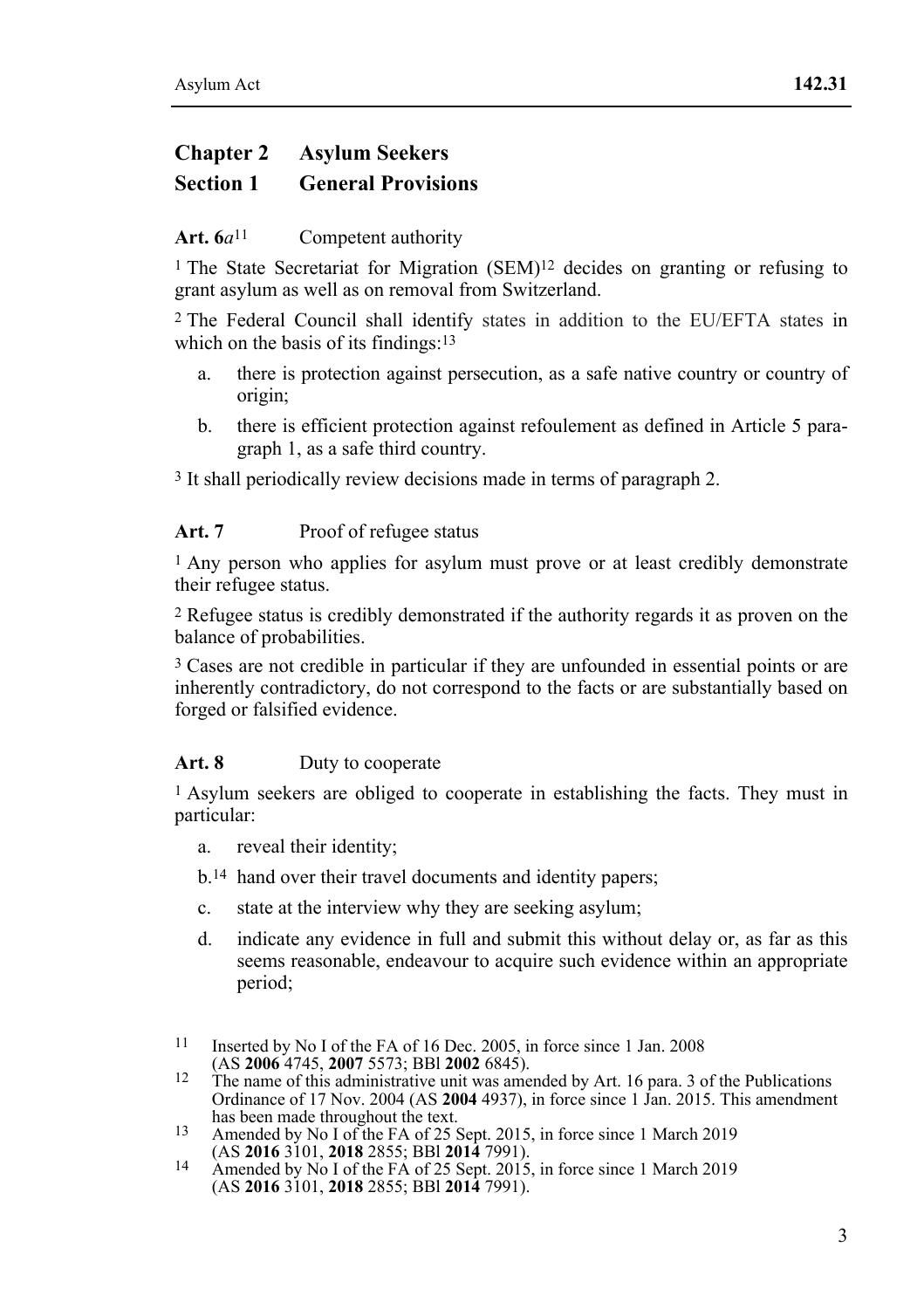e.15 cooperate in providing biometric data.

f.16 undergo a medical examination ordered by SEM (Art. 26*a*).

2 Asylum seekers may be required to arrange for the translation of foreign-language documents into one of Switzerland's official languages.

3 Asylum seekers who reside in Switzerland are obliged make themselves available to the federal and cantonal authorities during the procedure. They must inform the cantonal or communal authority competent under cantonal legislation (the cantonal authority) of their address and any change to this immediately.

3bis Persons, who fail to cooperate without valid reason or fail to make themselves available for more than 20 days lose their right to have the procedure continued. This also applies to persons who fail for more than 5 days to make themselves available to the asylum authorities in a federal centre without a valid reason. Their applications are cancelled without a formal decision being taken. No new application may be filed within three years. The foregoing is subject to compliance with the Refugee Convention of 28 July 195117.18

4 In the event of an enforceable removal ruling being issued, the persons concerned are obliged to cooperate in obtaining valid travel documents.

### Art. 9 Search

<sup>1</sup> The competent authority may search asylum seekers who are accommodated in a federal centre19 or in private or collective accommodation and the possessions they have with them for travel and identity documents as well as dangerous objects, drugs and assets of dubious origin.20

2 Asylum seekers may only be searched by members of the same sex.

### Art. 10 Seizure and confiscation of documents

1 SEM shall place asylum seekers' travel documents and identity papers on file.21

2 Authorities and government offices shall seize and pass on to SEM travel documents, identity papers or other documents which may indicate the identity of person

- $15$ Inserted by No I of the FA of 16 Dec. 2005, in force since 1 Jan. 2008 (AS 2006 4745, 2007 5573; BBI 2002 6845).
- <sup>16</sup> Inserted by No 1 of the FA of 25 Sept. 2015, in force since 1 March 2019 (AS **2016** 3101, **2018** 2855; BBI **2014** 7991).

text.<br>
<sup>20</sup> Amended by No I of the FA of 16 Dec. 2005, in force since 1 Jan. 2008<br>
(AS **2006** 4745, **2007** 5573; BBI **2002** 6845).

<sup>(</sup>AS **2016** 3101, **2018** 2855; BBl **2014** 7991). 17 SR **0.142.30** 18 Inserted by No I of the FA of 14 Dec. 2012 (AS **2013** 4375 5357; BBl **2010** 4455, **<sup>2011</sup>** 7325). Amended by No I of the FA of 25 Sept. 2015, in force since 1 March 2019

<sup>(</sup>AS 2016 3101, 2018 2855; BBI 2014 7991).<br>
Term in accordance with No I of the FA of 25 Sept. 2015, in force since 1 March 2019<br>
(AS 2016 3101, 2018 2855; BBI 2014 7991). This change has been made throughout the

<sup>&</sup>lt;sup>21</sup> Amended by No I of the FA of 16 Dec. 2005, in force since 1 Jan. 2008 (AS **2006** 4745, **2007** 5573; BBl **2002** 6845).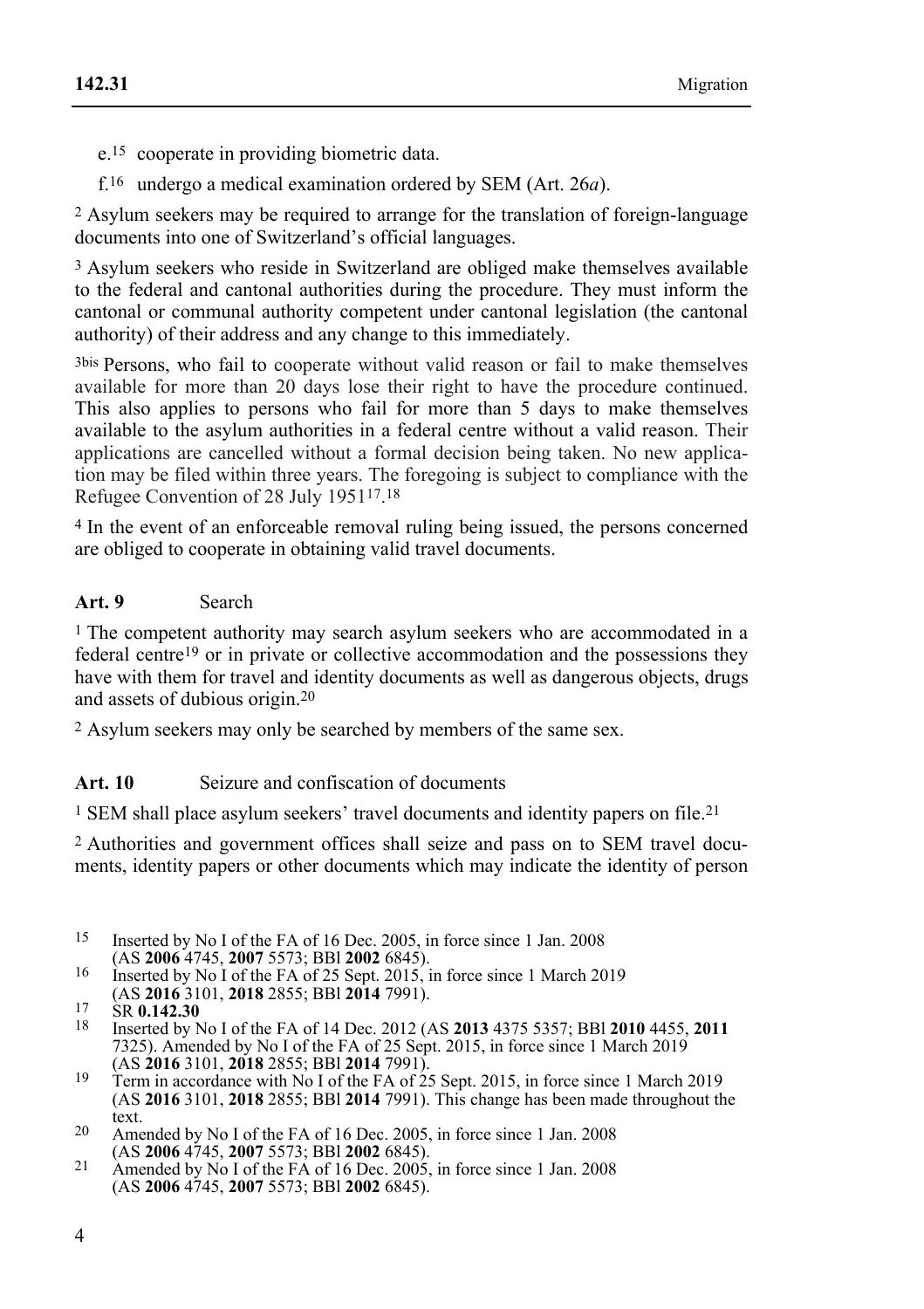who has applied for asylum in Switzerland. Paragraph 5 applies to recognised refugees.22

3 If the authority or government office seizing documents in accordance with paragraph 2 examine these with regard to their authenticity, SEM must be notified of the results of this examination.

4 Forged and falsified documents as well as genuine documents which have been misused may be confiscated by SEM or by the appellate authority or passed on to the agent.

5 Passports or identity papers that have been issued to refugees recognised in Switzerland by their native country must be passed on to SEM.<sup>23</sup>

#### **Art. 11** Evidentiary procedure

The asylum seeker may not express a view on the decision of the authority to conduct an evidentiary procedure to establish the facts of the case.

#### Art. 12<sup>24</sup> Notification and service when living in a canton

1 Any ruling or communication sent to the last known address of asylum seekers or of their agents becomes legally binding on expiry of the statutory seven-day timelimit for collection, even if the persons concerned do not learn of this until later due to a special agreement with Swiss Post or if the delivery is returned as undeliverable.

2 If the asylum seeker is represented by several agents and if these do not indicate a joint address for service, the authority shall give notification of its rulings or direct communications to the first agent authorised by the asylum seeker.

3 Notification may be given of rulings verbally and a summary statement of grounds provided. Verbal notification must be recorded in minutes that include a statement of the grounds. A copy of the minutes must be given to the asylum seeker or to his or her agent.

### Art. 12*a*<sup>25</sup> Notification and service in federal centres

1 In federal centres, notification of rulings is given and documents are served by hand. If the asylum seeker has disappeared, notification and service are governed by Article 12.

 $22$ Amended by No I of the FA of 14 Dec. 2012, in force since 1 Feb. 2014

<sup>(</sup>AS **2013** 4375 5357; BBl **2010** 4455, **2011** 7325). 23 Inserted by No I of the FA of 16 Dec. 2005, in force since 1 Jan. 2008

<sup>24</sup> Amended by No I of the FA of 25 Sept. 2015, in force since 1 March 2019<br>(AS **2016** 3101, **2018** 2855; BBI **2014** 7991).

<sup>(</sup>AS **2016** 3101, **2018** 2855; BBl **2014** 7991). 25 Inserted by No I of the FA of 25 Sept. 2015, in force since 1 March 2019 (AS **2016** 3101, **2018** 2855; BBl **2014** 7991).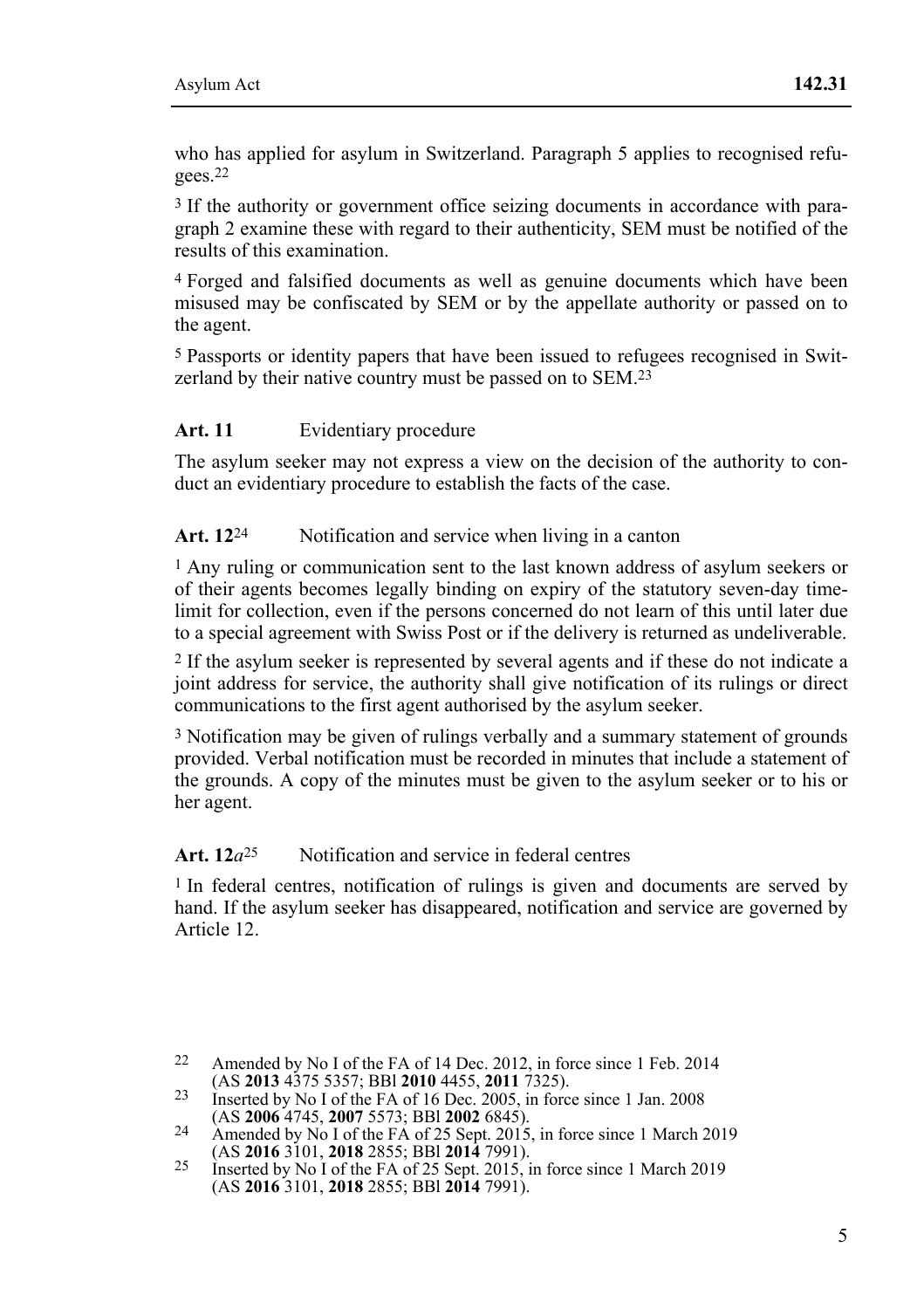2 If an asylum seeker has been assigned a legal representative, notification of rulings shall be given to and documents shall be served on the service provider tasked with providing legal representation. The provider shall inform the legal representative assigned of the notification or service on the same day as it is received.

3 If an asylum seeker has not been assigned a legal representative, notification of rulings shall be given to and documents shall be served on the asylum seeker. An agent for the asylum seeker shall be informed immediately of the notification or service.

4 Verbal notification and summary justification are governed by Article 12 paragraph 3.

Art. 13<sup>26</sup> Notification and service in procedures at airports and in urgent cases

1 The competent authorities may also notify persons applying for asylum at the border or at the border control at a Swiss airport (Art. 21–23) of a ruling by providing them with a signed copy of the ruling that has been transmitted by fax. The persons concerned must confirm in writing that they have received the ruling; in the absence of such confirmation, the competent authority shall formally record that the ruling has been received. Article 11 paragraph 3 of the APA27 does not apply. Any agent shall be informed of the notification.

2 Article 12*a* applies mutatis mutandis to procedures at airports.

3 In other urgent cases, SEM may authorise a cantonal authority, a Swiss diplomatic mission or a consular representation abroad (Swiss representation) to notify those concerned of a ruling by providing them with a signed copy of the ruling that has been transmitted by fax.

#### Art. 14<sup>28</sup> Issues relative to the procedure for foreign nationals

1 From filing an asylum application to departure from Switzerland in accordance with a legally binding removal order, following the withdrawal of an asylum application, or until the ordering of a substitute measure in the event that removal cannot be enforced, persons seeking asylum may not initiate any procedure for the granting of a residence permit under the law on foreign nationals unless they are entitled to be issued with such a permit.

2 The canton may with consent of SEM grant a person for whom it is responsible in terms of this Act a residence permit if:29

- a. the person concerned has been a resident for a minimum of five years in Switzerland since filing the asylum application:
- 26 Amended by No I of the FA of 25 Sept. 2015, in force since 1 March 2019
- (AS **2016** 3101, **2018** 2855; BBl **2014** 7991). 27 SR **172.021** 28 Amended by No I of the FA of 16 Dec. 2005, in force since 1 Jan. 2007 (AS **2006** 4745 4767; BBl **2002** 6845). 29 Amended by No I of the FA of 14 Dec. 2012, in force since 1 Feb. 2014
- (AS **2013** 4375 5357; BBl **2010** 4455, **2011** 7325).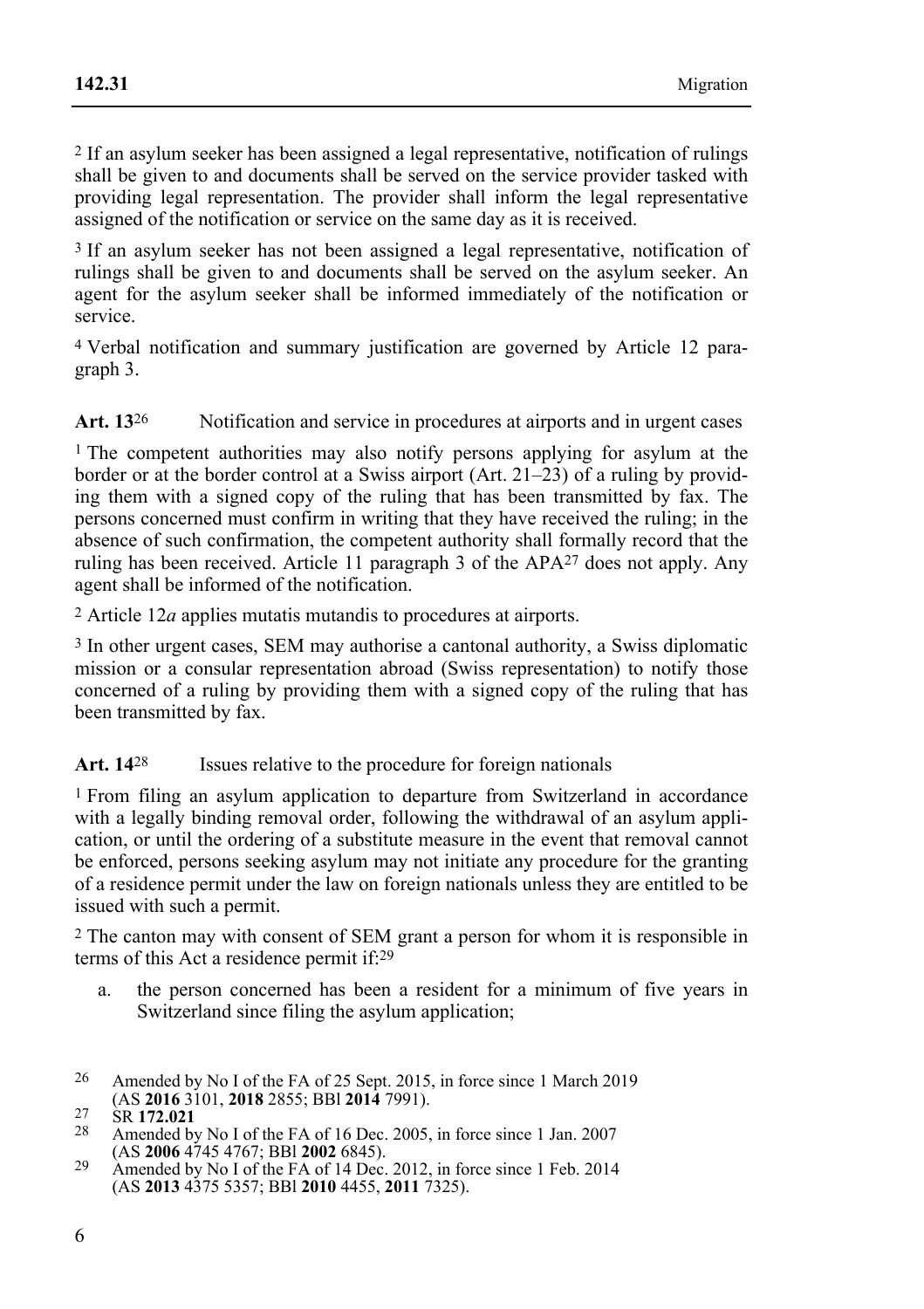- b. the place of stay of the person concerned has always been known by the authorities;
- c. in light of their advanced stage of integration, there is a case of serious personal hardship; and
- d.30 there are no grounds for revocation under Article 62 paragraph 1 of the Foreign Nationals and Integration Act of 16 December 200531 (FNIA)32.

<sup>3</sup> If the canton wishes to take advantage of this opportunity, it shall inform SEM without delay.

4 The person concerned shall only have party status during SEM's consent procedure.

5 Pending proceedings for the granting of a residence permit become irrelevant with the filing of an asylum application.

6 Residence permits remain valid and may be extended in accordance with the provisions of the law on foreign nationals.

#### **Art. 15** Intercantonal offices

The cantons may establish intercantonal offices to fulfil the duties assigned to them in accordance with this Act, in particular for the hearing, preparation of the decision and the enforcement of any removal order.

#### **Art. 16** Procedural language

1 Submissions may be made to the federal authorities in any official language. The Federal Council may require submissions made in federal centres by asylum seekers who are represented by an agent to be in the official language of the canton where the federal centre is located.33

2 SEM rulings or interim rulings are issued in the official language spoken at the asylum seeker's place of residence.34

3 SEM may derogate from paragraph 2 if:

- a. the asylum seeker or his or her legal representative has a good command of a different official language;
- b. this is required to deal with applications efficiently and on time taking account of the number of applications received and the staff situation;

<sup>30</sup> Inserted by No I of the FA of 14 Dec. 2012 (AS **2013** 4375 5357; BBl **2010** 4455, **2011** 7325). Amended by No IV 4 of the FA of 19 June 2015 (Amendments to the Law of Criminal Sanctions), in force since 1 Jan. 2018

<sup>&</sup>lt;sup>31</sup> SR **142.20**<br><sup>32</sup> The title was amended on 1 Jan. 2019 pursuant to Art. 12 para. 2 of the Publications Act of 18 June 2004 (SR **170.512**). This amendment has been made throughout the text. of 18 June 2004 (SR **170.512**). This amendment has been made throughout the text. 33 Amended by No I of the FA of 25 Sept. 2015, in force since 1 March 2019

<sup>(</sup>AS **2016** 3101, **2018** 2855; BBl **2014** 7991). 34 Amended by No I of the FA of 14 Dec. 2012, in force since 1 Feb. 2014 (AS **2013** 4375 5357; BBl **2010** 4455, **2011** 7325).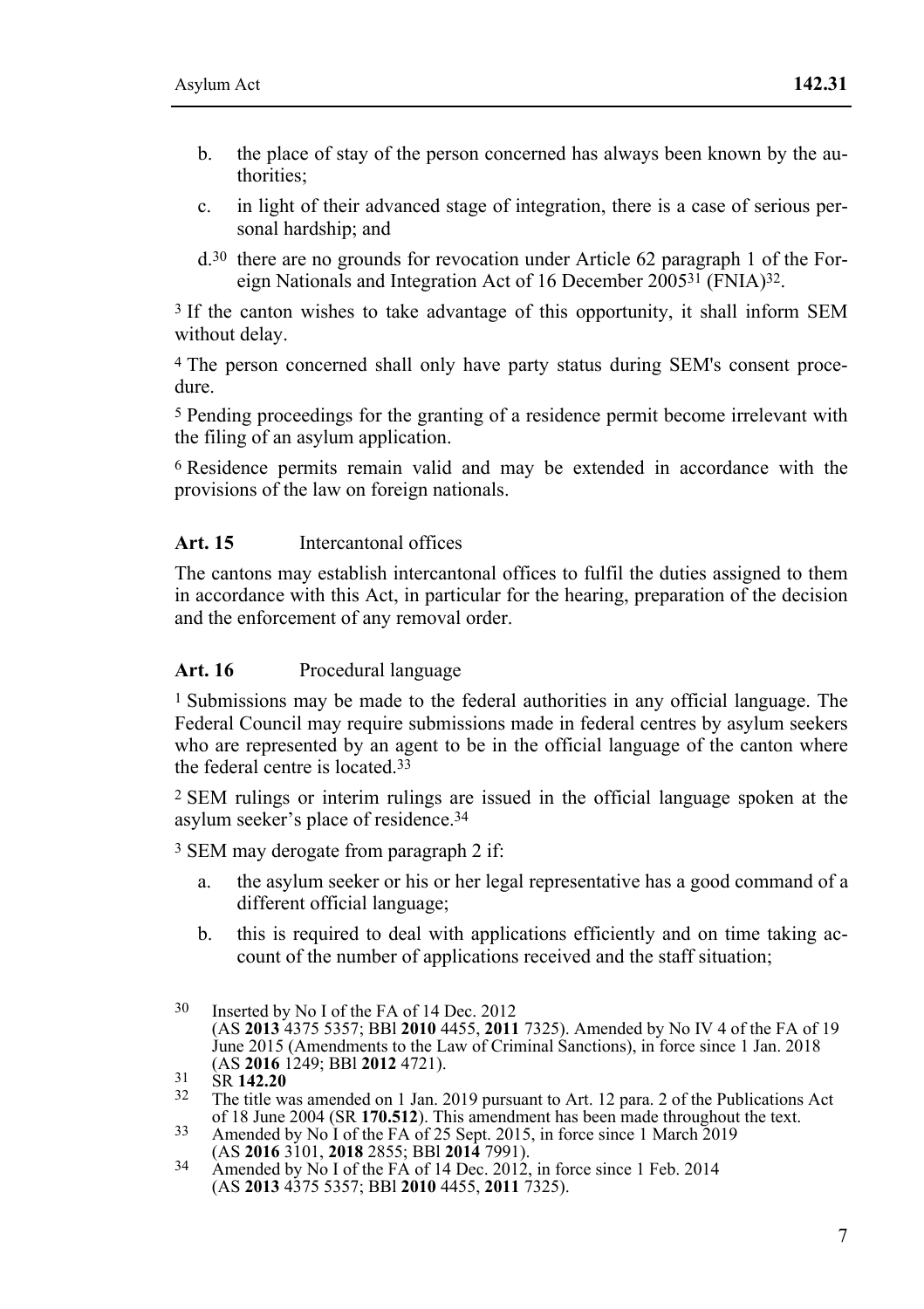c. the asylum seeker is allocated to a canton with a different official language by a federal centre.35

### **Art. 17** Special procedural provisions

<sup>1</sup> The provision of the Administrative Procedure Act<sup>36</sup> on legal holidays does not apply to asylum proceedings.

2 The Federal Council shall issue supplementary provisions on the asylum procedure, in particular to give consideration to the special situation of women and minors in the procedure.

2bis Applications for asylum made by unaccompanied minors shall be processed as a priority.37

<sup>3</sup> The interests of unaccompanied minor asylum seekers are taken care of for the duration of the procedure:

- a. in a federal centre or at an airport by a person nominated as the trusted person by the legal representative; this person is responsible for coordination with the cantonal authorities; or
- b. by a trusted person to be nominated immediately by the competent cantonal authorities, following allocation to the canton.38

3bis If there are indications that an alleged foreign minor has reached the age of majority, SEM may arrange an expert report on that person's age.39

4 …40

5 On notification of a decision under Article 23 paragraph 1, 31*a* or 111*c*, SEM shall send the asylum seeker or his or her agent the case files at the same time if enforcement of the removal order has been ordered.<sup>41</sup>

6 The Federal Council shall determine the role, responsibilities and duties of the trusted person.42

- $35$ Amended by No I of the FA of 14 Dec. 2012, in force since 1 Feb. 2014 (AS 2013 4375 5357; BBI 2010 4455, 2011 7325).
- 
- <sup>36</sup> SR **172.021**<br><sup>37</sup> Inserted by No I of the FA of 14 Dec. 2012, in force since 1 Feb. 2014<br>(AS **2013** 4375 5357; BBI **2010** 4455, **2011** 7325).
- 438 Amended by No I of the FA of 25 Sept. 2015, in force since 1 March 2019<br>(AS **2016** 3101, **2018** 2855; BBI **2014** 7991).
- <sup>39</sup> Inserted by No I of the FA of 14 Dec. 2012, in force since 1 Feb. 2014
- (AS **2013** 4375 5357; BBl **2010** 4455, **2011** 7325). 40 Inserted by No I of the FA of 16 Dec. 2005 (AS **2006** 4745, BBl **2002** 6845). Repealed by No I of the FA of 25 Sept. 2015, with effect from 1 March 2019
- (AS **2016** 3101, **2018** 2855; BBl **2014** 7991). 41 Inserted by No I of the FA of 14 Dec. 2012, in force since 1 Feb. 2014
- (AS **2013** 4375 5357; BBl **2010** 4455, **2011** 7325). 42 Inserted by Annex No I 2 of the FD of 26 Sept. 2014 (Adoption of R[EU] No 604/2013 establishing the criteria and mechanisms for determining the Member State responsible for examining an application for international protection), in force since 1 July 2015 (AS **2015** 1841; BBl **2014** 2675).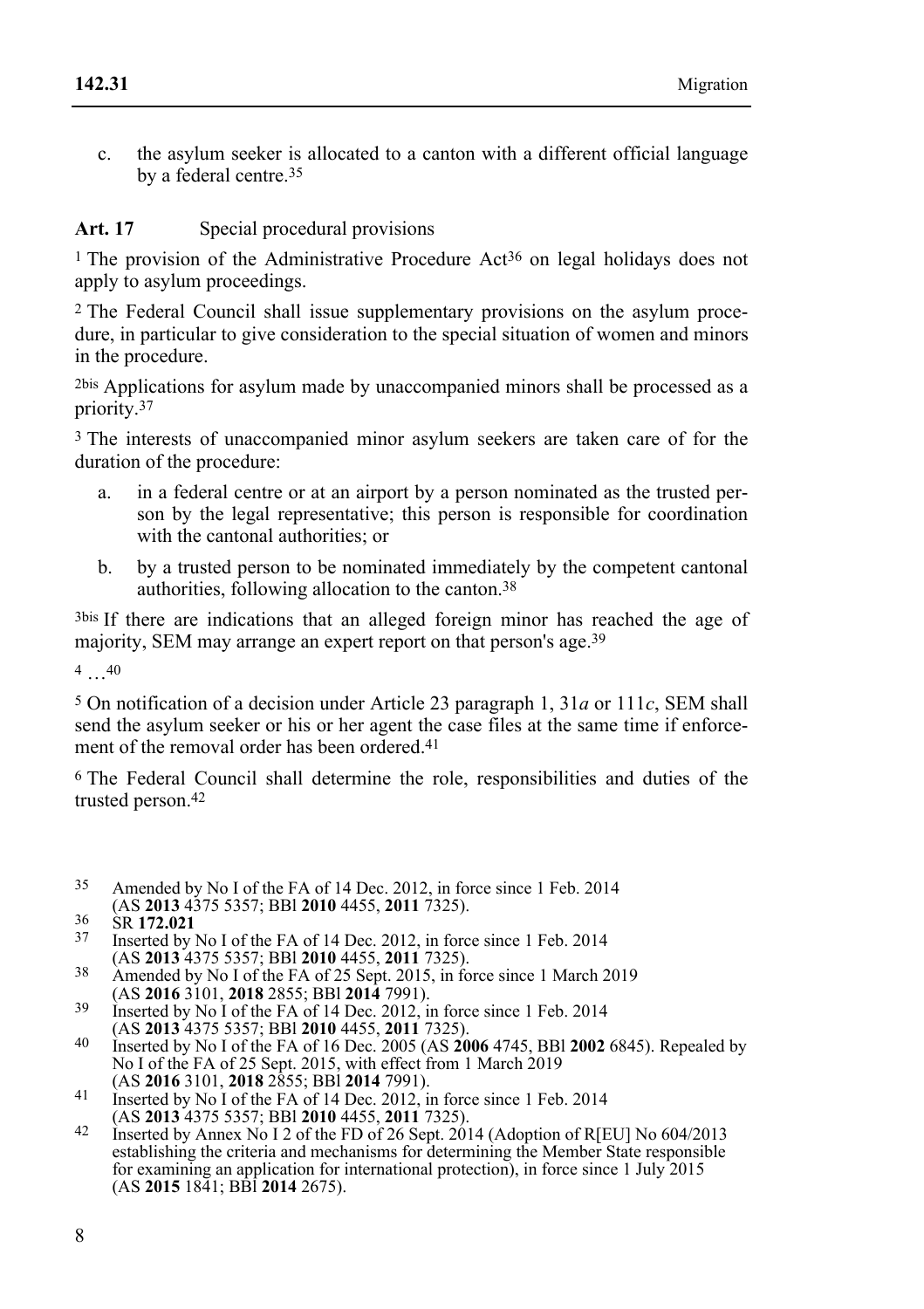### Art.  $17*a*<sup>43</sup>$  Fees for services

SEM may charge third parties fees and outlays for services.

**Art. 17***b*44

## **Section 2 Application for Asylum and Entry**

#### Art. 18 Application for asylum

Any statement a person makes indicating that they are seeking protection in Switzerland from persecution elsewhere shall be regarded as an application for asylum.

#### Art. 19<sup>45</sup> Filing an application

1 The application for asylum must be filed at a border control point at a Swiss airport, on entry at an open border crossing or in a federal centre. Article 24*a* paragraph 3 is reserved.

2 An application may only be filed by a person who is at the Swiss border or on Swiss territory.

#### **Art. 20**46

#### Art. 21<sup>47</sup> Application for asylum made at the border, following detention in the vicinity of the border, on illegal entry or within Switzerland

1 Persons who request asylum at the border or following their detention for illegal entry in the vicinity of the border or within Switzerland shall be assigned to a federal centre by the competent authorities. Article 24*a* paragraph 3 is reserved.48

2 SEM shall verify its competence to carry out the asylum procedure, taking account of the provisions of the Dublin Association Agreements.

<sup>43</sup> Inserted by No I of the FA of 16 Dec. 2005, in force since 1 Jan. 2008 (AS 2006 4745, 2007 5573; BBI 2002 6845).

<sup>&</sup>lt;sup>44</sup> Inserted by No I of the FA of 16 Dec. 2005, in force since 1 Jan. 2007 (AS **2006** 4745 4767; BBl **2002** 6845). Repealed by No I of the FA of 14 Dec. 2012, with

<sup>&</sup>lt;sup>45</sup> See also the transitional provisions to the Amendment of 28.9.2012 at the end of the text.<br><sup>46</sup> Repealed by No I of the FA of 28 Sept 2012 (Emergency Amendments to the Asylum

Act), with effect from 29 Sept. 2012 to 28 Sept. 2015 (AS **2012** 5359; BBl **2010** 4455, **2011** 7325) and extended to 28 Sept. 2019 by No II of the FA of 26 Sept. 2014 (AS **2015** 2017). BBl **2014** 2087). See also the transitional provisions to the Amendment of 28.9.2012 at the end of the text.

sions to the Amendment of 28.9.2012 at the end of the text. 47 Amended by Annex No 1 of the FA of 13 June 2008 (Amendments in implementation of the Schengen and Dublin Association Agreements), in force since 12 Dec. 2008

<sup>(</sup>AS **2008** 5407 5405 Art. 2 let. c; BBl **2007** 7937). 48 Amended by No I of the FA of 25 Sept. 2015, in force since 1 March 2019 (AS **2016** 3101, **2018** 2855; BBl **2014** 7991).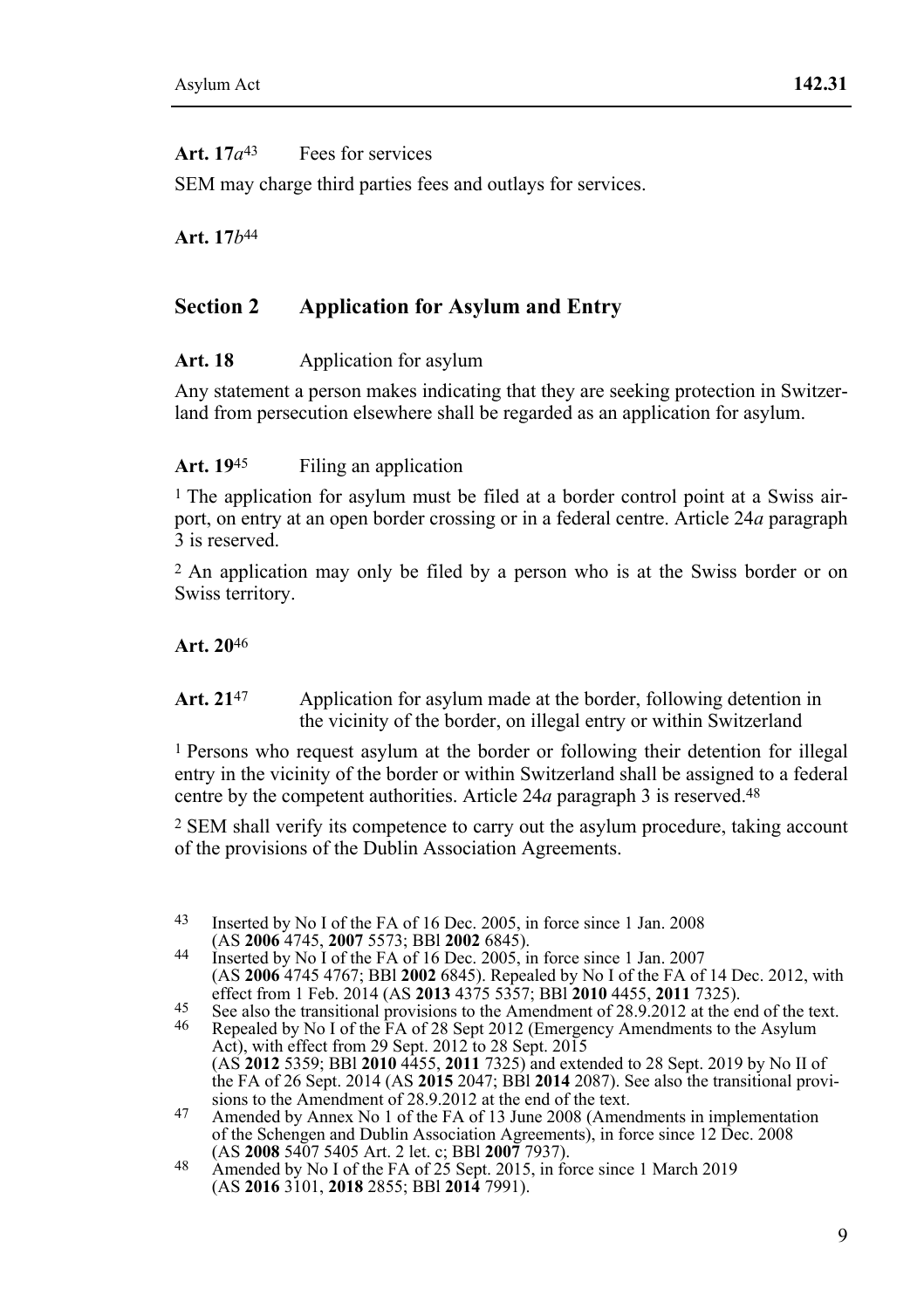3 The Dublin Association Agreements are listed in Annex 1.

### Art. 22<sup>49</sup> Procedure at the airport

<sup>1</sup> In the case of persons who apply for asylum at a Swiss airport, the competent authority shall record their personal details and take their fingerprints and photographs. It may record additional biometric data and summarily question asylum seekers about their itinerary and the reasons for leaving their country.<sup>50</sup>

1bis SEM shall verify its competence to carry out the asylum procedure, taking account of the provisions of the Dublin Association Agreements.<sup>51</sup>

1ter It shall authorise entry if Switzerland is competent to carry out the asylum procedure in accordance with Regulation (EC) No  $604/2013^{52}$  and the asylum seeker:<sup>53</sup>

- a. appears to be at risk for any of the grounds stated in Article 3 paragraph 1 or under threat of inhumane treatment in the country from which they have directly arrived; or
- b. establishes that the country from which they have directly arrived would force them, in violation of the ban on refoulement, to return to a country in which they appear to be at risk.<sup>54</sup>

2 If, on the basis of the measures in accordance with paragraph 1 and the verification in accordance with paragraph 1<sup>bis</sup>, it is not immediately possible to determine whether the requirements for an entry permit in accordance with Article 1<sup>ter</sup> are fulfilled, entry shall be temporarily denied.<sup>55</sup>

2bis In order to avoid cases of hardship, the Federal Council may specify the additional cases in which entry will be authorised.56

- 49 Amended by No I of the FA of 16 Dec. 2005, in force since 1 Jan. 2008 (AS 2006 4745, 2007 5573; BBI 2002 6845).
- <sup>50</sup> Amended by Annex No 1 of the FA of 13 June 2008 (Amendments in implementation of the Schengen and Dublin Association Agreements), in force since 12 Dec. 2008 (AS 2008 5407 5405 Art. 2 let. c; BBI 2007 7937).
- <sup>51</sup> Inserted by Annex No 1 of the FA of 13 June 2008 (Amendments in implementation of the Schengen and Dublin Association Agreements), in force since 12 Dec. 2008 (AS 2008 5407 5405 Art. 2 let. c; BBI 2007 7937).
- <sup>52</sup> Council Regulation (EC) No 604/2013 of 26 June 2013 establishing the criteria and mechanisms for determining the Member State responsible for examining an asylum application lodged in one of the Member States by a third-country national; (new version), Amended by OJ L 180 of 29.6.2013, p. 31.
- $53$  Amended by Annex No I 2 of the FD of 26 Sept. 2014 (Adoption of R[EU] No 604/2013 establishing the criteria and mechanisms for determining the Member State responsible for examining an application for international protection), in force since 1 July 2015 (AS 2015 1841: BBI 2014 2675).
- (AS **2015** 1841; BBl **2014** 2675). 54 Inserted by Annex No 1 of the FA of 13 June 2008 (Amendments in implementation of the Schengen and Dublin Association Agreements), in force since 12 Dec. 2008
- (AS **2008** 5407 5405 Art. 2 let. c; BBI **2007** 7937).<br>
Amended by Annex No 1 of the FA of 13 June 2008 (Amendments in implementation of the Schengen and Dublin Association Agreements), in force since 12 Dec. 2008
- (AS **2008** 5407 5405 Art. 2 let. c; BBI **2007** 7937). These since 12 Bee. 2000<br>
Inserted by Annex No 1 of the FA of 13 June 2008 (Amendments in implementation of the Schengen and Dublin Association Agreements), in force since 12 Dec. 2008 (AS **2008** 5407 5405 Art. 2 let. c; BBl **2007** 7937).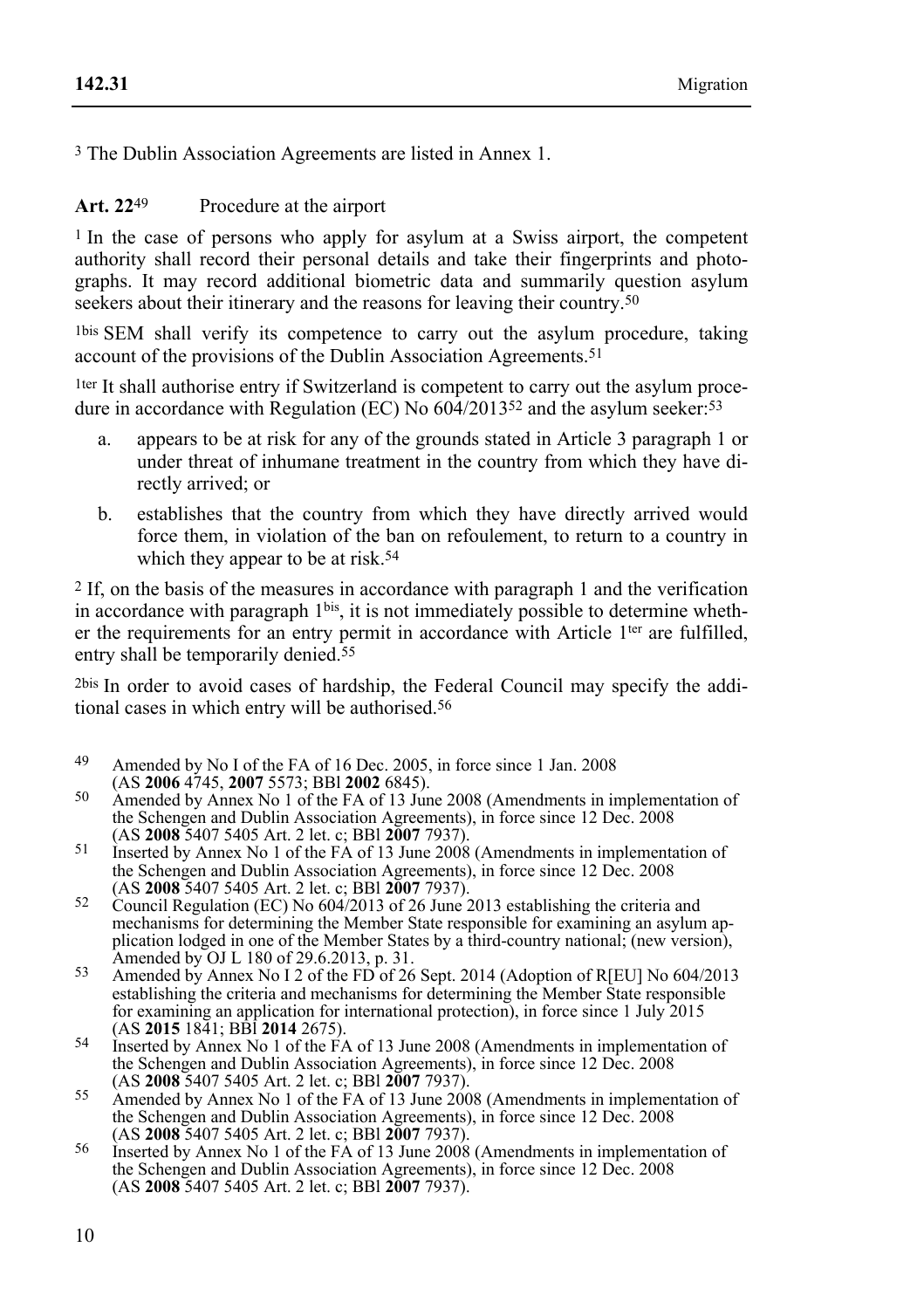3 If SEM denies entry to asylum seekers, it shall provide them with a place of stay and appropriate accommodation. It bears the cost of the accommodation. Airport operators are responsible for providing reasonably priced accommodation.57

3bis The Confederation shall guarantee free counselling and legal representation to persons who submit a request for asylum at a Swiss airport, analogously to the provisions of Articles 102*f*–102*k*.58

4 The asylum seeker must be informed about the decision on denial of entry and on the allocation of a place of stay within two days of filing the application and be notified of their rights of appeal. Prior to this, the asylum seeker shall be granted a hearing in accordance with the law.<sup>59</sup>

5 Asylum seekers may be held at the airport or exceptionally at another location for a maximum of 60 days. On the issue of a legally binding removal order, asylum seekers may be transferred to a prison specifically for deportees.

6 SEM may thereafter allocate asylum seekers to a canton or a federal centre. In all other cases, the further procedure at the airport is regulated by Articles 23, 29, 36 and 37.60

#### Art. 23<sup>61</sup> Decisions at the airport

1 If SEM does not grant entry into Switzerland, it may dismiss or reject the application for asylum.62

2 Notification must be given of the decision within 20 days of the application being filed. If the procedure lasts longer, SEM shall allocate the asylum seeker to a canton or a federal centre.63

<sup>57</sup> 57 Amended by No I of the FA of 14 Dec. 2012, in force since 1 Feb. 2014 (AS **2013** 4375 5357; BBl **2010** 4455, **2011** 7325). See also the transitional provisions to

the end of the FA of 25 Sept. 2015, in force since 1 March 2019<br>(AS 2016 3101, 2018 2855; BBI 2014 7991).

<sup>59</sup> Amended by No I of the FA of 25 Sept. 2015, in force since 1 March 2019<br>(AS **2016** 3101, **2018** 2855; BBI **2014** 7991).

<sup>(</sup>AS **2016** 3101, **2018** 2855; BBl **2014** 7991). 60 Amended by No I of the FA of 25 Sept. 2015, in force since 1 March 2019

<sup>411 2018 3101,</sup> **2016** 3101, **2016** 2856, *Amended by No I of the FA of 16 Dec.* 2005, in force since 1 Jan. 2008 (AS 2006 4745, 2007 5573; BBI 2002 6845).

<sup>62</sup> Amended by No I of the FA of 14 Dec. 2012, in force since 1 Feb. 2014<br>(AS **2013** 4375 5357; BBI **2010** 4455, **2011** 7325).

<sup>&</sup>lt;sup>63</sup> Amended by No I of the FA of 25 Sept. 2015, in force since 1 March 2019 (AS **2016** 3101, **2018** 2855; BBl **2014** 7991).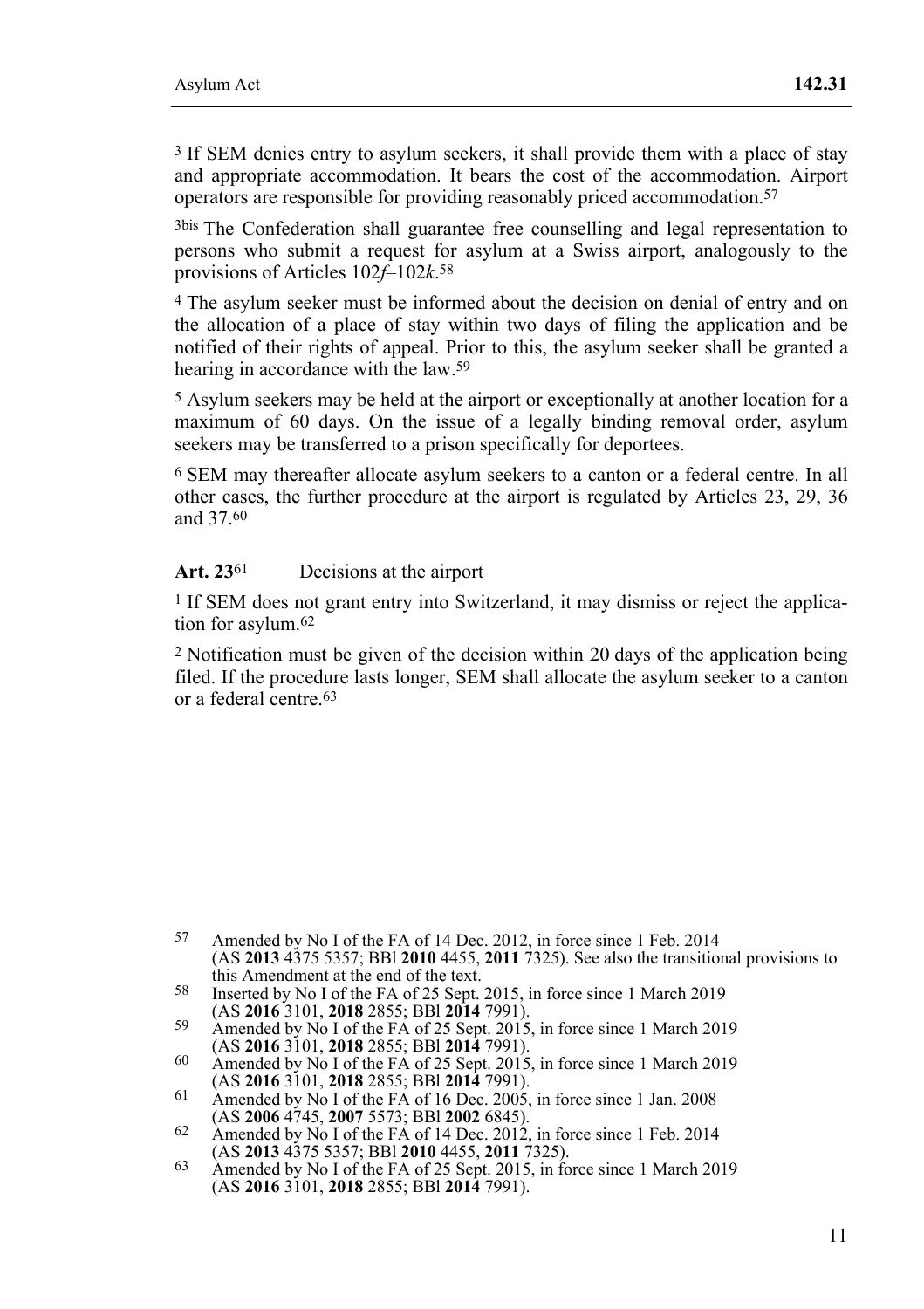### **Section 2***a* **Federal Centres**<sup>64</sup>

#### **Art. 24**65 Federal centres

<sup>1</sup> The Confederation shall establish centres, which are managed by SEM. The Confederation shall follow the principles of expediency and cost efficiency.

2 The Confederation shall involve the cantons and communes in establishing the centres from an early stage.

3 Asylum seekers shall be accommodated in a federal centre from submission of a request for asylum:

- a. under the accelerated procedure, until they are granted asylum or temporary admission, or until they leave the country;
- b. under the Dublin procedure, until they leave the country;
- c. under the extended procedure, until they are allocated to a canton.

4 The maximum duration of stay in federal centres is 140 days. Allocation to a canton shall take place after this period has elapsed.

5 A reasonable extension may be made to this period if it allows the asylum procedure to be concluded promptly or enables removal. The Federal Council shall determine the detailed rules for extending a stay in federal centres beyond the end of this period.

6 Allocation to a canton may take place before the end of the period, in particular if there is a large and rapid rise in the number of asylum requests. Distribution and allocation are governed by Article 27.

#### Art. 24 $a^{66}$  Special centres

1 Asylum seekers who pose a significant danger to public safety and order or who significantly disrupt the operation and security of federal centres shall be accommodated in special centres, which shall be established and managed by SEM or by cantonal authorities. A person accommodated in a special centre shall be issued with a restriction or exclusion order under Article 74 paragraph 1bis FNIA67; the procedure is governed by Article 74 paragraphs 2 and 3 FNIA.

2 Asylum seekers allocated to a canton may be accommodated under the same conditions in the special centres. The Confederation and the cantons shall share the costs proportionally to their use of the centres.

3 The same procedures as in federal centres under Article 24 may be carried out in special centres; an exception is the submission of a request for asylum.

<sup>&</sup>lt;sup>64</sup> Inserted by No I of the FA of 25 Sept. 2015, in force since 1 March 2019<br>(AS **2016** 3101, **2018** 2855; BBI **2014** 7991). (AS **2016** 3101, **2018** 2855; BBl **2014** 7991). 65 Amended by No I of the FA of 25 Sept. 2015, in force since 1 March 2019

<sup>(</sup>AS **2016** 3101, **2018** 2855; BBl **2014** 7991). 66 Inserted by No I of the FA of 25 Sept. 2015, in force since 1 March 2019

<sup>(</sup>AS **2016** 3101, **2018** 2855; BBl **2014** 7991). 67 SR **142.20**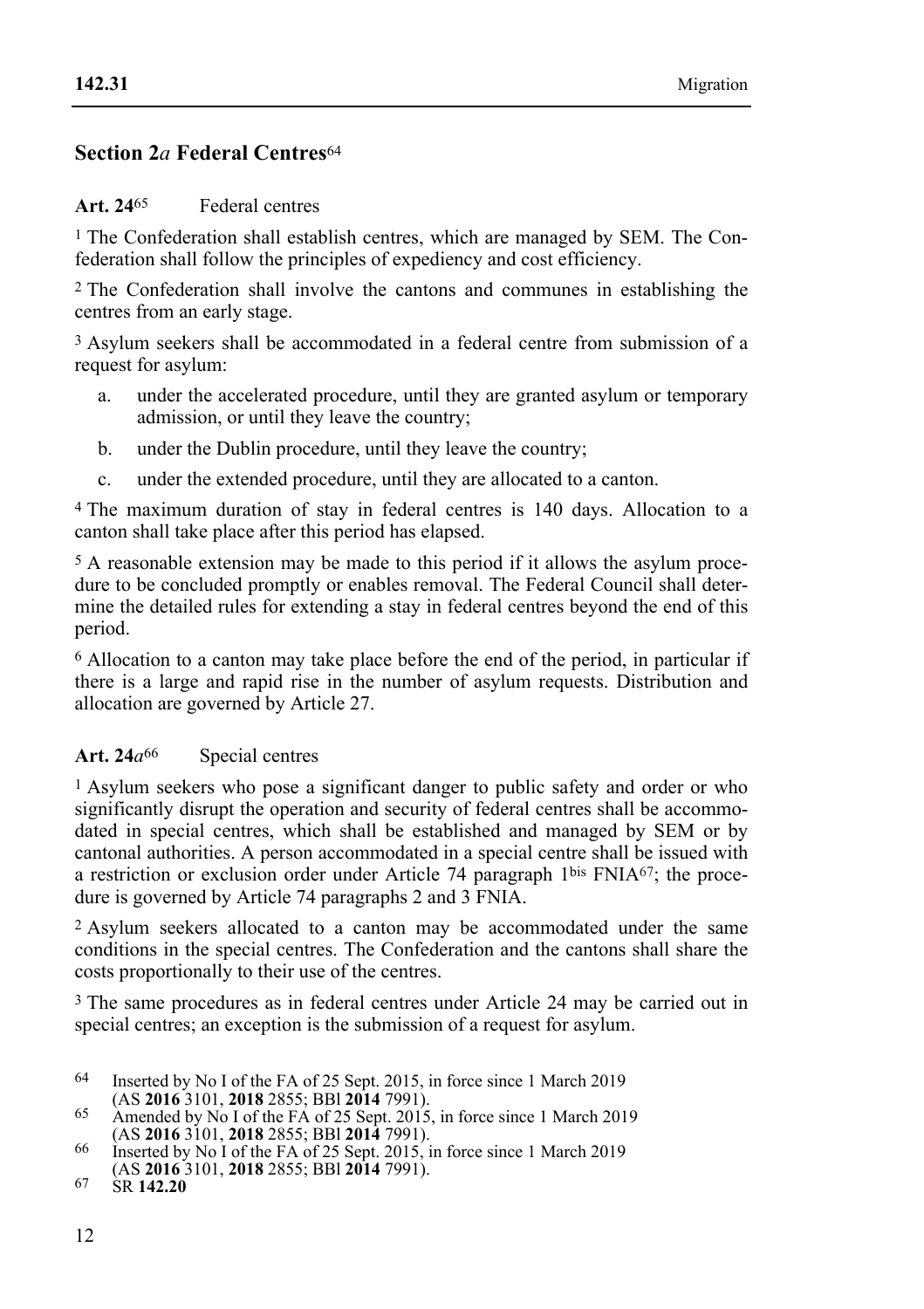4 The handling of requests for asylum by persons in special centres and the implementation of any removal decisions shall be prioritised.

### **Art. 24***b*68 Operation of the centres

1 SEM may task third parties with ensuring the safe operation of federal centres. These third parties shall be bound by the same confidentiality requirement as federal personnel.

2 The Federal Department of Justice and Police (FDJP) shall adopt provisions which ensure that procedure is swift and the operation is orderly in the federal centres.

### Art. 24 $c^{69}$  Temporary use of federal military buildings and installations

1 Federal military buildings and installations may be used without cantonal or communal authorisation to accommodate asylum seekers for a maximum of three years provided the change in use does not require substantial structural measures and there is no significant change in the occupancy of the installation or building.

2 The following in particular do not constitute substantial structural measures within the meaning of paragraph 1:

- a. normal maintenance work on buildings and installations;
- b. minor structural alterations;
- c. the installation of equipment of secondary importance such as sanitary facilities or water and electricity connections;
- d. movable structures.

3 The same buildings or installations in terms of paragraph 1 may only be used again after a period of two years has elapsed, unless the canton and the commune concerned agree to dispense with this period; the exceptions in accordance with Article 55 are reserved.

4 After consulting the canton and commune concerned, the Confederation shall give notice to them of any change in use at the latest 60 days before the accommodation comes into operation.

#### Art. 24*d*<sup>70</sup> Accommodation in cantonal and communal centres

1 Asylum seekers may be accommodated in a centre run by a canton or commune if there are not sufficient places in the federal centres under Article 24. The agreement of the canton concerned is required for accommodating asylum seekers in a communal centre.

- 68 Inserted by No I of the FA of 25 Sept. 2015, in force since 1 March 2019 (AS 2016 3101, 2018 2855; BBI 2014 7991).
- (AS **2016** 3101, **2017** 6171; BBI **2014** 7991).<br>
(AS **2016** 3101, **2017** 6171; BBI **2014** 7991).

<sup>&</sup>lt;sup>70</sup> Inserted by No I of the FA of 25 Sept. 2015, in force since 1 March 2019 (AS **2016** 3101, **2018** 2855; BBl **2014** 7991).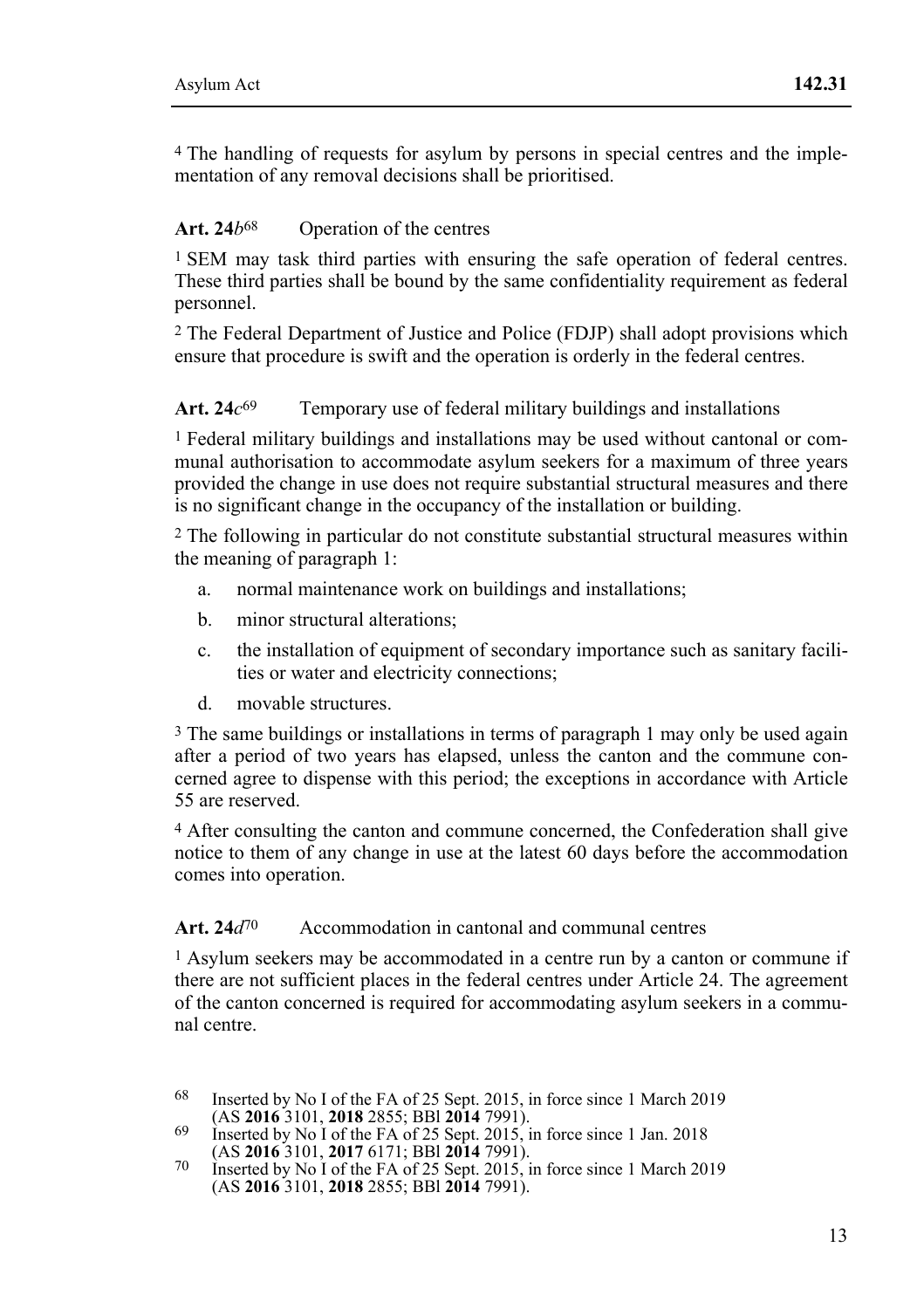2 The canton or the commune concerned:

- a. shall ensure suitable accommodation, care and activities for the asylum seekers;
- b. shall provide social assistance or emergency aid;
- c. shall provide medical care and primary school education for children;
- d. shall take the security measures necessary to ensure orderly operation.

3 The canton or the commune concerned may delegate the tasks listed in paragraph 2 to third parties, either partially or in full.

4 The provision of social assistance and emergency aid is governed by cantonal law.

5 The Confederation shall make federal contributions by agreement to the canton or commune concerned to compensate for the administrative, staff and other costs which arise from fulfilling the tasks listed in paragraph 2. The compensation shall be fixed as a lump sum. In exceptional cases, the contributions may be fixed on the basis of expenditure, especially in the case of non-recurring costs.

6 The other provisions concerning federal centres apply mutatis mutandis to cantonal and communal centres. In the centres defined in paragraph 1, the same procedures may be carried out as in federal centres as defined in Article 24.

## **Art. 24***e*71 Additional measures

The Confederation and the cantons shall take measures to respond promptly to changes in the number of requests for asylum with the resources required, in particular regarding accommodation, staff and finance, or with further measures.

# **Section 3 Procedure at First Instance**

**Art. 25**72

## Art. 26<sup>74</sup> Preparatory phase

<sup>1</sup> After the application for asylum has been filed, the preparatory phase begins. Under the Dublin procedure, it lasts no more than 10 days, and under other procedures no more than 21 days.

- 71 Inserted by No I of the FA of 25 Sept. 2015, in force since 1 March 2019 (AS 2016 3101, 2018 2855; BBI 2014 7991).
- Repealed by No I of the FA of 16 Dec. 2005, with effect from 1 Jan. 2008<br>(AS **2006** 4745, **2007** 5573; BBI **2002** 6845).
- (AS **2006** 4745, **2007** 5573; BBl **2002** 6845). 73 Inserted by No I of the FA of 14 Dec. 2012, in force since 1 Feb. 2014
- (AS **2013** 4375 5357; BBl **2010** 4455, **2011** 7325). 74 Amended by No I of the FA of 25 Sept. 2015, in force since 1 March 2019 (AS **2016** 3101, **2018** 2855; BBl **2014** 7991).

**Art. 25***a*73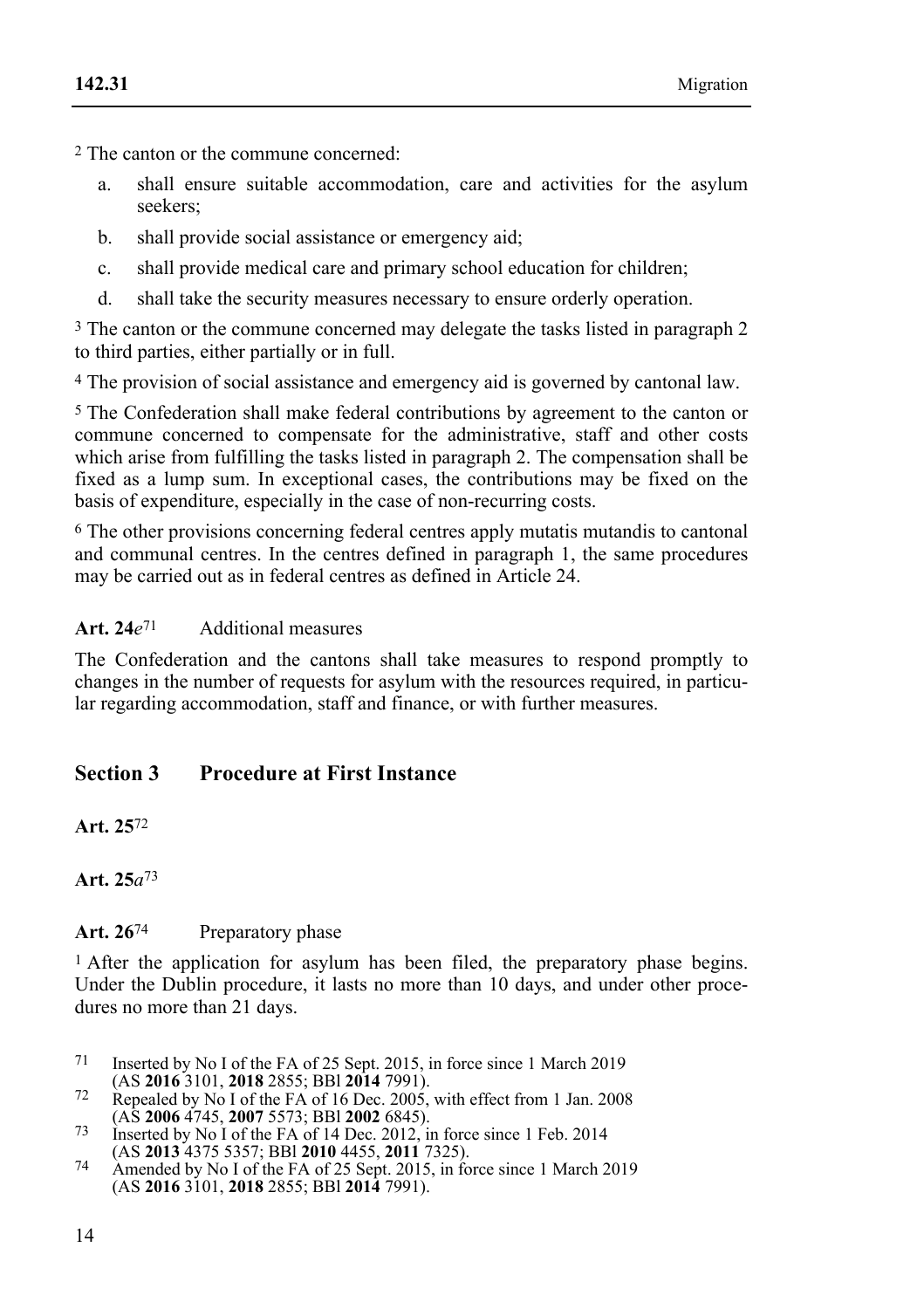2 In the preparatory phase, SEM records the asylum seekers' personal details and normally takes their fingerprints and photographs. It may collect additional biometric data, prepare reports on a person's age (Art. 17 para. 3bis), verify evidence and travel and identity documents and make enquiries specific to origin and identity.

3 SEM shall inform asylum seekers of their rights and obligations in the asylum procedure. It may question the asylum seekers about their identity and their itinerary, and summarily about the reasons for leaving their country. At this point, SEM may also ask about any commercial human trafficking. It shall discuss with the asylum seeker whether there is sufficient justification for their request for asylum. If this is not the case and if the asylum seeker withdraws the request, the request shall be cancelled without a formal decision being taken and preparations made for the return journey.

<sup>4</sup> The comparison of data under Article  $102a<sup>bis</sup>$  paragraphs 2–3, the examination of fingerprints under Article  $102a<sup>ter</sup>$  paragraph 1 and the request for admission or readmission to the competent state bound by one of the Dublin Association Agreements is made during the preparatory phase.

5 SEM may delegate the tasks under paragraph 2 to third parties. Third parties are subject to the same duty of confidentiality as federal personnel.

#### **Art. 26***a*75 Establishing medical condition

1 Immediately after filing their application, but at the latest at the interview on the grounds for asylum under Article 36 paragraph 2 or being granted a hearing under Article 36 paragraph 1, asylum seekers must state any serious health problems of relevance to the asylum and removal procedures of which they were aware when filing the application for asylum.

2 SEM appoints a competent medical specialist to investigate matters contended under paragraph 1. Article 82*a* applies mutatis mutandis. SEM may delegate the required medical duties to a third party.

3 Medical problems that are claimed later or established by another medical specialist may be taken into account in the asylum and removal procedures if they are proven. The provision of prima facie evidence suffices by way of exception if there are excusable grounds for the delay or proof cannot be provided in the case in question for medical reasons. SEM may call in an independent medical examiner.

#### Art. 26*b*<sup>76</sup> Dublin procedure

The procedure with view to a decision under Article 31*a* paragraph 1 letter b begins with submission of a request to a Dublin state for the admission or readmission of the asylum seeker. It lasts until the asylum seeker is transferred to the Dublin state

<sup>75</sup> Originally Art. 26<sup>bis</sup>. Inserted by No I of the FA of 14 Dec. 2012, in force since 1 Feb. 2014 (AS **2013** 4375 5357; BBl **2010** 4455, **2011** 7325). See also the transitional

provisions to this Amendment at the end of the text. 76 Inserted by No I of the FA of 25 Sept. 2015, in force since 1 March 2019 (AS **2016** 3101, **2018** 2855; BBl **2014** 7991).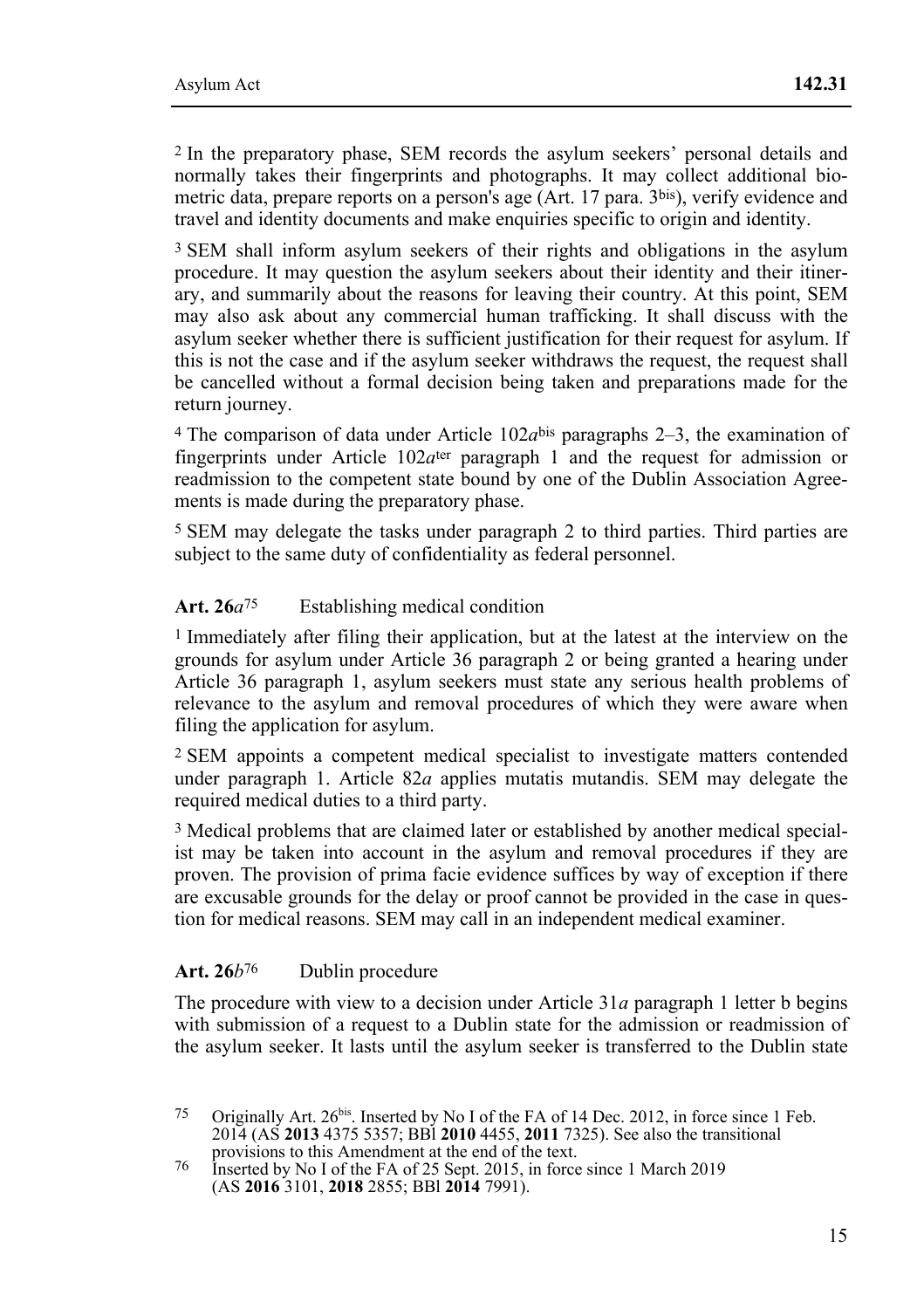responsible or until it is terminated and a decision is taken about implementing an accelerated or extended procedure.

## **Art. 26***c*77 Accelerated procedure

After the preparatory phase, the accelerated procedure shall commence immediately with an interview on the grounds for asylum or the granting of a hearing under Article 36. The Federal Council shall lay down the individual steps of the procedure.

## **Art. 26***d*78 Extended procedure

If it is clear after the interview on the grounds for asylum that a decision cannot be made under the accelerated procedure, namely because further investigation is required, the asylum seeker shall be assigned to the extended procedure and be allocated to a canton under Article 27.

## Art. 27 Distribution and allocation to the cantons<sup>79</sup>

1 The cantons shall reach an agreement on the distribution of asylum seekers.

1bis The special services provided by cantons where federal centres or airports are located shall be appropriately taken into account in the distribution of asylum seekers.80

2 If the cantons cannot reach an agreement, the Federal Council shall, after hearing them, set out the criteria for distribution in an ordinance.

<sup>3</sup> SEM shall allocate asylum seekers to the cantons (cantons of allocation).<sup>81</sup> In doing so, it shall take account of the interests of the cantons and of the asylum seekers that are worthy of protection. Asylum seekers may only contest the decision on allocation if it violates the principle of family unity.

4 Persons whose removal has been ordered and in respect of whom a decision on asylum has become legally binding in a federal centre or whose request for asylum was cancelled in a federal centre<sup>82</sup> shall not be allocated to a canton.

### Art. 28 Allocation of a place of stay and accommodation

<sup>1</sup> SEM or the cantonal authorities may allocate asylum seekers to a place of stay.

- 77 Inserted by No I of the FA of 25 Sept. 2015, in force since 1 March 2019 (AS 2016 3101, 2018 2855; BBI 2014 7991).
- (AS **2016** 3101, **2018** 2855; BBl **2014** 7991). 78 Inserted by No I of the FA of 25 Sept. 2015, in force since 1 March 2019
- (AS **2016** 3101, **2018** 2855; BBl **2014** 7991). 79 Amended by No I of the FA of 25 Sept. 2015, in force since 1 March 2019
- 80 Inserted by No I of the FA of 25 Sept. 2015, in force since 1 March 2019 (AS **2016** 3101, **2018** 2855; BBI **2014** 7991).
- (AS **2016** 3101, **2018** 2855; BBl **2014** 7991). 81 Amended by No I 2 of the FA of 19 Dec. 2003 on the Budgetary Relief Programme 2003,
- in force since 1 Apr. 2004 (AS **2004** 1633; BBl **2003** 5615). 82 Inserted by No I 2 of the FA of 19 Dec. 2003 on the Budgetary Relief Programme 2003, (AS **2004** 1633; BBl **2003** 5615). Amended by No I of the FA of 25 Sept. 2015, in force since 1 March 2019 (AS **2016** 3101, **2018** 2855; BBl **2014** 7991).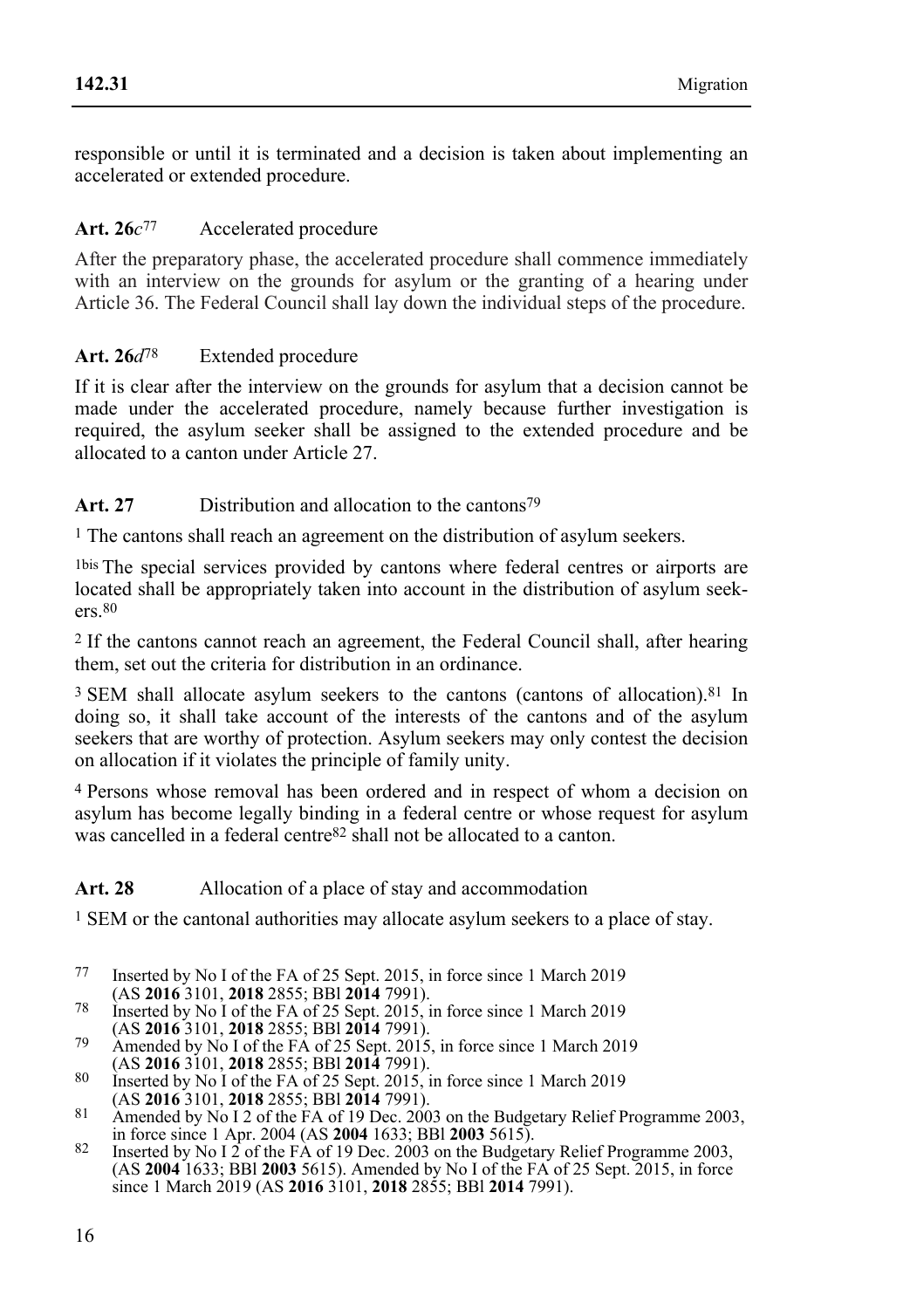2 They may allocate asylum seekers accommodation, and in particular accommodate them as a group. The cantons shall ensure that this procedure is operated efficiently; they may lay down provisions and take measures.<sup>83</sup>

### Art. 29<sup>84</sup> Interview on the grounds for asylum

<sup>1</sup> SEM shall interview asylum seekers on their grounds for asylum; the interview shall take place in a federal centre.

1bis If necessary, it shall call in an interpreter.

2 The asylum seekers may be accompanied additionally at their own expense a person and an interpreter of their choice who are not themselves asylum seekers.

3 Minutes shall be taken of the interview. They shall be signed by those participating in the interview.

### Art. 29*a*<sup>85</sup> Cooperation in establishing the circumstances

The Federal Council may enter into agreements with third countries and international organisations on cooperation in establishing the circumstances of cases. It may in particular enter into agreements on a mutual exchange of information in order to establish the motives for seeking asylum of an asylum seeker in his or her native country or country of origin, his or her itinerary and his or her stay in a third country.

#### **Art. 30**86

#### Art. 31<sup>87</sup> Preparation of decisions by the cantons

The FDJP may with the consent of the cantons determine that cantonal officials prepare the decisions on behalf of and under the supervision of SEM.

#### **Art. 31***a*88 SEM decisions

1 SEM shall normally dismiss an application for asylum if the asylum seeker:

a. can return to a safe third country under Article 6*a* paragraph 2 letter b in which he or she was previously resident:

 $83$ Amended by No I of the FA of 16 Dec. 2005, in force since 1 Jan. 2008<br>(AS 2006 4745, 2007 5573; BBI 2002 6845).

<sup>84</sup> Amended by No I of the FA of 25 Sept. 2015, in force since 1 March 2019<br>(AS **2016** 3101, **2018** 2855; BBI **2014** 7991). (AS **2016** 3101, **2018** 2855; BBl **2014** 7991). 85 Inserted by No I of the FA of 14 Dec. 2012, in force since 1 Feb. 2014

<sup>(</sup>AS **2013** 4375 5357; BBl **2010** 4455, **2011** 7325). 86 Repealed by No I of the FA of 25 Sept. 2015, with effect from 1 March 2019

<sup>(</sup>AS **2016** 3101, **2018** 2855; BBl **2014** 7991). 87 Amended by No I of the FA of 14 Dec. 2012, in force since 1 Feb. 2014

<sup>(</sup>AS **2013** 4375 5357; BBl **2010** 4455, **2011** 7325). 88 Inserted by No I of the FA of 14 Dec. 2012, in force since 1 Feb. 2014 (AS **2013** 4375 5357; BBl **2010** 4455, **2011** 7325).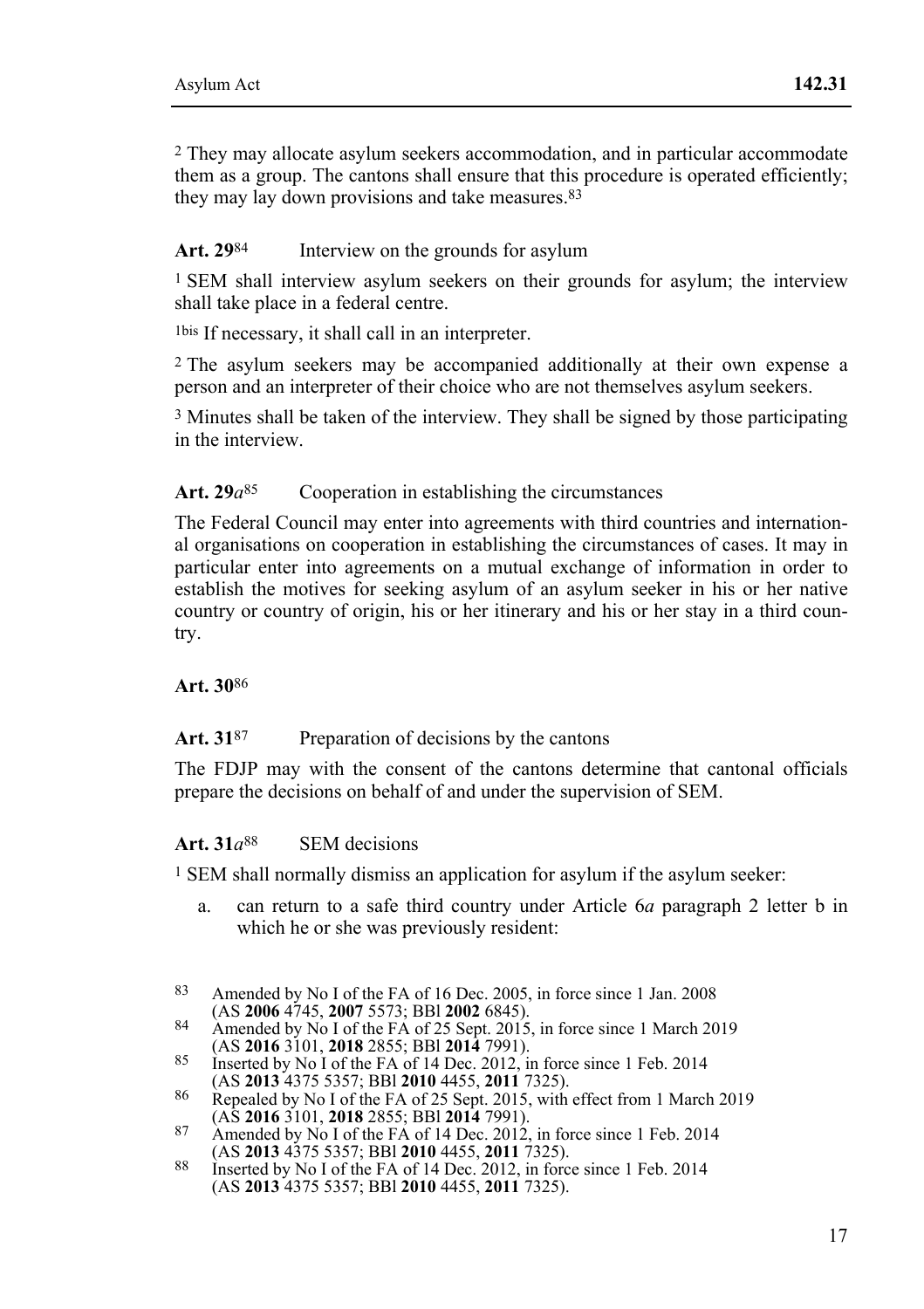- b. can travel to a third country that is responsible under an international agreement for conducting the asylum and removal procedures:
- c. can return to a third country in which he or she was previously resident;
- d. can continue to a third country for which he or she holds a visa and in which he or she can seek protection;
- e. can continue to a third country in which persons with whom he or she has a close relationship or dependants live;
- f.89 can be removed to their native country or country of origin under Article 31*b*.

2 Paragraph 1 letters c–e do not apply if there are indications in the case in question that the third country does not provide effective protection against refoulement in terms of Article 5 paragraph 1.

3 SEM shall dismiss an application that fails to meet the requirements of Article 18. This applies in particular if the application for asylum is made exclusively for economic or medical reasons.

4 In the other cases, SEM shall reject the application for asylum if refugee status has neither been proven nor credibly demonstrated or there are grounds for denying asylum under Articles 53 and 54.90

Art. 31*b*<sup>91</sup> Recognition of asylum and removal decisions made in Dublin States

<sup>1</sup> An asylum seeker in respect of whom a negative asylum decision and a legally binding removal decision has been issued in a state that is bound by one of the Dublin Association Agreements (Dublin State) may be removed directly to their native country or country of origin in accordance with the requirements of Directive 2001/40/EC92 if:

- a. the competent Dublin State has not executed any removals to the asylum seeker's native country or country of origin for a long period; and
- b. it is likely that removal from Switzerland can be executed quickly.

2 SEM shall obtain the information required to execute the removal from the competent authorities of the Dublin State concerned and make the necessary arrangements.

- 89 Inserted by No I of the FA of 26 Sept. 2014, in force since 1 July 2015 (AS 2015 1871: BBI 2014 3373). (AS **2015** 1871; BBl **2014** 3373). 90 Amended by No I of the FA of 25 Sept. 2015, in force since 1 March 2019
- (AS **2016** 3101, **2018** 2855; BBl **2014** 7991). 91 Inserted by No I of the FA of 26 Sept. 2014, in force since 1 July 2015
- 
- (AS **2015** 1871; BBl **2014** 3373). 92 Council Directive 2001/40/EC of 28 May 2001 on the mutual recognition of decisions on the expulsion of third country nationals, OJ L 149 of 2.6.2001, p. 34.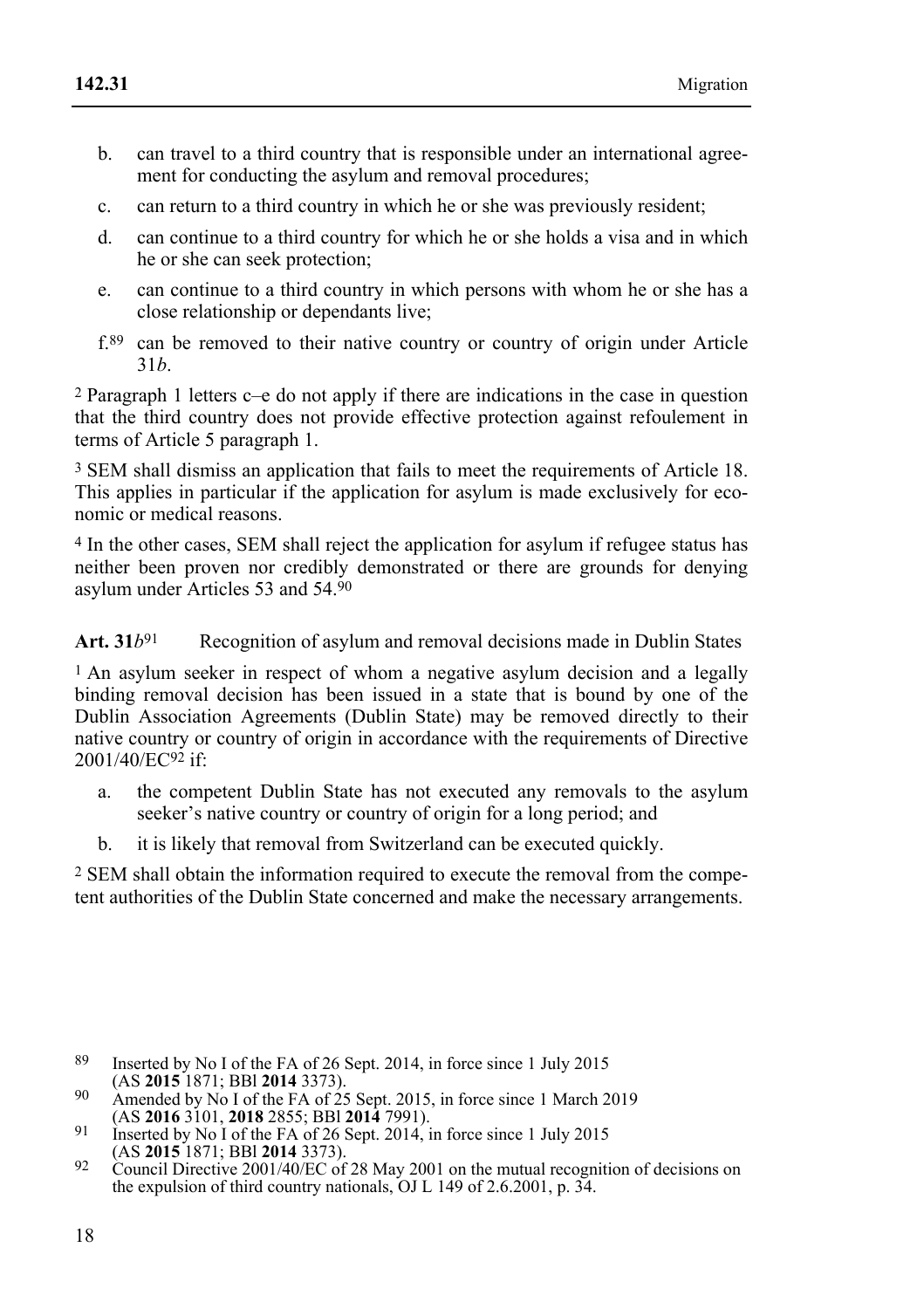### **Art. 32**–**35**93

Art.  $35a^{94}$  Resumption of asylum proceedings under the Dublin procedure

If Switzerland is responsible for assessing an asylum application on the basis of Regulation (EC) No  $604/2013^{95}$ , the asylum proceedings shall be resumed, even if the asylum application had previously been dismissed.

## Art. 36<sup>96</sup> Procedure prior to a decision

1 If it is decided to dismiss an application under Article 31*a* paragraph 1, the asylum seeker is granted a hearing. The same applies if the asylum seeker:

- a. deceives the authorities as to his or her identity and this deception is confirmed by the results of the identification procedure or other evidence;
- b. bases his or her application primarily on forged or falsified evidence;
- c. seriously and culpably fails to cooperate in some other way.

2 In the other cases, an interview is held under Article 29.

**Art. 37**97 Procedural deadlines in the first instance

1 Notice of decisions under the Dublin procedure (Art. 26*b*) must be given within three working days after the Dublin state to which the request was directed has agreed to the transfer request under Articles 21 and 23 of Regulation (EU) No 604/201398.

2 Notice of decisions under the accelerated procedure (Art. 26*c*) must be given within eight days of the conclusion of the preparatory phase.

<sup>3</sup> If there are valid reasons and it is foreseeable that the decision can be taken in a federal centre, the time limits laid down in paragraphs 1 and 2 may be exceeded by a few days.

4 Decisions under the extended procedure (Art. 26*d*) must be taken within two months of the conclusion of the preparatory phase.

<sup>93</sup> Repealed by No I of the FA of 14 Dec. 2012, with effect from 1 Feb. 2014 (AS 2013 4375 5357: BBI 2010 4455 2011 7325).

<sup>(</sup>AS **2013** 4375 5357; BBl **2010** 4455, **2011** 7325). 94 Inserted by No I of the FA of 16 Dec. 2005 (AS **2006** 4745; BBl **2002** 6845). Amended by Annex No I 2 of the FD of 26 Sept. 2014 (Adoption of R[EU] establishing the criteria and mechanisms for determining the Member State responsible for examining an asylum application lodged in one of the Member States by a third-country national), in force since 1 July 2015 (AS  $2015$  1841; BBI 2014 2675).

<sup>1</sup> See footnote to Art. 22 para. 1ter.<br>
<sup>96</sup> Amended by No I of the FA of 14 Dec. 2012, in force since 1 Feb. 2014<br>
(AS **2013** 4375 5357; BBl **2010** 4455, **2011** 7325).

<sup>97</sup> Amended by No I of the FA of 16 Dec. 2005, in force since 1 Jan. 2008<br>(AS **2006** 4745, **2007** 5573; BBI **2002** 6845).

<sup>(</sup>AS 2006 4745, 2007 5573; BBI 2002 6845).<br>Council Regulation (EC) No  $604/2013$  of 26 June 2013 establishing the criteria and<br>mechanisms for determining the Member State responsible for examining an asylum application lodged in one of the Member States by a third-country national; (new version), Amended by OJ L 180 of 29.6.2013, p. 31.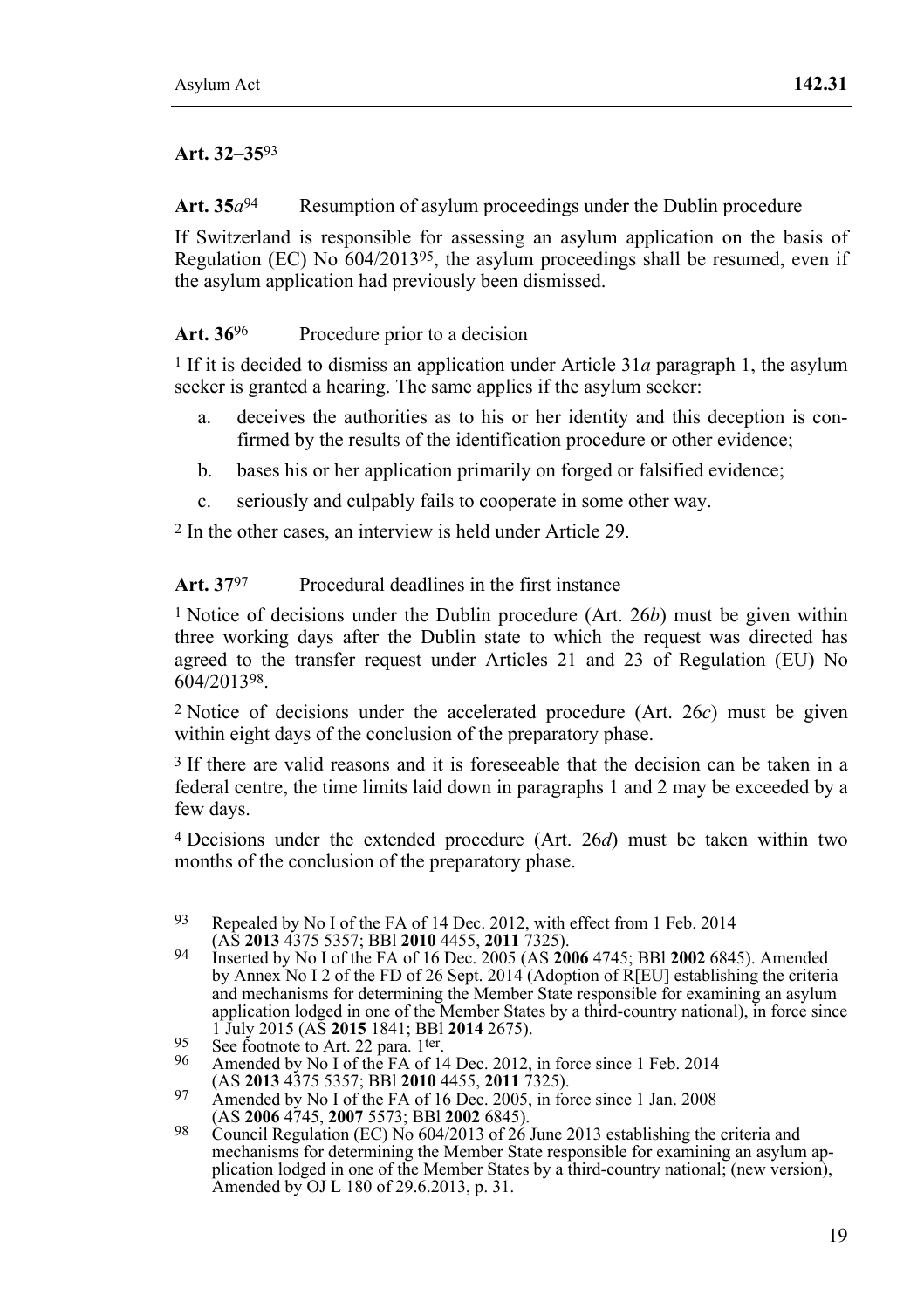5 In other cases, decisions to dismiss an application must be made within five working days and decisions must be made within ten working days of the application being filed.

6 SEM shall decide as a priority and immediately if the person seeking asylum is in detention pending extradition on the basis of a request by a state which the asylum seeker is seeking protection from in Switzerland. This also applies when the person has been made subject to an expulsion order under Article 66*a* or 66*a*bis of the Criminal Code (SCC)99 or Article 49*a* or 49*a*bis of the Military Criminal Code of 13 June 1927100 (MCC).

### **Art. 37***a*101 Grounds

Decisions to dismiss an application must be accompanied by a summary statement of grounds.

### **Art. 37***b*102 SEM processing strategy

SEM shall set out in a processing strategy which applications for asylum shall be processed as a priority. In doing so, it shall pay particular attention to the statutory time limits, the situation in the countries of origin, the evident merits or otherwise of the applications and the conduct of the asylum seekers.

#### **Art. 38**103

### Art. 39<sup>104</sup> Granting temporary protection

If, as a result of questioning at the federal centre or at the interview, it is obvious that asylum seekers belong to a group of persons in need of protection in accordance with Article 66, they shall be granted temporary protection.

 $00$ 

- 99 SR **311.0**<br><sup>100</sup> SR **321.0**<br><sup>101</sup> Inserted by No I of the FA of 14 Dec. 2012, in force since 1 Feb. 2014
- (AS **2013** 4375 5357; BBI **2010** 4455, **2011** 7325).<br>
102 Inserted by No I of the FA of 14 Dec. 2012, in force since 1 Feb. 2014<br>
(AS **2013** 4375 5357; BBI **2010** 4455, **2011** 7325).
- (AS **2013** 4375 5357; BBl **2010** 4455, **2011** 7325). 103 Repealed by No I of the FA of 14 Dec. 2012, with effect from 1 Feb. 2014
- (AS **2013** 4375 5357; BBl **2010** 4455, **2011** 7325). 104 Amended by No I of the FA of 14 Dec. 2012, in force since 1 Feb. 2014 (AS **2013** 4375 5357; BBl **2010** 4455, **2011** 7325).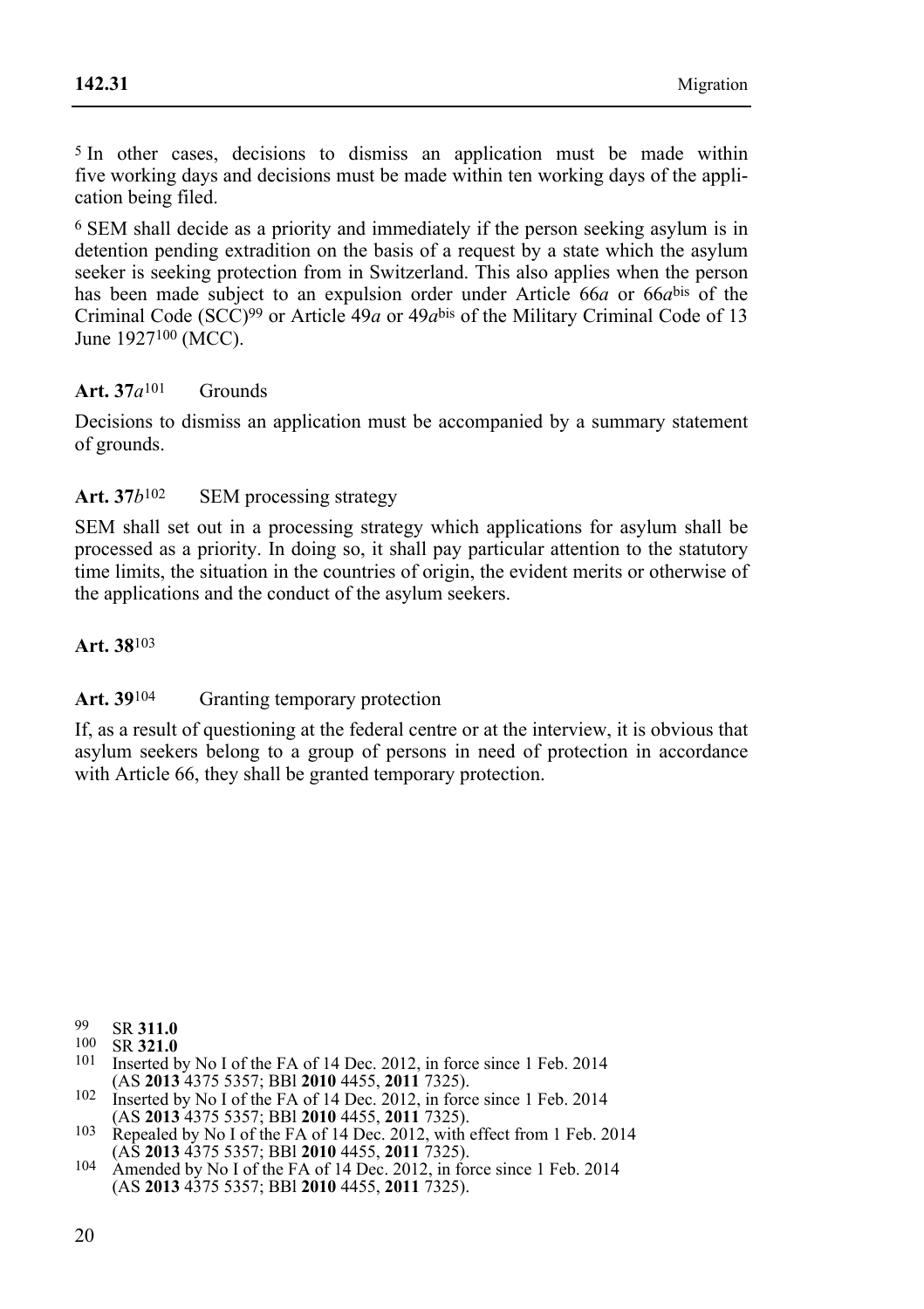#### Art. 40 Rejection without further investigations

1 If, as a result of the interview, it is obvious that asylum seekers are unable to prove or credibly demonstrate their refugee status and there are no grounds preventing their removal, the application shall be rejected without further investigations.

2 The decision must at least be summarily substantiated.105

**Art. 41**106

Art.  $41a^{107}$  Coordination with the extradition proceedings

If the person seeking asylum is the subject of an application for extradition in accordance with the Mutual Assistance Act of 20 March 1981108, SEM shall consult the files on the extradition proceedings when deciding on the asylum application.

## **Section 4 Status of Asylum Seekers during the Procedure**

Art. 42<sup>109</sup> Stay during the asylum procedure

Any person who applies for asylum in Switzerland may stay in Switzerland until the conclusion of the procedure.

### Art. 43 Authorisation for gainful employment

<sup>1</sup> While staying in federal centres, asylum seekers may not be gainfully employed.<sup>110</sup>

1bis The additional requirements for authorising gainful employment are governed by the Federal Act of 16 December 2005<sup>111</sup> on Foreign Nationals (FNIA).<sup>112</sup>

2 If an application for asylum is rejected in a legally binding decision, authorisation for gainful employment expires on expiry of the period specified for departure, even if an extraordinary legal remedy has been applied for and the enforcement of removal has been suspended. If SEM extends the departure period as part of the ordinary

- 106 Repealed by No I of the FA of 14 Dec. 2012, with effect from 1 Feb. 2014 (AS **2013** 4375 5357; BBI **2010** 4455, **2011** 7325).
- 107 Inserted by No I 1 of the FA of 1 Oct. 2010 on the Coordination of Asylum and Extradition Proceedings, in force since 1 Apr. 2011 (AS 2011 925; BBI 2010 1467).

<sup>105</sup> Amended by No I of the FA of 16 Dec. 2005, in force since 1 Jan. 2008<br>(AS 2006 4745, 2007 5573; BBI 2002 6845).

tion Proceedings, in the FA of 16 Dec. 2005, in force since 1 Jan. 2008<br>AS **2006** 4745, **2007** 5573; BBI **2002** 6845).

<sup>110</sup> Amended by No I of the FA of 25 Sept. 2015, in force since 1 March 2019<br>(AS **2016** 3101, **2018** 2855; BBI **2014** 7991).

<sup>(</sup>AS **2016** 311 SR **142.20**<br><sup>112</sup> Inserted by Annex No II 1 of the FA of 16 Dec. 2005 on Foreign Nationals, in force since 1 Jan. 2008 (AS **2007** 5437, **2008** 5405; BBl **2002** 3709).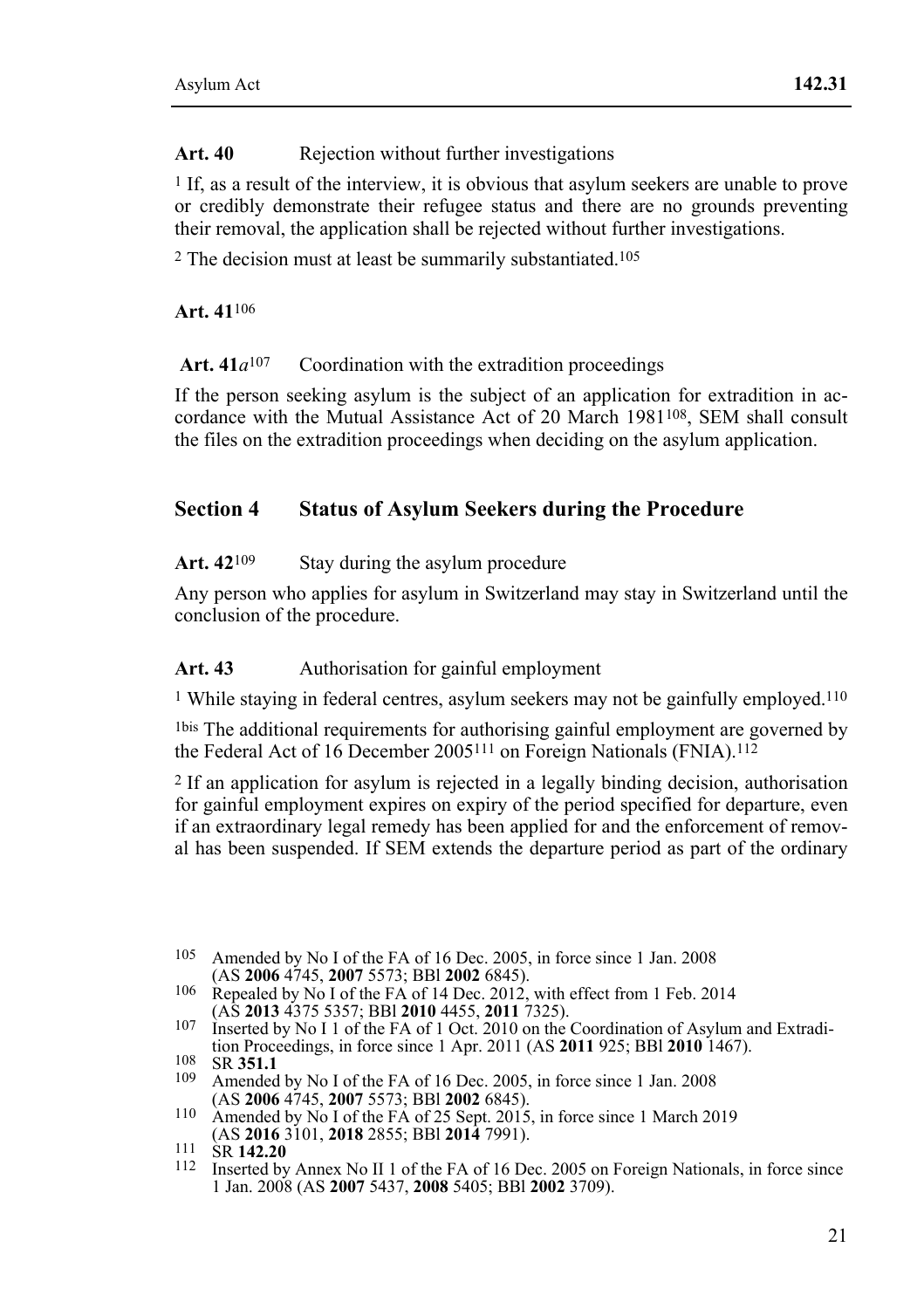procedure, gainful employment may continue to be authorised. Gainful employment may not be authorised during proceedings under Article 111*c*.113

3 The FDJP may, in agreement with the Federal Department of Economic Affairs, Education and Research authorise the cantons to extend permits for certain categories of persons to be gainfully employed beyond the expiry of the departure period, provided special circumstances justify this. This also applies mutatis mutandis to asylum proceedings under Article 111*c*.114

3bis The Federal Council may issue a temporary ban on employment for certain groups of asylum seekers.115

4 Asylum seekers who are entitled to be gainfully employed in accordance with the immigration provisions or who participate in occupational programmes are not subject to the ban on employment.<sup>116</sup>

### **Section 5 Enforcement of Removal Orders and Alternative Measures**<sup>117</sup>

#### Art. 44<sup>118</sup> Removal and temporary admission

<sup>1</sup> If SEM rejects or dismisses the application for asylum, it shall normally order and enforce removal from Switzerland; however, in doing so it shall take account of the principle of family unity. In addition, Articles 83 and 84 FNIA119 apply to the enforcement of the removal order.

**Art. 44***a*120

- <sup>113</sup> Amended by No I of the FA of 14 Dec. 2012, in force since 1 Feb. 2014 (AS **2013** 4375 5357: BBI **2010** 4455, **2011** 7325).
- 114 Amended by No I of the FA of 14 Dec. 2012, in force since 1 Feb. 2014<br>(AS **2013** 4375 5357: BBI **2010** 4455, **2011** 7325).
- 115 Inserted by No I of the FA of 16 Dec. 2005, in force since 1 Jan. 2008<br>(AS **2006** 4745, **2007** 5573; BBI **2002** 6845).
- (AS **2006** 4745, **2007** 5573; BBl **2002** 6845). 116 Amended by No I of the FA of 25 Sept. 2015, in force since 1 March 2019
- (AS **2016** 3101, **2018** 2855; BBl **2014** 7991). 117 Amended by No I of the FA of 16 Dec. 2005, in force since 1 Jan. 2008 117 Amended by No I of the FA of 16 Dec. 2005, in force since 1 Jan. 2008<br>(AS **2006** 4745, **2007** 5573; BBI **2002** 6845).<br>118 Amended by No I of the FA of 14 Dec. 2012, in force since 1 Feb. 2014<br>(AS **2013** 4375 5357; BBI
- 

(AS **2013** 4375 5357; BBl **2010** 4455, **2011** 7325). 119 SR **142.20** 120 Inserted by No I 2 of the FA of 19 Dec. 2003 on the 2003 Budgetary Relief Programme (AS **2004** 1633; BBl **2003** 5615). Repealed by No I of the FA of 16 Dec. 2005, with effect from 1 Jan. 2008 (AS **2006** 4745, **2007** 5573; BBl **2002** 6845).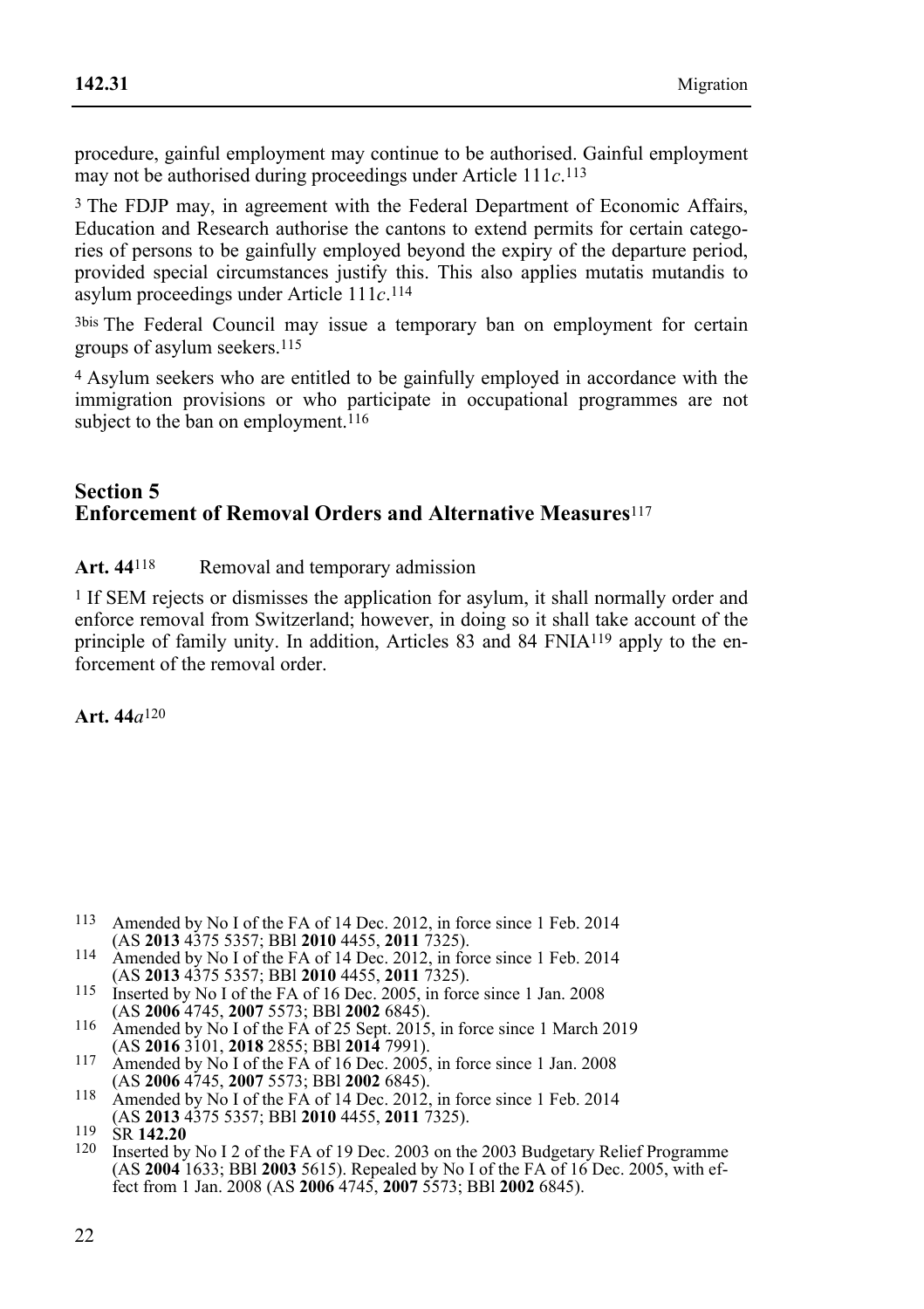#### **Art. 45** Removal order121

1 The removal order shall indicate:

- a. the obligation of the asylum seeker to leave Switzerland;
- b. the time by which the asylum seeker must have left Switzerland; where temporary admission has been granted, the departure date is determined when the decision is made to revoke temporary admission;

c.122 the coercive measures that may be applied;

- d. if applicable, the designation of the states to which the asylum seeker may not be returned;
- e. if applicable, the ordering of an alternative measure instead of enforcing the removal order;
- f. the designation of the canton responsible for the enforcement of the removal order or the alternative measure.

2 On issuing the removal order, an appropriate departure period of between seven and thirty days must be set*.* The period is seven days in the case of decisions taken under the accelerated procedure. Under the extended procedure, the period is between seven and thirty days*.*123

2bis A longer period must be set or the departure period extended if special circumstances such as the family situation, health problems or a long period of stay so require*.*124

3 The removal order must be enforced immediately or a departure period of less than seven days may be set where the person concerned is being removed under the Dublin Association Agreements125.126

4 The asylum seeker must be provided with an information sheet with an explanation of the removal order.<sup>127</sup>

- (AS **2010** 5925; BBl **2009** 8881). 122 Amended by No I of the FA of 25 Sept. 2015, in force since 1 March 2019
- (AS **2016** 3101, **2018** 2855; BBl **2014** 7991). 123 Amended by No I of the FA of 25 Sept. 2015, in force since 1 March 2019
- (AS 2016 3101, 2018 2855; BBI 2014 7991).<br>
Amended by Art. 2 No 2 of the FD of 18 June 2010 on the Adoption of the EC Directive<br>
on the Return of Illegal Immigrants (Directive 2008/115/EC), in force since 1 Jan. 2011 (AS **2010** 5925; BBl **2009** 8881). 125 These Agreements are listed in Annex 1. 126 Inserted by Art. 2 No 2 of the FD of 18 June 2010 on the Adoption of the EC Directive on
- 
- the Return of Illegal Immigrants (Directive 2008/115/EC), in force since 1 Jan. 2011 (AS 2010 5925; BBI 2009 8881).
- (AS **2010** 5925; BBl **2009** 8881). 127 Inserted by Art. 2 No 2 of the FD of 18 June 2010 on the Adoption of the EC Directive on the Return of Illegal Immigrants (Directive 2008/115/EC), in force since 1 Jan. 2011 (AS **2010** 5925; BBl **2009** 8881).

<sup>121</sup> Amended by Art. 2 No 2 of the FD of 18 June 2010 on the Adoption of the EC Directive on the Return of Illegal Immigrants (Directive 2008/115/EC), in force since 1 Jan. 2011<br>(AS 2010 5925: BBI 2009 8881).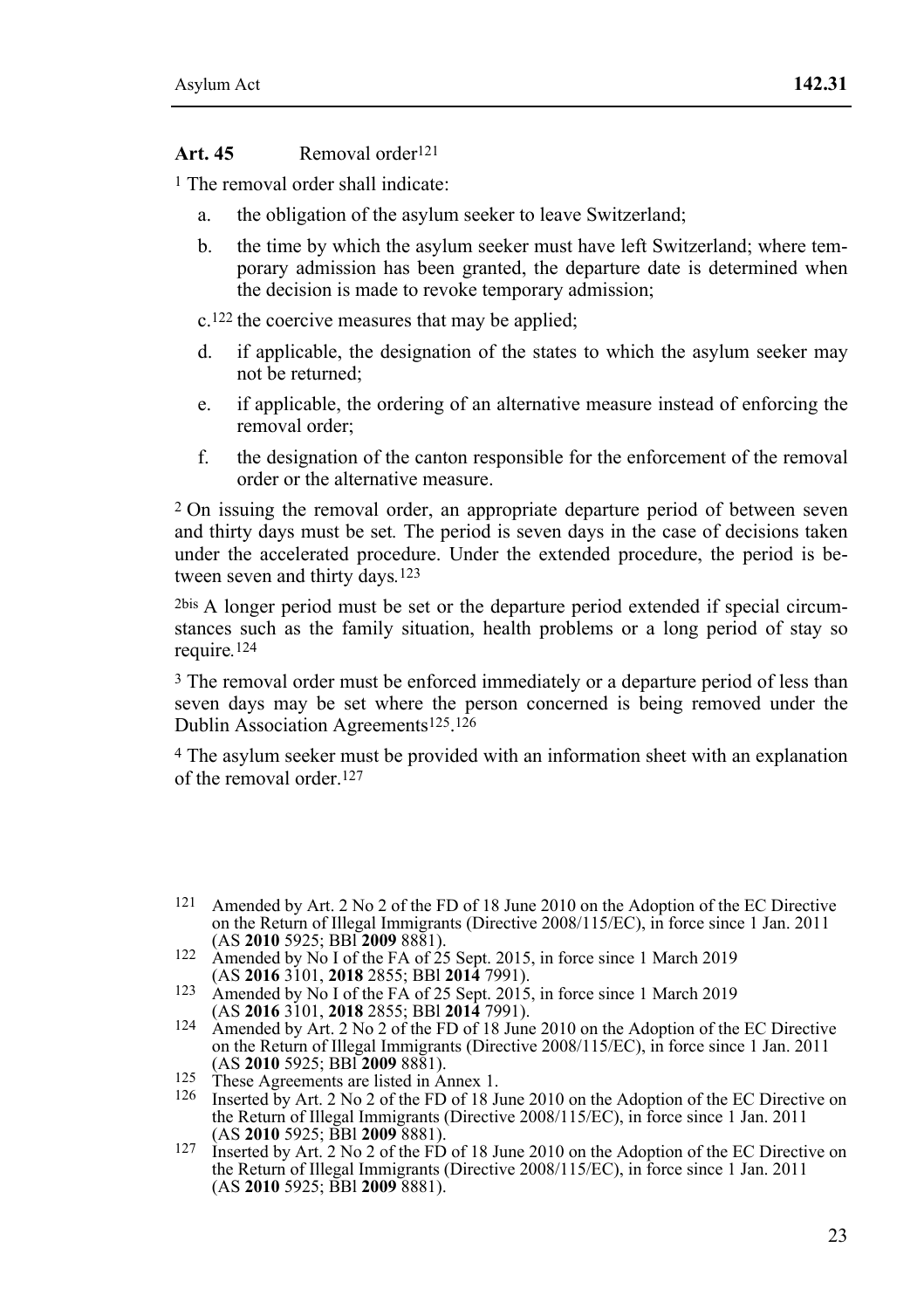### Art. 46 Enforcement by the cantons

<sup>1</sup> The canton of allocation is obliged to enforce the removal order.<sup>128</sup>

1bis During an asylum seeker's stay in a federal centre, the canton responsible for enforcing the removal order is the canton where the centre is located. For persons defined under Article 27 paragraph 4, the canton concerned remains responsible for enforcing the removal order even after the person's stay in a federal centre. The Federal Council may in special circumstances allow for a canton other than the canton concerned to be allocated this responsibility.129

<sup>1ter</sup> In the case of a multiple request under Article  $111c$ , the canton responsible under the previous asylum and removal procedure remains responsible for removal and administering emergency care.130

2 If enforcement provides impossible for technical reasons, the canton shall apply to SEM for a system for monitoring the enforcement of removal. <sup>131</sup>

3 SEM supervises enforcement and, working with the cantons, shall establish a system for monitoring the enforcement of removal.<sup>132</sup>

#### Art. 47 Measures where the place of stay is unknown

If asylum seekers subject to a removal order avoid enforcement of the order by concealing their place of stay, the canton or SEM may arrange for their registration in the police system for tracing missing persons.

#### **Art. 48** Cantonal cooperation

If asylum seekers are not located in the canton responsible for the enforcing the removal order, the canton of stay shall provide administrative assistance on request. Administrative assistance includes in particular delivering the person concerned to the competent canton or deporting them directly.

 128 Amended by No I 2 of the FA of 19 Dec. 2003 on the 2003 Budgetary Relief Programme, in force since 1 Apr. 2004 (AS **2004** 1633 1647; BBl **2003** 5615). 129 Inserted by No I 2 of the FA of 19 Dec. 2003 on the Budgetary Relief Programme 2003,

<sup>(</sup>AS **2004** 1633; BBl **2003** 5615). Amended by No I of the FA of 25 Sept. 2015, in force since 1 March 2019<br>(AS 2016 3101, 2018 2855; BBI 2014 7991).

<sup>130</sup> Inserted by No I of the FA of 25 Sept. 2015, in force since 1 March 2019<br>(AS **2016** 3101, **2018** 2855; BBI **2014** 7991). (AS **2016** 3101, **2018** 2855; BBl **2014** 7991). 131 Amended by No I of the FA of 25 Sept. 2015, in force since 1 March 2019

<sup>(</sup>AS **2016** 3101, **2018** 2855; BBl **2014** 7991). 132 Inserted by No I of the FA of 25 Sept. 2015, in force since 1 Oct. 2016

<sup>(</sup>AS **2016** 3101; BBl **2014** 7991).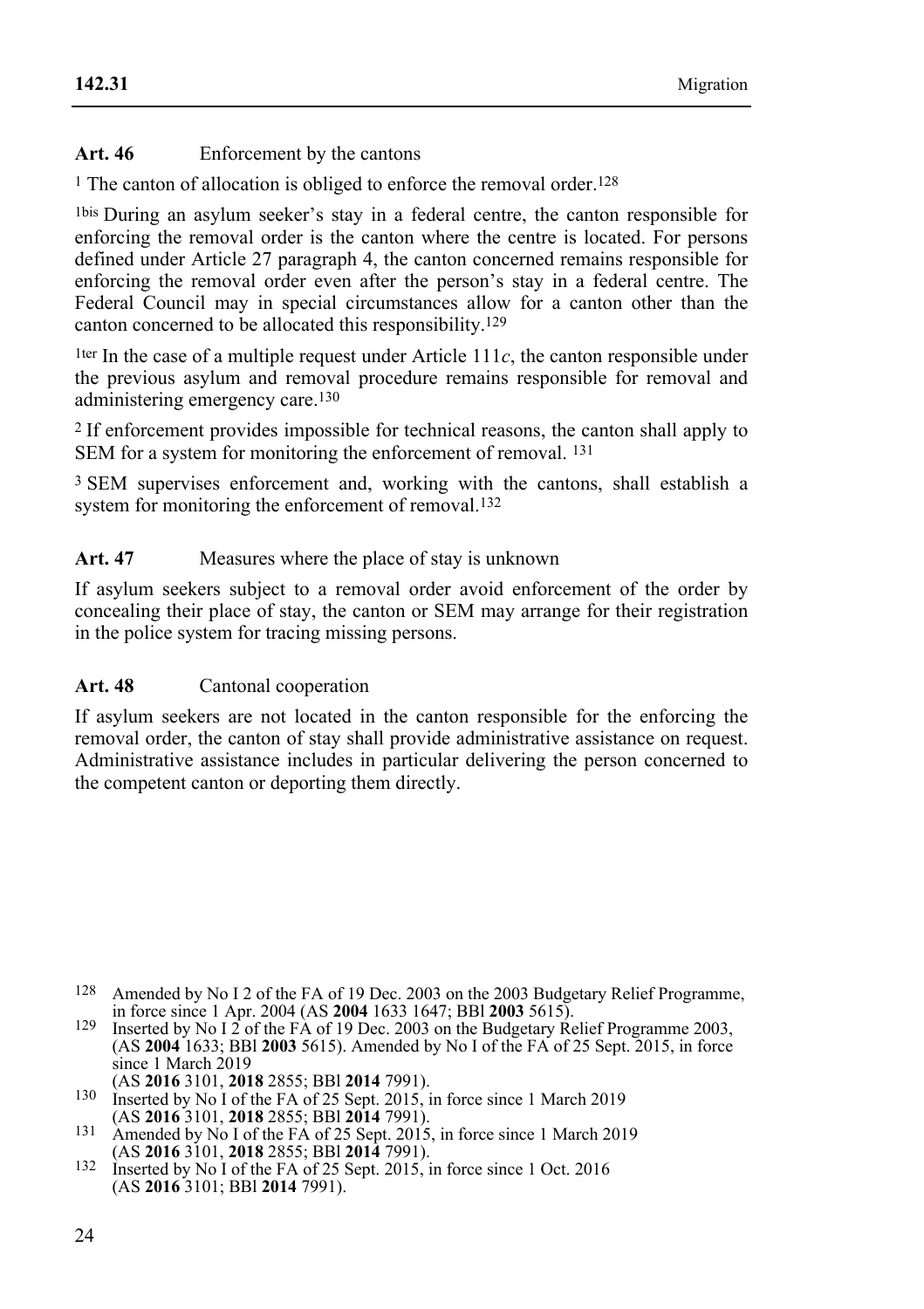# **Chapter 3 Granting of Asylum and Legal Status of Refugees Section 1 Granting of Asylum**

### **Art. 49** Principle

Asylum is granted to persons if they have refugee status and there are no grounds for denying asylum.

### Art. 50 Country of second asylum

Refugees who have been admitted as such to another state may be granted asylum if they have resided in Switzerland in a law-abiding manner and without interruption for a minimum of two years.

### **Art. 51** Family asylum

1 Spouses or registered partners of refugees and their minor children shall be recognised as refugees and granted asylum provided there are no special circumstances that preclude this.133

1bis If, during the asylum procedure, SEM has reason to believe that there are grounds under Article 105 number 5 or 6 of the Civil Code134 (CC) for the marriage to be annulled, they shall report this to the competent authority under Article 106 CC. The procedure shall be suspended until this authority makes its decision. If the authority raises an action for annulment, the request is suspended until a legally binding judgment has been issued.135

2 …136

3 Children born in Switzerland to refugee parents shall be recognised as refugees, provided if there are no special circumstances that preclude this.137

4 If the persons entitled under paragraphs 1 were separated during flight and are now abroad, their entry must be authorised on request.138

5 …139

<sup>&</sup>lt;sup>133</sup> Amended by No I 2 of the FA of 15 June 2012 on Measures against Forced Marriages, in force since 1 July 2013 (AS **2013** 1035; BBI **2011** 2185).

force since 1 July 2013 (AS **2013** 1035; BBI **2011** 2185).<br>
135 Inserted by No I 2 of the FA of 15 June 2012 on Measures against Forced Marriages, in<br>
force since 1 July 2013 (AS **2013** 1035; BBI **2011** 2185).

<sup>136</sup> Repealed by No I of the FA of 14 Dec. 2012, with effect from 1 Feb. 2014 (AS **2013** 4375 5357; BBI **2010** 4455, **2011** 7325).

<sup>137</sup> Amended by No I of the FA of 16 Dec. 2005, in force since 1 Jan. 2008<br>(AS **2006** 4745, **2007** 5573; BBI **2002** 6845).

<sup>138</sup> Amended by No I of the FA of 14 Dec. 2012, in force since 1 Feb. 2014<br>(AS **2013** 4375 5357; BBl **2010** 4455, **2011** 7325).

<sup>&</sup>lt;sup>139</sup> Repealed by No I of the FA of 16 Dec. 2005, with effect from 1 Jan. 2007 (AS **2006** 4745 4767; BBl **2002** 6845).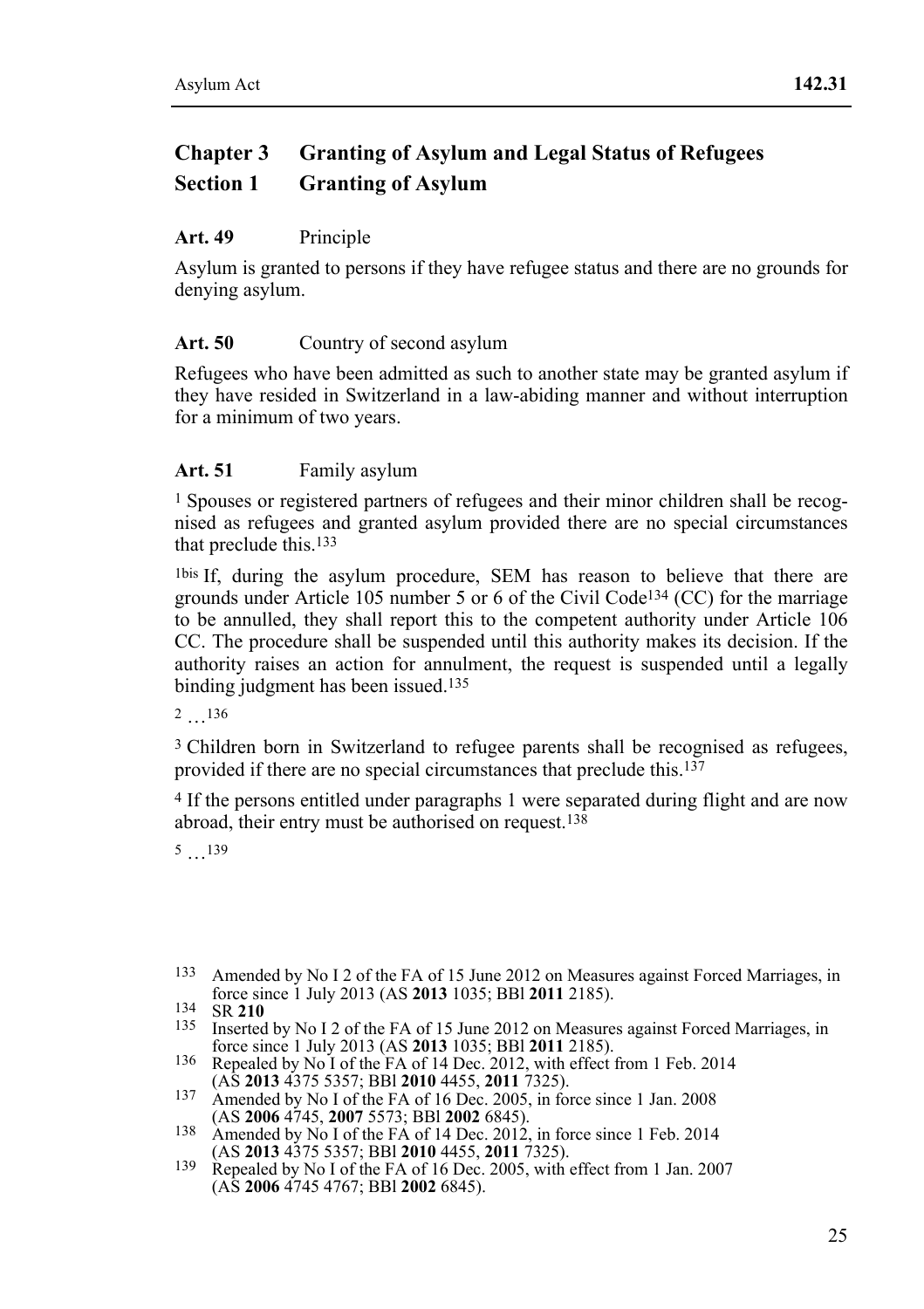### **Art. 52**

1 …140

2 …141

### Art. 53<sup>142</sup> Unworthiness of refugee status

Refugees shall not be granted asylum if:

- a. they are unworthy of it due to serious misconduct;
- b. they have violated or endanger Switzerland's internal or external security; or
- c. they have been made subject to an expulsion order under Article 66*a* or  $66a$ bis SCC<sup>143</sup> or Article  $49a$  or  $49a$ <sup>bis</sup> MCC<sup>144</sup>.

## Art. 54 Subjective post-flight grounds

Refugees shall not be granted asylum if they became refugees in accordance with Article 3 only by leaving their native country or country of origin or due to their conduct after their departure.

### **Art. 55** Exceptional situations

1 In times of increased international tension, in the event of the outbreak of an armed conflict in which Switzerland is not involved, or in the event of an exceptionally large influx of asylum seekers in times of peace, Switzerland shall grant asylum to refugees as long as the circumstances permit.

2 The Federal Council shall take the required measures. It may, in derogation from the law, restrict the requirements for granting asylum and the legal status of the refugees and issue special procedural provisions. It shall submit a report on this to the Federal Assembly immediately.

<sup>3</sup> If Switzerland's capacity to permanently accommodate refugees is exceeded, asylum may only be granted temporarily until those admitted are able to go elsewhere.

4 If it becomes apparent that a considerable number of refugees are coming to Switzerland, the Federal Council shall seek rapid and effective international cooperation with a view to their reallocation to other countries.

140 Repealed by No I of the FA of 16 Dec. 2005, with effect from 1 Jan. 2008

(AS **2006** 4745, **2007** 5573; BBl **2002** 6845). 141 Repealed by No I of the FA of 28 Sept 2012 (Emergency Amendments to the Asylum Act), with effect from 29 Sept. 2012 to 28 Sept. 2015 (AS **2012** 5359; BBl **2010** 4455, **2011** 7325) and extended to 28 Sept. 2019 by No II of the FA of 26 Sept. 2014 (AS **2015** 2047; BBI **2014** 2087). See also the transitional provisions to this amendment at the end of the text.

<sup>142</sup> Amended by Annex No 2 of the FA of 20 March 2015 (Implementation of Art. 121 para. 3–6 Federal Constitution on the expulsion of foreign nationals convicted of certain criminal offences), in force since 1 Oct. 2016 (AS **2016** 2329; BBl **2013** 5975). 143 SR **311.0** 144 SR **321.0**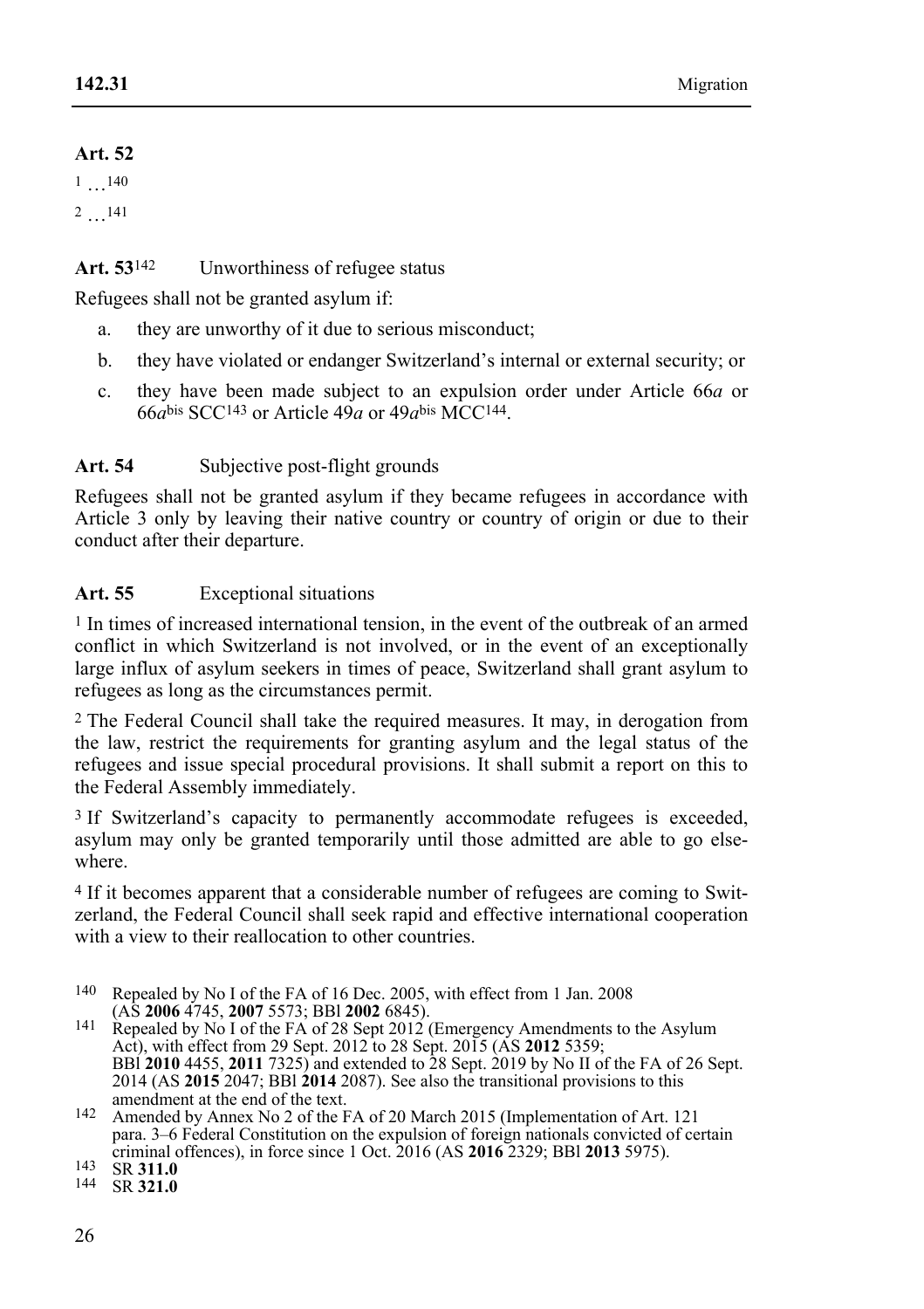## **Section 2 Asylum for Groups**

#### **Art. 56** Decision

 $<sup>1</sup>$  A Federal Council decision is required for asylum to be granted to large groups of</sup> refugees. The Department shall decide in the case of smaller groups of refugees.

2 SEM shall determine who belongs to such a group.

#### Art. 57 Allocation and initial integration

1 For the allocation of the refugees to the cantons, Article 27 applies.

2 The Confederation may in the interests of initial integration temporarily allocate groups of refugees to accommodation and, in particular house them in an initial integration centre.

### **Section 3 Legal Status of Refugees**

#### **Art. 58** Principle

The legal status of refugees in Switzerland is governed by the law applicable to foreign nationals, unless special provisions, in particular of this Act and of the Refugee Convention of 28 July 1951145, apply.

#### **Art. 59**146 Effect

Persons to whom Switzerland has granted asylum or who fulfil the requirements for refugee status are deemed in their relations with all federal and cantonal authorities to be refugees within the meaning of this Act and the Convention of 28 July 1951147 relating to the Status of Refugees.

#### Art. 60<sup>148</sup> Regulation of stay

1 Persons to whom asylum has been granted have the right to a residence permit in the canton in which they legally stay.

2 The granting of a permanent residence permit is governed by Article 34 FNIA149.150

<sup>&</sup>lt;sup>145</sup> SR **0.142.30**<br><sup>146</sup> Amended by Annex No 2 of the FA of 20 March 2015 (Implementation of Art. 121 para. 3–6 Federal Constitution on the expulsion of foreign nationals convicted of certain criminal offences), in force since 1 Oct. 2016 (AS 2016 2329; BBI 2013 5975).

**EXECUTE:** 147 SR **0.142.30**<br>148 Amended by No I of the FA of 16 Dec. 2005, in force since 1 Jan. 2008<br>(AS **2006** 4745, **2007** 5573; BBI **2002** 6845).

<sup>&</sup>lt;sup>2149</sup> SR **142.20 2008 686** 142.20<br><sup>150</sup> Amended by No I of the FA of 14 Dec. 2012, in force since 1 Feb. 2014 (AS **2013** 4375 5357; BBl **2010** 4455, **2011** 7325).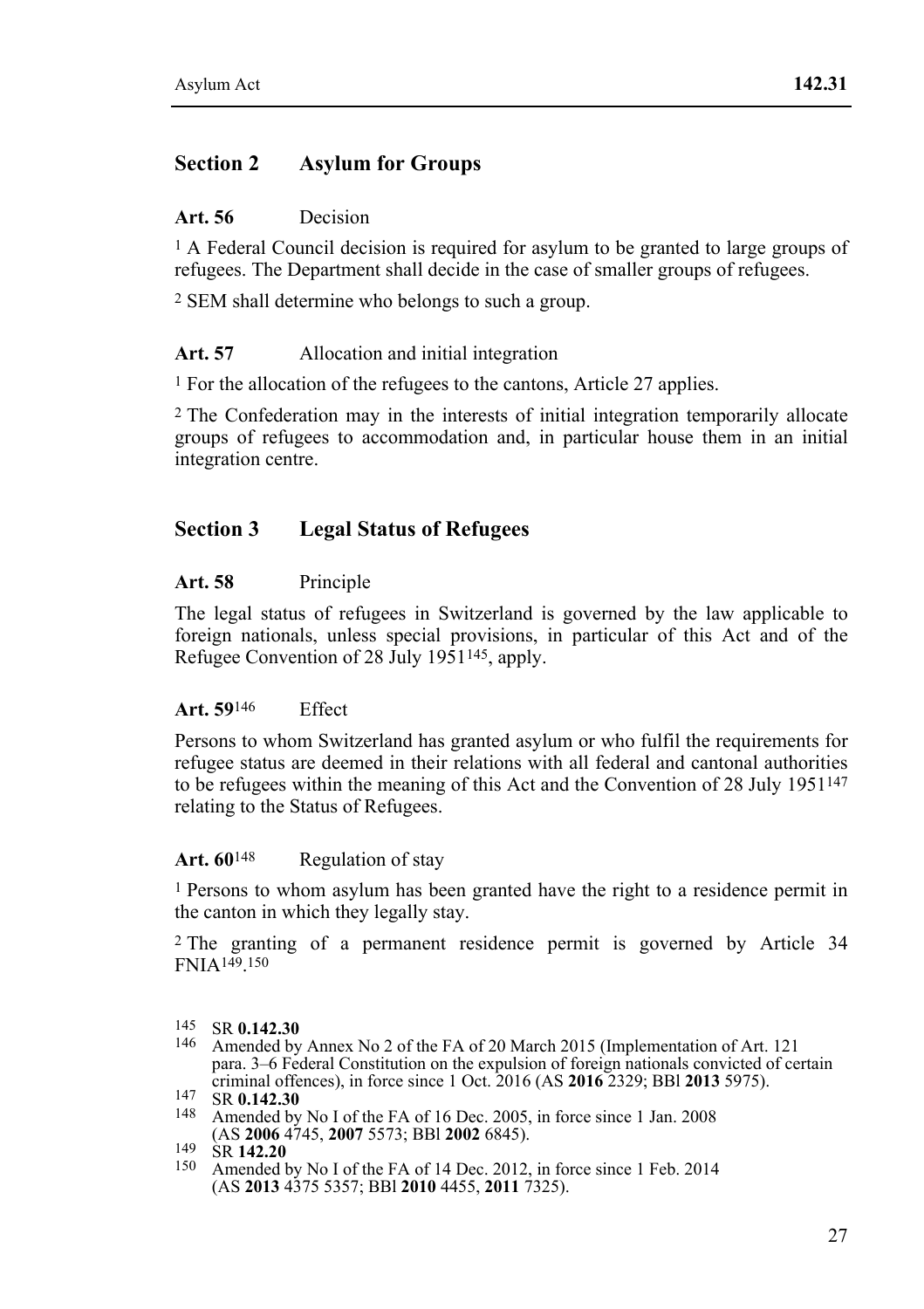### Art. 61<sup>151</sup> Gainful employment

1 Persons to whom Switzerland has granted asylum or whom Switzerland has temporarily admitted as refugees may be gainfully employed anywhere in Switzerland provided salary and employment conditions customary for the location, profession and sector are satisfied (Art. 22 FNIA152).

2 The employer must report the start, end or change of employment to the cantonal authority responsible for the place of work in advance. The reporting procedure is governed by Article 85*a* paragraphs 2–6 FNIA.

3 Paragraph 2 does not apply to recognised refugees who hold a permanent residence permit.

### **Art. 62** Medical examinations

Persons to whom Switzerland has granted asylum shall be permitted to sit federal medical examinations; the Federal Department of Home Affairs shall determine the requirements.

## **Section 4 Termination of Asylum**

#### **Art. 63** Revocation

1 SEM shall revoke asylum or deprive a person of refugee status:

- a. if the foreign national concerned has fraudulently obtained asylum or refugee status by providing false information or by concealing essential facts;
- b. if any of the grounds stated in Article 1 letter C numbers 1–6 of the Refugee Convention of 28 July 1951153 apply.

2 SEM shall revoke asylum if a refugee has violated or represents a threat to Switzerland's internal or external security, or has committed a particularly serious criminal offence.

3 The revocation of asylum or the deprivation of refugee status applies in relation to all federal and cantonal authorities.

4 The revocation of asylum or the deprivation of refugee status does not extend to the spouse or the children of the person concerned.154

### **Art. 64** Expiry

1 Asylum in Switzerland shall expire if:

151 Amended by Annex No 1 of the FA of 16 Dec. 2016 (Integration), in force since 1 Jan. 2019 (AS 2017 6521, 2018 3171; BBI 2013 2397, 2016 2821).

152 SR 142.20<br>
153 SR 0.142.30<br>
154 Amended by No I 2 of the FA of 15 June 2012 on Measures against Forced Marriages in force since 1 July 2013 (AS **2013** 1035; BBl **2011** 2185).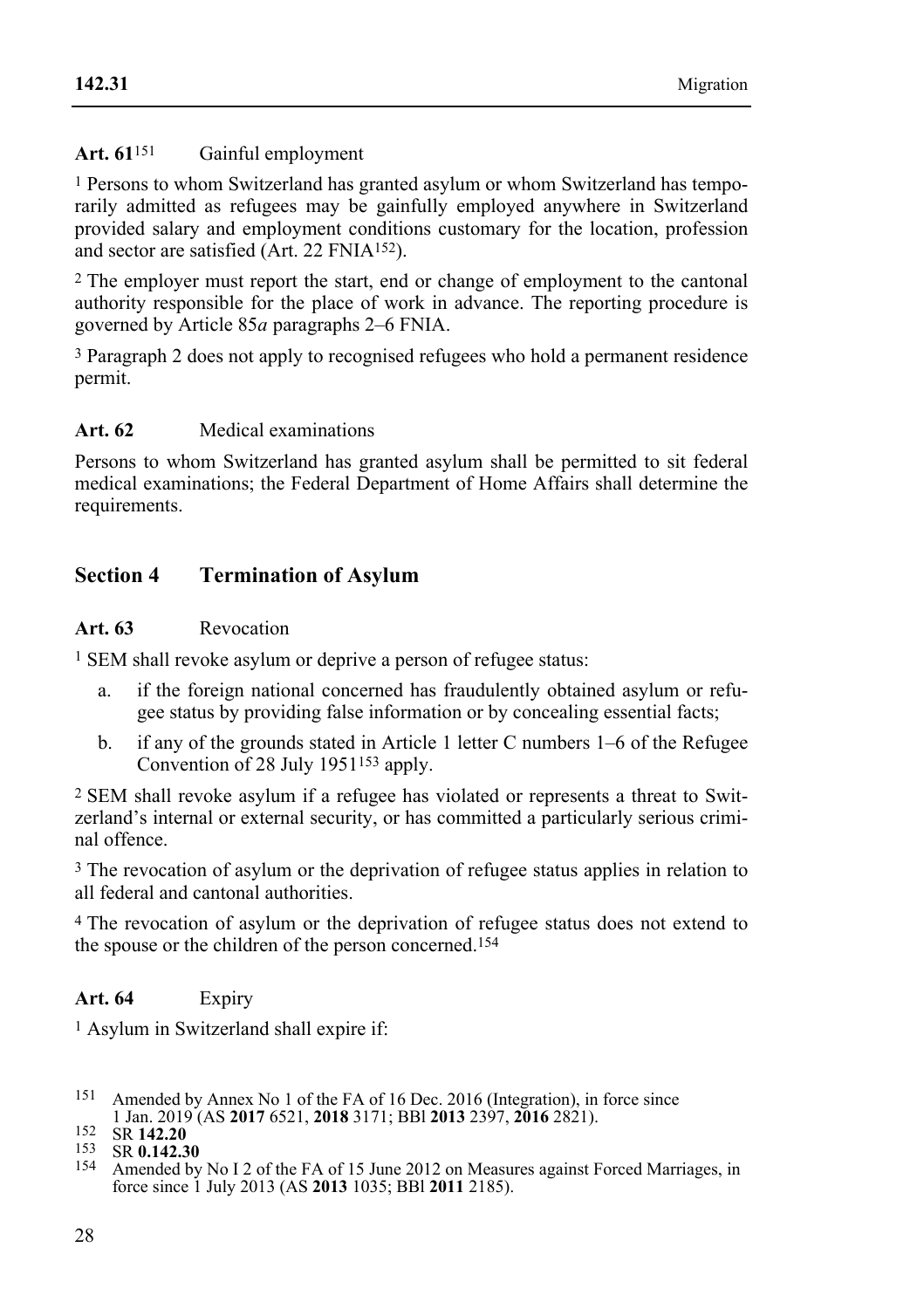a.155 the refugee has lived more than one year abroad;

- b. the refugee has been granted asylum or permission to stay permanently in another country;
- c. the refugee renounces their refugee status;

d.156 an order for removal or expulsion has been executed;

e.157 an expulsion order under Article 66*a* or 66*a*bis SCC158 or Article 49*a* or 49*a*bis MCC159 has become legally enforceable.

2 SEM may extend the deadline in accordance with paragraph 1 letter a under special circumstances.

3 Refugee status and asylum shall expire if the foreign national acquires Swiss nationality in accordance with Article  $\hat{1}$  number C letter 3 of the Refugee Convention of 28 July 1951160.161

#### Art. 65<sup>162</sup> Removal or expulsion

Refugees may be expelled only if they endanger Switzerland's internal or external security or have seriously violated public order, subject to Article 5. The removal or expulsion of refugees is governed by Article 64 FNIA163 in conjunction with Article 63 paragraph 1 letter b and Article 68 FNIA. Article 5 is reserved.

### **Chapter 4 Granting Temporary Protection and the Legal Status of Persons in Need of Protection**

#### **Section 1 General Provisions**

#### **Art. 66** Policy decision of the Federal Council

<sup>1</sup> The Federal Council shall decide whether and according to which criteria Switzerland will grant temporary protection to groups of persons in need of protection in accordance with Article 4.

- <sup>155</sup> Amended by No I of the FA of 14 Dec. 2012, in force since 1 Feb. 2014 (AS **2013** 4375 5357; BBI **2010** 4455, **2011** 7325).
- <sup>156</sup> Amended by No I of the FA of 14 Dec. 2012, in force since 1 Feb. 2014 (AS **2013** 4375 5357; BBI **2010** 4455, **2011** 7325).
- <sup>157</sup> Inserted by Annex No 2 of the FA of 20 March 2015 (Implementation of Art. 121 para. 3–6 Federal Constitution on the expulsion of foreign nationals convicted of certain criminal offences), in force since 1 Oct. 2016 (AS 2016 2329; BBI 2013 5975).

<sup>158</sup> SR 311.0<br>159 SR 321.0<br>160 SR 0.142.30<br>161 Inserted by No I of the FA of 16 Dec. 2005, in force since 1 Jan. 2008<br>(AS 2006 4745, 2007 5573; BBI 2002 6845).

<sup>(</sup>AS **2006** 4745, **2007** 5573; BBl **2002** 6845). 162 Amended by No I of the FA of 14 Dec. 2012, in force since 1 Feb. 2014 (AS **2013** 4375 5357; BBl **2010** 4455, **2011** 7325). 163 SR **142.20**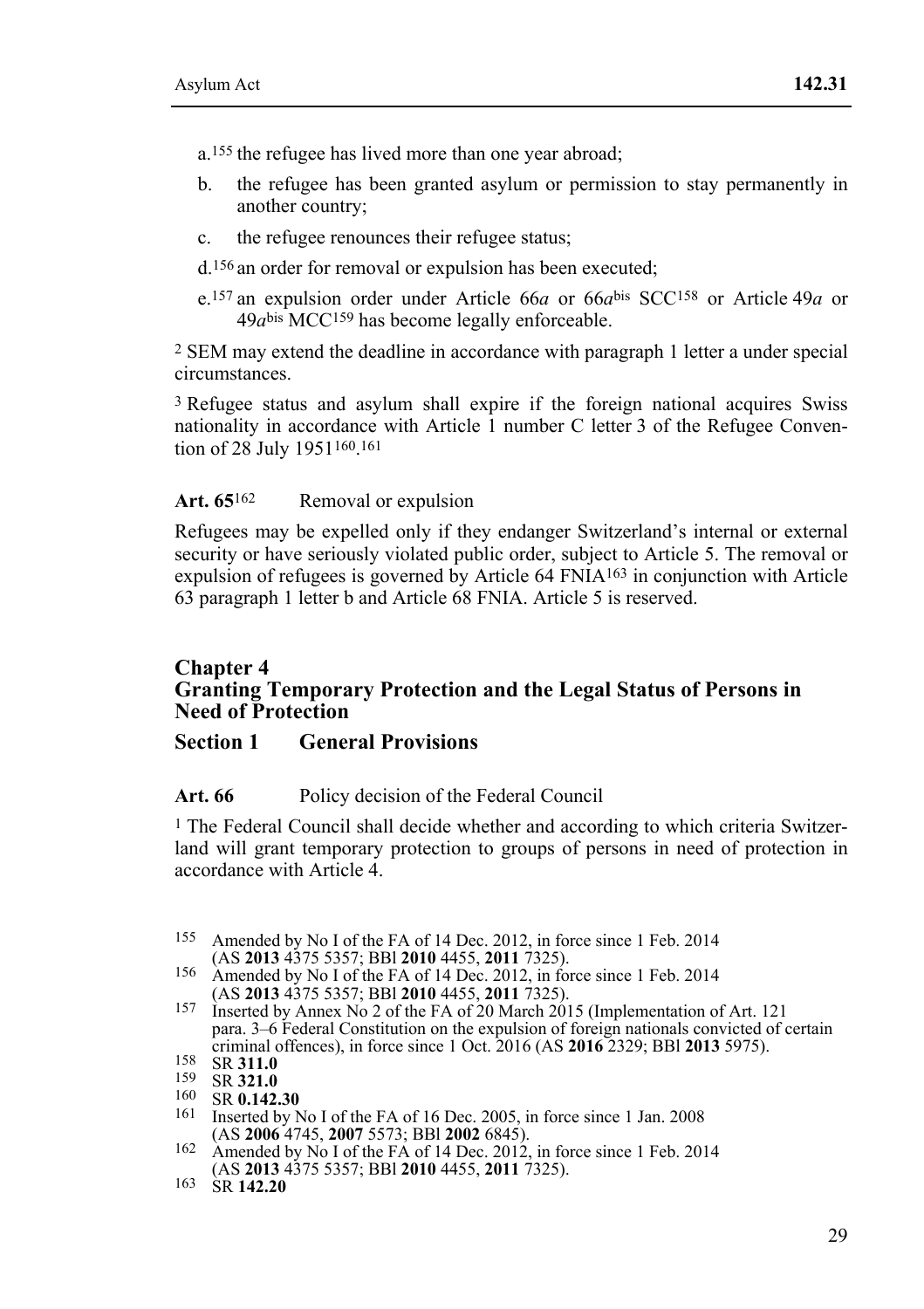2 Before doing so, it shall consult representatives of the cantons, the charitable organisations and if need be additional non-governmental organisations as well as the Office of the United Nations High Commissioner for Refugees.

## Art. 67 Foreign policy measures

1 The granting of temporary protection as well as measures and assistance in the native country or country of origin or in the region of origin of the persons in need of protection should complement one another as far as possible.

2 The Confederation shall work with the native country or country of origin, other host countries and international organisations to create the conditions for the safe return of the persons in need of protection.

## **Section 2 Procedure**

### Art. 68 Persons in need of protection abroad

1 SEM shall define the group of persons in need of protection in detail and decide who will be granted temporary protection in Switzerland. In doing so, it shall take account of the principle of family unity.

2 The decision on granting temporary protection may only contested on the grounds that it violates the principle of family unity.

3 …164

## Art. 69 Persons in need of protection at the border or in Switzerland

1 Articles 18 and 19 and 21–23 apply mutatis mutandis to applications filed at the border or in Switzerland by persons in need of protection.165

2 If there is no obvious persecution in terms of Article 3, SEM shall, following questioning at the federal centre in accordance with Article 26, determine who belongs to a group of persons in need of protection and who will be granted temporary protection in Switzerland. There is no appeal against the decision on whether to grant temporary protection.

3 If a person is granted temporary protection, the procedure for any application for recognition as a refugee shall be suspended.

4 If SEM intends to refuse temporary protection, it shall continue the procedure for recognition as a refugee or the removal proceedings immediately.

 164 Repealed by No I of the FA of 28 Sept 2012 (Emergency Amendments to the Asylum Act), with effect from 29 Sept. 2012 to 28 Sept. 2015 (AS **2012** 5359; BBl **2010** 4455, **2011** 7325) and extended to 28 Sept. 2019 by No II of the FA of 26 Sept. 2014 (AS **2015** 2047; BBl **2014** 2087). See also the transitional provisions to the Amendment of 28.9.2012 at the end of the text.<br><sup>165</sup> Amended by No I of the FA of 25 Sept. 2015, in force since 1 March 2019

<sup>(</sup>AS **2016** 3101, **2018** 2855; BBl **2014** 7991).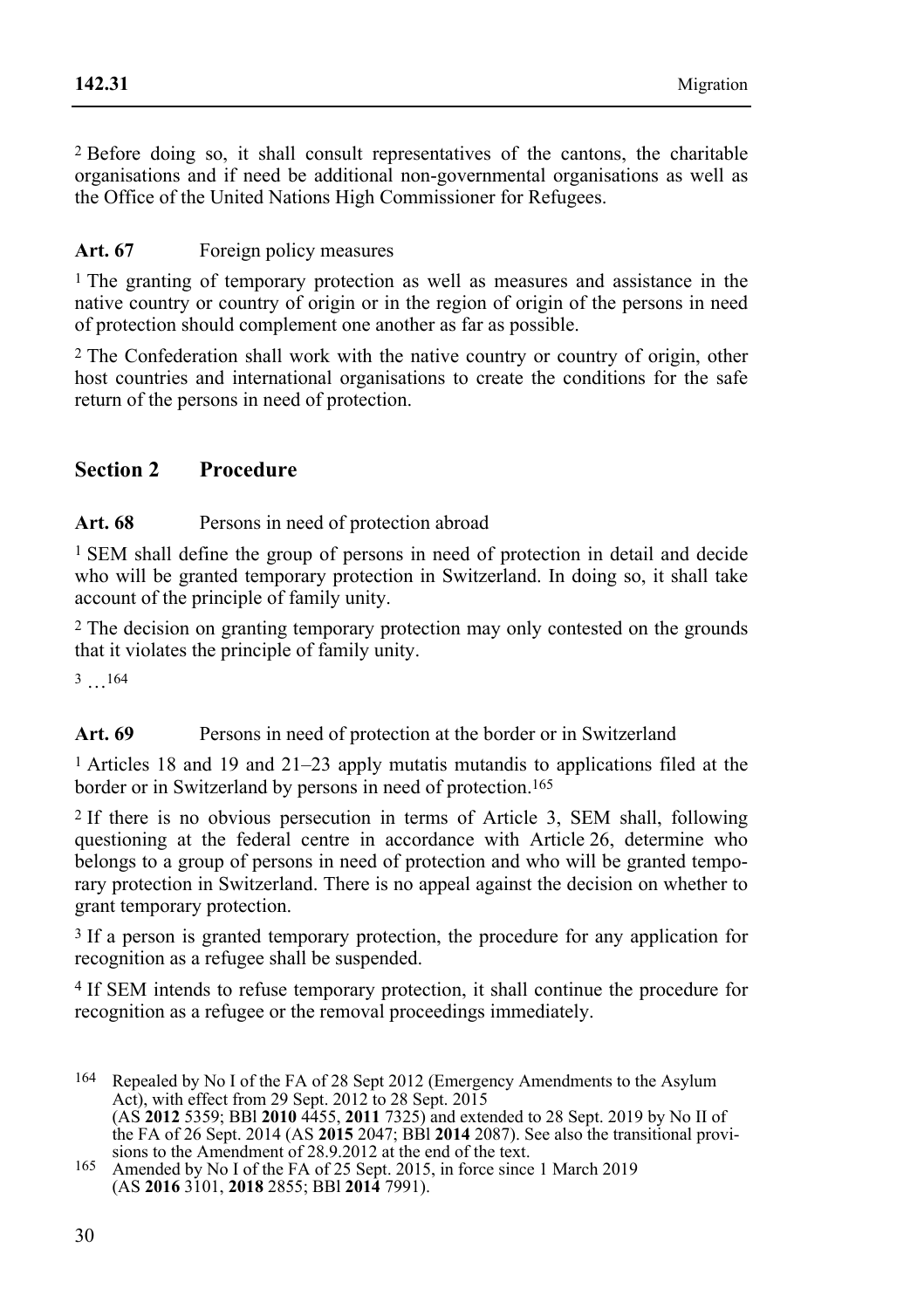#### Art. 70 Resumption of the procedure for recognition as a refugee

Persons in need of protection who have filed an application for recognition as a refugee may request the resumption of the procedure for recognition as a refugee at the earliest five years following the decision to suspend the procedure in accordance with Article 69 paragraph 3. On the resumption of this procedure, temporary protection shall be revoked.

#### Art. 71 Granting temporary protection to families

 $<sup>1</sup>$  Spouses of persons in need of protection and their minor children shall be granted</sup> temporary protection if:166

- a. they apply for protection together and there are no grounds for rejection in terms of Article 73;
- b. the family was separated by events such as those cited in Article 4, wishes to be reunited in Switzerland and there are no special circumstances that preclude this.

1bis If, during the procedure to grant temporary protection, SEM has reason to believe that there are grounds under Article 105 number 5 or 6 CC167 for the marriage to be annulled, they shall report this to the competent authority under Article 106 CC. The request for reunification shall be suspended until this authority makes its decision. If the authority raises an action for annulment, the request is suspended until a legally binding judgment has been issued.168

2 Children born in Switzerland to persons in need of protection shall also be granted temporary protection.

3 If the persons entitled to protection are abroad, their entry must be authorised.

4 The Federal Council shall regulate the requirements for family reunion in Switzerland in other cases.

#### **Art. 72**169 Procedure

In addition, the provisions of Sections 1, 2*a* and 3 of Chapter 2 apply mutatis mutandis to the procedure in accordance with Articles 68, 69 and 71. The provisions of Chapter 8 apply mutatis mutandis to the procedures laid down in Articles 69 and 71.

<sup>&</sup>lt;sup>166</sup> Amended by No I 2 of the FA of 15 June 2012 on Measures against Forced-Marriages, in force since 1 July 2013 (AS **2013** 1035; BBI **2011** 2185).

force since 1 July 2013 (AS **2013** 1035; BBI **2011** 2185).<br>
168 Inserted by No I 2 of the FA of 15 June 2012 on Measures against Forced Marriages, in<br>
force since 1 July 2013 (AS **2013** 1035; BBI **2011** 2185).

force since 1 July 2013 (AS **2013** 1035; BBl **2011** 2185). 169 Amended by No I of the FA of 25 Sept. 2015, in force since 1 March 2019 (AS **2016** 3101, **2018** 2855; BBl **2014** 7991).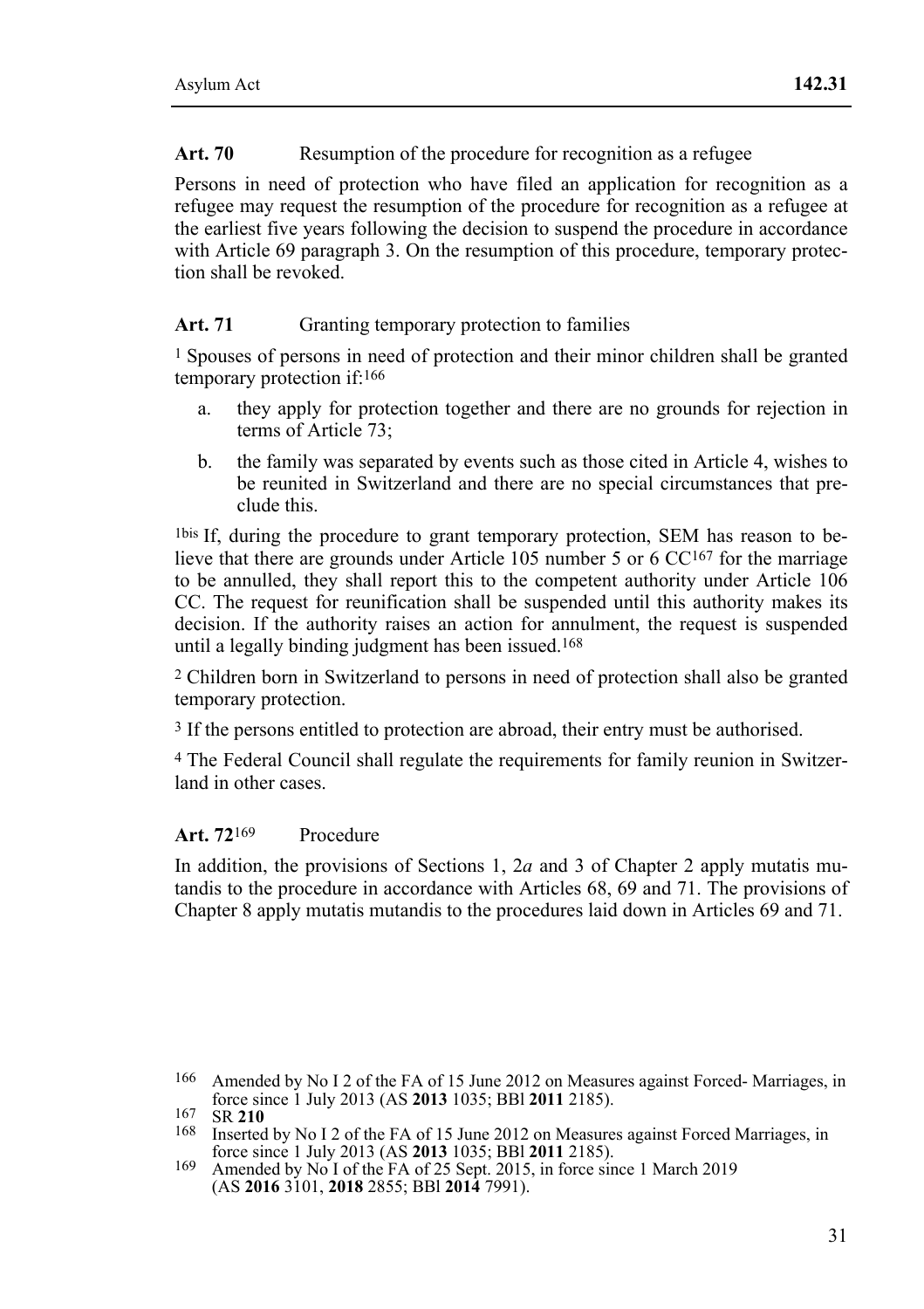## **Art. 73**170 Grounds for rejection

Temporary protection shall not be granted if the person in need of protection:

- a. has committed an act falling within the terms of Article 53;
- b. has violated or is a serious threat to public security; or
- c. is subject to a legally enforceable expulsion order under Article 66*a* or 66*a*bis SCC<sup>171</sup> or Article  $49a$  or  $49a$ <sup>bis</sup> MCC<sup>172</sup>.

## **Section 3 Legal Status**

#### Art. 74 Regulation of stay

1 Persons in need of protection shall reside in the canton to which they have been allocated.

<sup>2</sup> If the federal council has not yet revoked temporary protection within five years. the persons in need of protection shall receive from this canton a residence permit limited until the revocation of temporary protection.

3 Ten years after the granting of temporary protection, the canton may grant persons in need of protection a permanent residence permit.

Art. 75 Authorisation for gainful employment

1 For the first three months after entry into Switzerland, persons in need of protection may not be gainfully employed. Thereafter, the requirements for authorising gainful employment are governed by the FNIA173.174

2 The Federal Council may stipulate more favourable conditions for gainful employment.

3 Work permits already issued shall remain valid.

4 Persons in need of protection who are entitled to be gainfully employed in accordance with provisions laid down by the immigration authorities or who participate in occupational programmes are not subject to the ban on employment.175

<sup>170</sup> Amended by Annex No 2 of the FA of 20 March 2015 (Implementation of Art. 121 para. 3–6 Federal Constitution on the expulsion of foreign nationals convicted of certain crimi-<br>nal offences), in force since 1 Oct. 2016 (AS 2016 2329; BBI 2013 5975).

<sup>171</sup> SR 311.0<br>
172 SR 321.0<br>
173 SR 142.20<br>
174 Amended of the second sentence in accordance with Annex No II 1 of the FA of 16 Dec. 2005 on Foreign Nationals, in force since 1 Jan. 2008 (AS 2007 5437, 2008 5405; BBI 2002 3709).

<sup>(</sup>AS **2007** 5437, **2008** 5405; BBl **2002** 3709). 175 Amended by No I of the FA of 25 Sept. 2015, in force since 1 March 2019 (AS **2016** 3101, **2018** 2855; BBl **2014** 7991).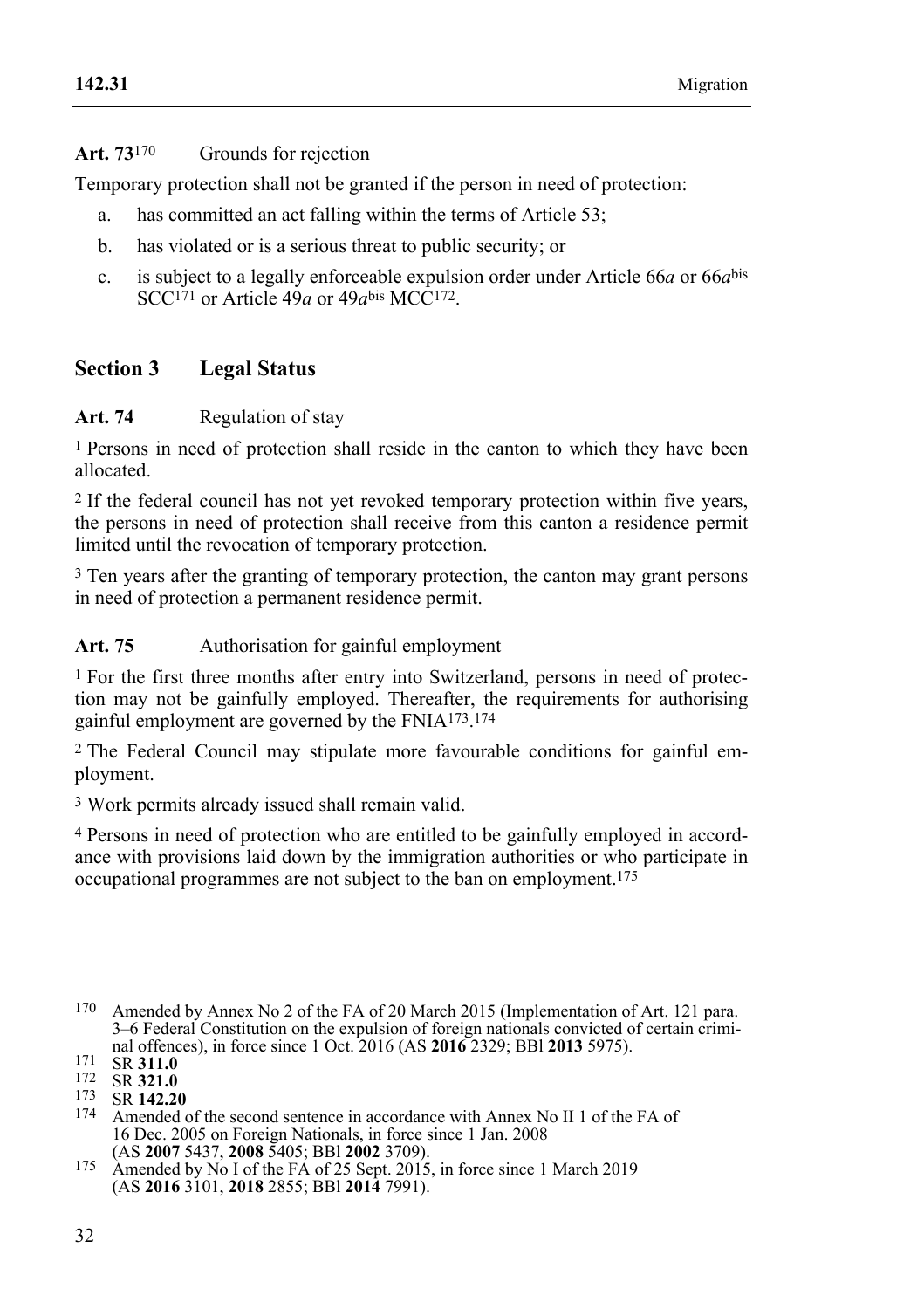## **Section 4 Termination of the Temporary Protection and Return**

#### Art. 76 Withdrawal of temporary protection and removal

<sup>1</sup> After consultation with representatives of the cantons, the charitable organisations and, if required, other non-governmental organisations, the Office of the United High Commissioner for Refugees as well as with international organisations, the Federal Council shall determine when the temporary protection for certain groups of persons in need of protection will be withdrawn; it shall make the decision in a general ruling.

2 SEM shall grant the persons affected by the decision in accordance with paragraph 1 the right to a hearing.

3 If as a result of the hearing, indications of persecution are revealed, an interview shall be held in accordance with Article 29.176

4 If, having been granted the right to a hearing, the person concerned does not provide an opinion, SEM shall issue a removal order. For the enforcement of the removal order, Articles 10 paragraph 4 and 46–48 of this Act as well as Article 71 of the FNIA<sup>177</sup> apply mutatis mutandis.<sup>178</sup>

5 The provisions of Section 1*a*. of Chapter 8 apply mutatis mutandis to paragraphs  $2-4.179$ 

### **Art. 77** Return

The Confederation shall support international efforts to organise the return of persons in need of protection.

#### **Art. 78** Revocation

1 SEM may revoke temporary protection if:

- a. it has been fraudulently obtained by providing false information or by concealing essential facts;
- b. the person in need of protection has violated or endangered Switzerland's internal or external security or is guilty of serious misconduct;
- c. since being granted temporary protection, the person in need of protection has resided repeatedly or for an extended period of time in their native country or country of origin;
- 176 Amended by No I of the FA of 14 Dec. 2012, in force since 1 Feb. 2014 (AS 2013 4375 5357; BBI 2010 4455, 2011 7325).

<sup>(</sup>AS **2013** 4375 5357; BBl **2010** 4455, **2011** 7325). 177 SR **142.20** 178 Amended of the second sentence in accordance with Annex No II 1 of the FA of 16 Dec. 2005 on Foreign Nationals, in force since 1 Jan. 2008 (AS 2007 5437, 2008 5405; BBI 2002 3709).

<sup>&</sup>lt;sup>179</sup> Inserted by No I of the FA of 25 Sept. 2015, in force since 1 March 2019 (AS **2016** 3101, **2018** 2855; BBl **2014** 7991).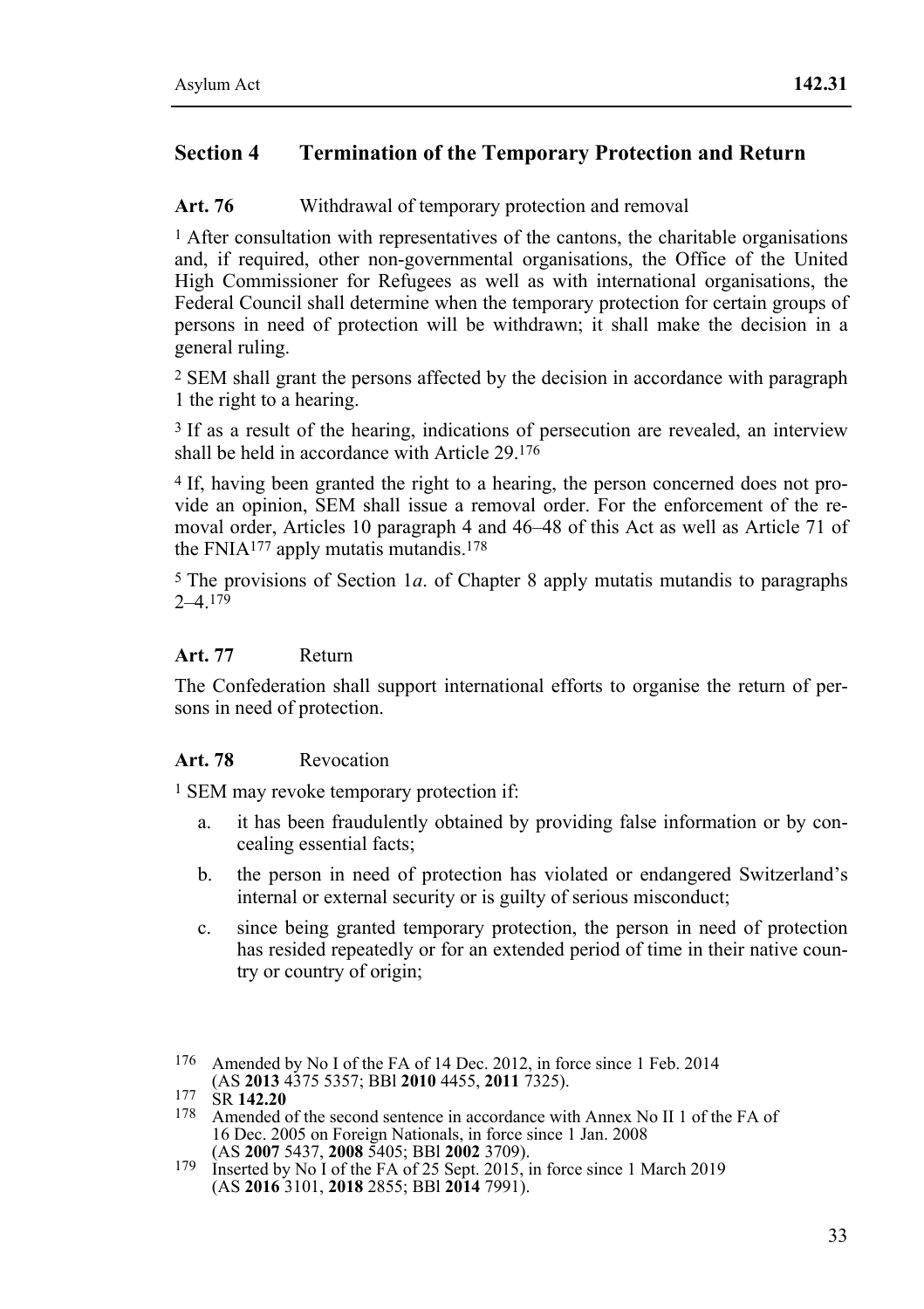d. the person in need of protection has a legal right of residence in a third country where they may return.

2 Temporary protection shall not be revoked if the person in need of protection travels to their native country or country of origin with the consent of the competent authorities.

3 The revocation of temporary protection does not extend to the spouse and the children, unless it is shown they are not in need of protection.180

4 If it is intended to revoke temporary protection, an interview shall normally be held in accordance with Articles 29. The provisions of section 1*a*. of Chapter 8 apply mutatis mutandis.181

### **Art. 79**182 Expiry

Temporary protection expires if the person in need of protection:

- a. has transferred the focus of their living conditions abroad;
- b. has renounced temporary protection;
- c. has received a permanent residence permit in accordance with the FNIA183; or
- d. is made subject to a legally enforceable expulsion order under Article 66*a* or  $66a^{bis}$  SCC<sup>184</sup> or Article  $49a$  or  $49a^{bis}$  MCC<sup>185</sup>.

#### Art. 79 $a^{186}$  Registered partnership

The provisions of Chapters 3 and 4 on spouses apply mutatis mutandis to registered partnerships of same-sex couples.

<sup>1.80</sup> Amended by No I 2 of the FA of 15 June 2012 on Measures against Forced Marriages, in force since 1 July 2013 (AS 2013 1035: BBI 2011 2185).

force since 1 sary 2013 (Amended by No I of the FA of 25 Sept. 2015, in force since 1 March 2019 (AS **2016** 3101, **2018** 2855; BBI **2014** 7991).

<sup>&</sup>lt;sup>182</sup> Amended by Annex No 2 of the FA of 20 March 2015 (Implementation of Art. 121 para. 3–6 Federal Constitution on the expulsion of foreign nationals convicted of certain criminal offences), in force since 1 Oct. 2016 (AS 2016 2329; BBI 2013 5975).

<sup>183</sup> SR 142.20<br>184 SR 311.0<br>185 SR 321.0<br>186 Inserted by No I 2 of the FA of 15 June 2012 on Measures against Forced Marriages in force since 1 July 2013 (AS **2013** 1035; BBl **2011** 2185).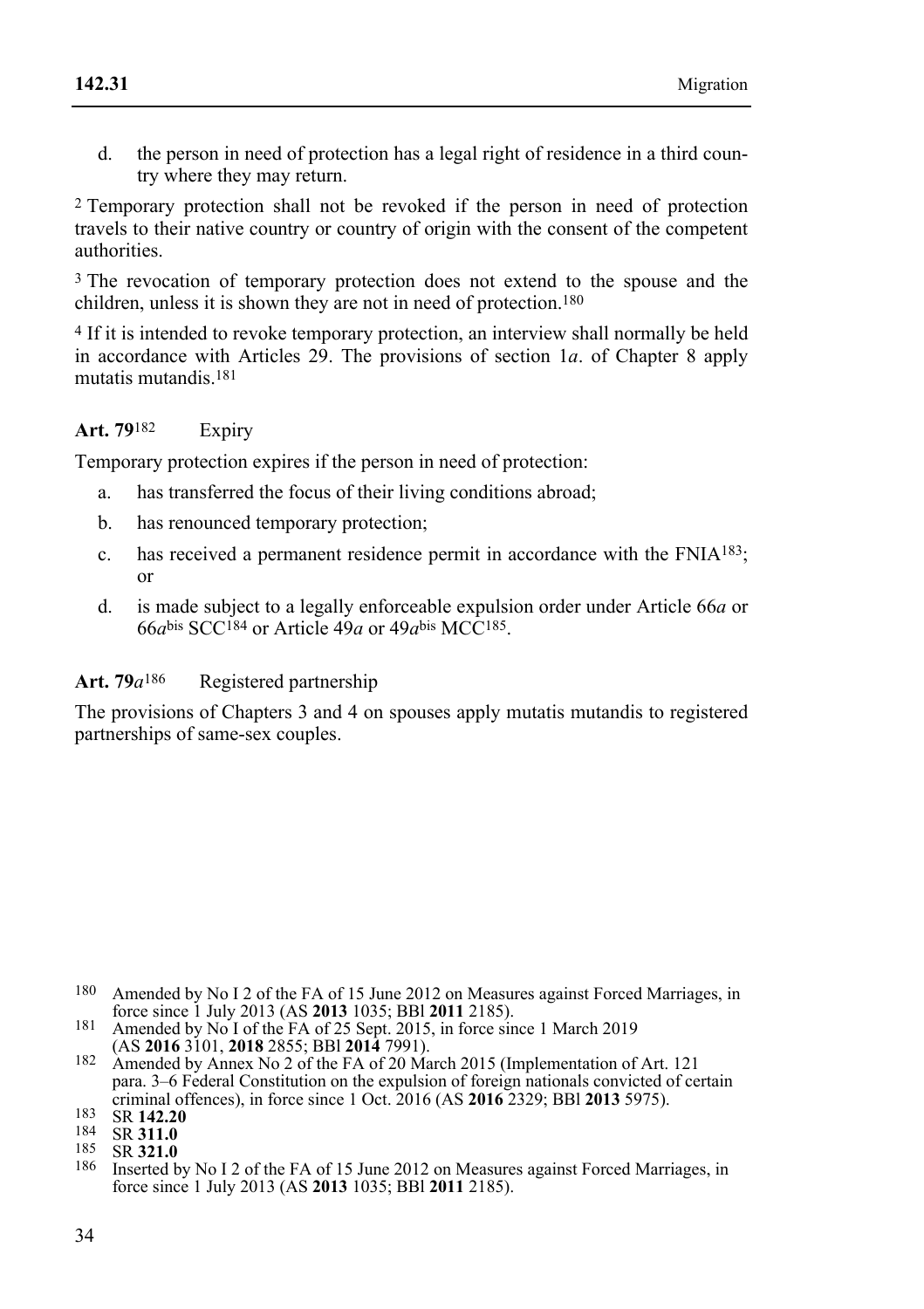## **Chapter 5 Social Assistance and Emergency Aid**<sup>187</sup>

#### **Section 1 Provision of Social Assistance, Emergency Aid, Child Allowances and Primary Education**<sup>188</sup>

### Art. 80<sup>189</sup> Responsibility in federal centres

1 The Confederation shall provide social assistance or emergency aid to persons staying in Switzerland on the basis of this Act and who are accommodated in a federal centre or in an initial integration centre for groups of refugees. It shall work with the canton concerned to ensure that health-care and primary education are provided. It may delegate these tasks entirely or in part to third parties. Articles 81– 83*a* apply mutatis mutandis.

2 SEM shall reimburse third party contractors in respect of the administrative and staff costs that they incur in fulfilling their tasks under paragraph 1. The payments shall be determined at a flat rate. By way of exception, the payments may be based on the actual costs, in particularly when reimbursing individual non-recurring costs.

3 SEM may arrange with the canton concerned that it enter into a contract for compulsory health insurance. SEM shall reimburse the costs of the health insurance premiums, deductible and franchise.

4 The canton concerned shall organise primary education for asylum seekers of school age who are accommodated in a federal centre. The lessons shall be provided in the centres as required. The Confederation may subsidise the provision of primary school education. The payments shall be determined at a flat rate. By way of exception, the payments may be based on the actual costs, in particularly when reimbursing individual non-recurring costs.

#### Art.  $80a^{190}$  Responsibility in the cantons

The cantons of allocation shall provide social assistance or emergency aid for persons staying in Switzerland on the basis of this Act. Persons who have not been allocated to a canton shall be granted emergency aid by the canton that has been designated responsible for enforcing removal. The cantons may delegate the fulfilment of these tasks entirely or in part to third parties.

<sup>187</sup> Amended by No I of the FA of 16 Dec. 2005, in force since 1 Jan. 2008 (AS 2006 4745, 2007 5573; BBI 2002 6845).

<sup>188</sup> Amended by No I of the FA of 25 Sept. 2015, in force since 1 Oct. 2016<br>(AS **2016** 3101: BBI **2014** 7991).

<sup>189</sup> Amended by No I of the FA of 25 Sept. 2015, in force since 1 Oct. 2016<br>(AS **2016** 3101; BBI **2014** 7991).

<sup>&</sup>lt;sup>190</sup> Inserted by No I of the FA of 25 Sept. 2015, in force since 1 Oct. 2016 (AS **2016** 3101; BBl **2014** 7991).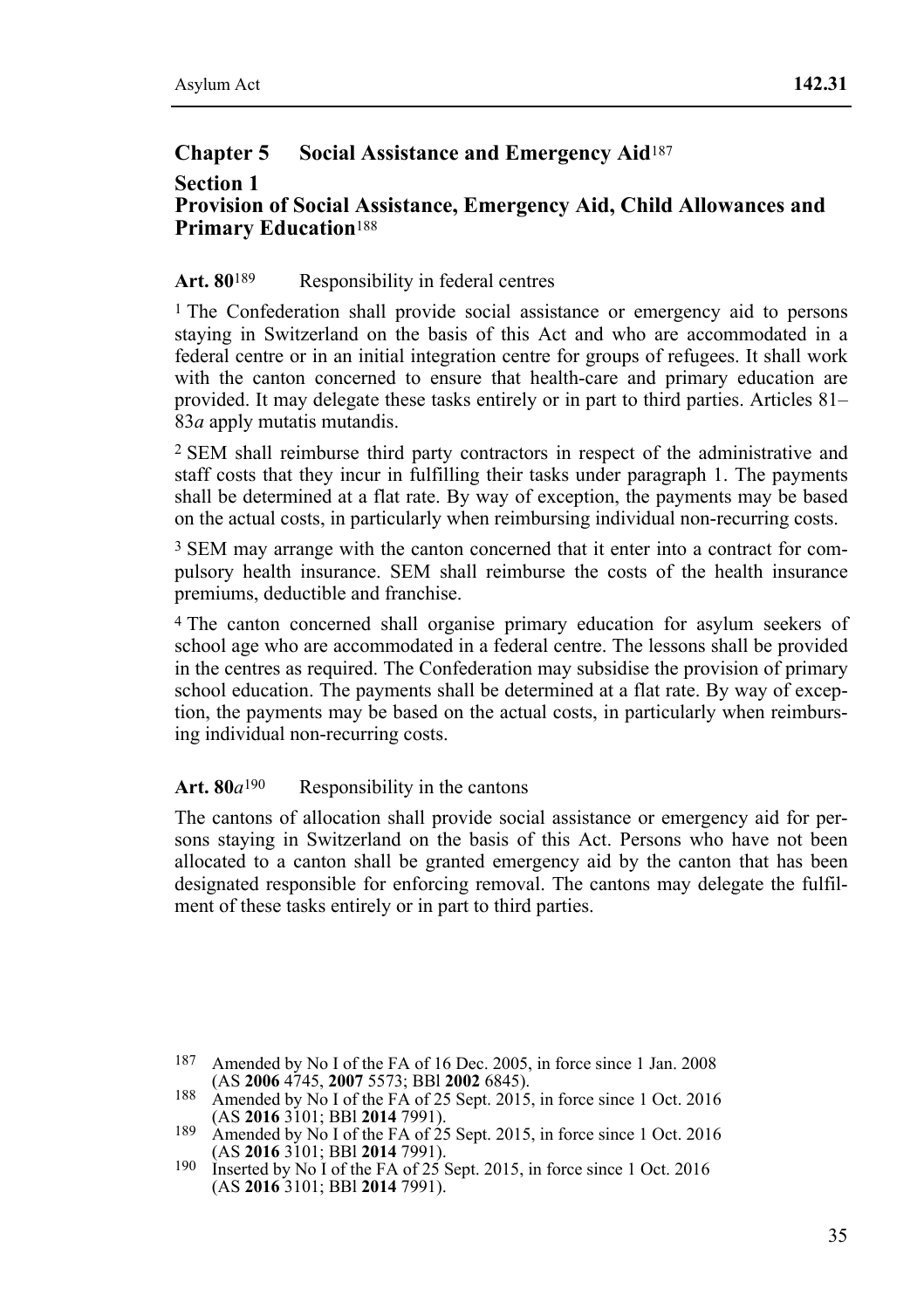### Art. 81<sup>191</sup> Right to social assistance benefits or to emergency aid

Persons who are staying in Switzerland on the basis of this Act and who are unable to maintain themselves from their own resources shall receive the necessary social assistance benefits unless third parties are required to support them on the basis of a statutory or contractual obligation, or may request emergency aid.

### Art. 82<sup>192</sup> Social benefits and emergency aid

<sup>1</sup> The payment of social assistance benefits and emergency aid is regulated by cantonal law. Persons subject to a legally binding removal decision for which a departure period has been fixed are excluded from receiving social assistance.193

2 For the duration of an extraordinary appeal or of asylum proceedings under Article 111*c*, persons under paragraph 1 and asylum seekers shall on application receive emergency aid. This is also the case if enforcement of the removal order is suspended.194

2bis The cantons may pay social assistance benefits to persons under paragraphs 1 and 2 for the duration of a general moratorium on decision-making and enforcement and if the FDJP so provides. Payments are governed by Article 88 paragraph 2.195

3 For asylum seekers and persons in need of protection who do not hold a residence permit, support shall be provided in the form of non-cash benefits wherever possible. The level of support is less than that given to the local population.<sup>196</sup>

3bis The particular needs of unaccompanied minor asylum seekers, families with children and persons requiring care must be met if possible when providing accommodation.<sup>197</sup>

4 Emergency aid must wherever possible be provided in the form of non-cash benefits at the locations indicated by the cantons or the Confederation. The level of support is less than that of the social assistance paid to asylum seekers and persons in need of protection who do not have a residence permit.198

5 The special situation of refugees and persons in need of protection who have a right to a residence permit must be taken into account in determining the level of support; in particular professional, social and cultural integration shall be facilitated.

- <sup>191</sup> Amended by No I of the FA of 16 Dec. 2005, in force since 1 Jan. 2008 (AS **2006** 4745, **2007** 5573; BBI **2002** 6845).
- 192 Amended by No I of the FA of 16 Dec. 2005, in force since 1 Jan. 2008<br>(AS **2006** 4745, **2007** 5573; BBI **2002** 6845).
- 193 Amended by No I of the FA of 14 Dec. 2012, in force since 1 Feb. 2014<br>(AS **2013** 4375 5357: BBl **2010** 4455, **2011** 7325).
- 194 Amended by No I of the FA of 14 Dec. 2012, in force since 1 Feb. 2014<br>(AS **2013** 4375 5357; BBI **2010** 4455, **2011** 7325).
- <sup>195</sup> Inserted by No I of the FA of 25 Sept. 2015, in force since 1 Oct. 2016<br>(AS **2016** 3101; BBl **2014** 7991).
- 196 Amended by No I of the FA of 14 Dec. 2012, in force since 1 Feb. 2014<br>(AS **2013** 4375 5357; BBI **2010** 4455, **2011** 7325).
- (AS **2013** 4375 5357; BBl **2010** 4455, **2011** 7325). 197 Inserted by No I of the FA of 25 Sept. 2015, in force since 1 March 2019 (AS **2016** 3101, **2018** 2855; BBl **2014** 7991). 198 Amended by No I of the FA of 14 Dec. 2012, in force since 1 Feb. 2014
- (AS **2013** 4375 5357; BBl **2010** 4455, **2011** 7325).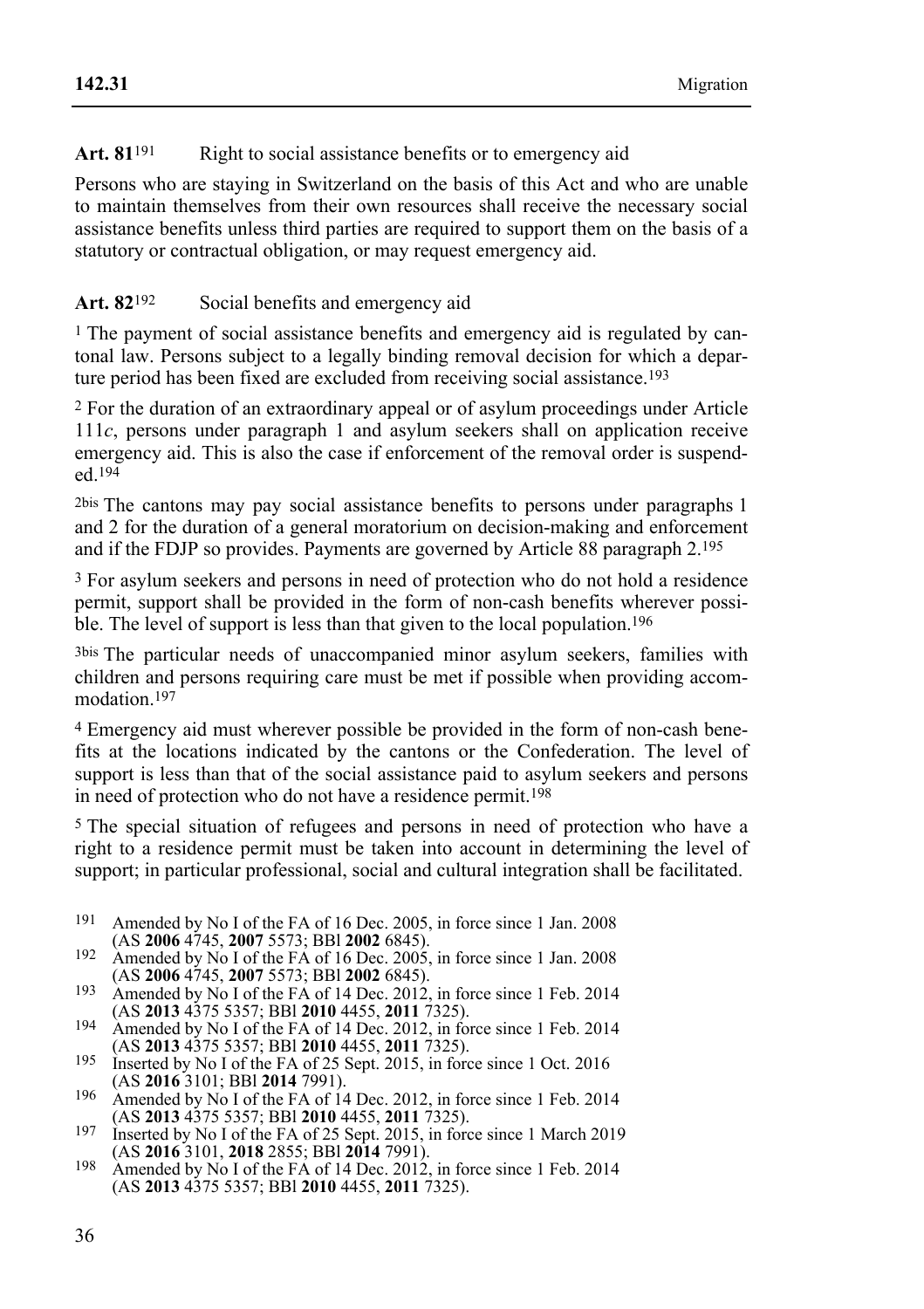Art. 82*a*<sup>199</sup> Health insurance for asylum seekers and persons in need of protection without a residence permit

1 Health insurance for asylum seekers and persons in need of protection without a residence permit must be arranged in accordance with the provisions of the Federal Act of 18 March 1994<sup>200</sup> on Health Insurance (HIA), subject to the following provisions.

2 The cantons may limit the choice of insurers for asylum seekers and persons in need of protection without a residence permit and may specify one or more insurers who offer a special form of insurance in accordance with Article 41 paragraph 4 HIA.

<sup>3</sup> They may limit the choice of service providers for asylum seekers and persons in need of protection without a residence permit in accordance with Articles 36–40 HIA. They may do this before designating an insurer in terms of paragraph 2.

4 They may limit the choice for asylum seekers and persons in need of protection without a residence permit designate to one or more insurers who offer insurance with a limited selection of service providers in terms of Article 41 paragraph 4 HIA.

5 The Federal Council shall regulate the details of the limitation of the choice of the service providers.

6 The cantons and the insurers may agree to dispense with cost sharing in accordance with Article 64 paragraph 2 HIA.

7 As long as asylum seekers and persons in need of protection without a residence permit are reliant solely or partly on social assistance, their right to premium reductions in accordance with Article 65 HIA shall be suspended. This right shall revive respectively when the asylum seekers are recognised as refugees, the persons in need of protection are entitled to a residence permit, or the persons are no longer in receipt of social assistance.

### Art. 83 Restrictions of social assistance benefits<sup>201</sup>

1 Social benefits or reduced benefits under Article 82 paragraph 3 must be completely or partially refused, reduced or withdrawn if the beneficiary:202

- a. has obtained them or attempted to obtain them by providing untrue or incomplete information;
- b. refuses to give the competent office information about their financial circumstances, or fails to authorise the office to obtain this information;
- c. does not report important changes in their circumstances;

 199 Inserted by No II of the FA of 16 Dec. 2005, in force since 1 Jan. 2008

<sup>(</sup>AS **2006** 4823, **2007** 5575; BBl **2002** 6845). 200 SR **832.10** 201 Expression in accordance with No I of the FA of 16 Dec. 2005, in force since 1 Jan. 2008 (AS **2006** 4745, **2007** 5573; BBl **2002** 6845). This amendment has been made throughout

 $202$  Amended by No I of the FA of 14 Dec. 2012, in force since 1 Feb. 2014 (AS **2013** 4375 5357; BBl **2010** 4455, **2011** 7325).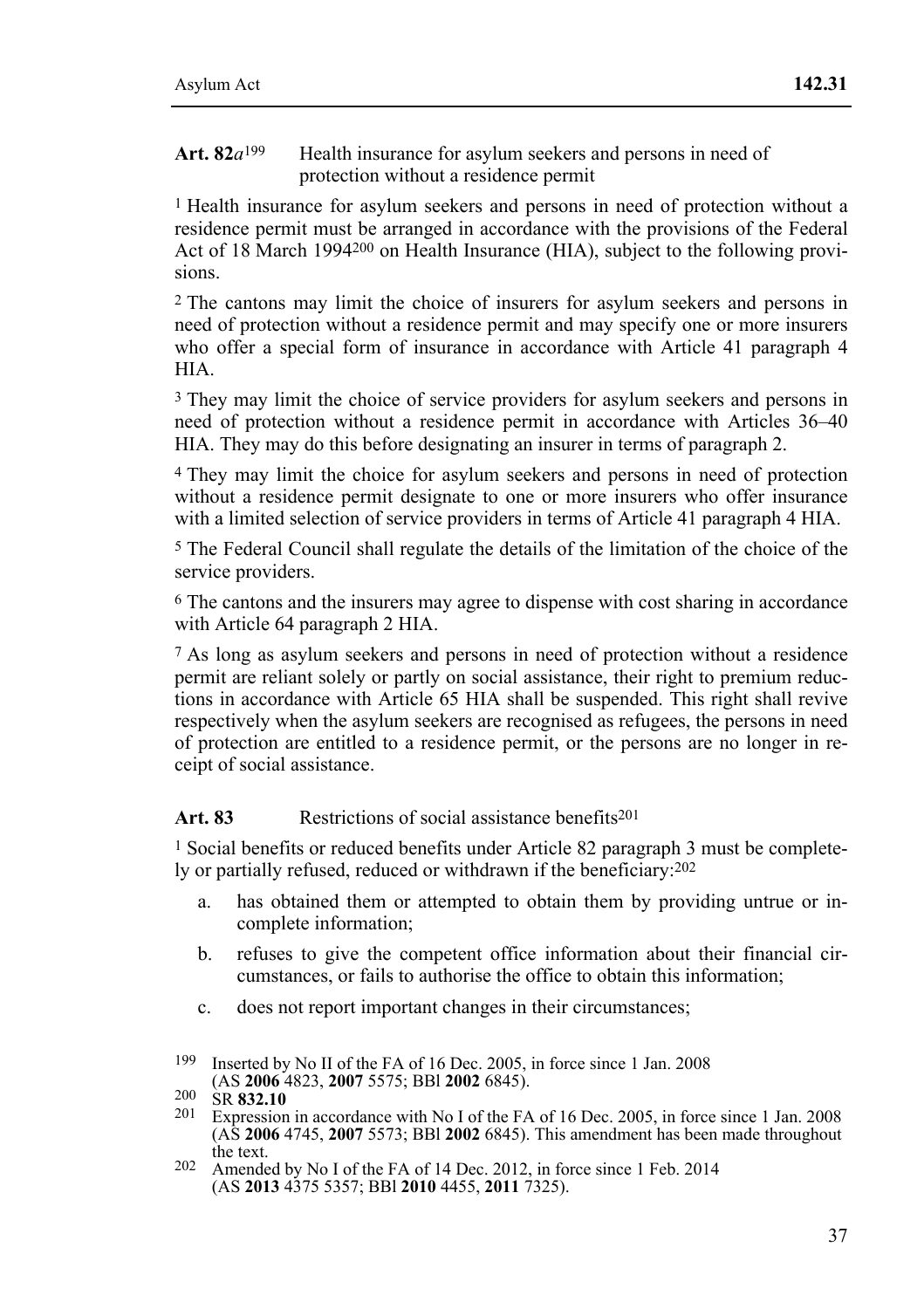- d. obviously neglects to improve their situation, in particular by refusing to accept reasonable work or accommodation allocated to them;
- e. without consulting the competent office, terminates an employment contract or lease or is responsible for its termination and thereby exacerbates their situation;
- f. uses social assistance benefits improperly;
- g. fails to comply with the instructions of the competent office despite the threat of the withdrawal of social assistance benefits.

h.203 endangers public security or order;

- i.204 has been prosecuted or convicted of a crime;
- j.205 seriously and culpably fails to cooperate, in particular by refusing to disclose their identity;
- k.206 fails to comply with the instructions from staff responsible for the proceedings or from the accommodation facilities, thereby endangering order and security.

1bis Paragraph 1 only applies to refugees subject to the guarantee that they are treated the same way as the local population.207

2 Social benefits unlawfully received must be paid back in full. The amount due for repayment may in particular be deducted from future social assistance benefits. The canton shall implement the claim for repayment. Article 85 paragraph 3 applies.208

Art. 83*a*<sup>209</sup> Requirements for the payment of emergency aid

The person concerned must cooperate in the enforcement of a legally binding removal order that is lawful, reasonable and feasible as well as in the determination of whether the requirements for emergency aid are fulfilled.

- 203 Inserted by No I of the FA of 14 Dec. 2012, in force since 1 Feb. 2014 (AS 2013 4375 5357: BBI 2010 4455, 2011 7325).
- (AS **2013** 4375 5357; BBl **2010** 4455, **2011** 7325). 204 Inserted by No I of the FA of 14 Dec. 2012, in force since 1 Feb. 2014
- 205 Inserted by No I of the FA of 14 Dec. 2012, in force since 1 Feb. 2014<br>(AS **2013** 4375 5357; BBl **2010** 4455, **2011** 7325).
- (AS **2013** 4375 5357; BBl **2010** 4455, **2011** 7325). 206 Inserted by No I of the FA of 14 Dec. 2012, in force since 1 Feb. 2014 (AS **2013** 4375 5357; BBl **2010** 4455, **2011** 7325). 207 Inserted by No I of the FA of 14 Dec. 2012, in force since 1 Feb. 2014
- (AS **2013** 4375 5357; BBl **2010** 4455, **2011** 7325). 208 Inserted by No I of the FA of 16 Dec. 2005, in force since 1 Jan. 2008
- (AS **2006** 4745, **2007** 5573; BBl **2002** 6845). 209 Inserted by No I of the FA of 16 Dec. 2005, in force since 1 Jan. 2008
- (AS **2006** 4745, **2007** 5573; BBl **2002** 6845).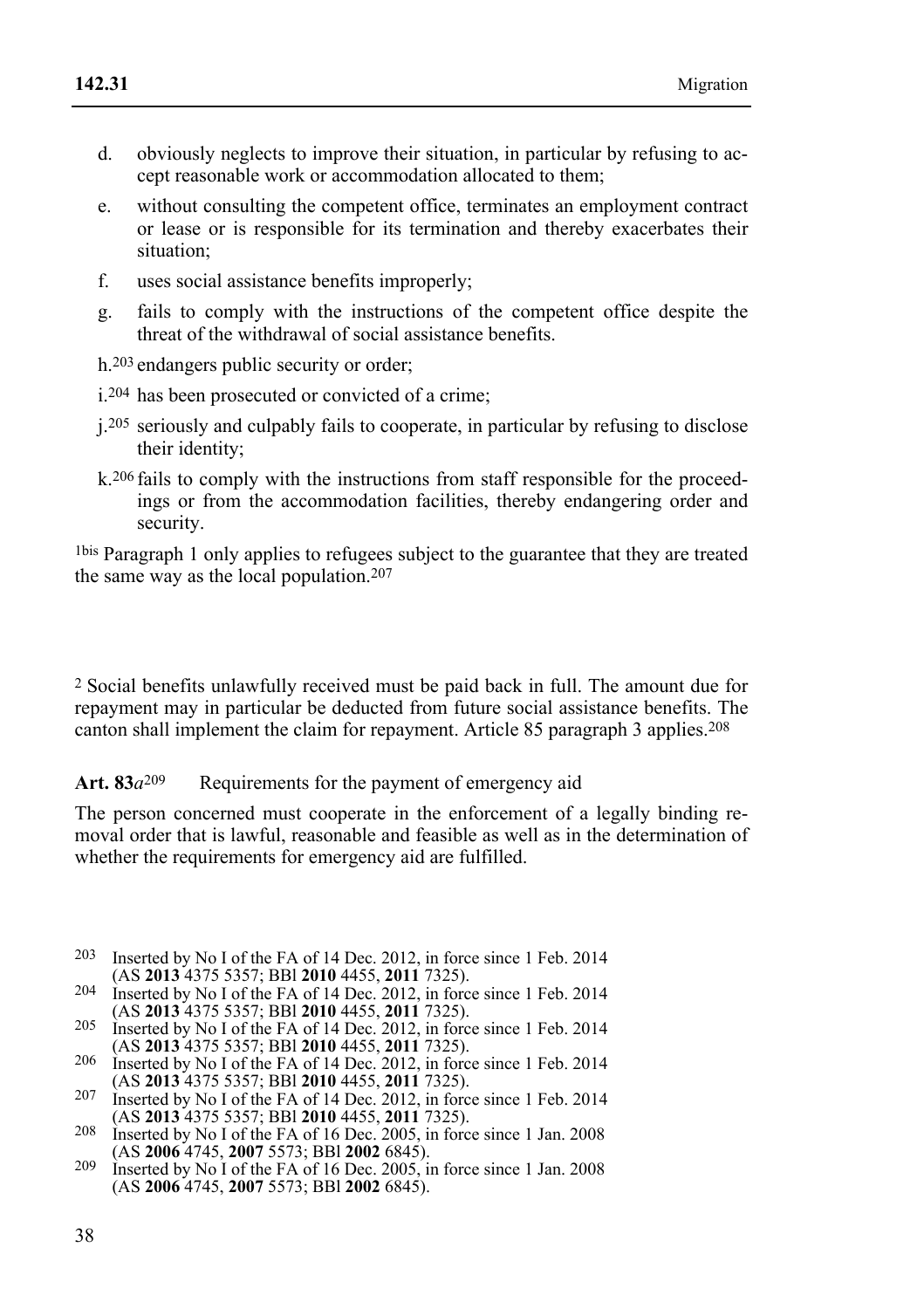## **Art. 84**210 Child allowances

Child allowances for asylum seekers' children living abroad shall be withheld during asylum procedures. They shall be paid when the asylum seeker is recognised as a refugee or temporarily admitted in accordance with Article 83 paragraphs 3 and 4 of the  $FNIA211$ 

# **Section 2**<sup>212</sup> **Duty to Reimburse and Special Charge on Assets**

## **Art. 85** Duty to reimburse

1 As far as it is reasonable, social assistance, emergency aid, departure and enforcement costs as well as the costs of the appeal procedure must be reimbursed.

2 The Confederation shall enforce the claim for reimbursement by means of a special charge on assets (Art. 86).

3 The Confederation's right to reimbursement prescribes one year after the competent authority has been informed, but in any case 10 years after the right is created. No interest is charged on reimbursement claims.

4 The canton's right to reimbursement is governed by cantonal law.

# Art. 86<sup>213</sup> Special charge on assets

1 Asylum seekers, persons in need of protection without a residence permit and persons subject to a legally binding removal order who have assets at their disposal are liable to pay the special charge. The special charge serves to cover the overall costs in accordance with Article 85 paragraph 1 generated by all these persons and their dependents.

2 The special charge is levied by confiscating assets.

<sup>3</sup> The competent authorities may only levy the special charge if the persons concerned:

- a. are unable to prove that the assets derive from earned income or compensation for loss of earned income or from public social assistance benefits;
- b. are unable to prove the origin of the assets; or
- c. are able prove the origin of the assets, but these exceed the amount determined by the Federal Council.

<sup>&</sup>lt;sup>210</sup> Amended by No IV 1 of the FA of 16 Dec. 2005, in force since 1 Jan. 2008 (AS **2006** 4745, **2007** 5573; BBI **2002** 6845).

<sup>211</sup> SR **142.20**<br><sup>212</sup> Amended by Annex No 1 of the FA of 16 Dec. 2016 (Integration), in force since<br>1 Jan. 2018 (AS **2017** 6521; BBI **2016** 2821, **2013** 2397).

<sup>&</sup>lt;sup>213</sup> See also the transitional provision to the Amendment of 16 Dec. 2016 at the end of this text.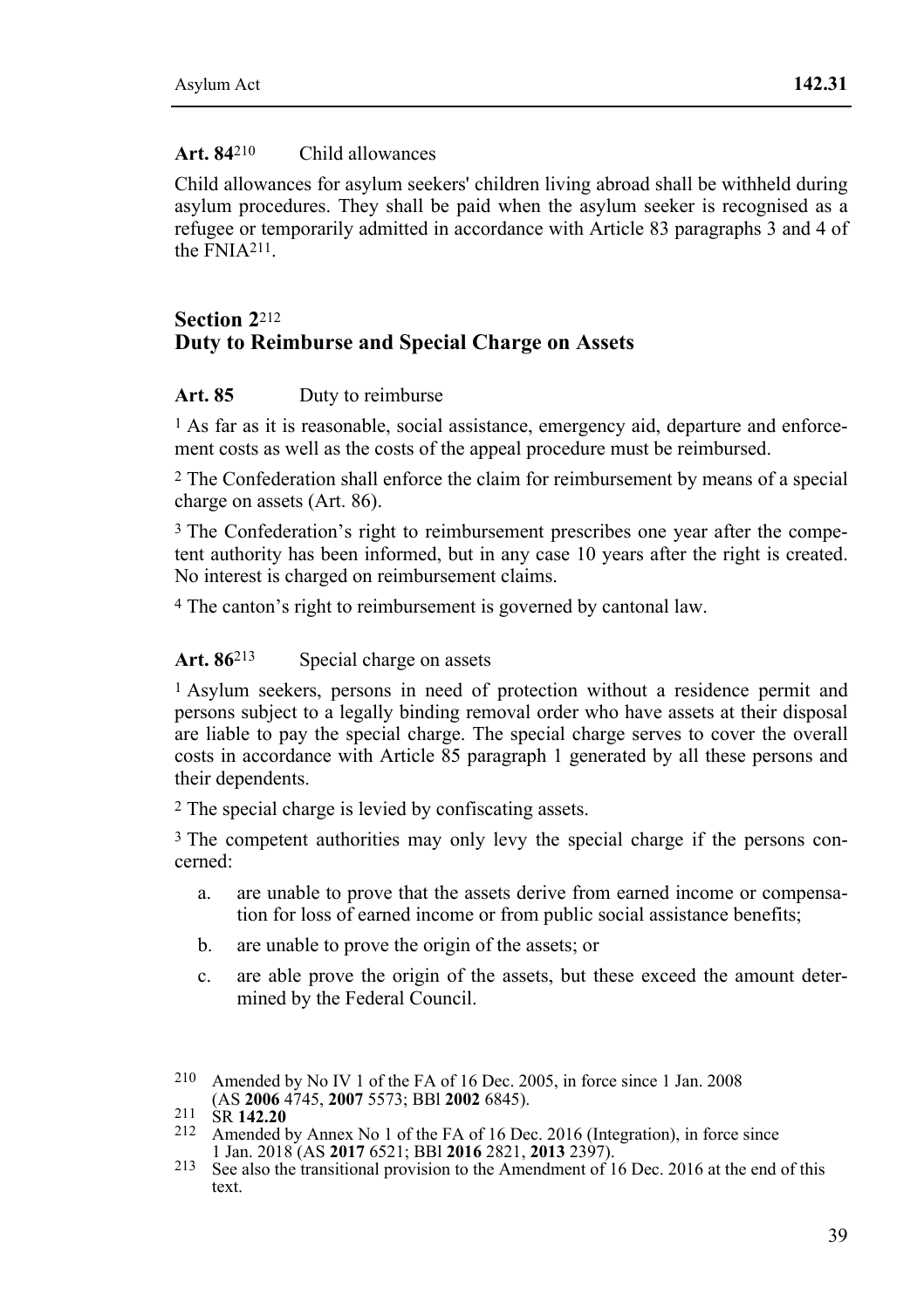4 The obligation to pay the special charge continues to apply for a maximum of ten years after filing the application for asylum or the application for temporary protection.

3 The Federal Council shall determine the amount of the special charge and duration of the obligation to pay.

# **Art. 87**214 Disclosure of assets and procedure on departure

1 Asylum seekers, persons in need of protection who do not have a residence permit and persons subject to a legally binding removal order must disclose any assets that they have that do not derive from earned income.

2 Confiscated assets shall be reimbursed in full on request if the person concerned leaves the country under supervision within seven months of filing the application for asylum or the application for temporary protection. The request for reimbursement must be made before departure.

# **Chapter 6 Federal Subsidies**

**Art. 88**215 Flat-rate compensatory payments

1 The Confederation shall compensate the cantons for the costs of implementing this Act by means of flat-rate payments. The cantons do not receive the subsidies in accordance with Articles 91–93*b*.216

2 The flat-rate payments made in respect of persons seeking asylum and in need of protection without a residence permit shall cover, in particular, the costs of social assistance and of mandatory health insurance and also contain a contribution towards the supervision costs.

3 The flat-rate payments made in respect of refugees and persons in need of protection with a residence permit and refugees subject to a legally enforceable expulsion order in accordance with Article 66*a* or 66*a*bis SCC217 or Article 49*a* or 49*a*bis MCC218 shall cover, in particular, the costs of social assistance and also contain a contribution towards the supervision and administrative costs. They shall be made for a maximum of five years from the date of submission of the asylum application.<sub>219</sub>

<sup>214</sup> See also the transitional provision to the Amendment of 16 Dec. 2016 at the end of this text.

<sup>215</sup> Amended by No I of the FA of 16 Dec. 2005, in force since 1 Jan. 2008 (AS 2006 4745, 2007 5573; BBI 2002 6845).

<sup>(</sup>AS **2006** 4745, **2007** 5573; BBl **2002** 6845). 216 Amended by No I of the FA of 25 Sept. 2015, in force since 1 March 2019

<sup>(</sup>AS **2016** 3101, **2018** 2855; BBl **2014** 7991). 217 SR **311.0** 218 SR **321.0** 219 Amended by Annex No 2 of the FA of 20 March 2015 (Implementation of Art. 121 para. 3–6 Federal Constitution on the expulsion of foreign nationals convicted of certain criminal offences), in force since 1 Oct. 2016 (AS **2016** 2329; BBl **2013** 5975).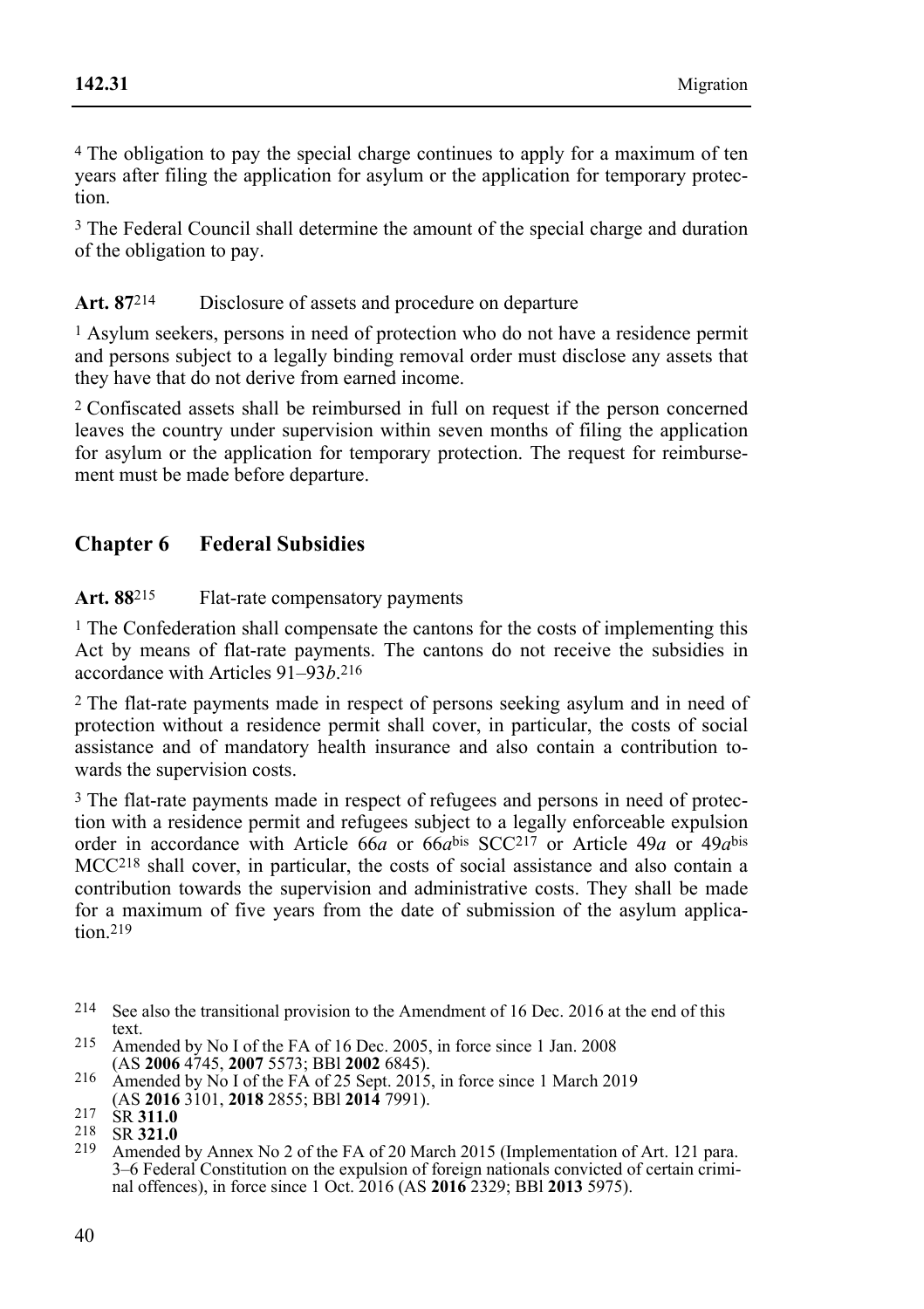3bis The Confederation may make flat-rate payments under paragraph 3 for longer than five years in respect of persons admitted to Switzerland under asylum granted to groups of refugees, and in particular when these persons are disabled or elder- $\overline{\mathbf{v}}$ . 220

4 Payments made in respect of persons who are only entitled to emergency aid under Article 82 are compensation for granting emergency aid.221

5 …222

**Art. 89**223 Determination of the flat-rate payments

1 The Federal Council shall determine the level of the flat-rate payments based on the probable expenditures on cost-effective solutions.

2 It shall determine the structure and the duration of the flat-rate payments as well as the necessary requirements. It may in particular:

- a. determine the flat-rate payments on the basis of residence status and the duration of residence;
- b. adjust the flat-rate payments to take account of the cost differences between the cantons.

3 SEM may make the disbursement of individual components of the flat-rate payments subject to the achievement of socio-political goals.

4 The flat-rate payments shall be periodically adjusted in line with inflation and reviewed if necessary.

### Art. 89*a*<sup>224</sup> Duty to cooperate for recipients of subsidies

<sup>1</sup> SEM may require the cantons to collect the data required for financial supervision, determining and adjusting the financial compensatory payments from the Confederation under Articles 88 and 91 paragraph 2bis of this Act and 55 and 87 of the FNIA225 and to make it available to SEM or record it in SEM's Central Migration Information System (ZEMIS).

2 If a canton fails to comply with this requirement, SEM may reduce the financial compensatory payments made to this canton or determine the payments due on the basis of the data available.

 220 Inserted by No I of the FA of 25 Sept. 2015, in force since 1 March 2019

<sup>(</sup>AS **2016** 3101, **2018** 2855; BBl **2014** 7991). 221 Amended by No I of the FA of 14 Dec. 2012, in force since 1 Feb. 2014

<sup>(</sup>AS **2013** 4375 5357; BBl **2010** 4455, **2011** 7325). 222 Repealed by No I of the FA of 14 Dec. 2012, with effect from 1 Feb. 2014

<sup>223</sup> Amended by No I of the FA of 16 Dec. 2005, in force since 1 Jan. 2008<br>(AS **2006** 4745, **2007** 5573; BBI **2002** 6845).

<sup>&</sup>lt;sup>224</sup> Inserted by No I of the FA of 14 Dec. 2012, in force since 1 Feb. 2014 (AS **2013** 4375 5357; BBl **2010** 4455, **2011** 7325). 225 SR **142.20**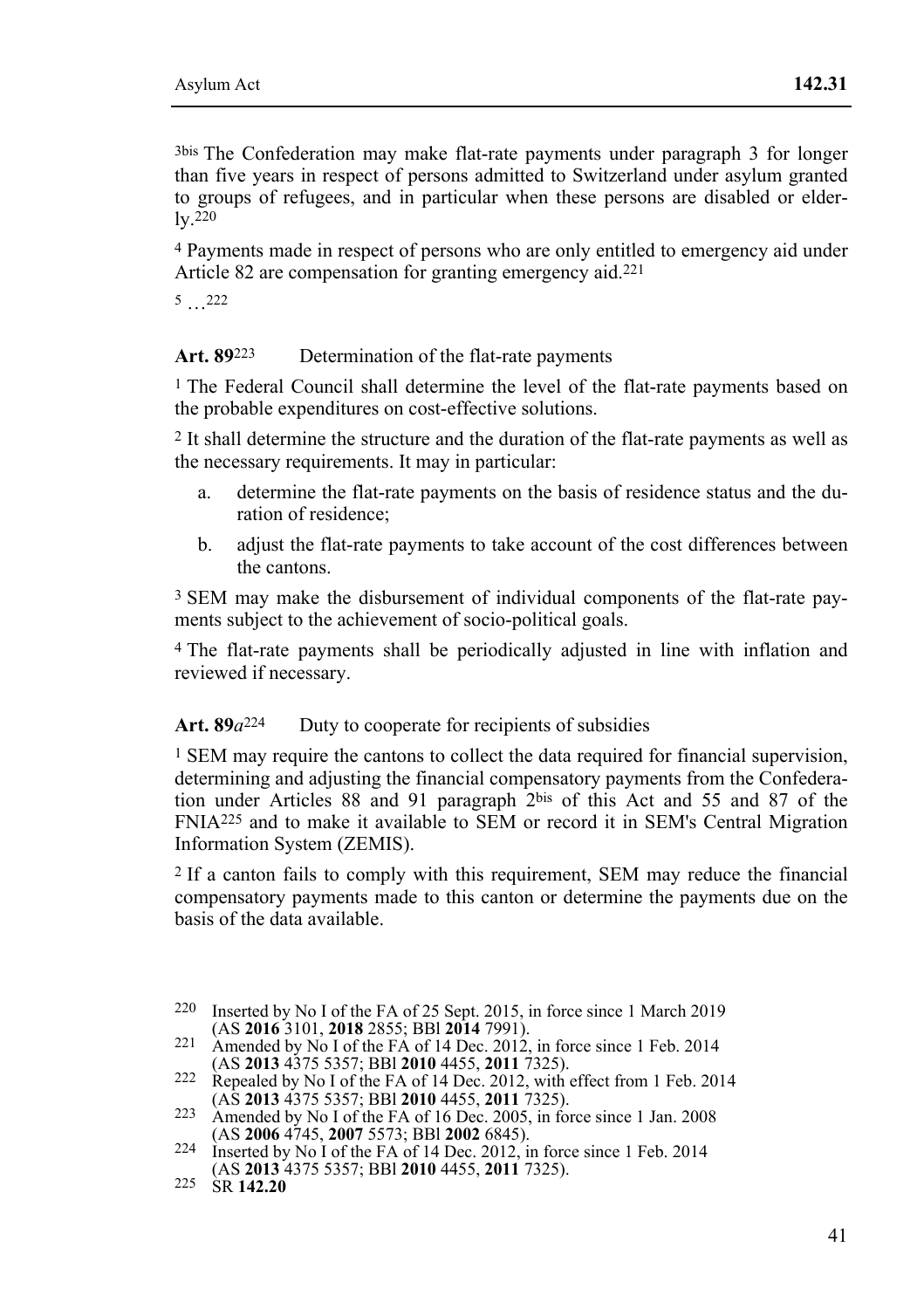#### Art. 89*b*<sup>226</sup> Claiming back and declining to make flat-rate compensatory payments

1 The Confederation may claim back flat-rate compensatory payments already made under Article 88 of this Act and under Articles 55 and 87 FNIA227 if a canton fails to carry out the enforcement tasks in accordance with Article 46 of this Act or carries out such tasks inadequately without excuse.

2 If the non-fulfilment or inadequate fulfilment of enforcement tasks in accordance with Article 46 leads to the person concerned staying longer in Switzerland, the Confederation may decline to make flat-rate compensatory payments under Article 88 of this Act and under Articles 55 and 87 FNIA in respect of the related costs incurred by the canton.

## Art. 90 Funding of collective accommodation

1 The Confederation may finance, in full or in part, the construction, conversion and furnishing of collective accommodation in which the authorities place persons residing in Switzerland on the basis of this Act.

2 The Federal Council shall regulate the procedure, determine the details on ownership and ensure the accommodation is used for its intended purpose.

<sup>3</sup> It shall determine the extent to which the amount spent on direct funding by the Confederation on accommodation is charged against the flat-rate payment.

# **Art. 91** Further subsidies

1 and 2…228

2bis The Confederation shall pay the cantons a flat-rate subsidy towards the administrative costs incurred in respect of persons seeking asylum and persons in need of protection without a residence permit.229

2ter The Confederation may pay cantons in which a federal centre is located a flatrate subsidy towards the security costs.230

3 It may pay subsidies to facilities for traumatised persons residing in Switzerland on the basis of this Act.

4 …231

- <sup>226</sup> Inserted by No I of the FA of 25 Sept. 2015, in force since 1 Oct. 2016 (AS **2016** 3101; BBI **2014** 7991).
- 
- 227 SR **142.20**<br><sup>228</sup> Repealed by No I of the FA of 16 Dec. 2005, with effect from 1 Jan. 2008<br>(AS **2006** 4745, **2007** 5573; BBI **2002** 6845).
- <sup>229</sup> Inserted by No I of the FA of 16 Dec. 2005, in force since 1 Jan. 2008
- (AS **2006** 4745, **2007** 5573; BBl **2002** 6845). 230 Inserted by No I of the FA of 28 Sept 2012 (Emergency Amendments to the Asylum Act), in force from 29 Sept. 2012 to 28 Sept. 2015 (AS **2012** 5359; BBl **2010** 4455, **2011** 7325) and extended to 28 Sept. 2019 by No II of the FA of 26 Sept. 2014<br>(AS **2015** 2047; BBl **2014** 2087).<br><sup>231</sup> Repealed by No I of the FA of 14 Dec. 2012, with effect from 1 Jan. 2014
- (AS **2013** 4375 5357; BBl **2010** 4455, **2011** 7325).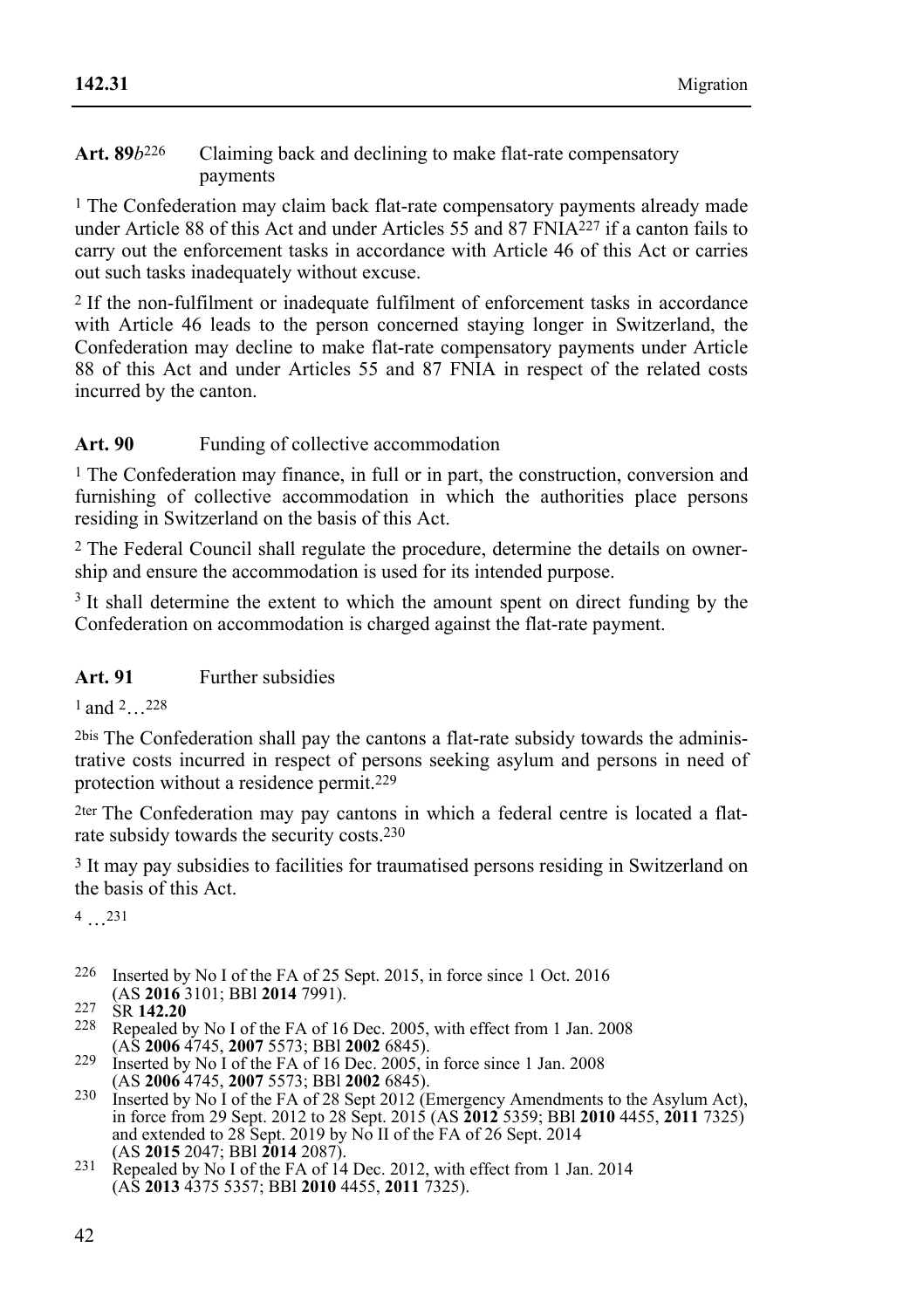4bis It may pay subsidies for the conduct of employment programmes for persons accommodated in federal centres. For this purpose it shall enter into public service agreements with the cantons, communes or responsible third parties at the relevant locations.<sup>232</sup>

5 …233

6 The Confederation shall reimburse the cantons for staff costs which arise in connection with the preparation of decisions in accordance with Article 31.

7 It may in terms of the international cooperation in accordance with Article 113 provide subsidies to the bodies funding internationally oriented projects or to internationally active organisations.

8 The Federal Council shall regulate the requirements and the payment and the accounting procedures for the contributions.

# Art. 92 Entry and departure costs

<sup>1</sup> The Confederation may bear the costs for the entry and departure of refugees and persons in need of protection.

2 If the persons concerned are destitute, it shall bear the costs for the departure of asylum seekers, of persons whose application for asylum was rejected, whose application for asylum was dismissed or who withdrew their application for asylum, and of persons who were removed following the revocation of temporary protection.234

3 It may make provide subsidies towards expenditure incurred by the cantons that is directly connected with the organisation of departure.

3bis In the context of applying the Dublin Association Agreements235, it may provide subsidies towards expenditure incurred by the cantons that is directly connected with the transfer of persons to Switzerland.236

4 The Federal Council shall regulate the requirements and the payment and accounting procedure for the contributions. If possible it shall determine flat-rate payments.

<sup>232</sup> Inserted by No I of the FA of 28 Sept 2012 (Emergency Amendments to the Asylum Act), in force from 29 Sept. 2012 to 28 Sept. 2015 (AS **2012** 5359; BBl **2010** 4455, **2011** 7325) and extended to 28 Sept. 2019 by No II of the FA of 26 Sept. 2014 (AS **2015** 2047;

<sup>&</sup>lt;sup>233</sup> Repealed by No I of the FA of 16 Dec. 2005, with effect from 1 Jan. 2008 (AS **2006** 4745, **2007** 5573; BBI **2002** 6845).

<sup>234</sup> Amended by No I of the FA of 16 Dec. 2005, in force since 1 Jan. 2008<br>(AS **2006** 4745, **2007** 5573; BBI **2002** 6845).

<sup>(</sup>ASS)<br>
235 These agreements are listed in Annex 1.<br>
<sup>236</sup> Inserted by Annex No I of the FA of 20 June 2014 (Violations of the Duty of Care and to Report by Air Carriers, Information Systems), in force since 1 Oct. 2015 (AS **2015** 3023; BBl **2013** 2561).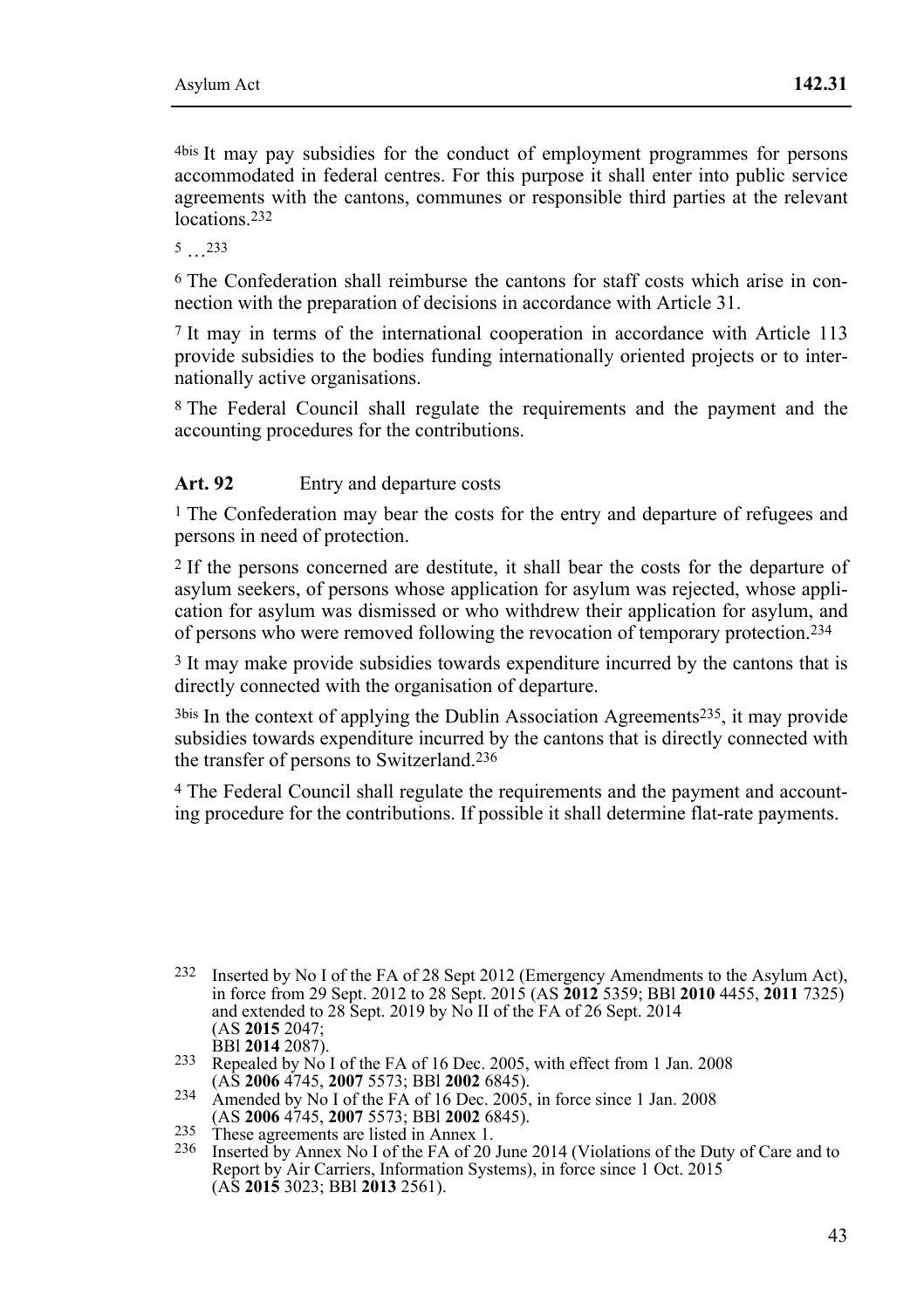**Art. 93**237 Return assistance and prevention of irregular migration

1 The Confederation shall provide return assistance. For this purpose, it may provide for the following measures:

- a. the full or partial funding of return counselling services;
- b. the full or partial funding of projects in Switzerland to preserve the ability of those concerned to return;
- c. the full or partial funding of programmes in the native country, country of origin or a third country to facilitate and arrange the return, repatriation and reintegration (programmes abroad);
- d. the granting of financial support in individual cases to facilitate the reintegration of returnees or provide them with temporary medical care in their native country, country of origin or third country.

2 Programmes abroad may also pursue the goal of contributing to the prevention of irregular migration. Irregular migration prevention programmes are those that contribute in the short term to limiting the risk of primary or secondary migration to Switzerland.

3 For the purpose of implementing return assistance, the Confederation may work with international organisations and set up a coordination office.

4 The Federal Council shall regulate the requirements and the payment and the accounting procedure for the subsidies.

# **Art. 93***a*238 Return counselling

<sup>1</sup> The Confederation shall encourage voluntary return by providing return counselling. The return counselling shall be given at federal centres and in the cantons.

2 SEM shall ensure that regular counselling sessions take place in the federal centres. It may delegate these tasks to the cantonal return counselling agencies.

Art. 93*b*<sup>239</sup> Contributions to return counselling

1 The Confederation shall by agreement make contributions to compensate the provider of return counselling in federal centres for the administrative and staff costs arising from provision of information and counselling to asylum seekers and persons subject to removal orders. The compensation shall be set as a lump sum. In exceptional cases, the contributions may be fixed on the basis of expenditure, especially in the case of non-recurring costs.

2 The payment of contributions for return counselling provided in the cantons is governed by Article 93 paragraph 4.

- 237 Amended by No I of the FA of 16 Dec. 2005, in force since 1 Jan. 2008 (AS 2006 4745, 2007 5573; BBI 2002 6845).
- 238 Inserted by No I of the FA of 25 Sept. 2015. in force since 1 March 2019<br>(AS **2016** 3101, **2018** 2855; BBI **2014** 7991).
- <sup>239</sup> Inserted by No I of the FA of 25 Sept. 2015, in force since 1 March 2019 (AS **2016** 3101, **2018** 2855; BBl **2014** 7991).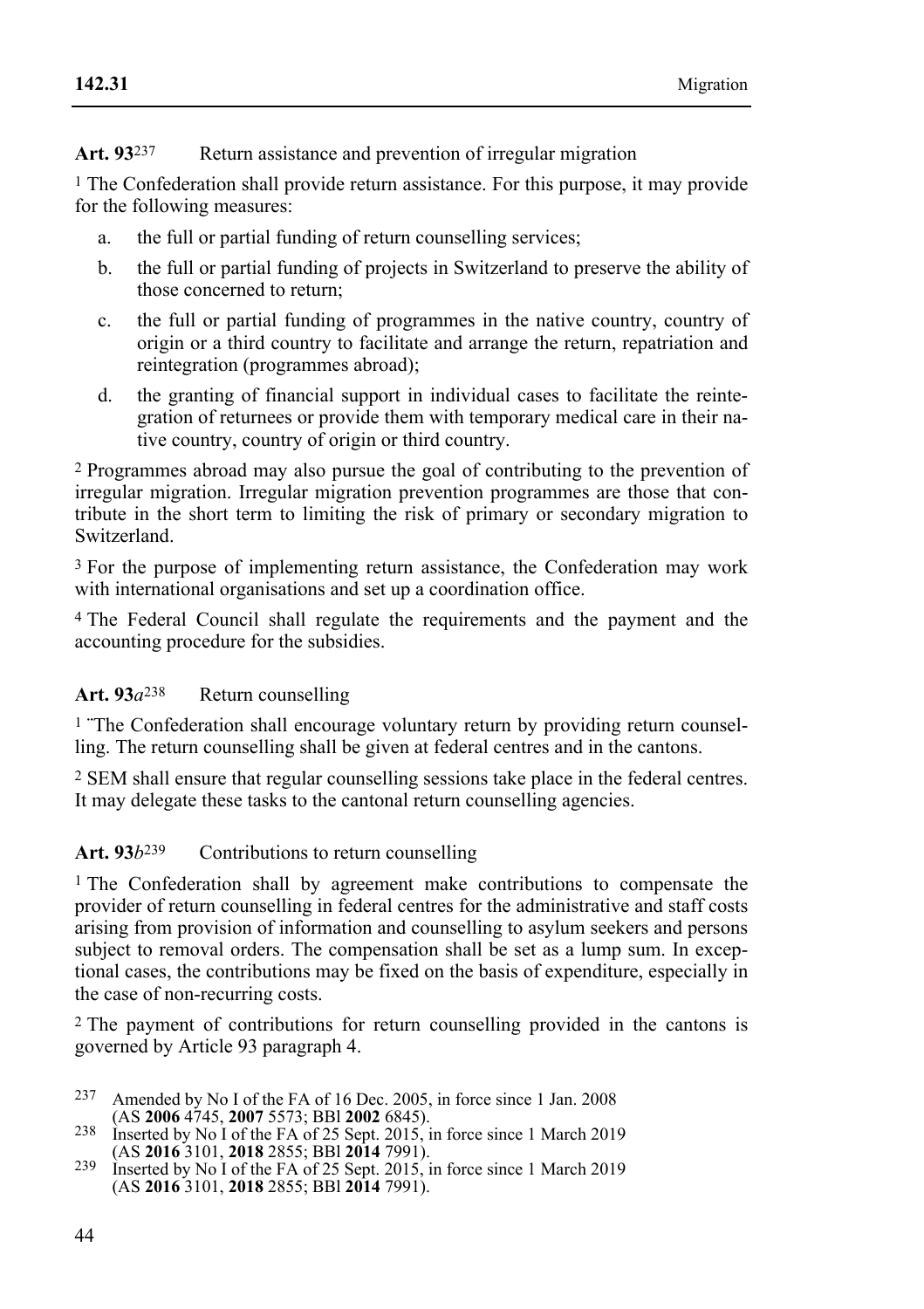#### **Art. 94**240

#### Art. 95<sup>241</sup> Supervision

<sup>1</sup> The Confederation shall verify that federal subsidies are used in accordance with the legislation on subsidies, that they are effective and that accounts on federal subsidies are properly maintained. It may also delegate this task to a third party and call in the cantonal audit offices for support.

2 Any person who receives federal subsidies is obliged to disclose the details of their organisation as well as the data and key figures in relation to income and expenditure in the field of asylum.

3 The Federal Audit Office, SEM and the cantonal audit offices shall monitor financial activities in accordance with their regulations. They shall determine the suitable course of action, coordinate their activities and keep each other informed about their findings.

# **Chapter 6***a*242 **Planning Approval for Federal Buildings and Installations Section 1 General Provisions**

#### **Art. 95***a* Principle

1 Buildings and installations used by the Confederation to accommodate asylum seekers or for conducting asylum procedures require planning approval from the FDJP (approval authority) if they:

- a. are to be newly constructed;
- b. are altered or assigned a new form of use.

2 Planning approval covers all forms of authorisation required under federal law.

3 Cantonal authorisations and plans are not required. The cantonal law must be taken into consideration during the planning approval procedure and the weighing up of interests.

4 In principle, planning approval for projects that will have a considerable effect on space and the environment requires a sectoral plan in accordance with the Federal Act of 22 June 1979243 on Spatial Planning.

<sup>&</sup>lt;sup>240</sup> Repealed by No I of the FA of 25 Sept. 2015, with effect from 1 March 2019 (AS **2016** 3101, **2018** 2855; BBI **2014** 7991).

<sup>&</sup>lt;sup>241</sup> Amended by No I of the FA of 16 Dec. 2005, in force since 1 Jan. 2008 (AS **2006** 4745, **2007** 5573; BBl **2002** 6845). 242 Inserted by No I of the FA of 25 Sept. 2015, in force since 1 Jan. 2018

<sup>(</sup>AS **2016** 3101, **2017** 6171; BBl **2014** 7991). 243 SR **700**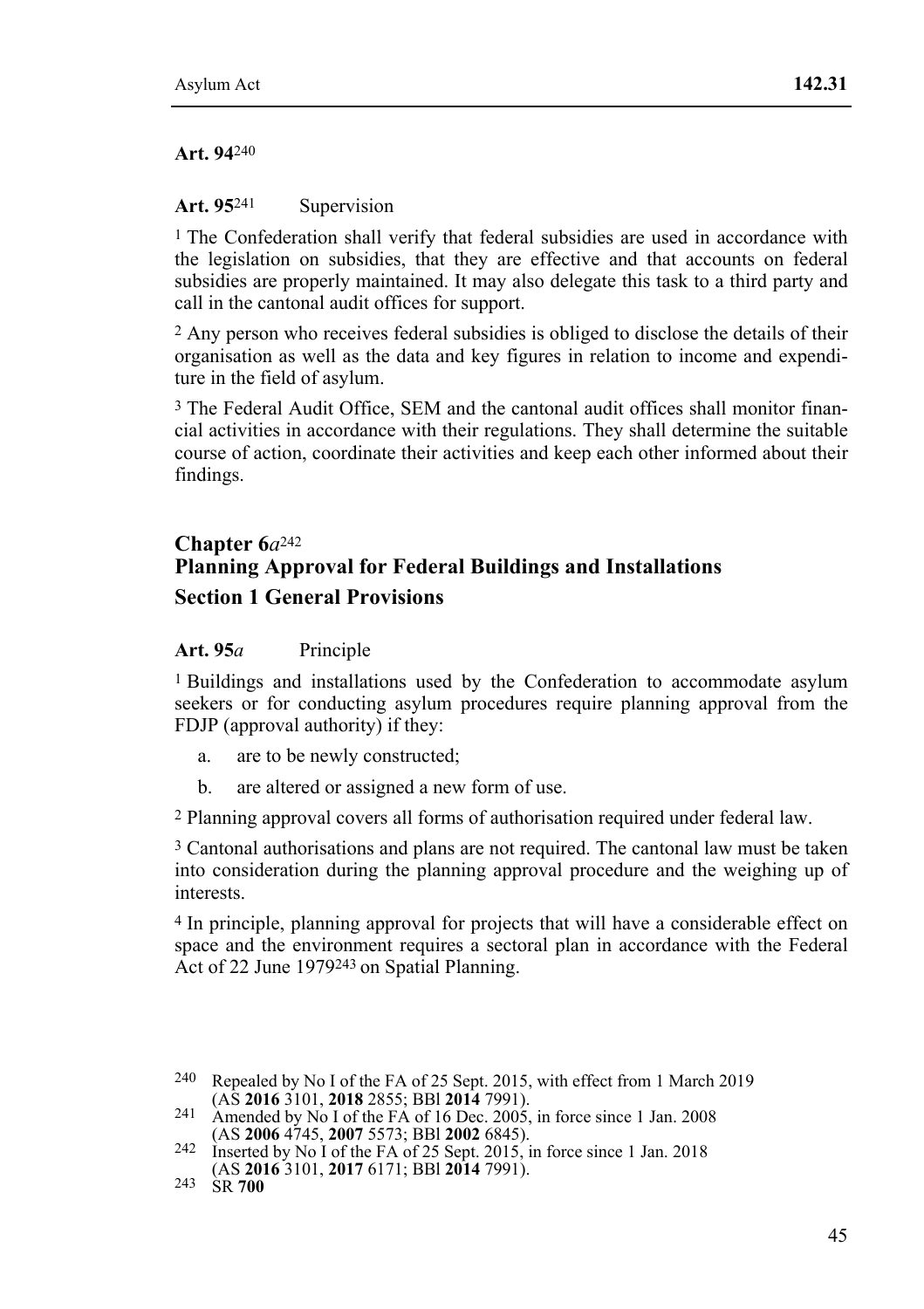# Art. 95*b* Compulsory purchase rights and applicable law

1 The acquisition of real estate for buildings and installations to accommodate asylum seekers or to conduct asylum procedures and the establishment of rights in rem to such real estate is the responsibility of the FDJP. It is entitled to make compulsory purchases if necessary.

2 The planning approval procedure is governed by this Act and at a subsidiary level by the Federal Act of 20 June 1930244 on Compulsory Purchase (ComPurA).

# **Section 2 Planning Approval Procedures**

## Art. 95*c* Initiating the ordinary planning approval procedure

The planning approval application must be submitted with required documentation to the approval authority. The authority shall check the documentation to make sure that it is complete and request any further documents that are needed.

## **Art. 95***d* Marking

1 Before the application is made available for public inspection, the applicant must indicate the alterations that the planned buildings and installations will make to the site by marking them out; in the case of structures above-ground, the applicant must erect profiles.

2 Objections to the marking of alterations or the erection of profiles must be made to the approval authority immediately, and in any case before expiry of the period when the application is made available for public inspection.

**Art. 95***e* Consultation, publication and making the application available for inspection

1 The approval authority shall forward the application to the cantons and communes concerned for their opinions. The entire consultation procedure shall last three months. In justified cases, this period may be extended by way of exception.

2 The application must be published in the official organs of publicity for the cantons and communes concerned and in the Federal Gazette and must be made available for public inspection for a period of 30 days.

3 A ban on compulsory purchase in accordance with Articles 42–44 ComPurA245 applies while the application is available for public inspection.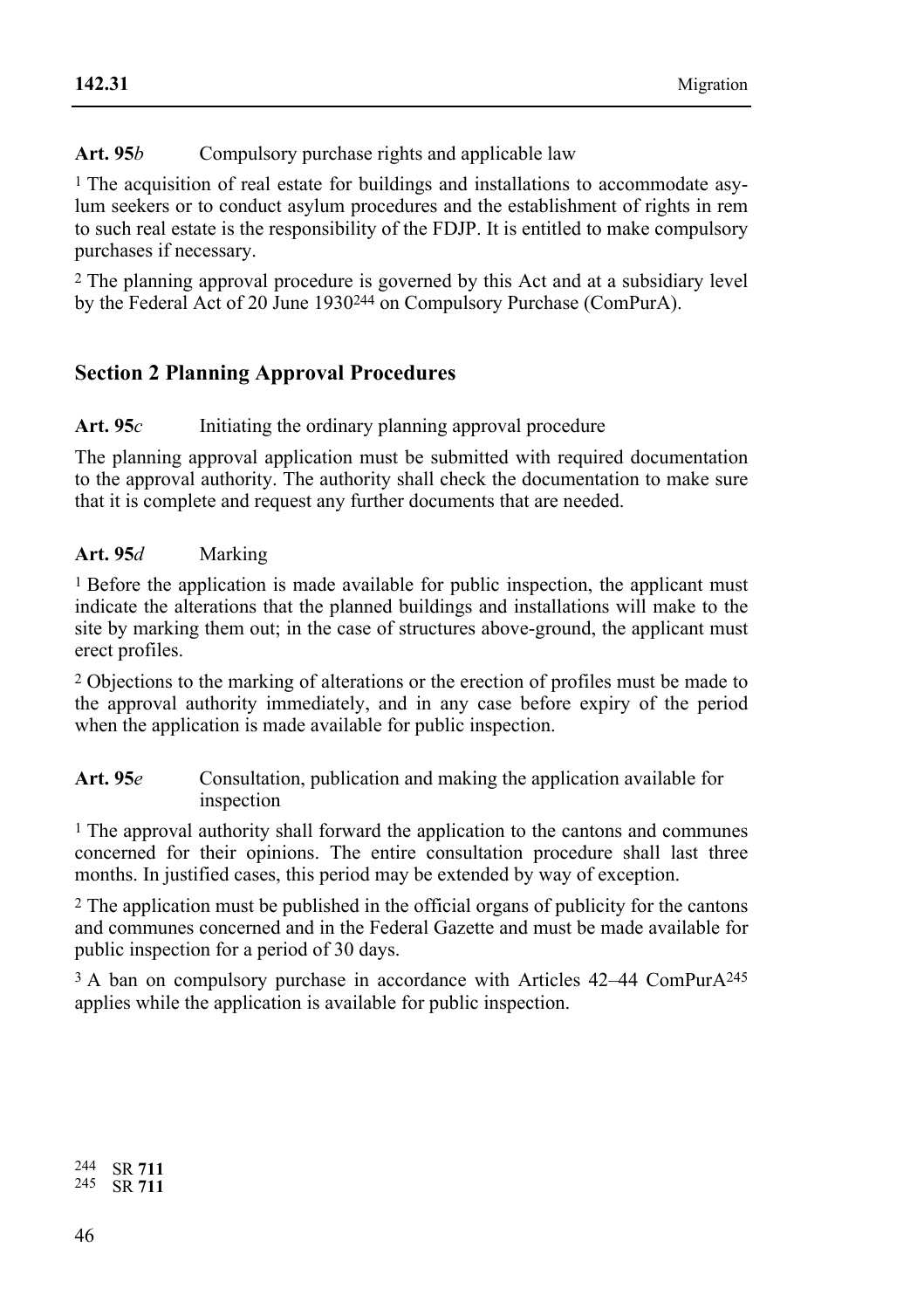# Art. 95*f* Personal notification

At the latest by the date on which the application is made available for public inspection, the applicant must send persons entitled to compensation under Article 31  $ComPurA<sup>246</sup>$  personal notification of the rights to be expropriated.

## **Art. 95***g* Objection

<sup>1</sup> Any person who is a party in accordance with the APA<sup>247</sup> or the ComPurA<sup>248</sup> may file an objection during the period when the application is available for public inspection. Unless such a person files an objection, he or she is excluded from the remainder of the procedure.

2 All objections under the law on compulsory purchase and claims for compensation or compensation-in-kind must be filed within the period when the application is available for public inspection. Subsequent objections and claims under Articles 39– 41 ComPurA must be filed with the approval authority.

3 The communes concerned may safeguard their interests by filing an objection.

### **Art. 95***h* Elimination of differences in the Federal Administration

The procedure for eliminating differences in the Federal Administration is governed by Article 62*b* of the Government and Administration Organisation Act of 21 March 1997249.

### **Art. 95***i* Term of validity

1 The approval authority shall decide on the objections under the law on compulsory purchase at the same time as deciding on planning approval.

2 Planning approval expires if the construction project has not begun five years after approval becomes legally binding.

3 The approval authority may extend the period of validity of the planning approval for good cause by a maximum of three years. No extension is permitted if the relevant factual and legal circumstances have substantially changed since legally binding planning approval was granted.

### Art. 95*j* Simplified planning approval procedure

<sup>1</sup> A simplified planning approval procedure is applied in the case of:

- a. small-scale local projects that affect only a few easily identifiable persons;
- b. alterations or changes of use that do not substantially change the external appearance of the buildings or installations concerned, do not affect the le-

246 SR **<sup>711</sup>** 247 SR **172.021** 248 SR **<sup>711</sup>** 249 SR **172.010**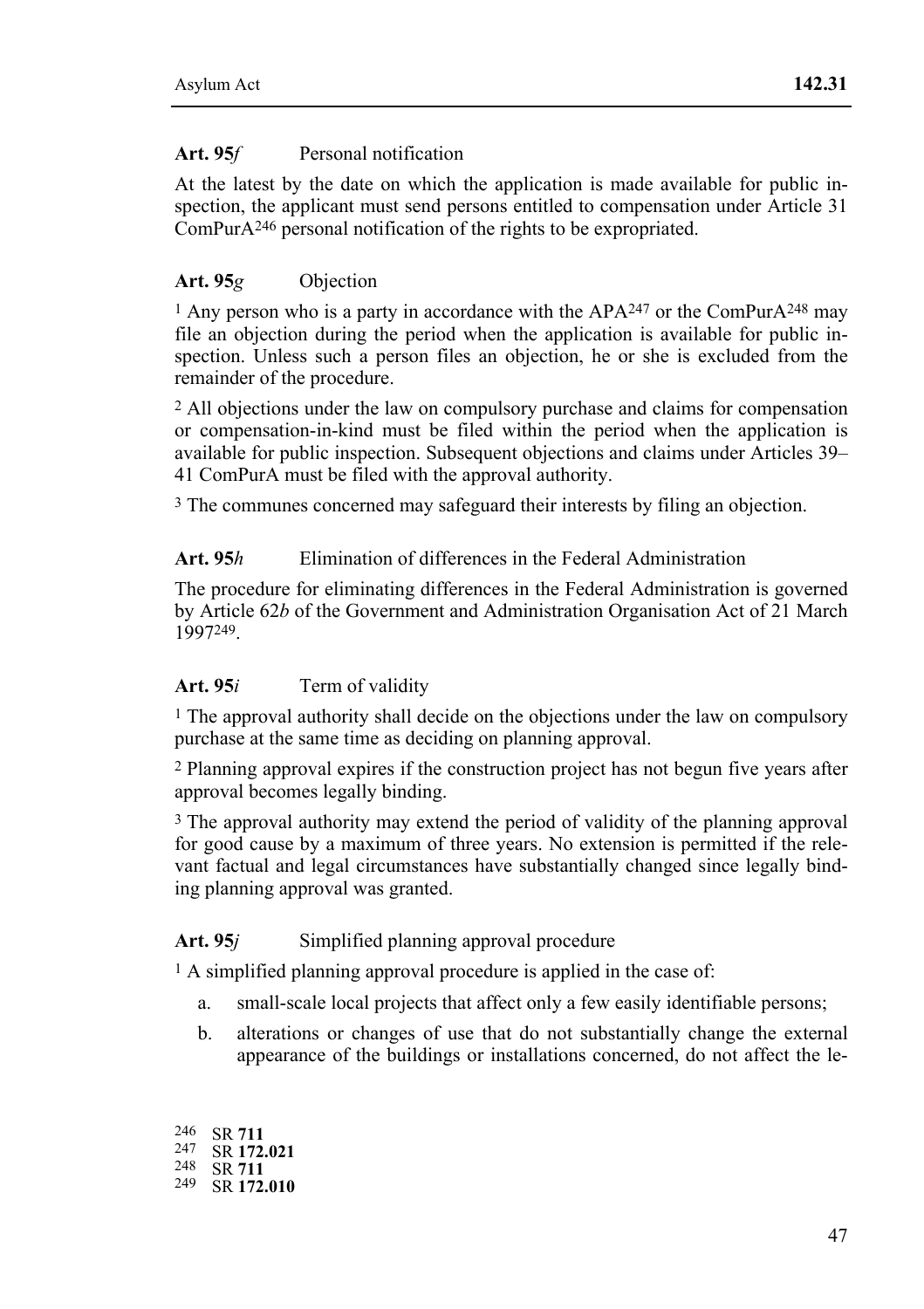gitimate interests of third parties, and have a negligible effect on space or the environment;

c. buildings and installations that will be removed after three years at the latest.

2 Detailed plans based on a project that has already been approved shall be approved under the simplified procedure.

<sup>3</sup> The approval authority may order the marking of the project. The application is not published and not made available for public inspection. The approval authority shall send the plans to the persons concerned unless they have already given their consent in writing; they have 30 days to object. The approval authority may consult the cantons and communes. It shall allow an appropriate period for doing so.

4 The simplified procedure is otherwise governed by the provisions for the ordinary procedure. In the event of any doubt, the ordinary procedure shall be carried out.

# **Section 3 Valuation Procedure; Early Possession**

#### **Art. 95***k*

1 After conclusion of the planning approval procedure, a valuation procedure shall be conducted by the Federal Compulsory Purchase Commission pursuant to the ComPurA250. Only submitted claims are considered.

2 The approval authority shall send the approved plans, the compulsory purchase plan, the land acquisition table and the submitted claims to the president of the Federal Compulsory Purchase Commission.

<sup>3</sup> The president of the Federal Compulsory Purchase Commission may authorise early possession of the property on the basis of an enforceable planning approval decision and if it is presumed that the purchaser would suffer significant prejudice if not granted early possession. The position is otherwise governed by Article 76 ComPurA.

# **Section 4 Legal Remedies**

#### **Art. 95***l*

1 Legal remedies are governed by the general provisions on the administration of federal justice.

2 The cantons and communes concerned also have a right of objection.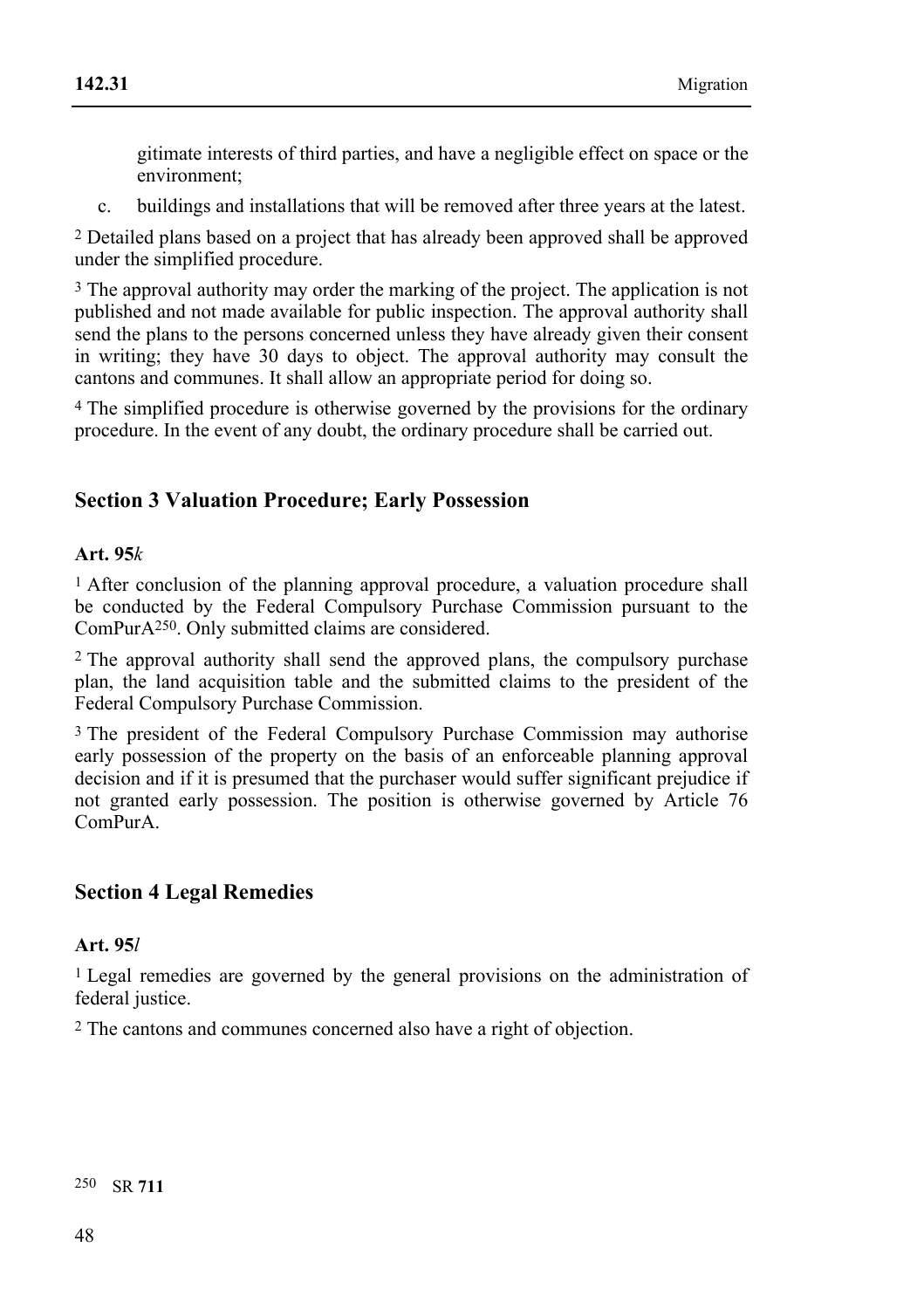# **Chapter 7 Processing of Personal Data Section 1 Principles**<sup>251</sup>

### Art. 96<sup>252</sup> Processing of personal data

1 Provided they require the data for the fulfilment of their legal duties, SEM, the appeal authorities and private organisations entrusted with duties under this Act may process or have processed the personal data of persons seeking asylum or in need of protection and their dependants, and in particular sensitive data or personality profiles as defined in Article 3 letters c and d of the Federal Act of 19 June 1992 $^{253}$  on Data Protection (FADP).

2 Data required to combat illegal employment may be disclosed by the authorities under paragraph 1 in accordance with Articles 11 and 12 of the Federal Act of 17 June 2005254 on Measures to Combat Illegal Employment.255

**Art. 97** Disclosure of personal data to the native country or country of origin

1 Personal data of asylum seekers, recognised refugees and persons in need of protection may not be disclosed to their native country or country of origin if the person concerned or their dependants would be endangered as a result. No information may be disclosed regarding an application for asylum.256

2 The authority responsible for the organising departure may contact the native country or the country of origin to acquire the travel documents required for the enforcement of the removal order if the refugee status has been refused in the first instance.257

3 For the enforcement of removal to the native country or the country of origin, the authorities responsible for organising departure may disclose the following data to the foreign authority:

- a. personal details (name, first name, aliases, date of birth, place of birth, gender, nationality, last address in the native country or the country of origin) of the person concerned and, as far as necessary for their identification, of dependants;
- 251 Inserted by Art. 3 No 2 of the FD of 17 Dec. 2004 on the Approval and the Implementation of the Bilateral Agreements between Switzerland and the EU on Association with Schengen and Dublin, in force since 12 Dec. 2008 (AS 2008 447 5405 Art. 1 let. a; BBI 2004 5965).
- <sup>252</sup> Amended by Art. 3 No 2 of the FD of 17 Dec. 2004 on the Approval and the Implementation of the Bilateral Agreements between Switzerland and the EU on Association with Schengen and Dublin, in force since 12 Dec. 2008 (AS 2008 447 5405 Art. 1 let. a; BBI 2004 5965).

<sup>253</sup> SR **235.1**<br>
<sup>254</sup> SR **822.41**<br>
<sup>255</sup> Inserted by Annex No 2 of the FA of 17 June 2005 on Measures to Combat Illegal Em-<br>
ployment, in force since 1. Jan. 2008 (AS **2007** 359; BBI **2002** 3605).

<sup>256</sup> Amended by No I of the FA of 16 Dec. 2005, in force since 1 Jan. 2007 (AS **2006** 4745 4767; BBI **2002** 6845).

<sup>&</sup>lt;sup>257</sup> Amended by No I of the FA of 16 Dec. 2005, in force since 1 Jan. 2007 (AS **2006** 4745 4767; BBl **2002** 6845).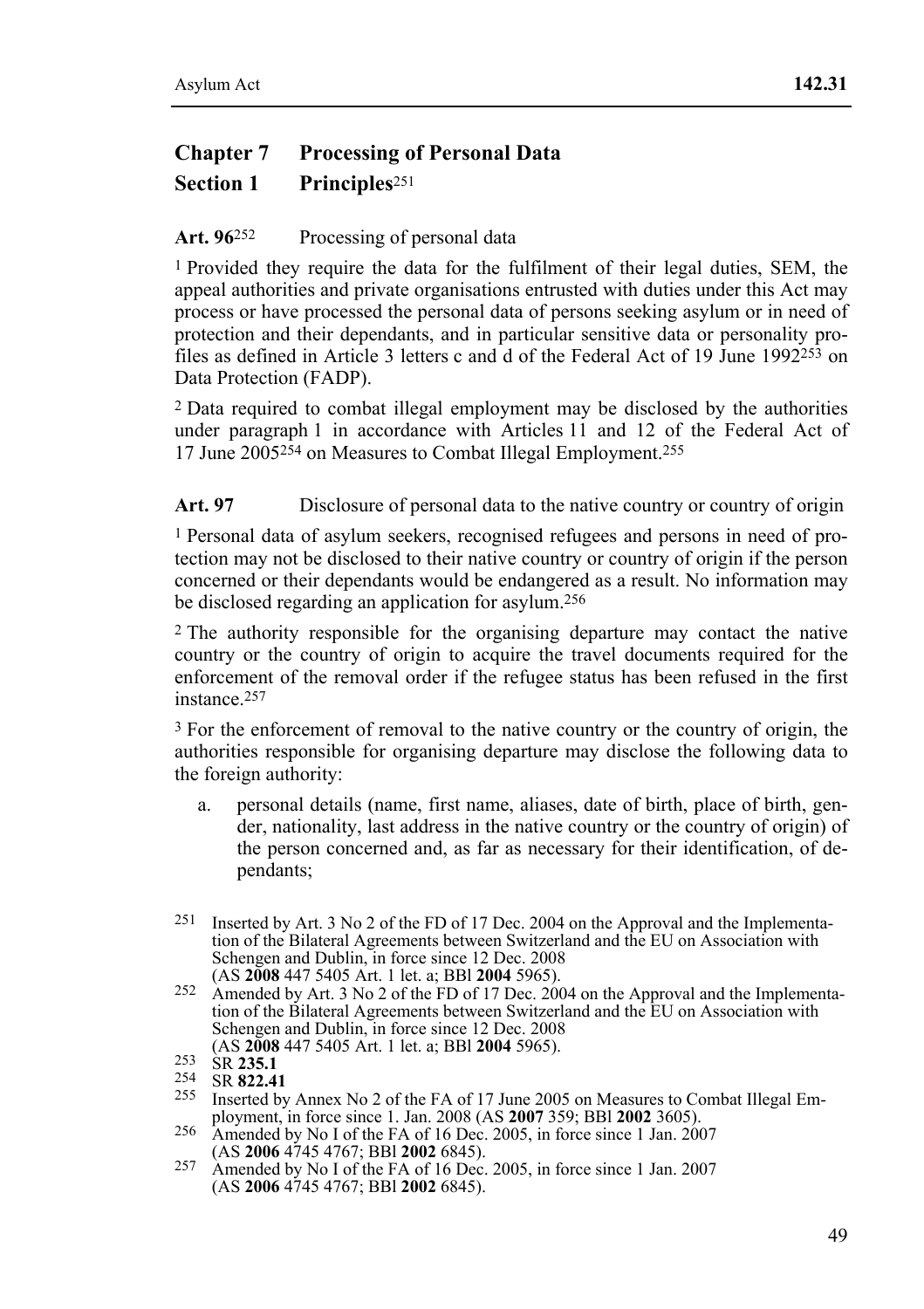- b. information about the passport or other identity papers;
- c. fingerprints, photographs and further biometric data if necessary;
- d. further data from documents that help identify a person;
- e. information on the state of health, insofar as this is in the interest of the person concerned;
- f. the data required to guarantee the returnee's entry to the destination country and to ensure the security of the accompanying persons;
- g. information on criminal proceedings in the specific cases where this is required for the readmission procedure and to safeguard public security and order in the native country, and the person concerned will not be endangered thereby; Article 2 of the Mutual Assistance Act of 20 March 1981258 applies mutatis mutandis.259
- **Art. 98** Disclosure of personal data to third countries and international organisations

1 In order to the implement this Act, SEM and the appeal authorities may disclose personal data to foreign authorities and international organisations entrusted with corresponding tasks if the state or the international organisation concerned guarantees an equivalent level of protection of the data transmitted.

2 The following personal data may be disclosed:

- a. personal details (name, first name, alias names, date of birth, place of birth, gender, nationality, last address in the native country or the country of origin) of the person concerned and, as far as necessary for their identification, of dependants;
- b. information about the passport or other identity papers;
- c. fingerprints, photographs and further biometric data if necessary;
- d. further data from documents that help identify a person;
- e. information on the state of health, insofar as this is in the interest of the person concerned;
- f. the data required to guarantee the returnee's entry to the destination country and to ensure the security of the accompanying persons;
- g. information on the place of stay and travel routes;
- h. information on permission to stay and visas granted;
- i. information on an application for asylum (place and date the filing, status of the procedure, summary details of the content of a decision made).<sup>260</sup>

258 SR **351.1** 259 Amended by No I of the FA of 16 Dec. 2005, in force since 1 Jan. 2008

<sup>258</sup> 

<sup>&</sup>lt;sup>260</sup> Amended by No I of the FA of 16 Dec. 2005, in force since 1 Jan. 2008 (AS **2006** 4745, **2007** 5573; BBl **2002** 6845).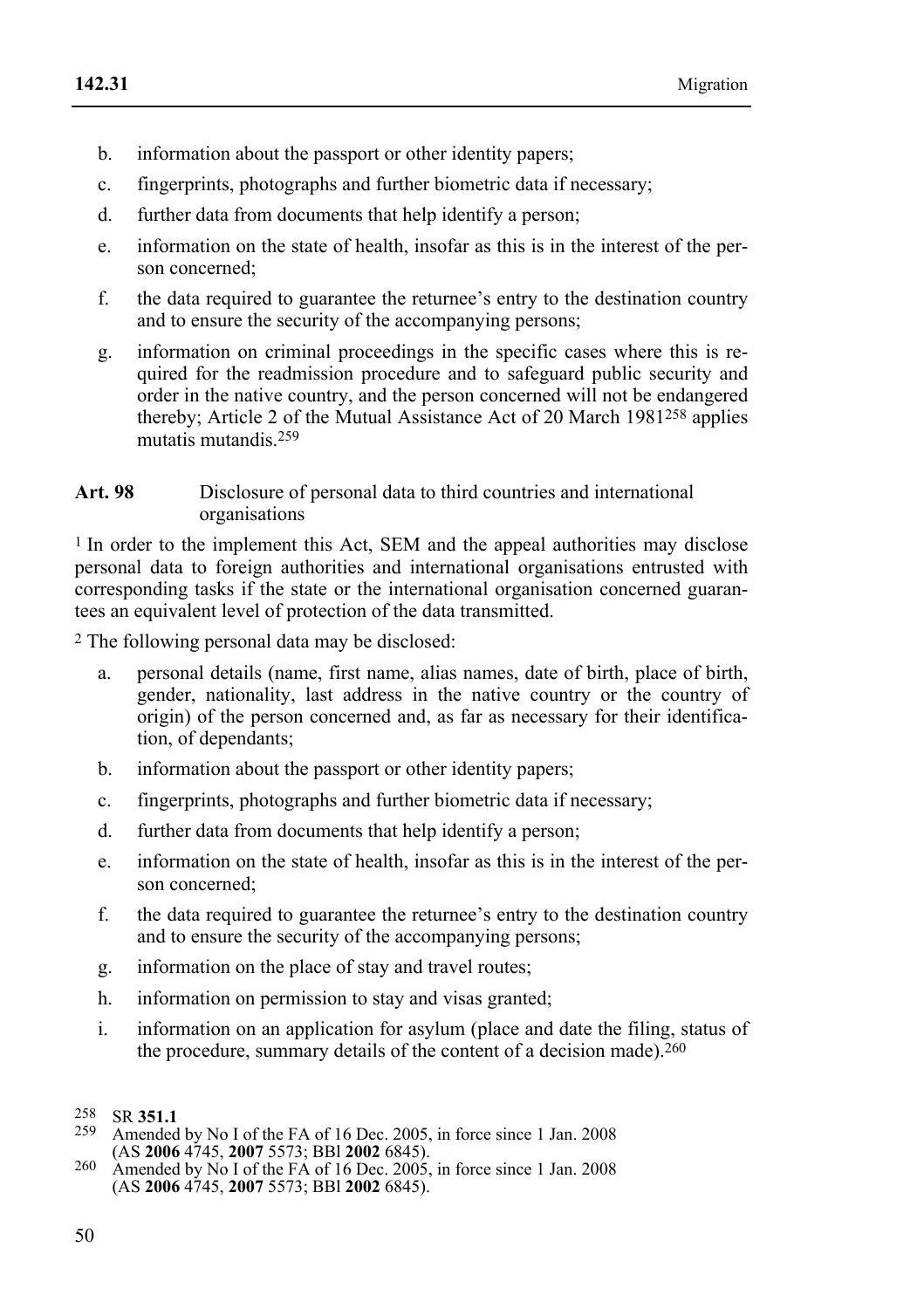## Art. 98*a*<sup>261</sup> Cooperation with the prosecution authorities

SEM or the Federal Administrative Court shall transmit to the responsible prosecution authorities information and evidence on asylum seekers where there are serious grounds for suspicion that they have committed a felony under international law, in particular a felony against peace, a war crime, a crime against humanity, genocide or torture.

### **Art. 98***b*262 Biometric data

 $<sup>1</sup>$  The competent authorities may process biometric data for the purpose of establish-</sup> ing the identity of asylum seekers and persons in need of protection.

1bis SEM may delegate the processing of biometric data to third parties. It shall verify the compliance by the third parties with the regulations on data protection and information security.263

2 The Federal Council shall determine what biometric data is collected and regulate access to the data.

## **Art. 99** Taking and evaluating fingerprints

1 Fingerprints of all fingers as well as photographs shall be taken of asylum seekers and persons in need of protection. The Federal Council may provide for exceptions in the case of minors under the age of 14.264

2 The fingerprints and photographs shall be stored without the corresponding personal details in database managed by the Federal Office of Police and SEM.<sup>265</sup>

<sup>3</sup> The new fingerprints shall be compared with the fingerprint database managed by the Federal Office of Police.266

4 If the Federal Office of Police determines a match with existing fingerprints, it shall inform SEM, the cantonal police authorities concerned and the Frontier Guards Corps and provide them with the personal details of the person concerned (name, first name, aliases, date of birth, sex, reference number, personal number, nationality, process control number and canton of allocation). Where there is a police report,

- 265 Amended by No I of the FA of 16 Dec. 2005, in force since 1 Jan. 2008<br>(AS **2006** 4745, **2007** 5573; BBI **2002** 6845).
- 266 Amended by No I of the FA of 16 Dec. 2005, in force since 1 Jan. 2008 (AS **2006** 4745, **2007** 5573; BBl **2002** 6845).

<sup>&</sup>lt;sup>261</sup> Inserted by No I of the FA of 16 Dec. 2005, in force since 1 Jan. 2008 (AS **2006** 4745, **2007** 5573; BBI **2002** 6845).

<sup>&</sup>lt;sup>262</sup> Inserted by No 1 of the FA of 16 Dec. 2005, in force since 1 Jan. 2008 (AS **2006** 4745, **2007** 5573; BBI **2002** 6845).

<sup>&</sup>lt;sup>263</sup> Inserted by Annex No 1 of the FA of 13 June 2008 (Amendments in implementation of the Schengen and Dublin Association Agreements), in force since 12 Dec. 2008 (AS 2008 5407 5405 Art. 2 let. c; BBI 2007 7937).

<sup>&</sup>lt;sup>264</sup> Amended by Art. 3 No 2 of the FD of 17 Dec. 2004 on the Approval and the Implementation of the Bilateral Agreements between Switzerland and the EU on Association with Schengen and Dublin, in force since 12 Dec. 2008 (AS 2008 447 5405 Art. 1 let. a; BBI 2004 5965).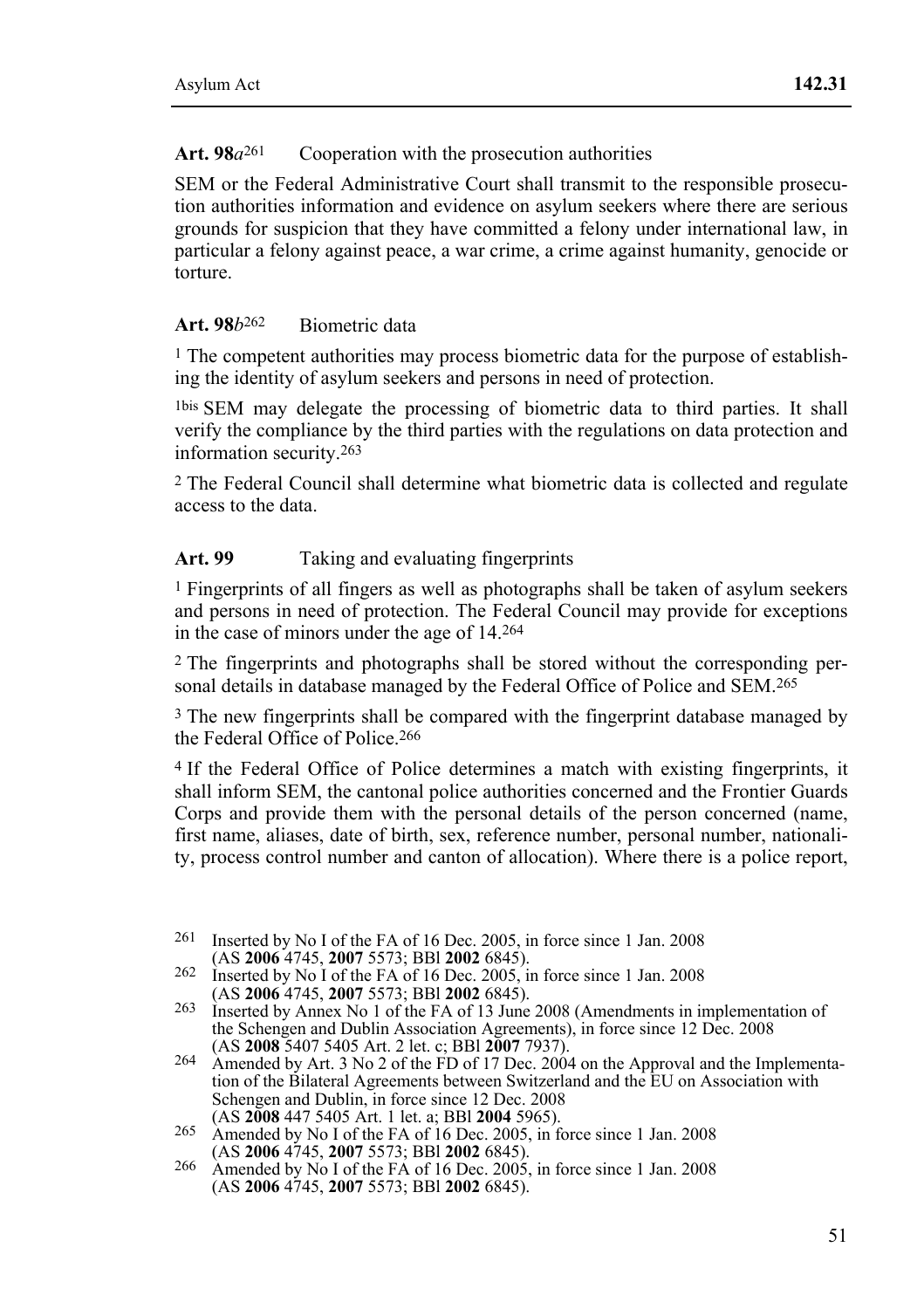the date, place and reason for taking the fingerprints contained therein shall also be provided in code form.267

5 SEM shall use this information to:

- a. check the identity the person concerned;
- b. check whether the person concerned has already applied for asylum before;
- c. check whether there is data that confirms or refutes the statements made by the person concerned;
- d. check whether there is data that call into question the eligibility of the person concerned to be granted asylum;
- e. facilitate administrative assistance between SEM and the police authorities.

6 The personal data transmitted in accordance with paragraph 4 may not be disclosed abroad without the consent of the owner of the data collection. Article 6 paragraph 1 of the FADP268 applies mutatis mutandis.

7 The data shall be erased:

- a. if asylum is granted;
- b. at the latest ten years after the legally binding rejection, withdrawal or abandonment of the application for asylum or after a decision to dismiss the application;
- c.269 in the case of persons in need of protection, at the latest ten years after the lifting of the temporary protection.

# **Section 1***a*<sup>270</sup> **Information System for Federal Centres and Airport Accommodation**<sup>271</sup>

# **Art. 99***a* Principles

<sup>1</sup> SEM shall operate an information system for federal centres and airport accommodation (MIDES).

2 MIDES serves as an aid in:

<sup>267</sup> Amended by No I of the FA of 16 Dec. 2005, in force since 1 Jan. 2008 (AS **2006** 4745, **2007** 5573; BBI **2002** 6845).

- 268 SR 235.1<br>
<sup>269</sup> Amended by No I of the FA of 16 Dec. 2005, in force since 1 Jan. 2008<br>
(AS 2006 4745, 2007 5573; BBI 2002 6845).
- <sup>270</sup> Inserted by the Annex to the FA of 18 June 2010 (Automated Border Controls, Documentation Advisers, MIDES Information System), in force since 1 Jan. 2011 (AS 2010 5755; BBI 2009 8881).
- 271 Amended by No I of the FA of 25 Sept. 2015, in force since 1 March 2019 (AS **2016** 3101, **2018** 2855; BBl **2014** 7991).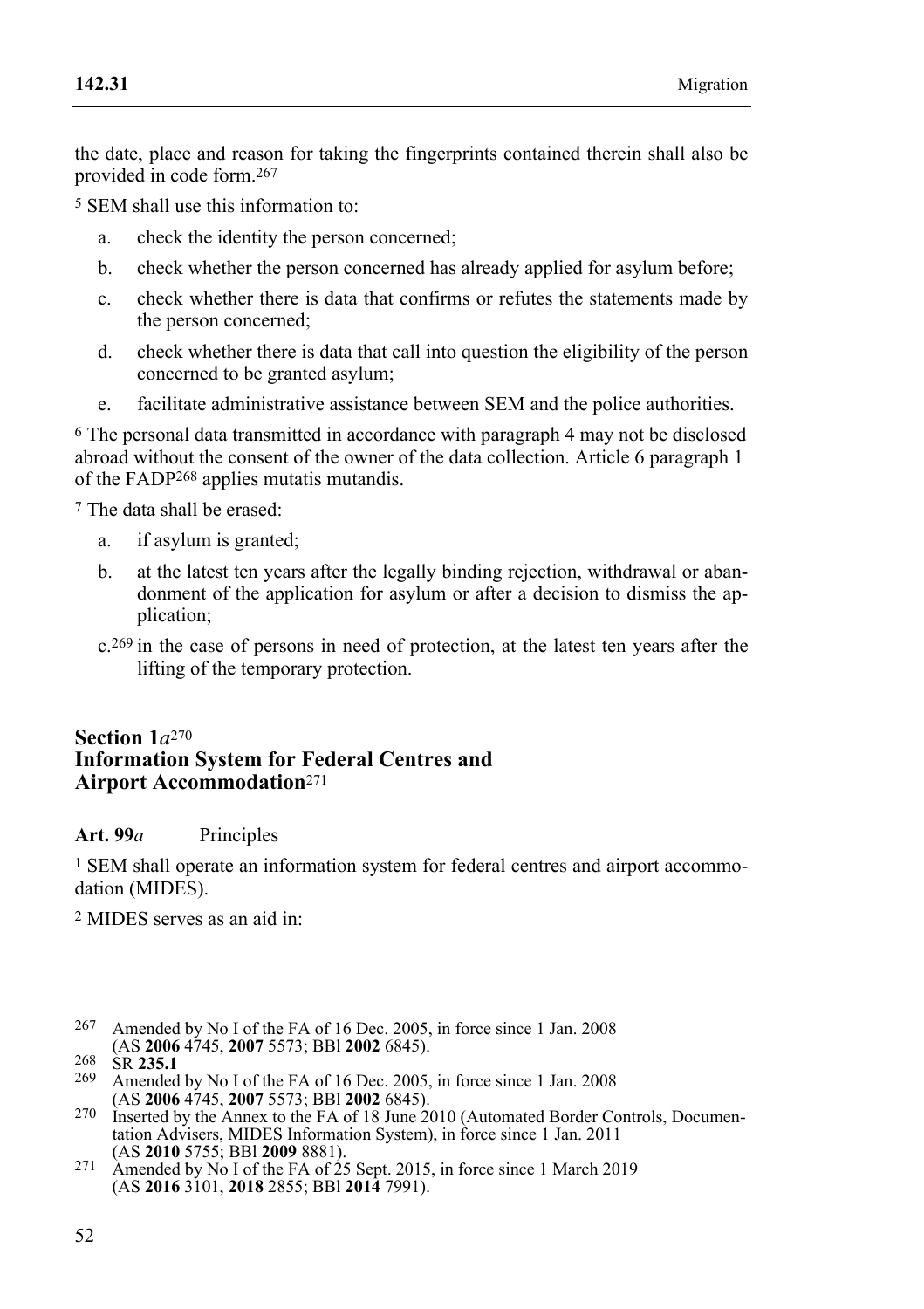- a. the processing of personal data relating to asylum seekers and persons in need of protection, including sensitive personal data and personality profiles in accordance with Article 3 letters c and d of the FADP272; and
- b. audits, the conduct of asylum procedures and the planning and organisation of accommodation.
- 3 MIDES contains the following personal data:
	- a. data on the identity of the registered persons, and in particular their surname, name, sex, date and place of birth, nationality, ethnic origin, religion, marital status, address and parents' names;
	- b.273 minutes of the summary questioning conducted at federal centres and at the airports in accordance with Articles 22 paragraph 1 and 26 paragraph 3;
	- c. biometric data;
	- d. details of the accommodation;
	- e. the status of the proceedings.

4 The personal data in accordance with paragraph 3 letters a and e shall be entered in **ZEMIS** 

5 The asylum seekers and persons in need of protection must in particular be informed of the reasons for processing the data and the categories of data recipient.

#### Art. 99*b* Data processing in MIDES

The following persons have access to MIDES provided such access is required in order to fulfil their duties:

- a. employees of SEM;
- b. authorities in accordance with Article 22 paragraph 1;
- c. authorised third parties in accordance with Article 99*c*.
- d.274 employees of the cantonal or communal centres under Article 24*d* who are responsible for asylum seekers' accommodation and care.

### Art. 99*c* Authorised third parties

1 SEM may authorise third parties who are responsible for procuring biometric data, ensuring security or for administration and care in federal centres and airport accommodation to process personal data in accordance with Article 99*a* paragraph 3 letters a, c and d in MIDES.

2 SEM shall ensure that authorised third parties comply with the applicable regulations on data protection and information technology security.

- <sup>273</sup> Amended by No I of the FA of 25 Sept. 2015, in force since 1 March 2019 (AS **2016** 3101, **2018** 2855; BBI **2014** 7991).
- <sup>274</sup> Inserted by No I of the FA of 25 Sept. 2015, in force since 1 March 2019 (AS **2016** 3101, **2018** 2855; BBl **2014** 7991).

<sup>272</sup> SR 235.1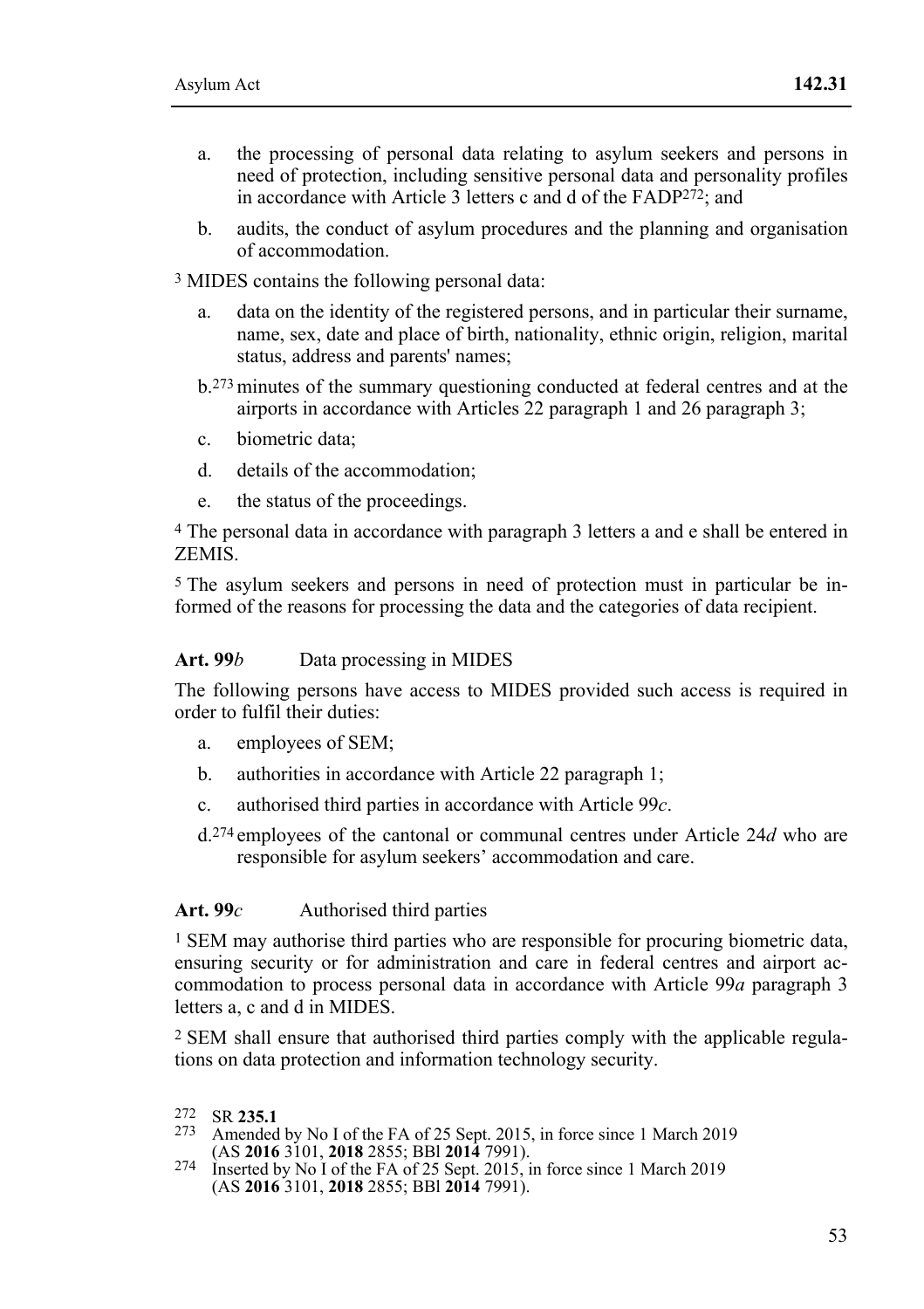Art. 99*d* Supervision and implementation

1 SEM is responsible for the security of MIDES and the legality of the processing of personal data.

2 The Federal Council shall regulate:

- a. the organisation and operation of MIDES;
- b. the catalogue of personal data to be processed;
- c. rights of access;
- d. technical and organisational protective measures against unauthorised processing;
- e. the length of time that data may be stored;
- f. the archiving and destruction of data on expiry of the storage period.

# **Section 1***b* **Other Information Systems**<sup>275</sup>

# Art. 100<sup>276</sup> Information system of the appeal authorities<sup>277</sup>

1 The appeal authorities shall maintain an information system to record appeals that have been filed, for the conduct of audits and to compile statistics.

2 These information systems may contain personal data and personality profiles especially worthy of protection if this is necessary for the fulfilment of the statutory task.

2bis Incorrect data must by corrected by the authorities. If the incorrect data is attributed to a person's violation of the duty to cooperate, this person may be billed for the costs for the correction 278

# **Art. 101**279

# **Art. 102** Information and documentation system

1 SEM shall manage an automated information and documentation system in cooperation with the Federal Administrative Court. The system shall contain factual

- 275 Inserted by the Annex to the FA of 18 June 2010 (Automated Border Controls, Documentation Advisers, MIDES Information System), in force since 1 Jan. 2011 (AS 2010 5755: BBI 2009 8881).
- <sup>276</sup> Amended by Art. 18 No 2 of the FA of 20 June 2003 on the Information System on Asylum and Foreign Nationals, in force since 29 May 2006
- <sup>277</sup> Amended by the Annex to the FA of 18 June 2010 (Automated Border Controls, Documentation Advisers, MIDES Information System), in force since 1 Jan. 2011 (AS 2010 5755; BBI 2009 8881).
- 278 Inserted by No I of the FA of 16 Dec. 2005, in force since 1 Jan. 2008<br>(AS **2006** 4745, **2007** 5573; BBI **2002** 6845).
- <sup>279</sup> Repealed by No I of the FA of 14 Dec. 2012, with effect from 1 Feb. 2014 (AS **2013** 4375 5357; BBl **2010** 4455, **2011** 7325).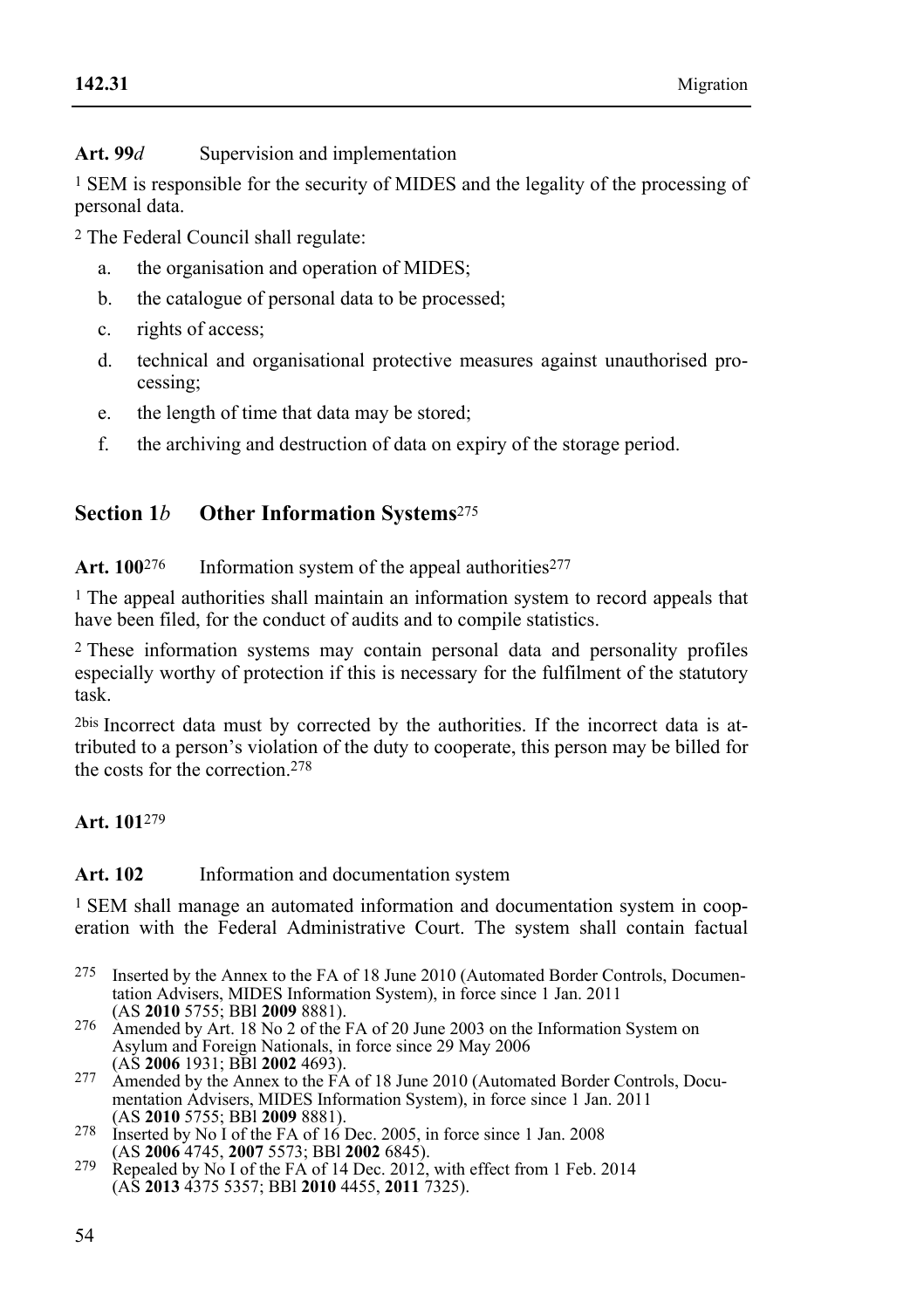information and documentation from the sphere of responsibilities of SEM and the Federal Administrative Court stored in various databases. If required, personal data contained in the texts may also be stored, in particular personal details, as well as particularly sensitive personal data and personality profiles.280

2 Only employees of SEM and the Federal Administrative Court shall have access to databases containing particularly sensitive personal data and personality profiles.281

3 Databases containing predominantly factual information drawn from public sources may be made accessible to external users on request by means of a retrieval procedure.

4 The Federal Council shall regulate the details, and in particular access to the system and the protection of the personal data collected therein.

Art. 102*a*<sup>282</sup> Statistics on recipients of social assistance

For the taxation of the financial compensatory payments to the cantons, the Federal Statistical Office shall periodically transmit anonymised and aggregated data on the persons seeking asylum who draw benefits from public social assistance to SEM.

### **Section 2**<sup>283</sup> **Data Processing under the Dublin Association Agreements**

#### **Art. 102***a*bis Eurodac

1 Within the framework of the application of the Dublin Association Agreements 284 SEM is responsible for dealings with the Central Unit of the Eurodac System.

2 It shall transmit the following data to the Central Unit:

- a. the place and date of the application in Switzerland;
- b. the sex of the applicant;
- c. the fingerprints taken in accordance with Article 99 paragraph 1;
- d. the Swiss code number for the fingerprints;
- e. the date on which the fingerprints were taken;
- f. the date on which the data was transmitted to the Central Unit.
- g. the user password.285
- 280 Amended by No 4 of the Federal Administrative Court Act of 17 June 2005, in force since 1 Jan. 2007 (AS 2006 2197 1069; BBI 2001 4202).
- 281 Amended by No 4 of the Federal Administrative Court Act of 17 June 2005, in force since 1 Jan. 2007 (AS 2006 2197 1069; BBI 2001 4202).
- **282** Inserted by No I of the FA of 16 Dec. 2005, in force since 1 Jan. 2008<br>(AS **2006** 4745, **2007** 5573; BBI **2002** 6845).
- 283 Inserted by Art. 3 No 2 of the FD of 17 Dec. 2004 on the Approval and the Implementation of the Bilateral Agreements between Switzerland and the EU on Association with Schengen and Dublin, in force since 12 Dec. 2008<br>(AS 2008 447 5405 Art. 1 let. a: BBI 2004 5965).
-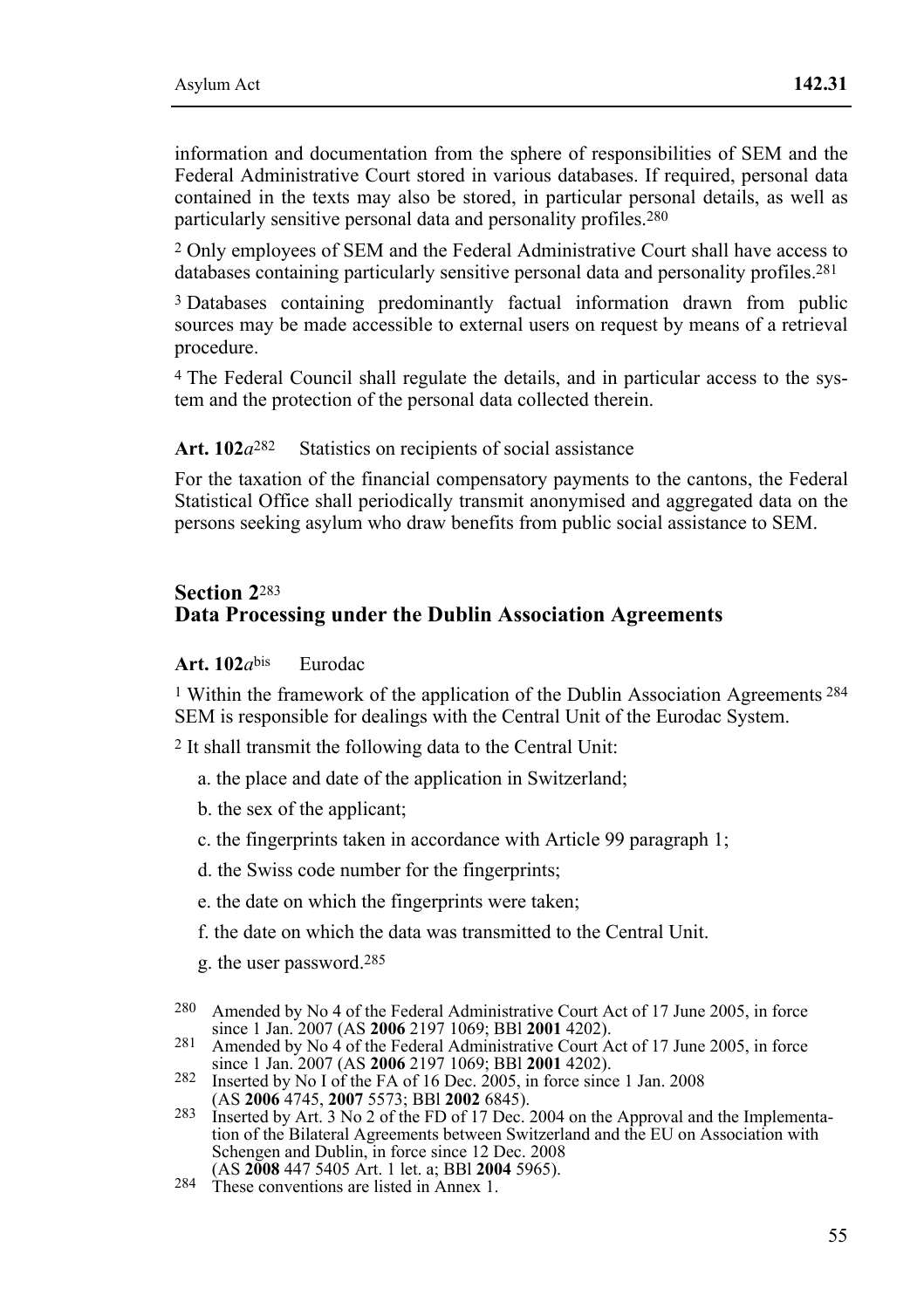2bis If the condition of the fingers of the person concerned do not allow fingerprints to be taken, the fingerprints must be transmitted to the Central Unit within 48 hours of fingerprints of acceptable quality being taken. If it is impossible to take fingerprints due to the state of health of the person concerned or due to public health measures, the fingerprints must be transmitted to the Central Unit within 48 hours of the impediment ceasing to apply.286

2ter If the transmission of data is prevented by serious technical problems, an additional period of 48 hours shall be allowed in order to take the measures required to ensure that the system operates correctly again.<sup>287</sup>

2quater SEM shall also transmit the following data to the Central Unit:

- a. on the admission of a person under Regulation (EU) No 604/2013288: the time of arrival in Switzerland;
- b. on the readmission of a person under Regulation (EU) No 604/2013: the time of arrival in Switzerland;
- c. on proof that an applicant whose application must be processed by Switzerland under Regulation (EU) No 604/2013 has left the territory of the states bound by any one of the Dublin Association Agreements: the time of departure;
- d. on successful enforcement of a removal order, the time of the deportation or departure of the applicant from the territory of the states bound by any one of the Dublin Association Agreements;
- e. if Switzerland, based on the sovereignty clause in Regulation (EU) No 604/2013, decides voluntarily to become the Dublin state responsible for processing an asylum application: the time of this decision.289

<sup>3</sup> The transmitted data shall be stored in the Eurodac database and automatically compared with the data already stored in this database. The result of the comparison shall be communicated to SEM.290

- 285 Amended by Annex No 2 of the FD of 26 Sept. 2014 (Adoption of R [EU] No 603/2013 on the Establishment of Eurodac and the amendment to R [EU] No 1077/2011 on the Establishment of the IT Agency), in force since 20 July 2015<br>(AS 2015 2323; BBI 2014 2675).
- <sup>286</sup> Inserted by Annex No 2 of the FD of 26 Sept. 2014 (Adoption of R [EU] No 603/2013 on the Establishment of Eurodac and the amendment to R [EU] No  $1077/2011$  on the Establishment of the IT Agency), in force since 20 July 2015 (AS 2015 2323; BBI 2014 2675).
- <sup>287</sup> Inserted by Annex No 2 of the FD of 26 Sept. 2014 (Adoption of R [EU] No 603/2013 on the Establishment of Eurodac and the amendment to R [EU] No 1077/2011 on the Estab-<br>lishment of the IT Agency), in force since 20 July 2015 (AS 2015 2323; BBI 2014 2675).
- lishment of the IT Agency), in force since 20 July 2015 (AS **2015** 2323; BBl **2014** 2675). 288 Regulation (EU) No 603/2013 of the European Parliament and of the Council of 26 June 2013 establishing the criteria and mechanisms for determining the Member State responsible for examining an application for international protection lodged in one of the Member States by a third-country national or a stateless person (new version), Amended by OJ L 180 of 29.6.2013, p. 31.
- $289$  Inserted by Annex No 2 of the FD of 26 Sept. 2014 (Adoption of R [EU] No 603/2013 on the Establishment of Eurodac and the amendment to R [EU] No 1077/2011 on the Establishment of the IT Agency), in force since 20 July 2015 (AS 2015 2323; BBI 2014 2675).<br><sup>290</sup> Amended by Annex No 2 of the FD of 26 Sept. 201
- on the Establishment of Eurodac and the amendment to R [EU] No 1077/2011 on the Es-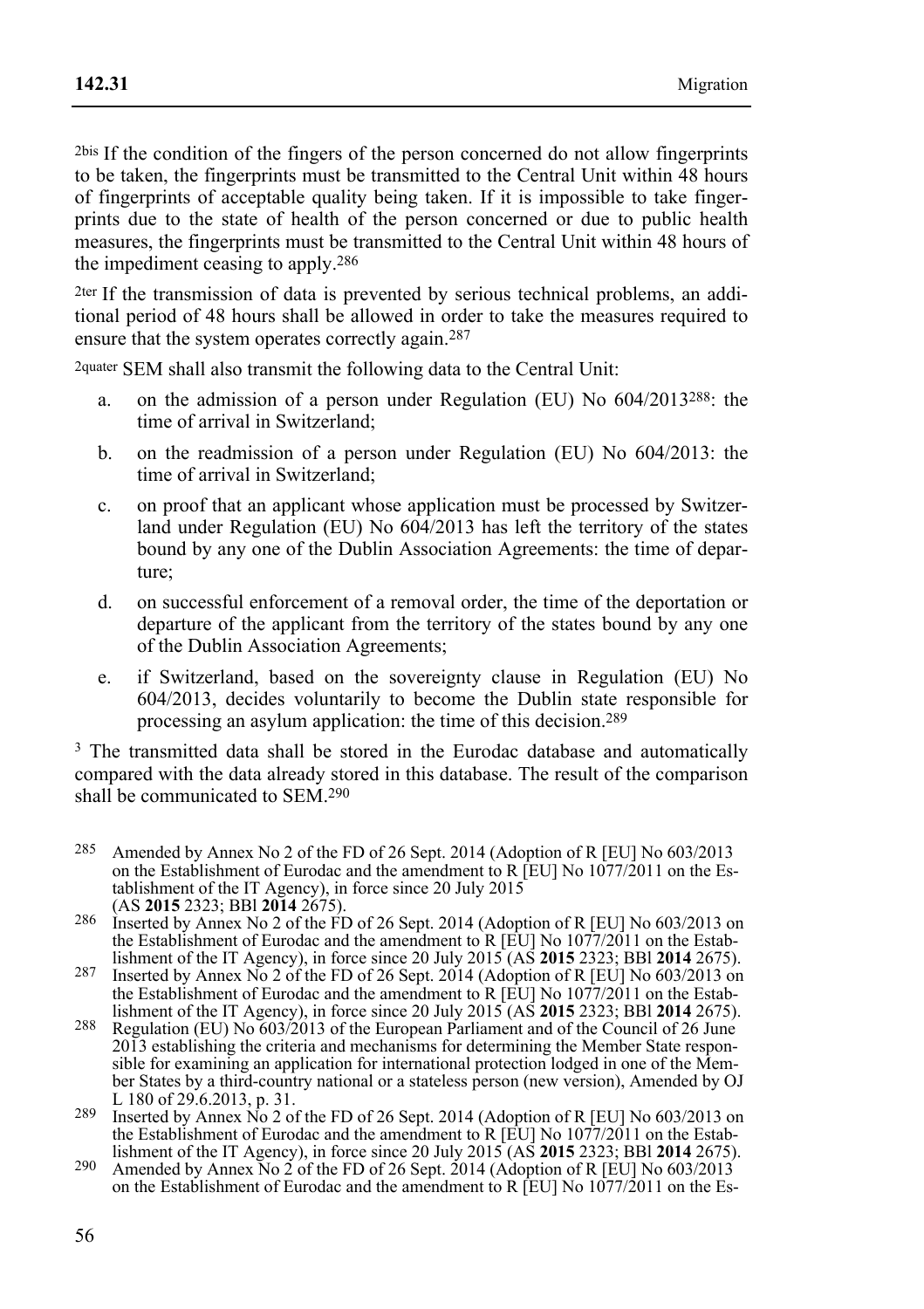4 The data shall be automatically erased by the Central Unit ten years after the fingerprints were taken. If a person whose data has been transmitted by Switzerland to the Eurodac database is granted citizenship of a state bound by one of the Dublin Association Agreements before the expiry of this period, SEM, as soon as it has been notified of this fact, shall request the Central Unit to erase the data immediately.

Art. 102*a*<sup>ter 291</sup> Examination of the fingerprints in Eurodac

1 A specialist shall examine the fingerprints if Eurodac reveals a match.

2 SEM decides on the qualifications that the fingerprint specialist must have.

#### Art. 102*b* Disclosure of personal data to a state bound by one of the Dublin Association Agreements

The disclosure of personal data to the competent authorities of states that are bound by one of the Dublin Association Agreements shall be regarded as equivalent to the disclosure of personal data between federal bodies.

### **Art. 102***c* Disclosure of personal data to a state not bound by any of the Dublin Association Agreements

1 Personal data may be disclosed to third countries only if they guarantee an adequate standard of data protection.

<sup>2</sup> If a third country fails to guarantee an adequate standard of data protection, personal data may disclosed to this country in individual cases if:

- a. the person concerned gives their unequivocal consent; if the personal data or personality profiles are particularly sensitive, consent must be given expressly;
- b. the disclosure is required to protect the life or physical integrity of the person concerned; or
- c. the disclosure is required to safeguard overriding public interests or to establish, exercise or enforce legal rights in court.

<sup>3</sup> In addition to the cases mentioned in paragraph 2, personal data may also be disclosed if in specific cases adequate guarantees ensure appropriate protection of the person concerned.

4 The Federal Council shall determine the extent of the guarantees required and the modalities for providing the guarantees.

5 The data obtained from the Eurodac database may not be transmitted under any circumstances to:

tablishment of the IT Agency), in force since 20 July 2015<br>(AS  $2015$   $2323$ ; BBI  $2014$   $2675$ ).

 $291$  Inserted by Annex No 2 of the FD of 26 Sept. 2014 (Adoption of R [EU] No 603/2013 on the Establishment of Eurodac and the amendment to R [EU] No 1077/2011 on the Establishment of the IT Agency), in force since 20 July 2015 (AS **2015** 2323; BBl **2014** 2675).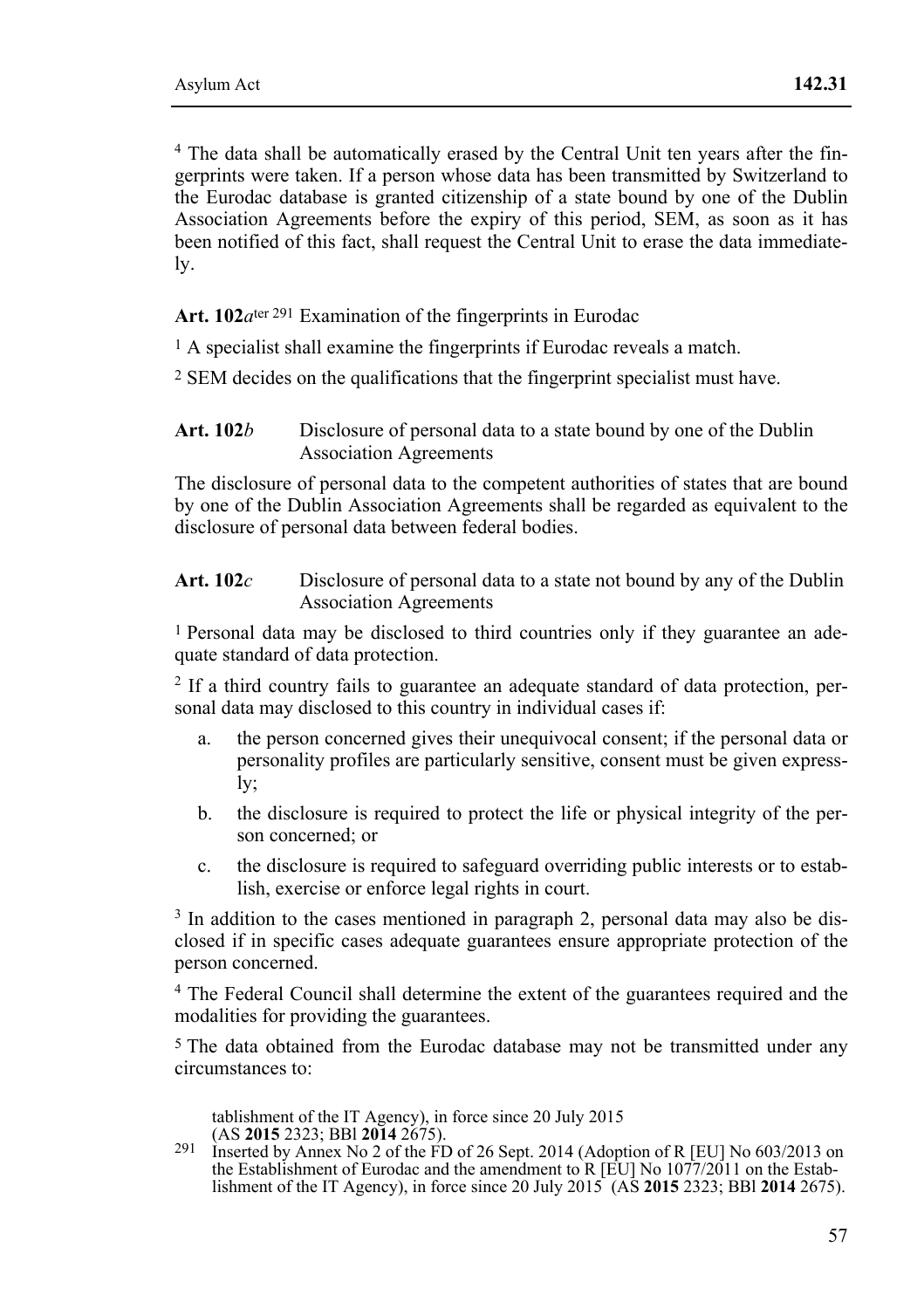- a. a state that is not bound by any of the Dublin association agreements;
- b. international organisations;
- c. private entities.292

# **Art. 102***d*293

# **Art. 102***e* Right to information

The right to information is governed by the federal and cantonal data protection provisions.294 The proprietor of the data collection shall also furnish information on the details available on the origin of the data.

#### **Chapter 8 Legal Protection, Appeal Proceedings, Re-examination and Multiple Applications**<sup>295</sup>

# **Section 1:**296 **Legal Protection in Federal Centres**

## Art. 102*f* Principles

1 Asylum seekers whose request is processed in a federal centre have the right to free advice and legal representation.

2 SEM shall mandate one or more providers to carry out the tasks mentioned in paragraph 1.

# Art. 102*g* Counselling on the asylum procedure

1 During their stay in a federal centre, asylum seekers shall have access to counselling on the asylum procedure.

2 The counselling shall include in particular informing the asylum seekers about their rights and obligations in the asylum procedure.

- 292 Inserted by Annex No 2 of the FD of 26 Sept. 2014 (Adoption of R [EU] No 603/2013 on the Establishment of Eurodac and the amendment to R [EU] No  $1077/2011$  on the Establishment of the IT Agency), in force since 20 July 2015 (AS 2015 2323; BBI 2014 2675).
- lishment of the IT Agency), in force since 20 July 2015 (AS **2015** 2323; BBl **2014** 2675). 293 Repealed by No 2 of the FA of 19 March 2010 on the Implementation of Framework Decision 2008/977/JHA on the protection of personal data processed in the framework of police and judicial cooperation in criminal matters, with effect from 1 Dec. 2010 (AS 2010 3387 3418; BBI 2009 6749).
- <sup>294</sup> Amended by No 2 of the FA of 19 March 2010 on the Implementation of Framework Decision 2008/977/JHA on the protection of personal data processed in the framework of police and judicial cooperation in criminal matters, in force since 1 Dec. 2010 (AS 2010 3387 3418; BBI 2009 6749).
- (AS **2010** 3387 3418; BBl **2009** 6749). 295 Amended by No I of the FA of 14 Dec. 2012, in force since 1 Feb. 2014
- (AS **2013** 4375 5357; BBl **2010** 4455, **2011** 7325). 296 Amended by No I of the FA of 25 Sept. 2015, in force since 1 March 2019 (AS **2016** 3101, **2018** 2855; BBl **2014** 7991).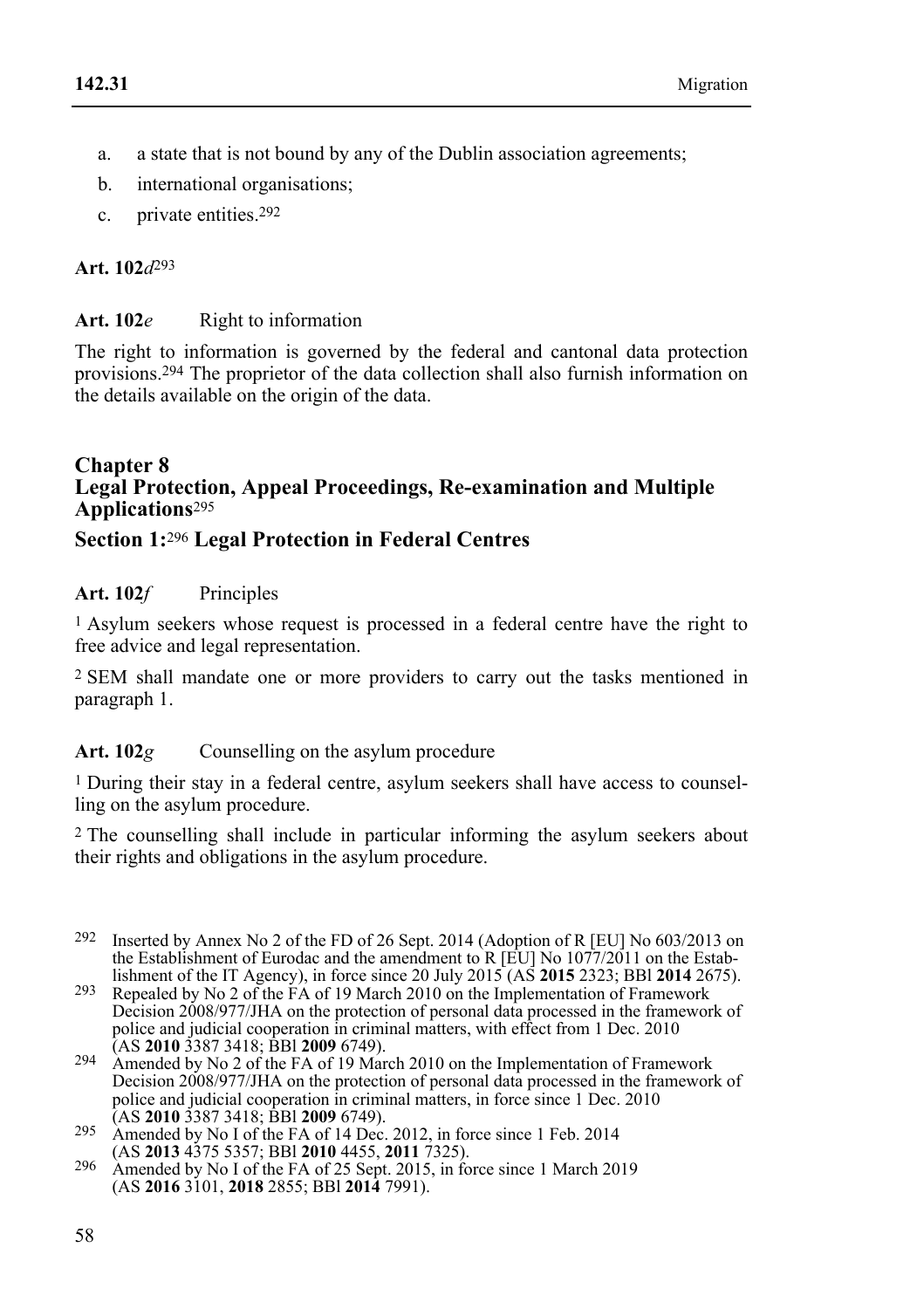## **Art. 102***h* Legal representation

1 Each asylum seeker shall be assigned a legal representative from the start of the preparatory phase and for the remainder of the asylum procedure, unless the asylum seeker expressly declines this.

2 The legal representative assigned shall inform the asylum seeker as quickly as possible about the asylum seeker's chances in the asylum procedure.

<sup>3</sup> Legal representation shall last, under the accelerated and the Dublin procedure, until a legally binding decision is taken, or until a decision is taken about carrying out an extended procedure. Article 102*l* is reserved.

4 Legal representation shall end when the legal representative assigned informs the asylum seeker that he or she does not wish to submit an appeal because it would have no prospect of success. This shall take place as quickly as possible after notification of the decision to reject asylum.

5 The tasks of the legal representative are governed by Article 102*k*.

## **Art. 102***i* Tasks of the provider

1 The provider under Article 102*f* paragraph 2 is responsible in particular for providing, organising and implementing counselling and legal representation in federal centres. It shall ensure the quality of the counselling and legal representation.

2 The provider shall determine the persons to whom counselling and legal representation is assigned. It shall assign the persons responsible for legal representation to the asylum seekers.

3 Persons professionally involved in counselling asylum seekers are allowed to provide counselling.

4 Attorneys are allowed to provide legal representation. Persons with a university degree in law who are involved in counselling and representing asylum seekers professionally are also allowed to provide legal representation.

5 There shall be a regular exchange of information between the provider and SEM, in particular to coordinate tasks and ensure quality.

# Art. 102*j* Participation of the legal representative

1 SEM shall notify the provider of the appointments for initial questioning in the preparatory phase, for the interview on the grounds for asylum and for further procedural steps requiring involvement of the legal representation. The provider shall give this information promptly to the legal representative.

2 Provided the appointments are notified in good time, SEM's actions have legal force even if the legal representative is not present or does not participate. Exceptions may be for absences at short notice there is justifiable good cause.

3 If the legal representative does not provide an opinion on a draft decision to refuse asylum within the time limit, despite the draft decision being sent by the provider in good time, it shall be considered that no view is expressed.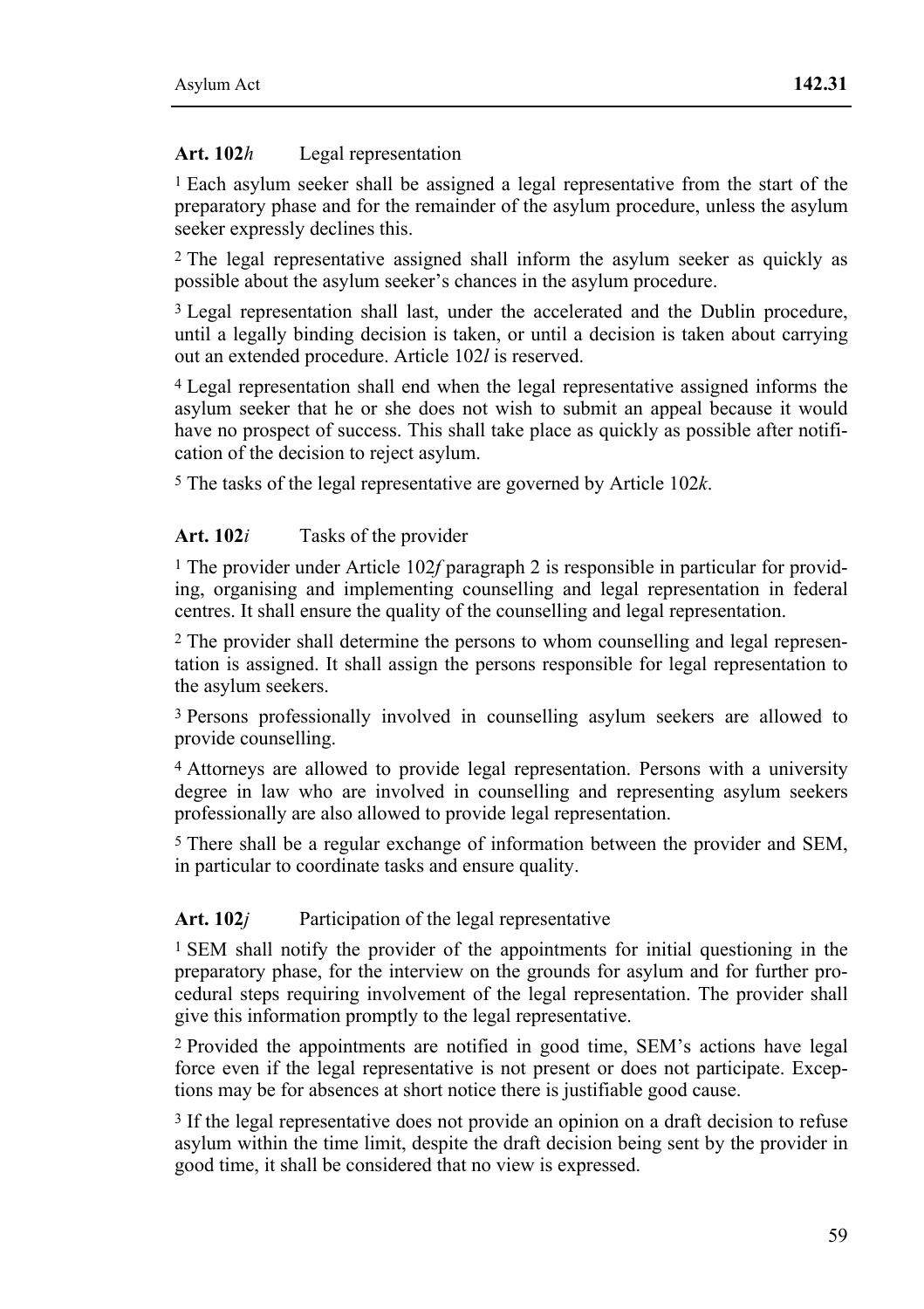## Art. 102*k* Payment for counselling and legal representation

1 The Confederation shall, by agreement and on the principle that value for money will be ensured, pay the provider for the following tasks in particular:

- a. providing information and counselling to asylum seekers;
- b. the participation of the legal representative in the initial questioning in the preparatory phase and in the interview on the grounds for asylum;
- c. providing an opinion on the draft asylum decision under the accelerated procedure;
- d. providing legal representation in appeal proceedings, in particular preparing the appeal documentation:
- e. representing the interests of unaccompanied minor asylum seekers as a trusted person at federal centres and at airports;
- f. in the case of allocation to the extended procedure, provision of information by the assigned legal representative to the legal advice agency on the current state of proceedings, or continuation of legal representation assigned in procedural stages relevant to a decision under Article 102*l*.

2 The payment shall contain a contribution to the administrative and staff costs incurred by the provider, in particular for the organisation of counselling and legal representation, as well as a contribution to independent translation. Payment shall be made as a lump sum. In exceptional cases, the payment may be based on the actual expenditure, especially in the case of non-recurring costs.

# **Section 1***a***:**297 **Counselling and Legal Representation in the Extended Procedure following Allocation to the Cantons**

### **Art. 102***l*

1 Following allocation to a canton, asylum seekers may contact a legal advice agency or the legal representative allocated free of charge at steps of the procedure at first instance relevant to the decision, in particular if an additional interview is held on the grounds for asylum.

2 The Confederation shall pay the legal advice agency for the work it carries out under paragraph 1 by agreement and on the principle that value for money will be ensured. The payment shall be made as a lump sum. In exceptional cases, the payment may be based on the actual expenditure, especially in the case of non-recurring costs.

3 The Federal Council shall lay down the requirements for authorisation as a legal advice agency and shall determine the procedural steps relevant to the decision under paragraph 1.

<sup>297</sup> 297 Inserted by No I of the FA of 25 Sept. 2015, in force since 1 March 2019 (AS **2016** 3101, **2018** 2855; BBl **2014** 7991).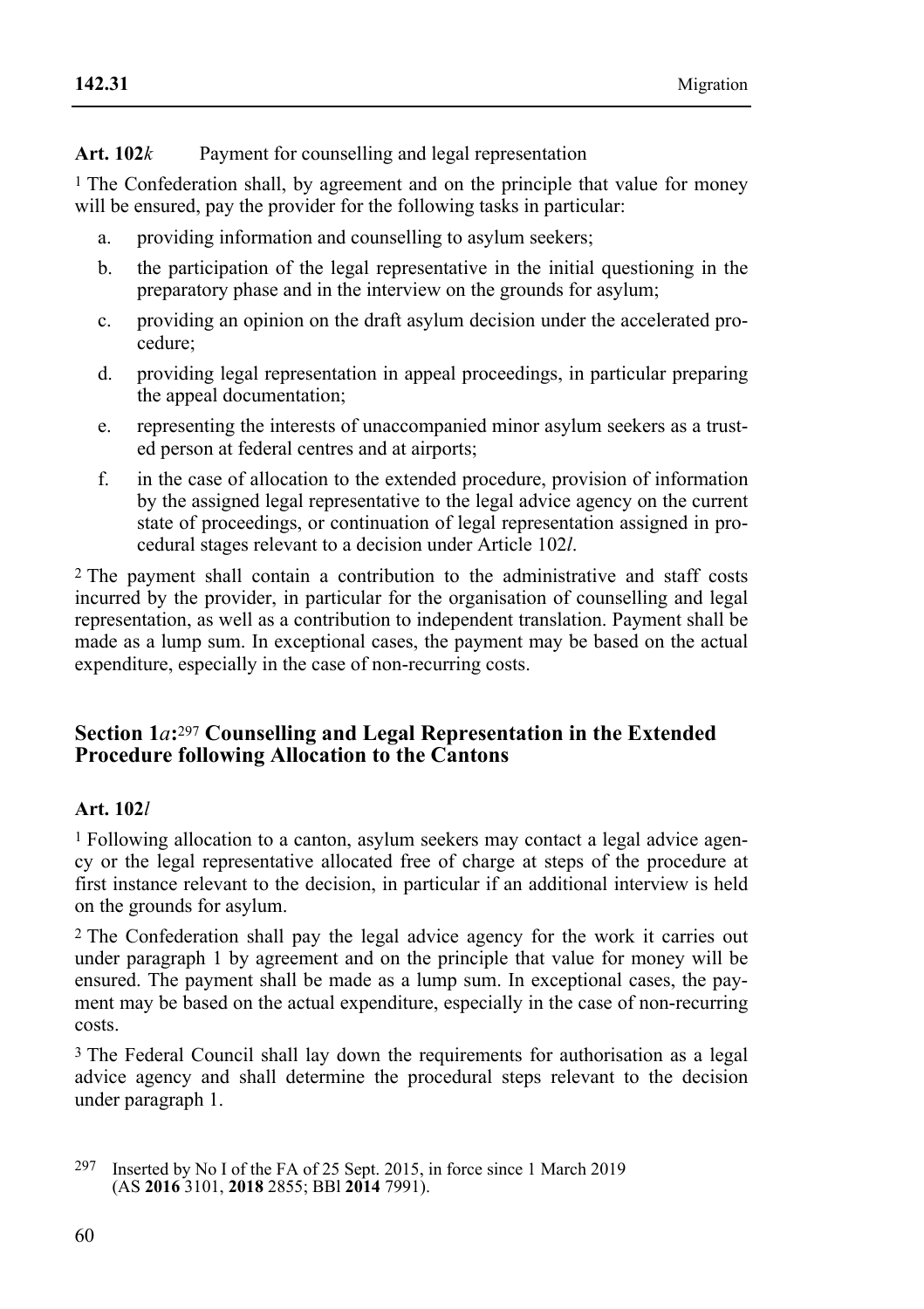# **Section 1***b***:**298 **Legal Aid**

#### **Art. 102***m*

<sup>1</sup> The Federal Administrative Court shall at the request of the asylum seeker, who shall be exempted from paying the procedural costs, appoint an official legal adviser, but only in the case of appeals against:

- a. decisions to dismiss the application, decisions to refuse asylum and removal orders under Articles 31*a* and 44;
- b. decisions on the revocation or expiry of asylum under Articles 63 and 64;
- c. the termination of temporary admission relating to asylum seekers under Article 84 paragraphs 2 and 3 FNIA299;
- d. decisions relating to granting temporary protection under Chapter 4 of this Act.

2 An exception is made for appeals under paragraph 1 if they relate to reexamination and review procedures and multiple applications. For these and for the other appeals, with the exception of paragraph 1, Article 65 paragraph 2 of the Administrative Procedure Act applies<sup>300</sup>.

3 In the case of appeals submitted on the basis of this Act, persons with a university degree in law who are involved in counselling and representing asylum seekers professionally are also authorised to act as official legal advisers.

4 Paragraphs 1–3 also apply to persons whose application is decided on under the accelerated procedure and who do not make use of legal representation under Article 102*h*. This also applies when the legal representative assigned under the accelerated procedure does not make an appeal (Art. 102*h* paragraph 4).

# **Section 1c. Appeal Proceedings at Cantonal Level**<sup>301</sup>

### **Art. 103**

<sup>1</sup> The cantons shall provide at least one appellate authority where appeals may be filed against rulings of cantonal authorities based on this Act and its implementing provisions.

2 Appeals against decisions by cantonal courts of the last instance are governed by the general provisions on the administration of federal justice, unless otherwise provided in this Act.

<sup>298</sup> Inserted by No I of the FA of 25 Sept. 2015, in force since 1 March 2019 (AS 2016 3101, 2018 2855; BBI 2014 7991).

<sup>(</sup>AS **2016** 3101, **2018** 2855; BBl **2014** 7991). 299 SR **142.20** 300 SR **172.021** 301 Inserted by No I of the FA of 25 Sept. 2015, in force since 1 March 2019 (AS **2016** 3101, **2018** 2855; BBl **2014** 7991).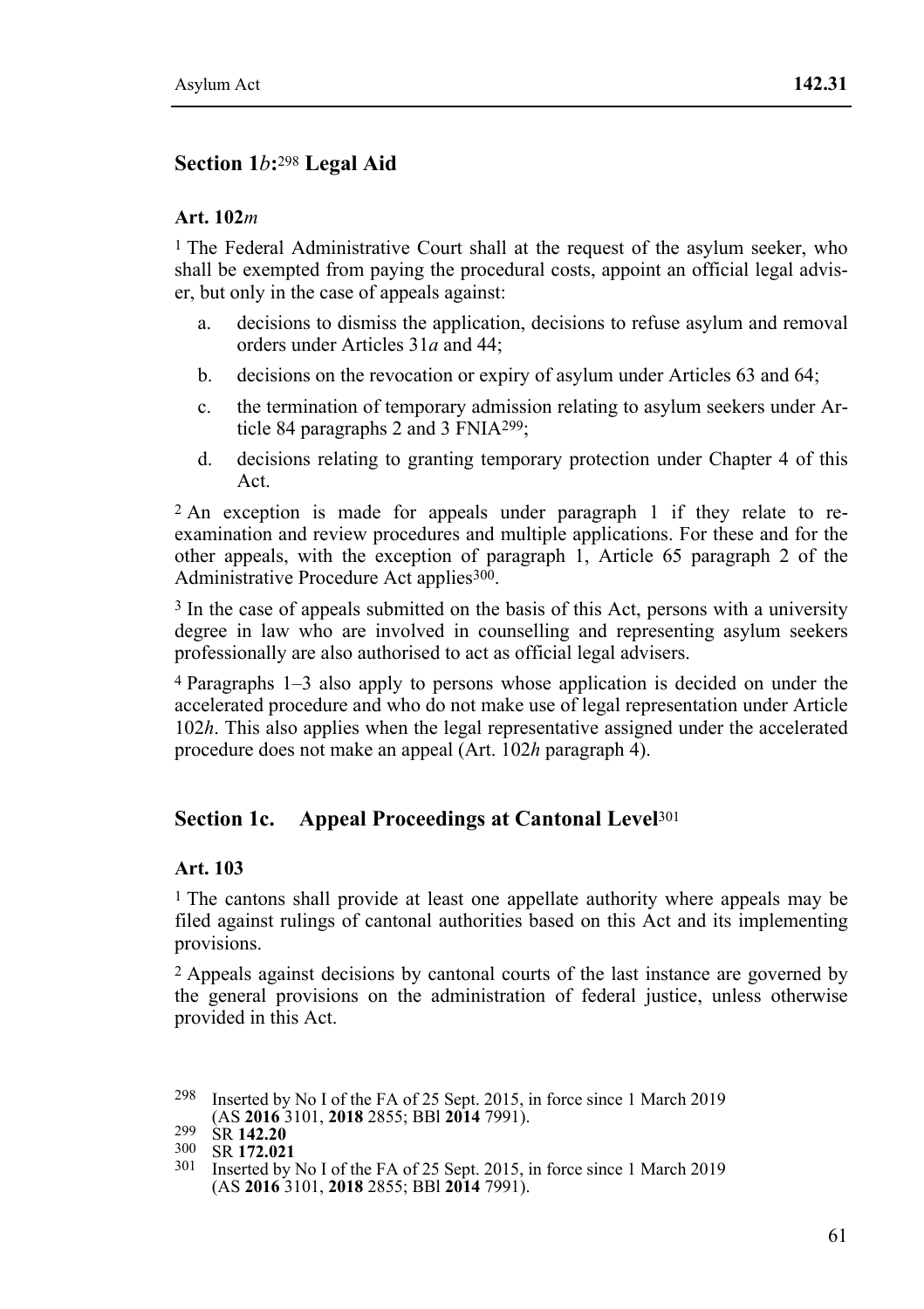# **Section 2 Appeal Proceedings at Federal Level**

**Art. 104**302

### **Art. 105**303 Appeals against SEM rulings

Appeals may be filed against SEM rulings in accordance with the Federal Administrative Court Act of 17 June 2005304.

#### **Art. 106**305 Grounds for appeal

 $<sup>1</sup>$  An appeal may be filed on the following grounds:</sup>

- a. the violation of federal law, including the abuse and exceeding of discretionary powers;
- b. incorrect and incomplete determination of the legally relevant circumstances;

c.306 …

2 Article 27 paragraph 3 and Article 68 paragraph 2 remain reserved.

### **Art. 107** Contestable interim rulings

 $1$  Interim rulings issued in application of Article 10 paragraphs 1–3 and 18–48 of this Act as well as Article 71  $\widehat{\text{FNA}}^{307}$  may only be contested by appeal against the final ruling. The contesting of rulings remains reserved in accordance with Article 27 paragraph 3.308

2 The following are also independently contestable, provided they may cause permanent prejudice:

- a. precautionary measures;
- b. rulings by which proceedings are suspended, other than rulings in accordance with Article 69 paragraph 3.
- <sup>302</sup> Repealed by Annex No 4 of the Administrative Court Act of 17 June 2005, with effect from 1 Jan. 2007 (AS **2006** 2197 1069; BBI **2001** 4202).
- <sup>303</sup> Amended by No I 3 to No IV of the Ordinance of the Federal Assembly of 20 Dec. 2006 on the Adaptation of Enactments to the Provisions of the Supreme Court Act and the Administrative Court Act, in force since 1 Jan. 2008<br>(AS 2006 5599, 2007 5573; BBI 2006 7759).
- EX **2006** 558 **2006** 558 **2007 2007 2007** 5573.32<br><sup>305</sup> Amended by No I 2 of the Ordinance of the Federal Assembly of 20 Dec. 2006 on the Adaptation of Enactments to the Provisions of the Supreme Court Act and the Administrative Court Act (AS 2006 5599; BBI 2006 7759).
- 306 Repealed by No I of the FA of 14 Dec. 2012, with effect from 1 Feb. 2014 (AS **2013** 4375 5357; BBI **2010** 4455, **2011** 7325).

(AS **2013** 4375 5357; BBl **2010** 4455, **2011** 7325). 307 SR **142.20** 308 Amended by Annex No II 1 of the FA of 16 Dec. 2005 on Foreign Nationals, in force since 1 Jan. 2008 2008 (AS **2007** 5437, **2008** 5405; BBl **2002** 3709).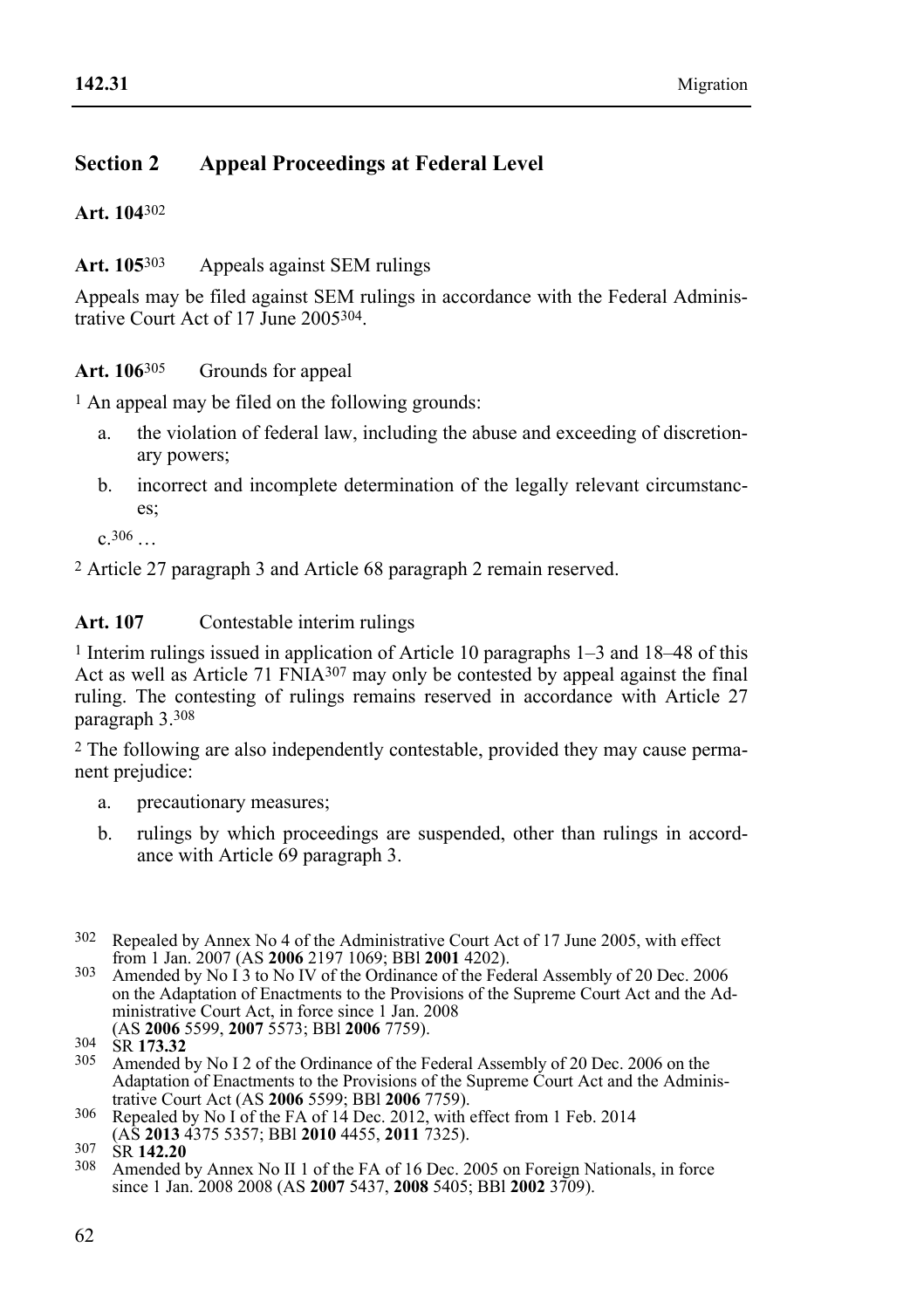3 …309

#### **Art. 107***a*310 Dublin procedure

 $<sup>1</sup>$  No suspensive effect may be applied to appeals against decisions to dismiss appli-</sup> cations made by asylum seekers who are able to travel to another state that is responsible under an international treaty for the conduct of asylum or removal proceedings.

2 The asylum seeker may apply for the order to be suspended within the deadline for filing the appeal.

<sup>3</sup> The Federal Administrative Court shall decide on the matter within five days of receipt of an application under paragraph 2. If suspension is not granted within five days, the removal order may be enforced

#### Art. 108<sup>311</sup> Time limits for appeals

1 Under the accelerated procedure, an appeal against a decision under Article 31*a* paragraph 4 must be submitted within five days of notification of the ruling.

2 Under the extended procedure, an appeal against a decision under Article 31*a* paragraph 4 must be filed within 30 days, and against interim rulings within ten days of notification of the ruling.

3 An appeal against decisions to dismiss an application and against rulings in accordance with Article 23 paragraph 1 and Article 40 in conjunction with Article 6*a* paragraph 2 letter a must be submitted within five working days of notification of the ruling.

4 Denial of entry in accordance with Article 22 paragraph 2 may be contested until notification of the ruling in accordance with Article 23 paragraph 1.

<sup>5</sup> A review of the legality and the appropriateness of the allocation of a place of stay at the airport or at another appropriate place in accordance with Article 22 paragraphs 3 and 4 may be requested by means of appeal at any time.

6 In other cases, the time limit for appeals is 30 days from notification of the ruling.

7 Written legal submissions sent by fax are legally binding if they reach the Federal Administrative Court within the notice period and are supplemented by filing the signed original subsequently in accordance with Article 52 paragraphs 2 and 3 of the Federal Act of 20 December 1968312 on Administrative Procedure.

 309 Repealed by No I of the FA of 16 Dec. 2005, with effect from 1 Jan. 2008 (AS **2006** 4745, **2007** 5573; BBl **2002** 6845). 310 Inserted by Art. 3 No 2 of the FD of 17 Dec. 2004 on the Approval and the Implementa-

tion of the Bilateral Agreements between Switzerland and the EU on Association with Schengen and Dublin (AS **2008** 447; BBl **2004** 5965). Amended by Annex No I 2 of the FD of 26 Sept. 2014 (Adoption of R[EU] No 604/2013 establishing the criteria and mechanisms for determining the Member State responsible for examining an application for international protection), in force since 1 July 2015 (AS **2015** 1841; BBl **2014** 2675). 311 Amended by No I of the FA of 25 Sept. 2015, in force since 1 March 2019

<sup>(</sup>AS **2016** 3101, **2018** 2855; BBl **2014** 7991). 312 SR **172.021**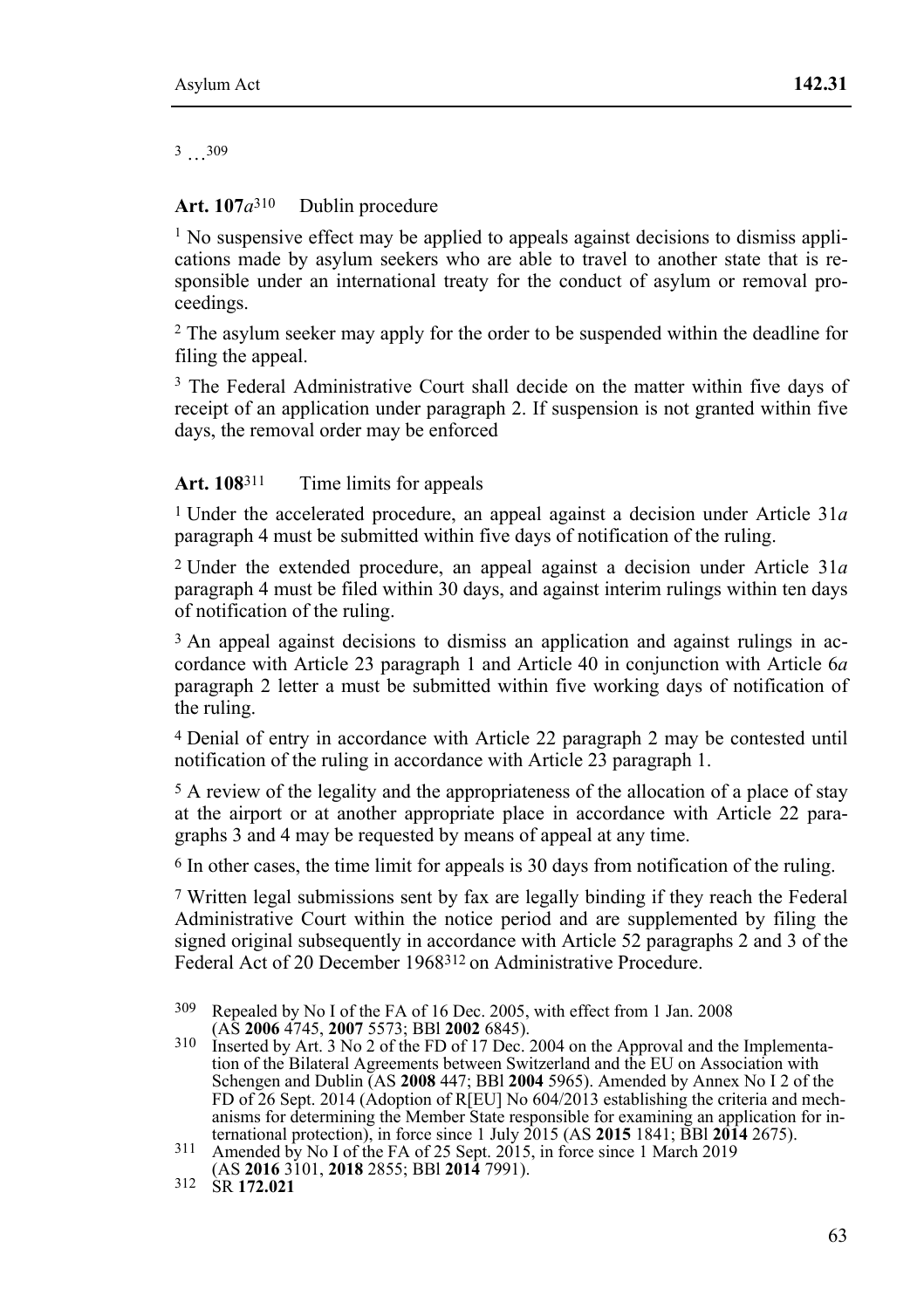Art.  $108a^{313}$  Coordination with the extradition proceedings

If the person seeking asylum is the subject of an application for extradition in accordance with the Mutual Assistance Act of 20 March 1981314, the appeal authorities shall consult the files on the extradition proceedings when deciding on appeal relating to the asylum application.

## **Art. 109**315 Time limits for decisions

1 Under the accelerated procedure, the Federal Administrative Court normally decides within 20 days on appeals against decisions under Article 31*a* paragraph 4.

2 Under the extended procedure, the Federal Administrative Court decides on appeals against decisions under Article 31*a* paragraph 4 within 30 days.

<sup>3</sup> In the case of appeals against decisions to dismiss an application and against rulings under Article 23 paragraph 1 and Article 40 in conjunction with Article 6*a* paragraph 2 letter a, it normally decides within 5 working days.

4 The time limits laid down in paragraphs 1 and 3 may be exceeded by a few days if there are valid reasons.

5 The Federal Administrative Court decides on appeals against decisions in accordance with Article 22 paragraphs 2–3 and 4 without delay on the basis of the files.

6 In other cases, the Federal Administrative Court shall decide on appeals within 20 days.

7 It shall decide exceptionally and immediately if the person seeking asylum is in detention pending extradition on the basis of a request by a state in respect of which the asylum seeker is seeking protection in Switzerland. This also applies when the asylum seeker has been made subject to an expulsion order under Article 66*a* or 66*a*bis SCC316 or Article 49*a* or 49*a*bis MCC317.

# **Art. 109***a*318 Exchange of information

A regular exchange of information shall take place between the FDJP and the Federal Administrative Court on the prioritisation and administrative processing of proceedings of first and second instance.

<sup>313</sup> Inserted by No I 2 of the FA of 19 Dec. 2003 on the 2003 Relief Programme (AS **2004** 1633; BBl **2003** 5615). Amended by No I 1 of the FA of 1 Oct. 2010 on the Coordination of Asylum and Extradition Proceedings, in force since 1 Apr. 2011

<sup>(</sup>AS **2011** 925; BBl **2010** 1467). 314 SR **351.1** 315 Amended by No I, paras 5 and 7 in accordance with No IV 2 of the FA of 25 Sept. 2015, in force since 1 March 2019 (AS **2016** 3101, **2018** 2855; BBl **2014** 7991). 316 SR **311.0** 317 SR **321.0** 318 Inserted by No I of the FA of 14 Dec. 2012

<sup>(</sup>AS **2013** 4375 5357; BBl **2010** 4455, **2011** 7325).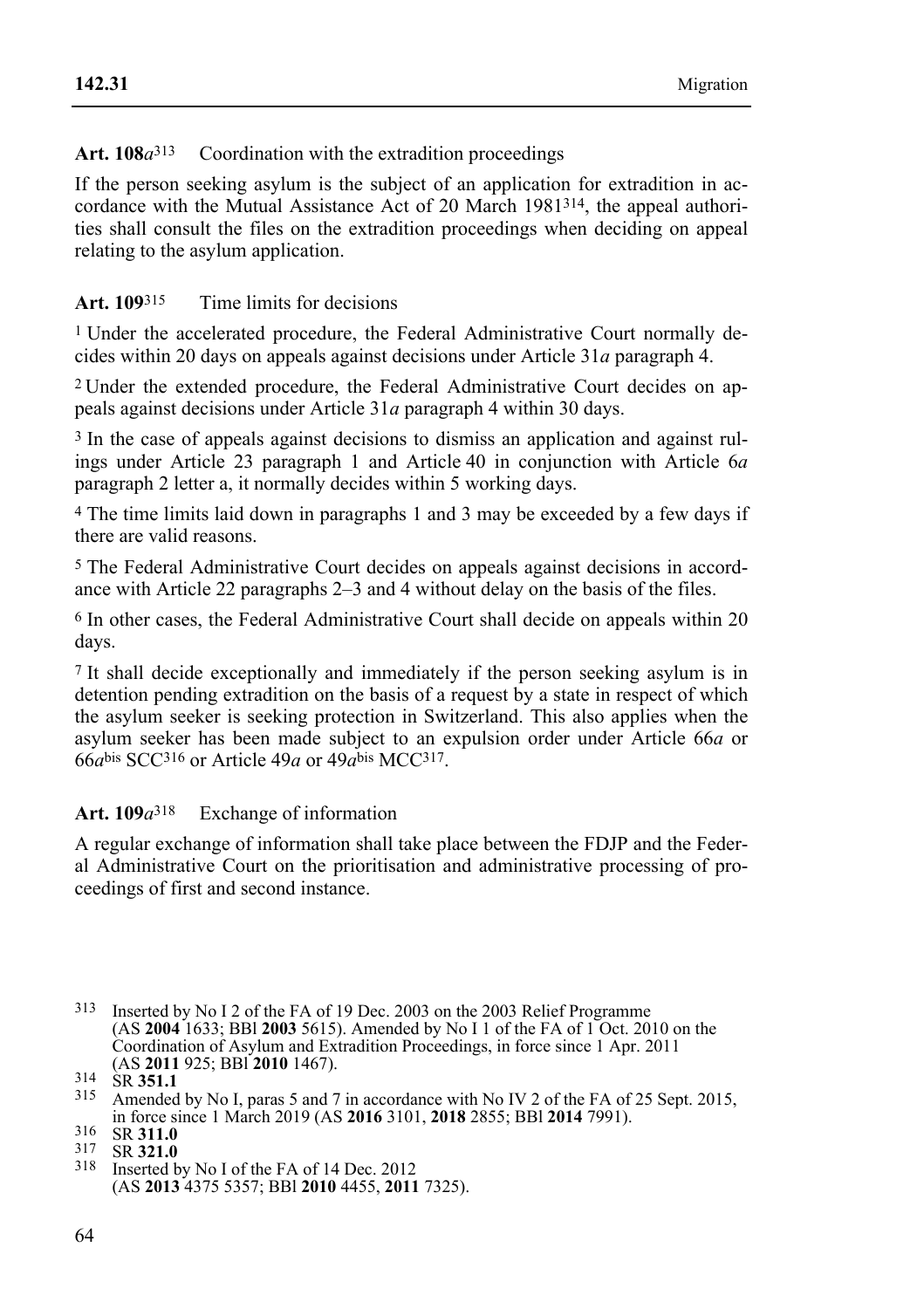Art. 109*b*<sup>319</sup> Federal Administrative Court processing strategy

The Federal Administrative Court shall adopt a processing strategy; in doing so, it shall take account of:

- a. SEM processing strategy under Article 37*b*;
- b. the statutory appeal and processing deadlines.

# **Art. 110** Procedural time limits

<sup>1</sup> The additional period allowed for the amendment of the appeal amounts to seven days, and in the case of appeals against decisions to dismiss an application and decisions in accordance with Article 23 paragraph 1, under Article 40 in conjunction with Article 6*a* paragraph 2 letter a, and rulings under Article 111*b*, three days.320

2 The time limit for furnishing evidence is seven days if the evidence must be obtained in Switzerland, and 30 days for evidence that must be obtained abroad. Expert reports must be produced within 30 days.

3 The time limit under paragraph 2 may be extended if the appellant or their representative is prevented from acting within this time limit, in particular due to illness or accident<sup>321</sup>

4 The deadline for proceedings is at the most two working days in the case of proceedings relating to the denial of entry into Switzerland and the allocation of a place of stay at the airport in accordance with Article 22 paragraphs 2–3 and 4;322

### **Art. 110***a*323

Art. 111<sup>324</sup> Competence of a single judge

<sup>1</sup> The following cases may be heard by a single judge:

- a. the dismissal of appeals due to irrelevance;
- b. summary dismissal of manifestly unlawful appeals;
- <sup>319</sup> Inserted by No I of the FA of 14 Dec. 2012, in force since 1 Feb. 2014 (AS **2013** 4375 5357; BBI **2010** 4455, **2011** 7325).
- 320 Amended by No I of the FA of 25 Sept. 2015, in force since 1 March 2019 (AS **2016** 3101, **2018** 2855; BBI **2014** 7991).
- (AS **2016** 3101, **2018** 2855; BBl **2014** 7991). 321 Amended by No I of the FA of 25 Sept. 2015, in force since 1 March 2019
- 322 Amended by No I of the FA of 25 Sept. 2015, in force since 1 March 2019 (AS **2016** 3101, **2018** 2855; BBI **2014** 7991).
- <sup>323</sup> Inserted by No I of the FA of 14 Dec. 2012 (AS 2013 4375 5357; BBI 2010 4455, 2011 7325). Repealed by No I of the FA of 25<br>Sept. 2015, with effect from 1 March 2019 (AS 2016 3101, 2018 2855; BBI 2014 7991).<br><sup>324</sup> Amended by No I and IV 1 of the FA of 16 Dec. 2005,
- (AS **2006** 4745, **2007** 5573; BBl **2002** 6845).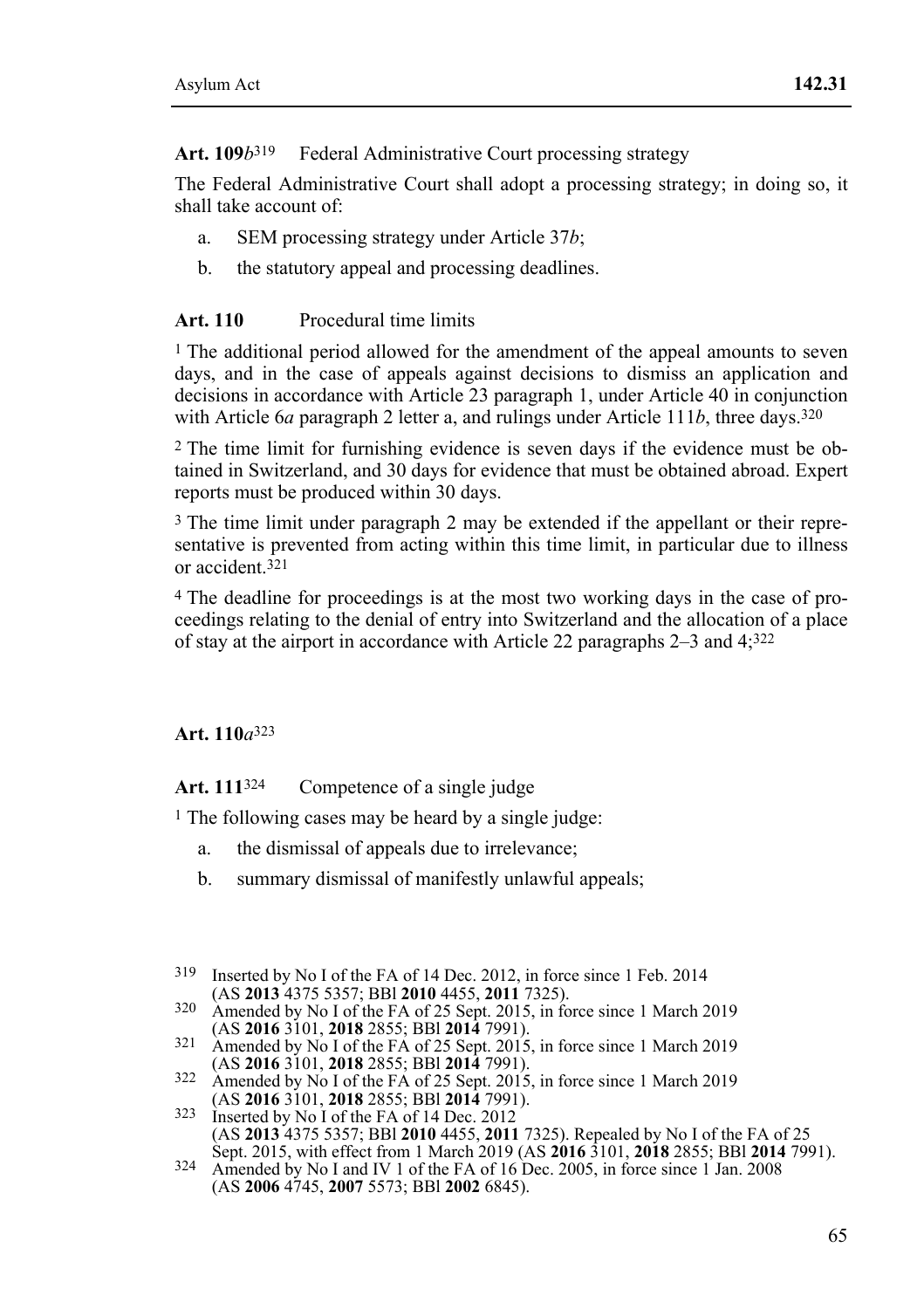c. the decision relative to the preliminary denial of entry at the airport and the allocation of a place of stay at the airport;

 $d.325...$ 

e. with consent of a second judge: appeals that are clearly with or without justification.

# **Art. 111***a*326 Procedure and decision

<sup>1</sup> The Federal Administrative Court may dispense with an exchange of written submissions.<sup>327</sup>

2 Appeal decisions in accordance with Article 111 need only be summarily substantiated.

# **Art. 111***a*bis 328 Preparatory measures and oral notification of a judgment

<sup>1</sup> In the appeal procedure against decisions on asylum under Article 31*a* of this Act issued under the accelerated or the Dublin procedure, the Federal Administrative Court may carry out preparatory measures in federal centres under Article 39 paragraph 2 of the Federal Administrative Court Act of 17 June 2005329 if this means that the appeal can be decided on more quickly.

2 Oral notification of the judgment is permitted. The oral notification together with a summary justification must be recorded in minutes.

3 The parties may request a complete copy of the judgment within 5 days of oral notification of the judgment. This does not mean that enforceability of the judgment is deferred.

# **Art. 111***a*ter 330 Party costs

In the appeal procedure against decisions on asylum under Article 31*a* which have been issued under the accelerated or the Dublin procedure, no party costs shall be awarded. If the asylum seeker has not made use of legal representation under Article 102*h* or has not made use of legal representation when making an appeal (Art. 102*h*  paragraph 4), the general provisions on the administration of federal justice apply.

- <sup>325</sup> Repealed by No I of the FA of 25 Sept. 2015, with effect from 1 March 2019 (AS **2016** 3101, **2018** 2855; BBI **2014** 7991).
- <sup>326</sup> Inserted by No I of the FA of 16 Dec. 2005, in force since 1 Jan. 2008<br>(AS **2006** 4745, **2007** 5573; BBI **2002** 6845).
- (AS **2006** 4745, **2007** 5573; BBl **2002** 6845). 327 Amended by No I 3 of the Ordinance of the Federal Assembly of 20 Dec. 2006 on the Amendment of Legislation in accordance with the Provisions on the Federal Supreme Court Act and the Federal Administrative Court Act, in force since 1 Jan. 2008 (AS 2006 5599, 2007 5573; BBI 2006 7759).
- <sup>328</sup> Inserted by No I of the FA of 25 Sept. 2015, in force since 1 March 2019 (AS **2016** 3101, **2018** 2855; BBI **2014** 7991).

(AS **2016** 3101, **2018** 2855; BBl **2014** 7991). 329 SR **173.32** 330 Inserted by No I of the FA of 25 Sept. 2015, in force since 1 March 2019 (AS **2016** 3101, **2018** 2855; BBl **2014** 7991).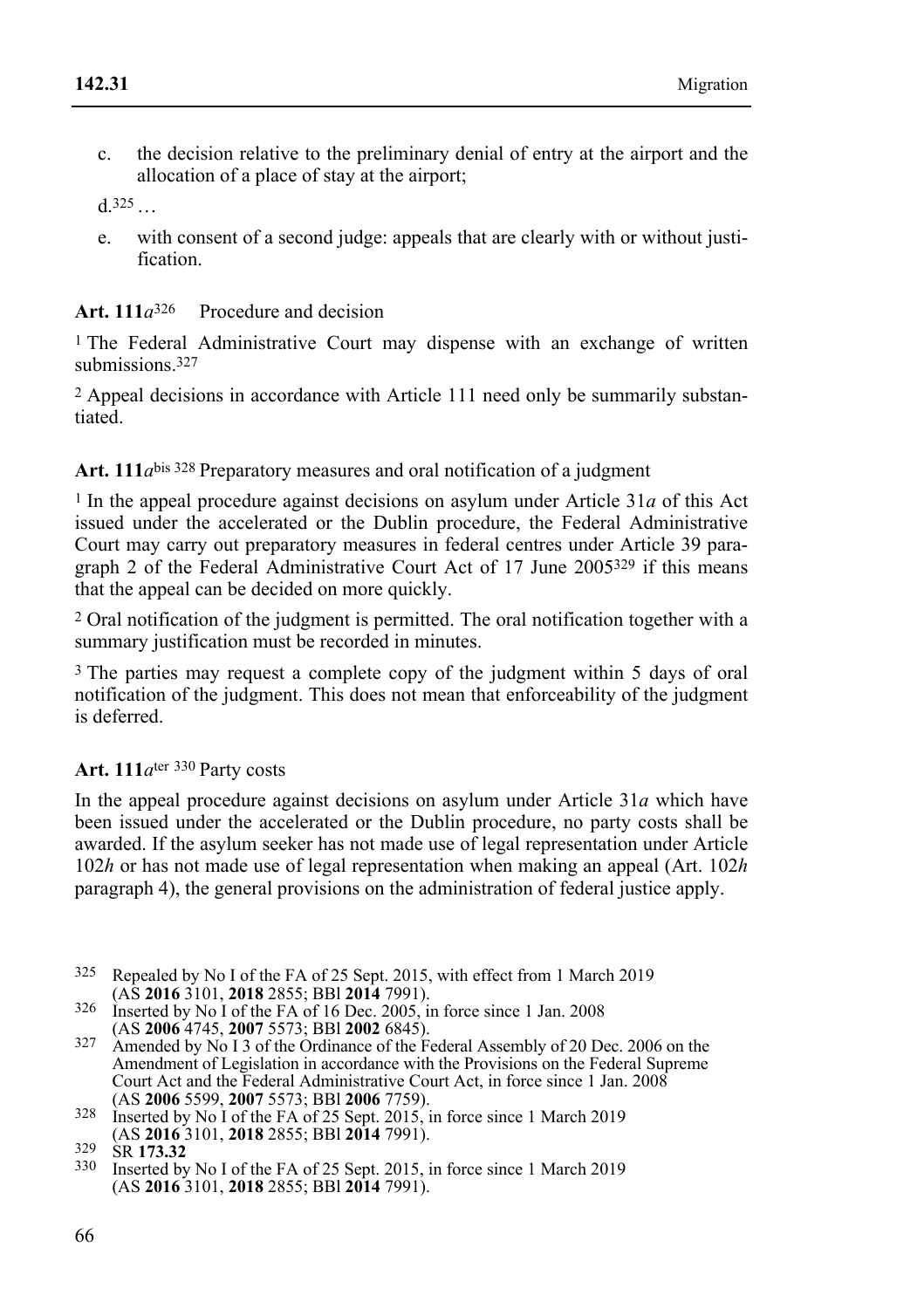# **Section 3 Re-examination and Multiple Applications**<sup>331</sup>

#### **Art. 111***b*332 Re-examination

<sup>1</sup> An application for re-examination must be submitted to SEM in writing and with a statement of grounds within 30 days of identifying the grounds for re-examination. There is no preparatory phase.<sup>333</sup>

2 Decisions to dismiss an application must normally be made within five working days of submission of an application for re-examination. In other cases, decisions must normally be made within ten working days of the application being submitted.

<sup>3</sup> The submission of an application for re-examination does not delay enforcement. The authority responsible for processing may suspend enforcement on request if there is a specific danger to the applicant in his or her native country or country of origin.

4 Applications for re-examination without a statement of grounds or repeat applications that state the same grounds shall be dismissed without a formal decision being taken.

### Art.  $111c^{334}$  Multiple applications

1 Applications for asylum made within five years of the asylum decision or removal order becoming legally binding must be submitted in writing with a statement of the grounds. There is no preparatory phase. The grounds for dismissal under Article 31*a* paragraphs 1–3 apply.335

2 Multiple applications or repeat applications that state the same grounds shall be dismissed without a formal decision being taken

### **Art. 111***d*336 Fees

1 SEM shall charge a fee if it rejects or dismisses an application for re-examination or a multiple application. If a request or application is approved in part, the fee is reduced. No compensation is paid.

2 SEM shall on request exempt the applicant following submission of reexamination or multiple applications from having to pay procedural costs provided

- 331 Inserted by No I of the FA of 14 Dec. 2012, in force since 1 Feb. 2014 (AS 2013 4375 5357; BBI 2010 4455, 2011 7325).
- (AS **2013** 4375 5357; BBl **2010** 4455, **2011** 7325). 332 Inserted by No I of the FA of 14 Dec. 2012, in force since 1 Feb. 2014
- <sup>333</sup> Amended by No I of the FA of 25 Sept. 2015, in force since 1 March 2019
- (AS **2016** 3101, **2018** 2855; BBI **2014** 7991).<br>
Inserted by No I of the FA of 14 Dec. 2012, in force since 1 Feb. 2014<br>
(AS **2013** 4375 5357; BBI **2010** 4455, **2011** 7325).
- (AS **2013** 4375 5357; BBl **2010** 4455, **2011** 7325). 335 Amended by No I of the FA of 25 Sept. 2015, in force since 1 March 2019
- (AS **2016** 3101, **2018** 2855; BBl **2014** 7991). 336 Inserted by No I of the FA of 14 Dec. 2012, in force since 1 Feb. 2014 (AS **2013** 4375 5357; BBl **2010** 4455, **2011** 7325).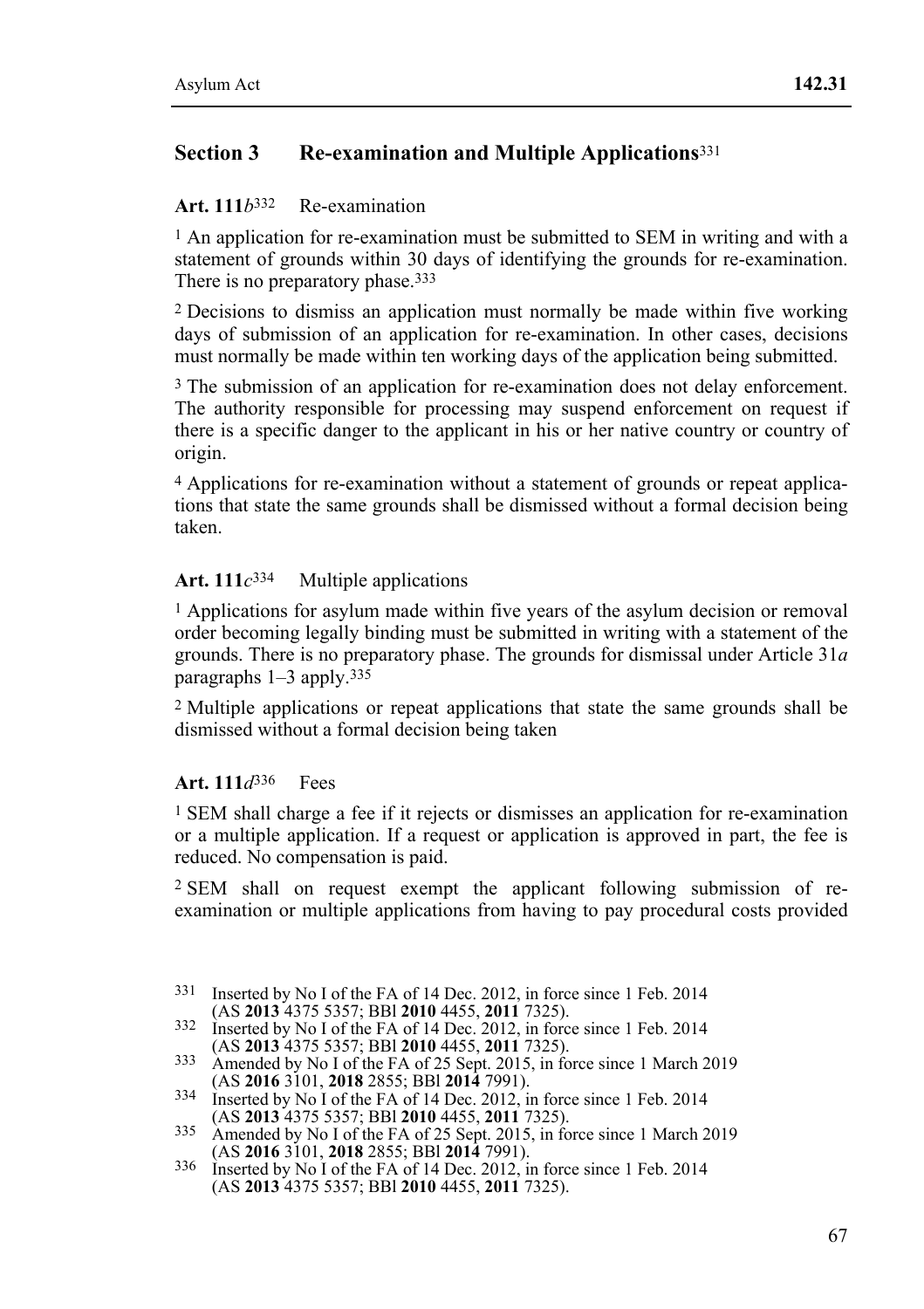he or she is in financial need and the application does not appear prima facie without merit.

<sup>3</sup> SEM may request the applicant to make an advance payment of fees equivalent to the probable procedural costs. It shall allow an appropriate period for payment to be made, under threat of dismissal for failure to do so. An advance payment of fees shall not be requested:

- a. if the requirements of paragraph 2 are met; or
- b. in proceedings involving unaccompanied minors, provided the reexamination or multiple application does not appear prima facie without merit.

4 The Federal Council shall regulate the assessment of the fee and the level of the advance payment.

**Art. 112**337

## **Section 4 Stop and Suspension of Limitation Periods**<sup>338</sup>

#### **Art. 112***a*339

For the duration of appeal proceedings, the limitation period for financial claims by the Confederation against recipients of subsidies or social assistance does not begin or is suspended if it has already begun.

# **Chapter 8***a* **Asylum Proceedings in Test Phases**<sup>340</sup>

#### **Art. 112***b*341 …342

1 The Confederation may provide for test phases to assess new procedures if a test phase is required for such procedures prior to amending the law due to the complex organisational and technical measures involved.

- 337 Repealed by No I of the FA of 14 Dec. 2012, with effect from 1 Feb. 2014 (AS 2013 4375 5357; BBI 2010 4455, 2011 7325).
- <sup>338</sup> Inserted by No I of the FA of 14 Dec. 2012, in force since 1 Feb. 2014 (AS **2013** 4375 5357; BBI **2010** 4455, **2011** 7325).
- <sup>339</sup> Amended by No I of the FA of 14 Dec. 2012, in force since 1 Feb. 2014
- (AS **2013** 4375 5357; BBI **2010** 4455, **2011** 7325).<br>340 Inserted by No I of the FA of 14 Dec. 2012, in force since 1 Feb. 2014<br>(AS **2013** 4375 5357; BBI **2010** 4455, **2011** 7325).
- (AS 2013 4375 5357; BBI 2010 4455, 2011 7325).<br>
Inserted by No I of the FA of 28 Sept 2012 (Emergency Amendments to the Asylum Act),<br>
in force from 29 Sept. 2012 to 28 Sept. 2015 (AS 2012 5359; BBI 2010 4455, 2011 7325) and extended to 28 Sept. 2019 by No II of the FA of 26 Sept. 2014 (AS **2015** 2047; BBl **2014** 2087). See also the transitional provision to this amendment at
- <sup>342</sup> Repealed by No I of the FA of 14 Dec. 2012, with effect from 1 Feb. 2014 (AS **2013** 4375 5357; BBl **2010** 4455, **2011** 7325).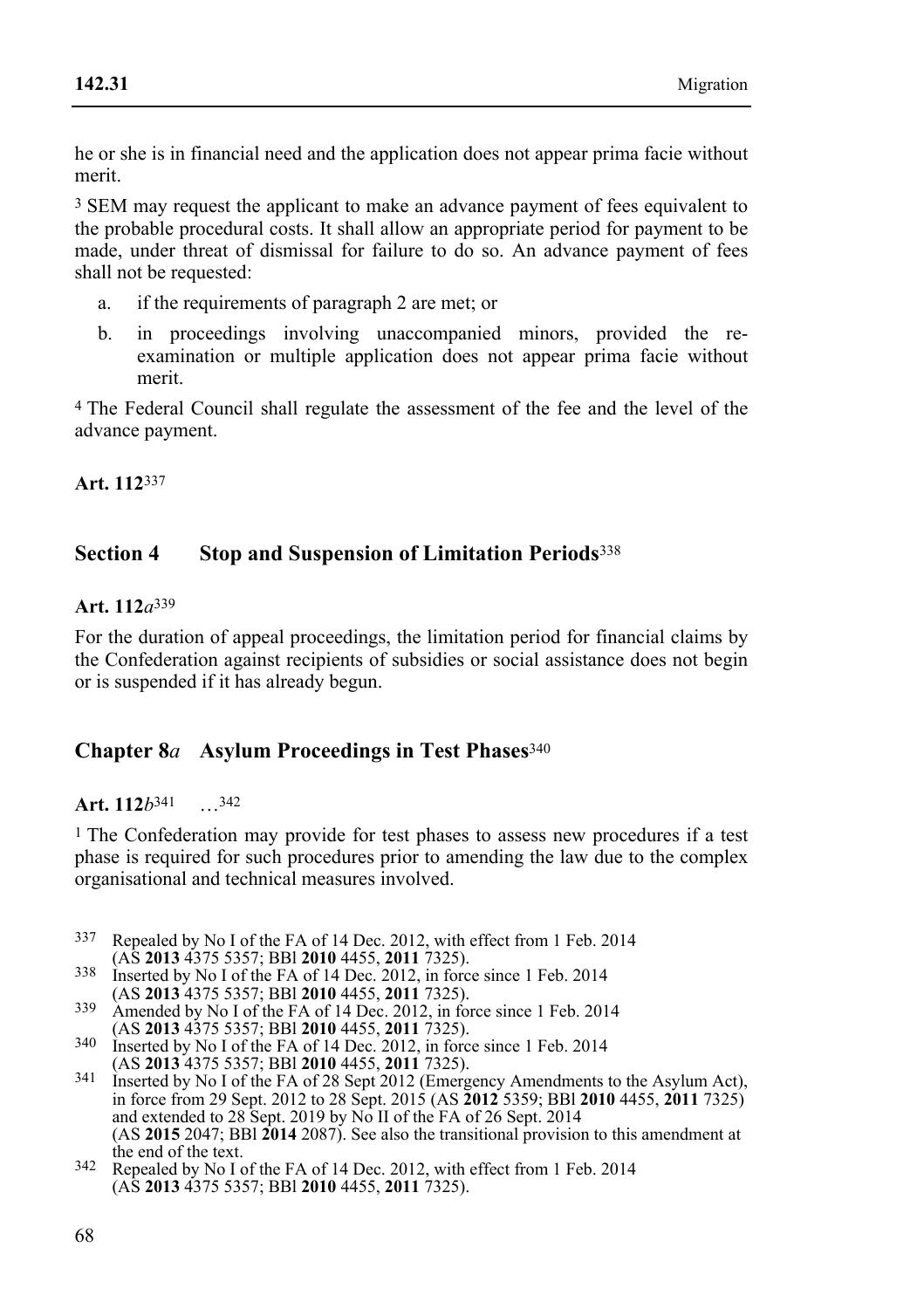2 The Confederation regulates the details of the test phases in an ordinance. In doing so it may deviate from the terms of this Act and the  $\text{FNIA}^{343}$  in relation to the organisation of first instance asylum proceedings and the removal proceedings and related financial issues.

3 It may reduce the deadline for filing an appeal under Article 108 paragraph 1 in test phases from 30 days to ten days, provided effective legal protection for the asylum seekers concerned is guaranteed by suitable measures.

4 The ordinance lists all the statutory provisions from which it deviates.

5 The test phases last no longer than two years.

#### **Chapter 9 International Cooperation**<sup>344</sup>

**Art. 113** …345

The Confederation shall participate in the harmonisation of European refugee policy at international level as well as in the resolution of refugee problems abroad. It shall support the activities of international charitable organisations. It shall in particular work with the United Nations High Commissioner for Refugees.

**Art. 114**346

#### **Chapter 10 Criminal Provisions**<sup>347</sup>

#### **Section 1 Criminal Provisions relative to Chapter 5 Section 2**<sup>348</sup>

#### **Art. 115** Misdemeanours

Any person who commits any of the following acts is liable to a monetary penalty not exceeding 180 daily penalty units, unless the act constitutes a felony or misdemeanour that carries a higher penalty under the SCC349:350

- 343 SR **142.20** 344 Amended by No I of the FA of 14 Dec. 2012, in force since 1 Feb. 2014
- (AS **2013** 4375 5357; BBl **2010** 4455, **2011** 7325). 345 Repealed by No I of the FA of 14 Dec. 2012, with effect from 1 Feb. 2014
- <sup>346</sup> Repealed by No I of the FA of 14 Dec. 2012, with effect from 1 Feb. 2014
- (AS **2013** 4375 5357; BBI **2010** 4455, **2011** 7325).<br>347 Amended by Art. 3 No 2 of the FD of 17 Dec. 2004 on the Approval and the Implementation of the Bilateral Agreements between Switzerland and the EU on Association with Schengen and Dublin, in force since 12 Dec. 2008<br>(AS 2008 447 5405 Art. 1 let. a; BBI 2004 5965).
- (AS **2008** 447 5405 Art. 1 let. a; BBl **2004** 5965). 348 Inserted by Art. 3 No 2 of the FD of 17 Dec. 2004 on the Approval and the Implementation of the Bilateral Agreements between Switzerland and the EU on Association with Schengen and Dublin, in force since 12 Dec. 2008 (AS 2008 447 5405 Art. 1 let. a; BBI 2004 5965).
- <sup>349</sup> SR **311.0**. Term in accordance with Annex No 2 of the FA of 20 March 2015 (Implementation of Art. 121 para. 3–6 Federal Constitution on the expulsion of foreign nationals

 $343$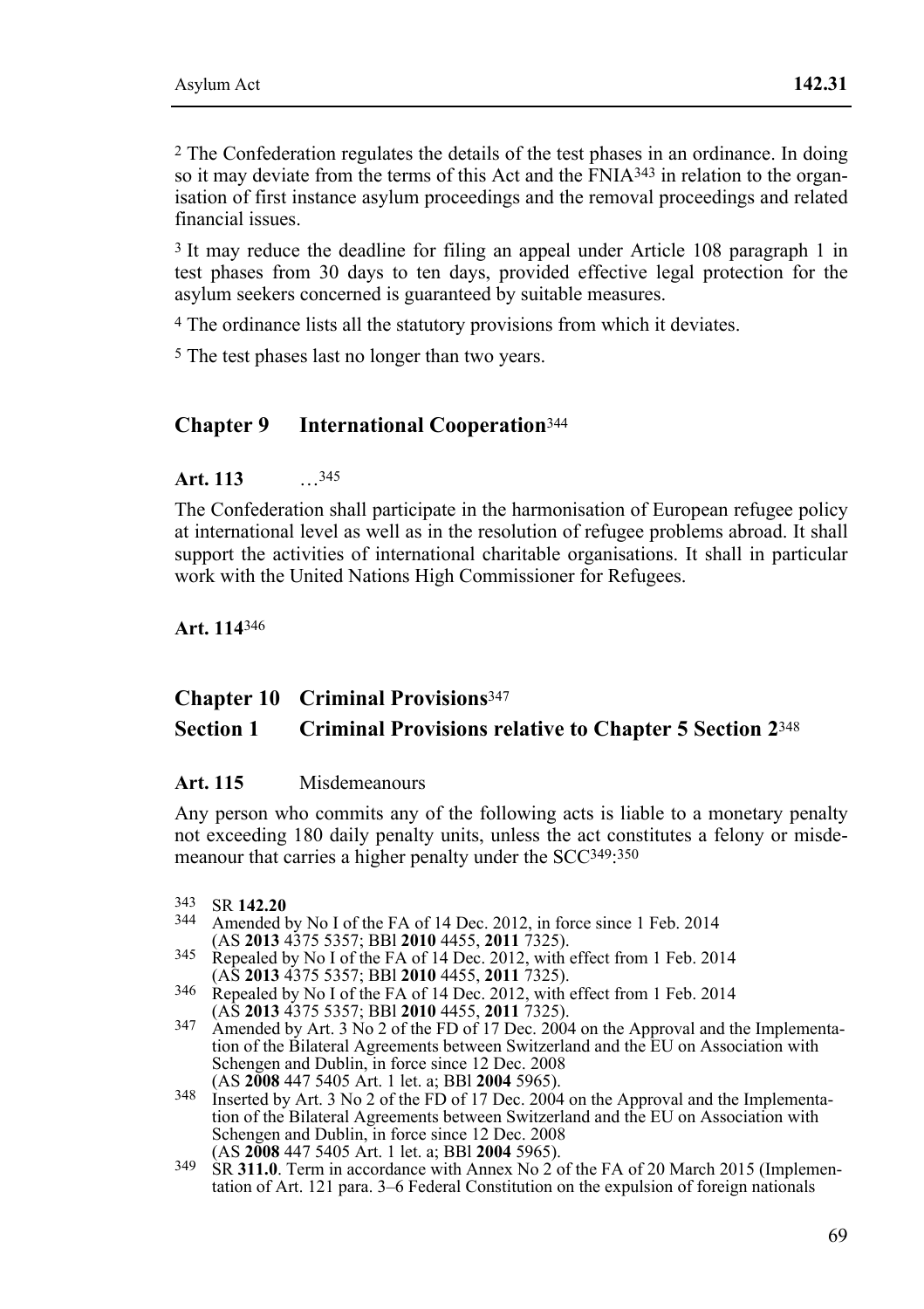- a. obtaining, on the basis of this Act, for themselves or for another by providing false or incomplete information or in another way a pecuniary advantage that is not theirs by right;
- b.351 completely or partly evading the duty to pay the special charge in accordance with Article 86 by providing false or incomplete information or in another way;

 $c.352$ 

d.353 assists a person to commit an offence under Article 116 letter c with a view to his or her own financial gain, in particular through planning or organisation.

### **Art. 116** Contraventions

Any person who commits any of the following acts is liable to a fine, unless the act constitutes an offence under Article 115:

- a. violating the obligation to provide information by knowingly providing false information or refusing to provide information;
- b. resisting a check instructed by the competent authority or rendering this impossible in another way;
- c.354 carries out public political activities as an asylum seeker in Switzerland solely with the intention of establishing subjective post-flight grounds within the meaning of Article 54;
- d.355 assists a person to commit an offence under letter c, in particular through planning or organisation.

convicted of certain criminal offences), in force since 1 Oct. 2016<br>(AS 2016 2329: BBI 2013 5975).

- Amended by Art. 333 of the Criminal Code (SR **311.0**) in the version contained in the FA of 13 Dec. 2002. in force since 1 Jan. 2007 (AS **2006** 3459: BBI 1999 1979).
- <sup>351</sup> Amended by No I of the FA of 16 Dec. 2005, in force since 1 Jan. 2008<br>(AS **2006** 4745, **2007** 5573; BBI **2002** 6845).
- <sup>352</sup> Repealed by Annex No 1 of the FA of 16 Dec. 2016 (Integration), with effect from 1 Jan. 2018 (AS **2017** 6521; BBI **2016** 2821, **2013** 2397).
- 1 Jan. 2018 (AS **2017** 6521, *DD1201, BBl* **2012**, in force since 1 Feb. 2014<br>(AS **2013** 4375 5357; BBl **2010** 4455, **2011** 7325).
- (AS **2013** 4375 5357; BBl **2010** 4455, **2011** 7325). 354 Inserted by No I of the FA of 14 Dec. 2012, in force since 1 Feb. 2014
- (AS **2013** 4375 5357; BBl **2010** 4455, **2011** 7325). 355 Inserted by No I of the FA of 14 Dec. 2012, in force since 1 Feb. 2014 (AS **2013** 4375 5357; BBl **2010** 4455, **2011** 7325).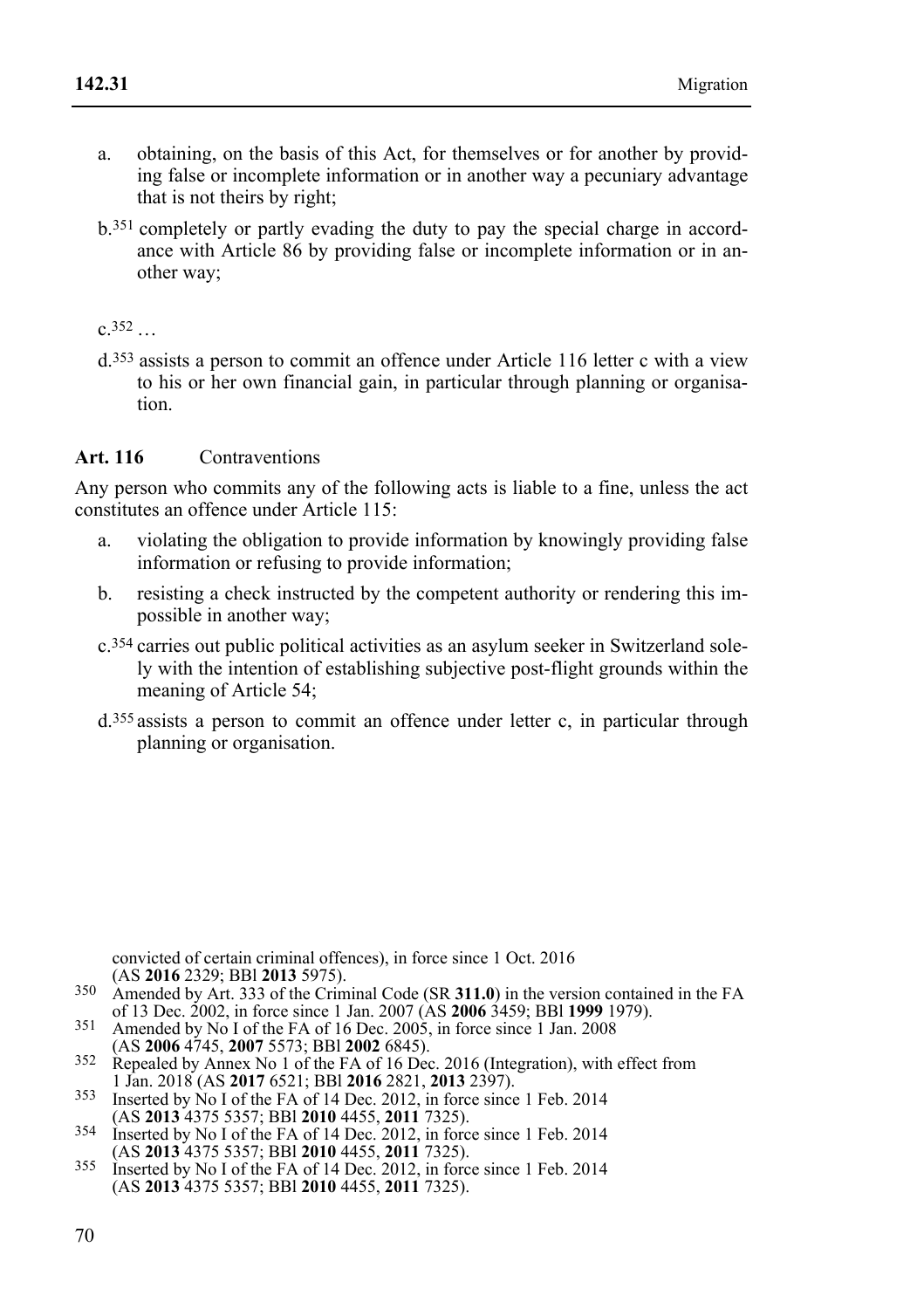**Art. 116***a*356

**Art. 117**357

# **Section 2**358 **Criminal Provisions relative to Chapter 7 Section 2**

Art. 117*a* Improper processing of personal data

Any person who processes personal data stored in Eurodac for a purpose other than to establish which state is responsible for examining an application for asylum made by a citizen of a third country in a state subject to the Dublin Association Agreements is liable to a fine.

## **Section 3 Prosecution**<sup>359</sup>

**Art. 118** …360

Prosecution is the responsibility of the cantons.

# **Chapter 11 Final Provisions**

### **Art. 119** Implementation

The Federal Council shall be responsible for implementation. It shall issue the implementing provisions.

### Art. 120 Repeal of existing legislation

The following are repealed:

- 356 356 Inserted by No I of the FA of 16 Dec. 2005 (AS **2006** 4745, **2007** 5573; BBl **2002** 6845). Repealed by Annex No 1 of the FA of 16 Dec. 2016 (Integration), with effect from 1 Jan. 2018 (AS  $2017\,6521$ ; BBI  $2016\,2821$ ,  $2013\,2397$ ).
- 1 Jan. 2018 (AS **2017** 6521; BBl **2016** 2821, **2013** 2397). 357 Repealed by Annex No 1 of the FA of 16 Dec. 2016 (Integration), with effect from
- <sup>358</sup> Inserted by Art. 3 No 2 of the FD of 17 Dec. 2004 on the Approval and the Implementation of the Bilateral Agreements between Switzerland and the EU on Association with Schengen and Dublin, in force since 12 Dec. 2008 (AS 2008 447 5405 Art. 1 let. a; BBI 2004 5965).
- <sup>359</sup> Inserted by Art. 3 No 2 of the FD of 17 Dec. 2004 on the Approval and the Implementation of the Bilateral Agreements between Switzerland and the EU on Association with Schengen and Dublin, in force since 12 Dec. 2008 (AS **2008** 447 5405 Art. 1 let. a; BBl
- <sup>360</sup> Repealed by Art. 3 No 2 of the FD of 17 Dec. 2004 on the Approval and the Implementation of the Bilateral Agreements between Switzerland and the EU on Association with Schengen and Dublin, with effect from 12 Dec. 2008 (AS **2008** 447 5405 Art. 1 let. a; BBl **2004** 5965).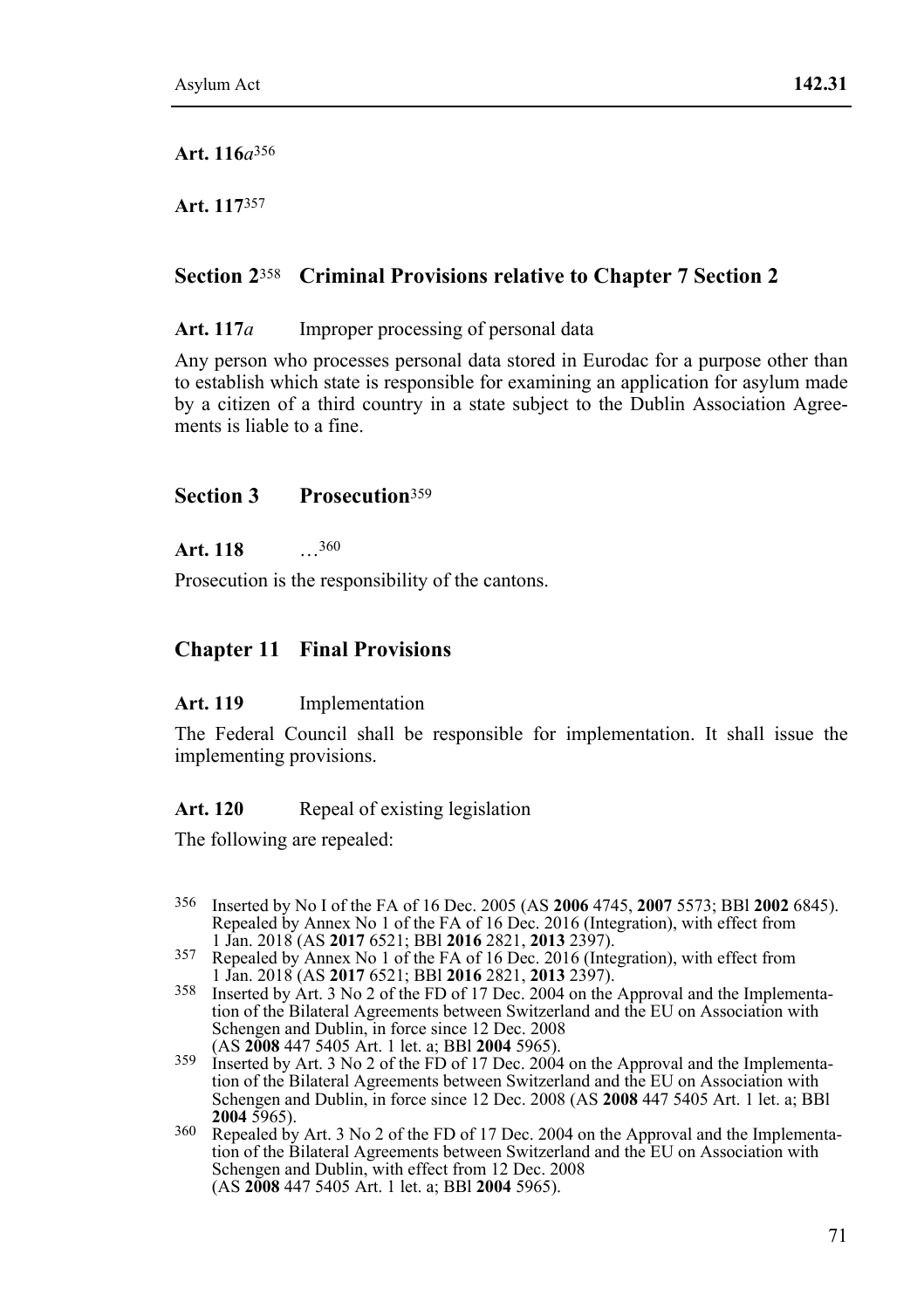- a. the Asylum Act of 5 October 1979361;
- b. the Federal Decree of 16 December 1994362 on Economy Measures in the Sphere of Asylum and Foreign Nationals.

#### Art. 121 Transitional provisions

1 The new law applies to proceedings pending on the commencement of this Act.

2 Pending proceedings on the granting of a residence permit by the immigration authorities in accordance with the prior Article 17 paragraph 2 shall become irrelevant.

3 The Appeals Commission and the FDJP shall retain jurisdiction over any appeals pending before them on the commencement of this Act, subject to paragraph 2 above.

4 On the commencement of this Act, the provisions of Chapter 4 shall apply to groups of foreign nationals temporarily admitted in accordance with the current Article 14*a* paragraph 5 of the Federal Act on the Residence and Permanent Settlement of Foreign Nationals<sup>363</sup>. The length of stay of persons temporarily admitted in groups shall be taken into account when calculating the time limits in accordance with Article 74 paragraphs 2 and 3.

5 The previous law shall apply for up to two years after the commencement of this Act in relation to the payment of social assistance benefits to refugees with a residence permit.

#### Art. 122 Relationship with the Federal Decree of 26 June 1998<sup>364</sup> on Emergency Measures in the Sphere of Asylum and Foreign Nationals

If a referendum is sought on the Federal Decree of 26 June 1998 on Emergency Measures in the Sphere of Asylum and Foreign Nationals and it is rejected in a popular vote, the provisions listed below shall be deleted:

- a. Article 8 paragraph 4 (duty to cooperate in the acquisition of valid travel documents),
- b. Article 32 paragraph 2 letter a (dismissal of the application in the event of failure to submit travel documents or identity papers),
- 361 [AS **1980** 1718, **1986** 2062, **1987** 1674, **1990** 938 1587 Art. 3, **1994** 1634 No I 8.1 2876, **1995** 146 No II 1126 No II 1 4356, **1997** 2372 2394, **1998** 1582]<br><sup>362</sup> [AS **1994** 2876]<br><sup>363</sup> [BS **1** 121; AS **1949** 221, **1987** 1665, **1988** 332, **1990** 1587 Art. 3 para. 2, **1991** 362

No II 11 1034 No III, **1995** 146, **1999** 1111, **2000** 1891 No IV 2, **2002** 685 No I 1 701 No I 1 3988 Annex No 3, **2003** 4557 Annex No II 2, **2004** 1633 No I 1 4655 No I 1, **2005** 5685 Annex No 2, **2006** 979 Art. 2 No 1 1931 Art. 18 No 1 2197 Annex No 3 3459 Annex No 1 4745 Annex No 1, **2007** 359 Annex No 1. AS **2007** 5437 Annex No I].

<sup>&</sup>lt;sup>364</sup> AS **1998** 1582 No III. In the light of the adoption of this FD in the popular vote of 13 June 1999, this Article is irrelevant.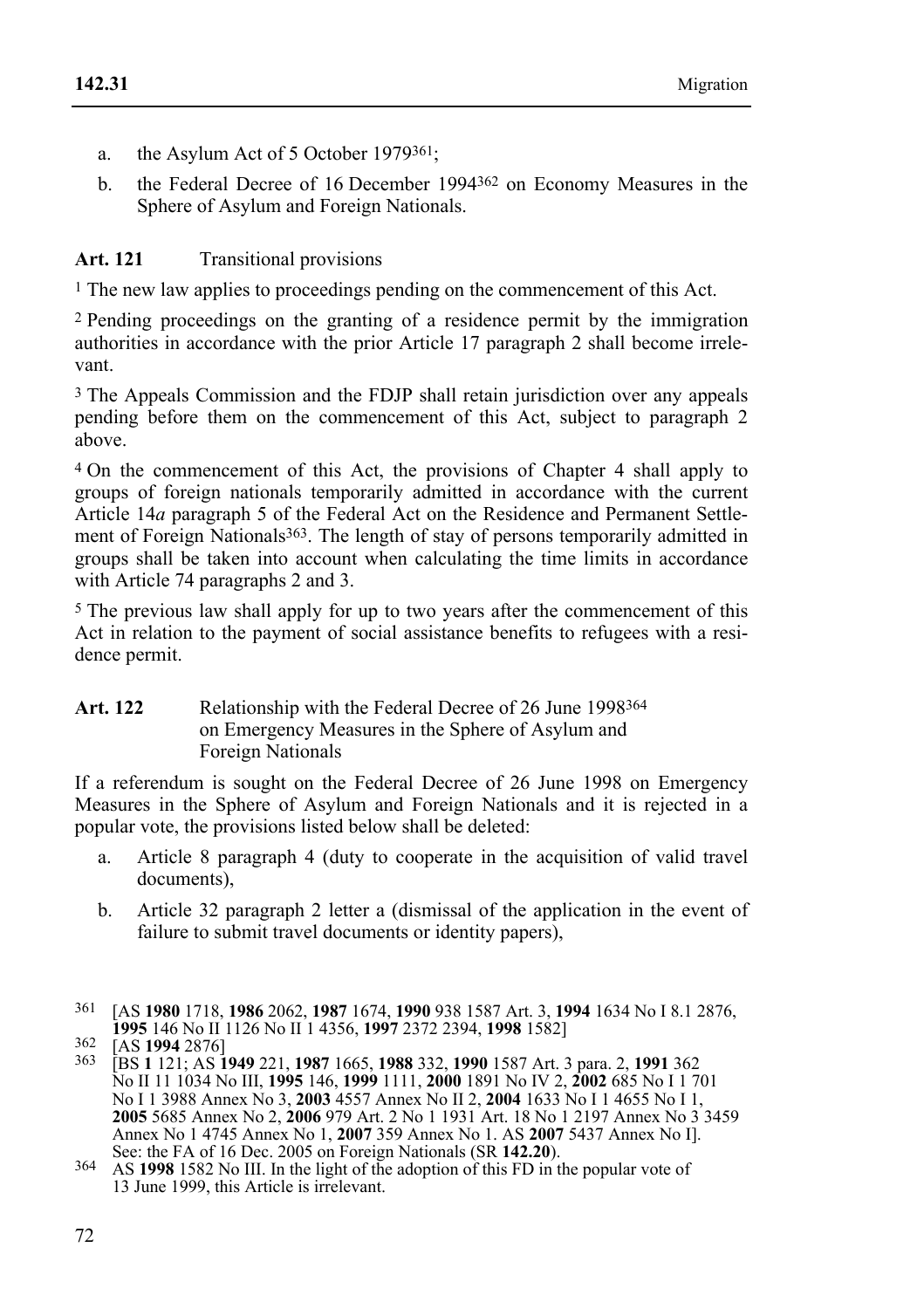- c. Article 33 (dismissal of the application in the event of improper filing of an asylum application),
- d. Article 32 paragraph 2 letter b (dismissal of the application in the event of identity fraud); in this case, the content of Article 16 paragraph 1 letter b shall be inserted in the version in accordance with Number I of the Federal Decree of 22 June 1990365 on Asylum Procedures instead of the deleted provision of Article 32 paragraph 2 letter b; and
- e. Article 45 paragraph 2 (immediate implementation of decisions to dismiss applications); in this case, the content of Article 17*a* paragraph 2 shall be inserted in the version in accordance with Number II of the Federal Act of 18 March 1994366 on Coercive Measures under the Law on Foreign Nationals instead of the deleted provision of Article 45 paragraph 2 after the adjustment of the article references.

#### **Art. 123** Referendum and commencement

1 This Act is subject to an optional referendum.

2 The Federal Council shall determine the commencement date.

Commencement date: 1 October 1999367

#### **Final Provisions to the Amendment of 19 December 2003**<sup>368</sup>

<sup>1</sup> The previous law in accordance with Article 37 applies to the time limit for processing applications for asylum that are filed before the commencement of this amendment to the Act.

2 Article 50 of the Federal Administrative Procedure Act of 20 December 1968369 applies to time limits for filing appeals against decisions to dismiss an application in the first instance in accordance with Articles 32–34 that are issued before the commencement of this amendment to the Act.

3 The previous law in accordance with Article 109 applies to appeals against decisions to dismiss an application in accordance with Articles 32–34 that is filed before the commencement of this amendment to the Act.

4 Articles 44*a* and 88 paragraph 1bis also apply to decisions to dismiss an application in accordance with Articles 32–34 that became legally binding before the com-

 $365$ 

<sup>365</sup> AS **1990** 938<br>366 AS **1995** 146 151<br><sup>367</sup> Federal Council Decree of 11 Aug. 1999.<br><sup>368</sup> AS **2004** 1633; BBl **2003** 5615<br><sup>369</sup> SR **172.021**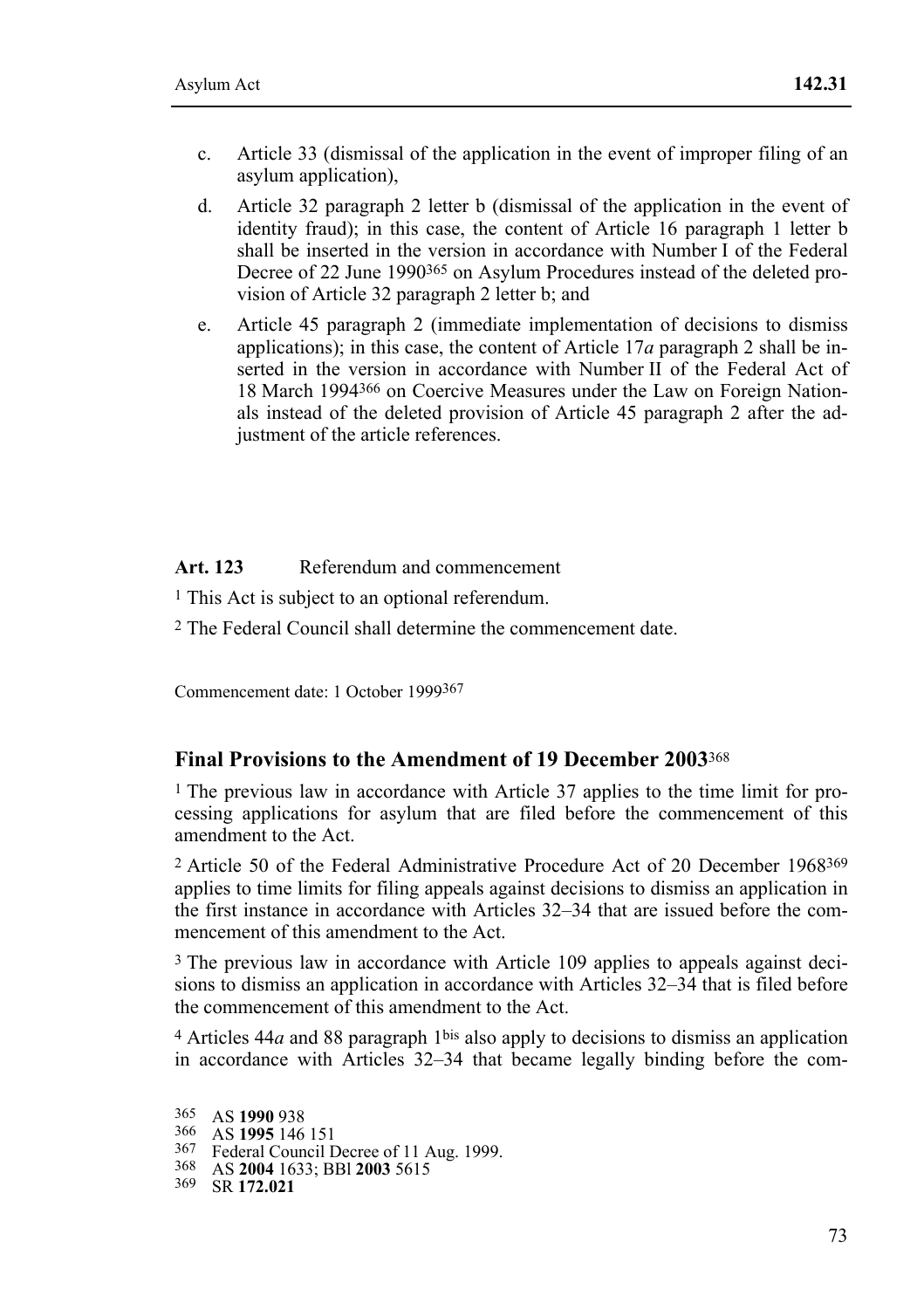mencement of this Act. The cantons shall, however, receive support for nine months at the most after the commencement of this amendment to the Act in accordance with Article 88 paragraph 1, provided the Federal Office for Refugees supported the cantons in the enforcement of the removal order until the commencement of this amendment to the Act.

## **Transitional Provisions to the Amendment of 16 December 2005**<sup>370</sup>

1 The new law applies to the procedures pending on commencement of this amendment to the Act.

2 If there are grounds for a final account before the commencement of this amendment to the Act in accordance with Article 87 in the version of 26 June 1998371, the settlement and the balancing of the account shall be carried out in accordance with current legislation.

3 The Federal Council shall regulate the settlement procedures; it determines to what extent and how long persons who were gainfully employed before the commencement of this amendment to the Act and for whom there was no intermediate or final account in accordance with paragraph 2 at the in the time of the commencement of this amendment to the Act must pay a special charge and to which extent and how long their assets are distrained.

4 The Confederation shall make a single flat-rate payment of 15,000 francs to the cantons for each person for whom the decision to grant asylum or the removal decision became legally binding before the commencement of this amendment to the Act, provided these persons have not yet left Switzerland.

## **Transitional Provision to the Amendment of 28 September 2012**<sup>372</sup>

Articles 12, 19, 20, 41 paragraph 2, 52 and 68 apply in their previous versions to asylum applications that are filed abroad before the amendment to this Act of 28 September 2012 comes into force.

## **Transitional Provisions to the Amendment of 14 December 2012**<sup>373</sup>

1 Subject to paragraphs 2–4, the new law applies to proceedings pending when the Amendment to this Act of 14 December 2012 comes into force.

2 The previous law as of 1 January 2008 applies to re-examination and multiple application proceedings pending when the Amendment to this Act of 14 December 2012 comes into force. Paragraph 1 applies to Article 43 paragraph 2 and 82 paragraph 2.

 370 AS **2006** 4745, **2007** 5573; BBl **2002** 6845. Para. 1 in force since 1 Jan. 2007 and paras. 2–4 in force since 1 Jan. 2008. 371 AS **1999** 2262 372 AS **2012** 5359; BBl **2010** 4455, **2011** 7325 373 AS **2013** 4375 5357; BBl **2010** 4455, **2011** 7325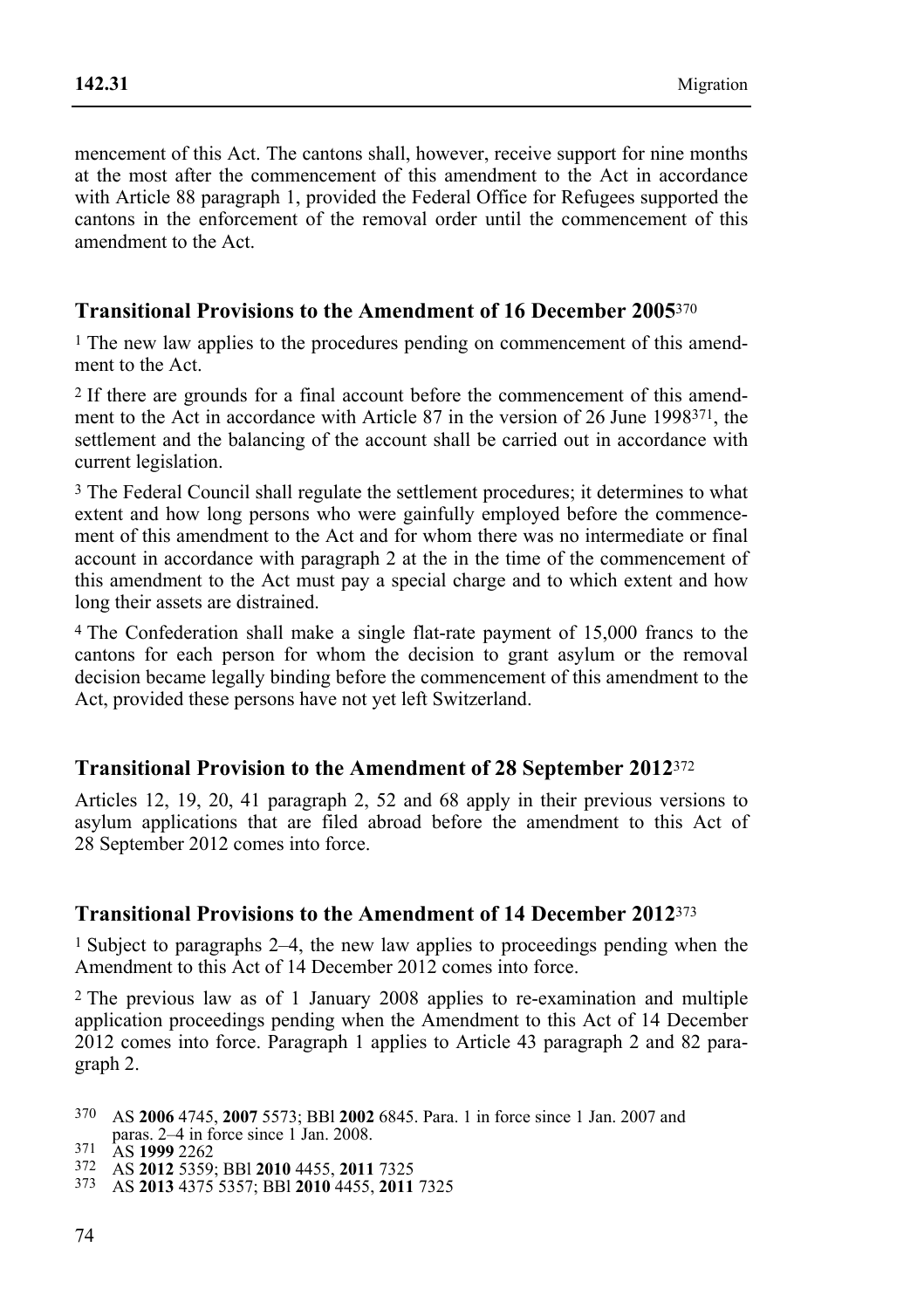3 Airport operators are responsible for making accommodation at the airport in accordance with Article 22 paragraph 3 available within two vears of the Amendment to this Act of 14 December 2012 coming into force.

4 Asylum applications filed before the Amendment to this Act of 14 December 2012 comes into force are governed by Article 17 and 26 of the previous law. Article 26bis374 does not apply to asylum proceedings pending when the Amendment of 14 December 2012 comes into force. Article 110*a* does not apply to appeal proceedings pending when the Amendment of 14 December 2012 comes into force.

5 Revocation of asylum or the deprivation of refugee status does not apply to persons recognised as refugees under Article 51 of the previous law.

#### **Transitional Provisions to the Amendment of 26 September 2014**<sup>375</sup>

1 On conclusion of the test phases, the Federal Council may continue to apply the implementing provisions tested on the basis of Article 112*b* paragraph 2 provided the tested procedures:

- a. may be regarded as suitable on the basis of an evaluation; and
- b. are incorporated in a legislative bill in accordance with Article 112*b* paragraph 1.

2 The Federal Council may make minor adjustments to the implementing provisions tested on the basis of Article 112*b* paragraph 2 in view of the results of the evaluation.

3 The further application of the tested implementing provisions ends when the amendment to the law comes into force in accordance with Article 112*b* paragraph 1, but by 28 September 2019 at the latest.

#### **Transitional Provisions to the Amendment of 25 September 2015**<sup>376</sup>

1 The previous law applies to procedures pending when the Amendment of 25 September 2015 comes into force, subject to paragraph 2.

2 The previous law continues to apply to accelerated procedures and Dublin procedures pending when this Amendment comes into force which are based on the implementing provisions for Article 112*b* paragraphs 2 and 3 in the version in accordance with Number I of the Amendment of 28 September 2012377 to the Asylum Act of 26 June 1998 (Emergency Amendment to the Asylum Act).

2018. 377 AS **2012** 5359, **2015** 2047

<sup>374</sup> Now: Art. 26a

<sup>374</sup> Now: Art. 26*<sup>a</sup>* 375 AS **2015** 2047; BBl **2014** 2087 376 AS **2016** 3101, **2017** 6171; BBl **2014** 7991. Paragraphs 4 and 5 come into force on 1 Jan.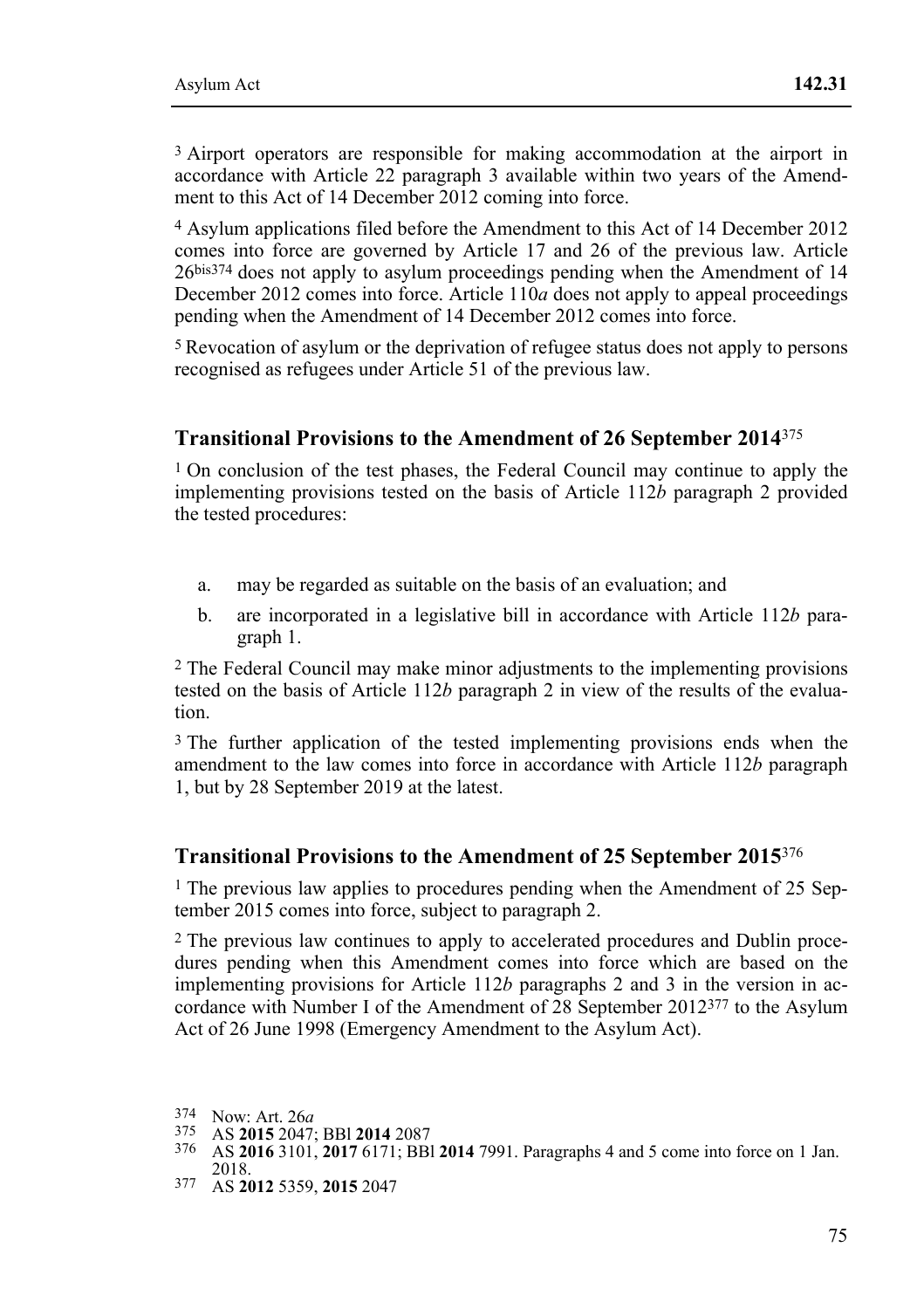3 The previous law applies for at most two years to requests for asylum which cannot be processed in federal centres. The previous law applies to procedures still pending at the end of this period until their legally binding conclusion.

4 Planning approval procedures for constructing new buildings and installations may be continued until their legally binding conclusion if the application was filed during the term of validity of Article 95*a* paragraph 1 letter a.

5 Approval procedures for the construction of new buildings and installations that the Confederation intends to use to accommodate asylum seekers or to conduct asylum procedures that are pending before the first instance when the Amendment of 25 September 2015 comes into force shall be continued in accordance with Chapter 6*a*.

## **Transitional Provision to the Amendment of 16 December 2016**<sup>378</sup>

Proceedings that are pending and claims that are outstanding under Articles 86 and 87 of this Act and Article 88 FNIA379 when the Amendment of 16 December 2016 comes into force are governed by the previous law.

 378 AS **2007** 6521; BBl **2016** 2821, **2013** 2397 379 SR **142.20**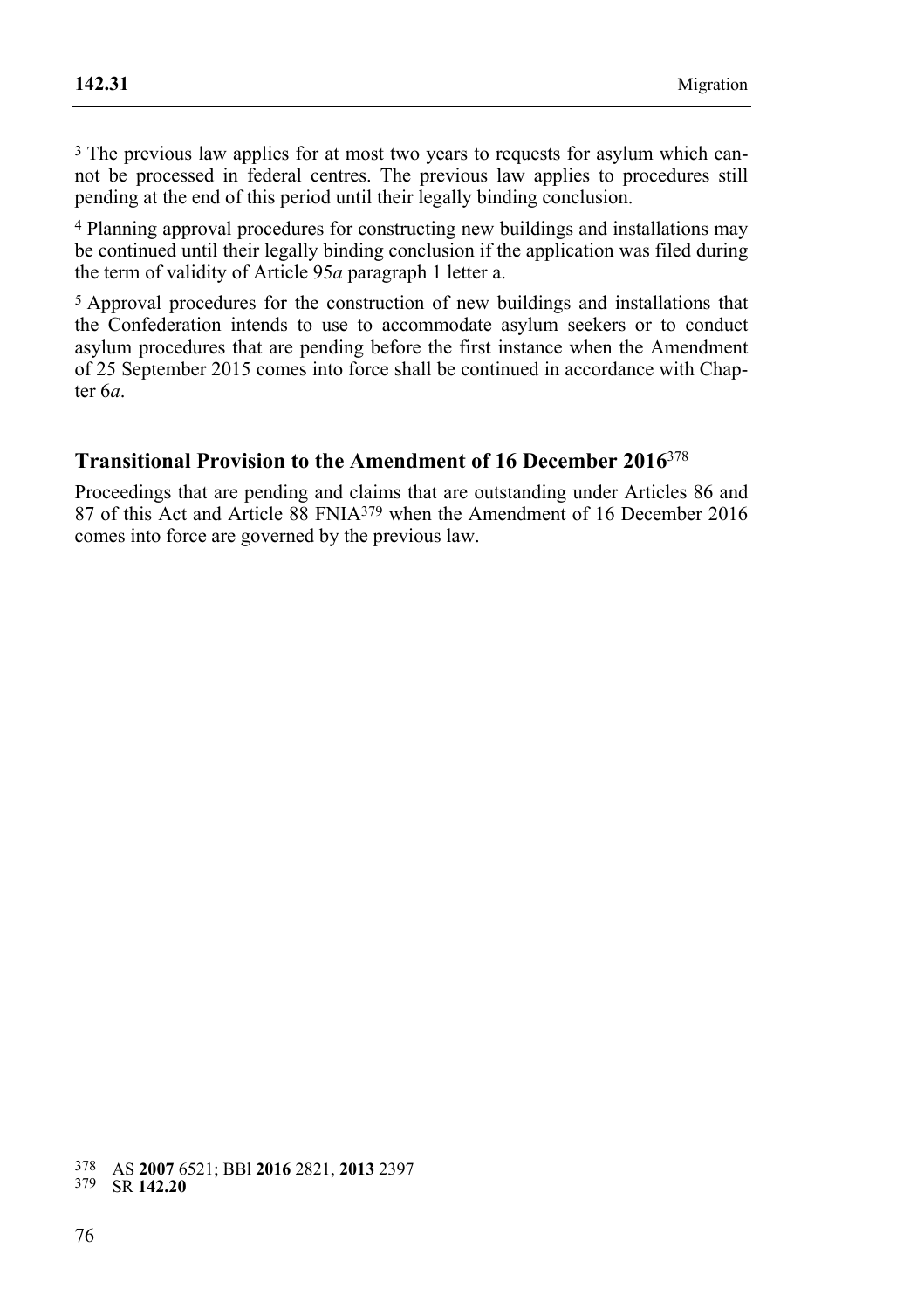*Annex 1*380 (Art. 21 para. 3)

## **Dublin Association Agreements**

The Dublin Association Agreements comprise:

- a. the Agreement of 26 October 2004381 between the Swiss Confederation and the European Community on the criteria and procedure for determining the State responsible for examining an application for asylum lodged in a member state or in Switzerland (DAA);
- b. the Agreement of 17 December 2004382 between the Swiss Confederation, the Republic of Iceland and the Kingdom of Norway on the implementation, application and development of the Schengen Acquis and on the criteria and procedure for determining the State responsible for examining an application for asylum lodged in Switzerland, Iceland or Norway;
- c. the Protocol of 28 February 2008383 between the Swiss Confederation, the European Community and the Principality of Liechtenstein to the Agreement between the Swiss Confederation and the European Community on the criteria and procedure for determining the State responsible for examining an application for asylum lodged in a member state or in Switzerland;
- d. the Protocol of 28 February 2008384 between the Swiss Confederation, the European Community and the Principality of Liechtenstein on the accession of the Principality of Liechtenstein to the Agreement between the Swiss Confederation and the European Community on the criteria and procedure for determining the State responsible for examining an application for asylum lodged in a member state or in Switzerland.

<sup>380</sup> Inserted by Annex No 1 of the FA of 13 June 2008 (Amendments in implementation of the Schengen and Dublin Association Agreements), in force since 12 Dec. 2008 (AS **2008** 5407 5405 Art. 2 let. c; BBl **2007** 7937). 381 SR **0.142.392.68** 382 SR **0.362.32** 383 SR **0.142.393.141** 384 SR **0.142.395.141**